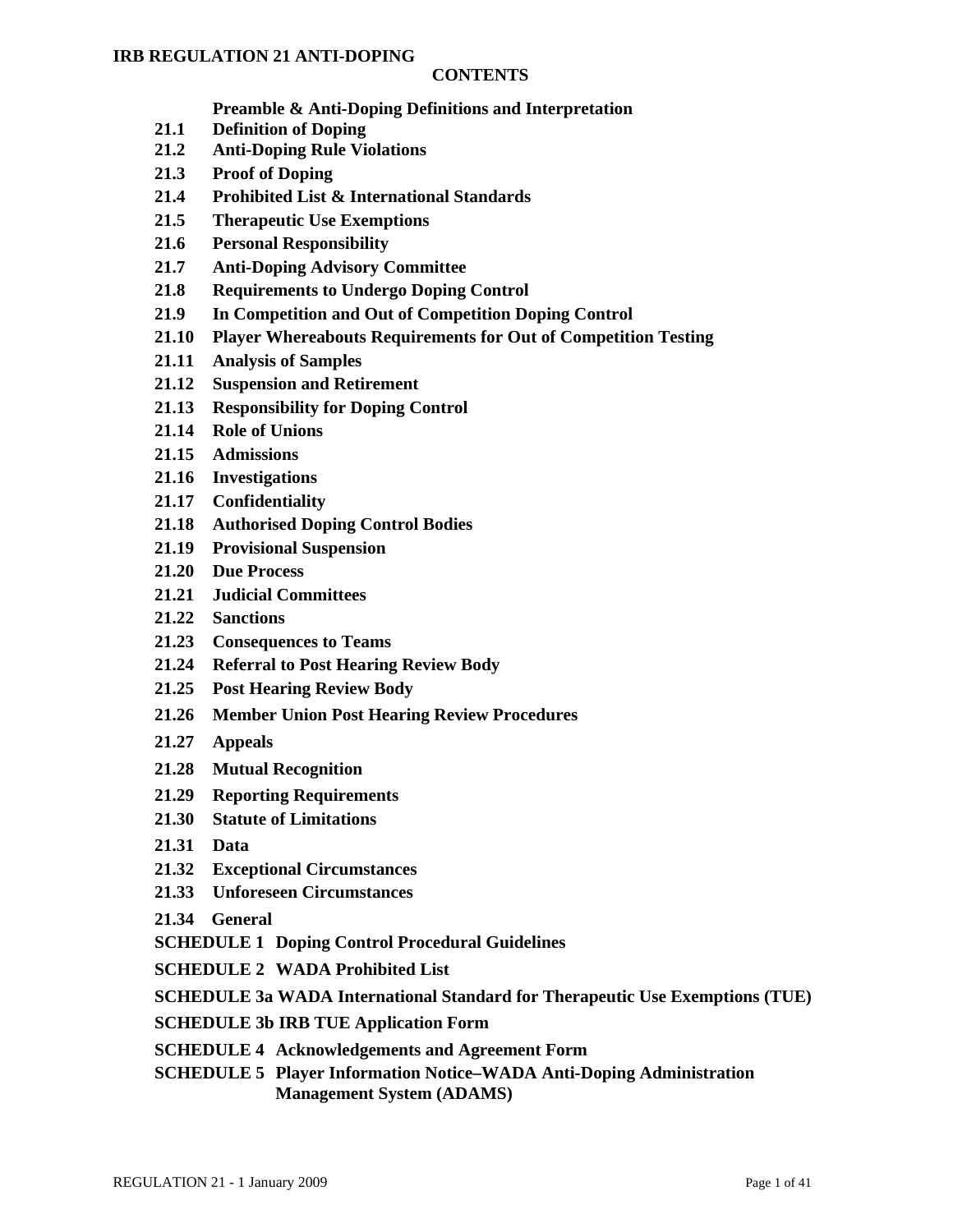# **PREAMBLE**

The IRB adopted the WADA Code ("Code") in June 2004. Following an international review of the Code by all Signatories a new WADA Code 2009 has been agreed with an effective implementation date of 1 January 2009.

The purpose of the Code is to advance the anti-doping effort through universal harmonization of core anti-doping elements. The Code represents the first level of the WADA Programme to ensure optimal harmonization and best practice in international and national anti-doping programmes. The other elements include the International Standards and the Models of Best Practice & Guidelines.

All provision of the Code are mandatory in substance. The mandatory provisions and principles of the Code have been adopted and incorporated into the revised IRB Regulation 21.

# **ANTI-DOPING**

### **A. Anti-Doping Definitions**

 The Definitions set out below apply to the Anti-Doping Regulations. In relation to the implementation of these Anti-Doping Regulations, in the event of any inconsistency between the Anti-Doping Regulation Definitions below and those set out in Regulation 1 of the IRB Regulations Relating to the Game, then these Anti-Doping Regulation Definitions shall prevail.

 **ADAMS** The Anti-Doping Administration and Management System is a web-based database management tool for data entry, storage, sharing, and reporting designed to assist stakeholders and WADA in their anti-doping operations in conjunction with data protection legislation.

**Adverse Analytical Finding (AAF)** A report from a laboratory or other WADA approved entity that, consistent with the International Standard for Laboratories and Technical Documents, identifies in a Sample the presence of a Prohibited Substance or its Metabolites or Markers (including elevated quantities or endogenous substances) or evidence of the Use of a Prohibited Method.

**Anti-Doping Commissioner** A person appointed by the Board, Member Union or Tournament Organiser to oversee the Anti-Doping Procedures and Guidelines of the Board, Member Union or Tournament Organiser at venues where Doping Control may take place.

 **Anti-Doping Organisation (ADO)** A Signatory to the Code that is responsible for adopting rules for initiating, implementing or enforcing any part of the Doping Control process. This includes, for example the International Olympic Committee, the International Paralympic Committee other Major Event Organisations that conduct Testing at their events, WADA and National Anti-Doping Organisations.

 **Attempt** Purposely engaging in conduct that constitutes a substantial step in a course of conduct planned to culminate in the commission of an anti-doping rule violation. Provided, however, there shall be no anti-doping rule violation based solely on an Attempt to commit to a violation if the Person renunciates the attempt prior to it being discovered by a third party not involved in the Attempt.

**Atypical Finding** A report from a laboratory or other WADA-approved entity which requires further investigation as provided by the International Standard for Laboratories or related Technical Documents prior to the determination of an Adverse Analytical Finding.

 **Blood Collection Official** An official who is qualified to collect a blood sample from a Player.

**CAS** The Court of Arbitration for Sport.

 **Chaperone** A person appointed to assist in the Doping Control process and who is under the direct control of the DCO. Such Chaperones will notify the selected Player of their selection for Doping Control, accompany and keep the Player in direct view from the time of notification until after the Player provides a suitable Sample.

 **Code** The World Anti-Doping Agency Code 2009.

 **Consequences of Anti-Doping Rules Violations** A Player or other Person's violation (or in the case of a Provisional Suspension, alleged violation) of an anti-doping regulation may result in one or more of the following:

- (a) Ineligibility means the Player or Person or entity is barred for a specified period of time from participating in any Match or other activity as set out in Regulation 21.22.12 or funding as provided in Regulation 21.22.13C;
- (b) Provisional Suspension means the Player or other Person or entity barred temporarily under Regulation 21.19 or 21.16.3 from participating in any Match or other activity (as set out in Regulation 21.22.12) prior to the final decision at a hearing conducted under Regulation 21.20; and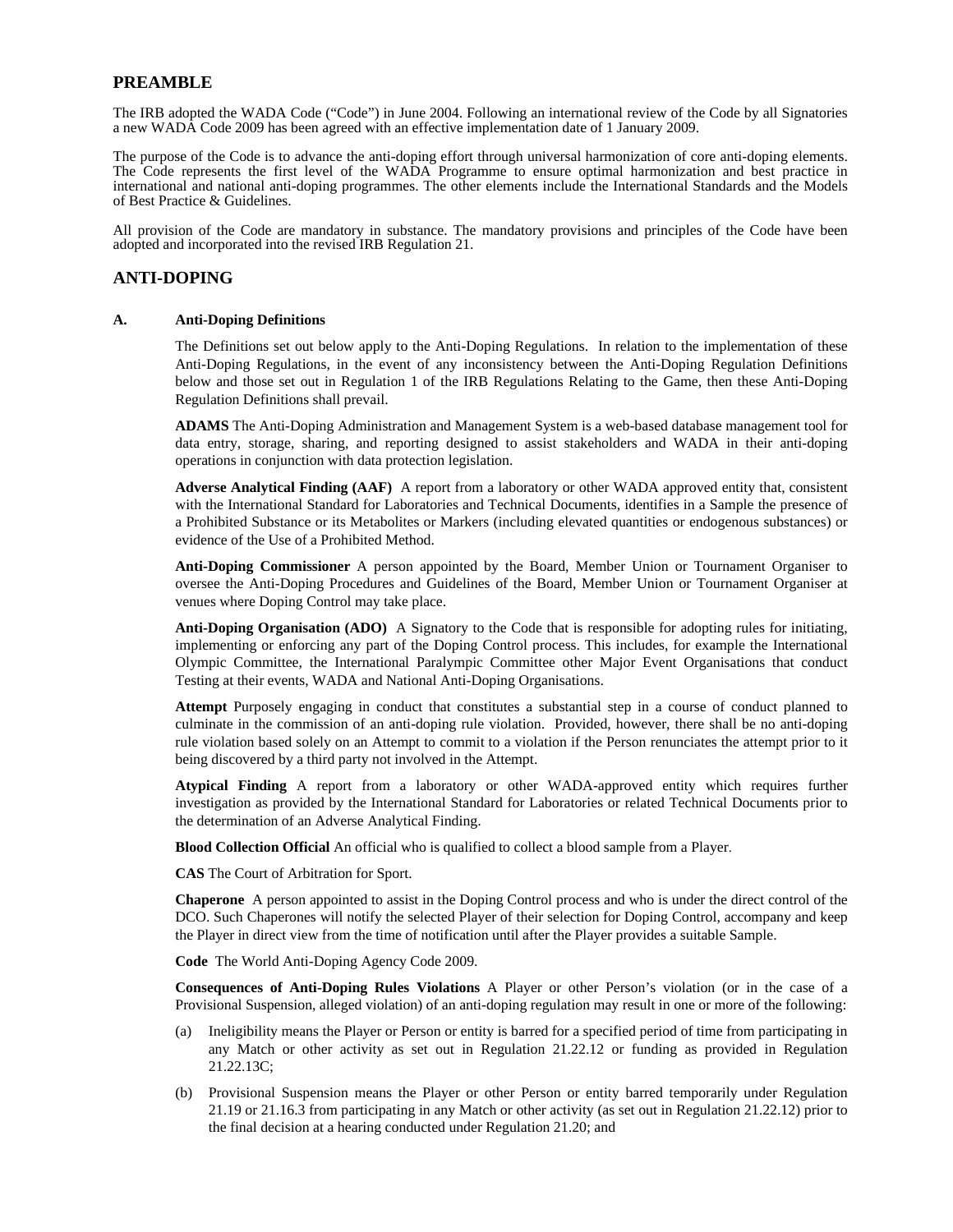(c) Disqualification means the Team's results in a particular Match, [series of Matches], Tournament and/or International Tour are invalidated, with all resulting consequences, including forfeiture of any medals, points and prizes.

 **Disqualification** See Consequences of Anti-Doping Rule Violations above.

 **Doping Control Officer (DCO)** The authorised Doping Control Official appointed and responsible for conducting and overseeing the Sample collection procedures. The DCO shall be independent and properly trained in Sample collection procedures. The DCO may also perform the duties of a Chaperone.

**Doping Control** All steps and processes from test distribution planning through to ultimate disposition of any appeal including all steps and processes in between such as provision of whereabouts information, sample collection and handling, laboratory analysis, therapeutic use exemptions, results management and hearings.

**Event Period:** The time between the beginning and end of a Match, Tournament and/or International Tour, as established by the Board, the Member Union or the Tournament Organiser**.**

**Filing Failure** A failure by a Player (or by a third party whom the Player has delegated this task), in accordance with Regulation 21.10.19 to make an accurate and complete Whereabouts Filing in accordance with Regulations 21.10.6, 21.10.9 to 21.10.11 and 21.10.18 or Regulation 21.10.20.

 **Game** Means rugby football played in accordance with the Laws of the Game.

**Home Union** Means the union with which a Player was first registered, or if different, the Union where a Player was trained or developed.

 **In Competition** A Sample collection which takes place after a Player's participation or scheduled participation in a Match.

 **Independent Observer Program** A team of observers, under the supervision of WADA, who observe and may provide guidance on the Doping Control process at certain International Tournaments organised by the IRB and report on their observations.

 **Ineligibility** See Consequences of an Anti-Doping Rule Violations above.

 **International Level Player** Players designated by the Board as being within its Registered Testing Pool and/or Testing Pools.

 **International Match** Any match played between National Representative Teams selected by Unions

 **International Standard** A standard adopted by WADA in support of the Code. Compliance with an International Standard (as opposed to another alternative standard, practice or procedure) shall be sufficient to conclude that the procedures addressed by the International Standard were performed properly. International Standards shall include any Technical Documents issued pursuant to the International Standards.

 **International Tour** A Match or series of Matches in which a Team representing a Union at any level participates against a National Representative Team and/or other Rugby Bodies or Clubs in the jurisdiction of another Union.

 **International Tournament** A Tournament in which Teams representing Unions at any level meet to participate in a Series of Matches whether at 15-a-side or an abbreviated version of the game.

 **Major Event Organisations** The continental associations of National Olympic Committees and other international multi sports organisations that function as the ruling body for any continental, regional or other International Tournament.

 **Marker** A compound, group of compounds or biological parameter(s) that indicates the Use of a Prohibited Substance or Prohibited Method.

 **Match** A Game in which two teams compete against each other.

 **Member Union / Union** Means every national rugby Union for the time being in membership of the Board.

 **Metabolite** Any substance produced by a biotransformation process.

 **Minor** A Player that has not reached the age of majority as established by the applicable laws in his country of residence.

**Missed Test** A failure by a Player to be available for Testing at the location(s) and time specified in the 60 minute time slot (for Players in the Registered Testing Pool) or following an unsuccessful attempt(s) by the DCO to locate the Player at all the nominated whereabouts locations outlined in his Whereabouts Filing (visiting each location once) over or within any 24 hour period (for Players in the Testing Pool), in accordance with Regulation 21.10.21 and 21.10.22

**Models of Best Practice & Guidelines** Means the documents so named and issued by or on behalf of WADA.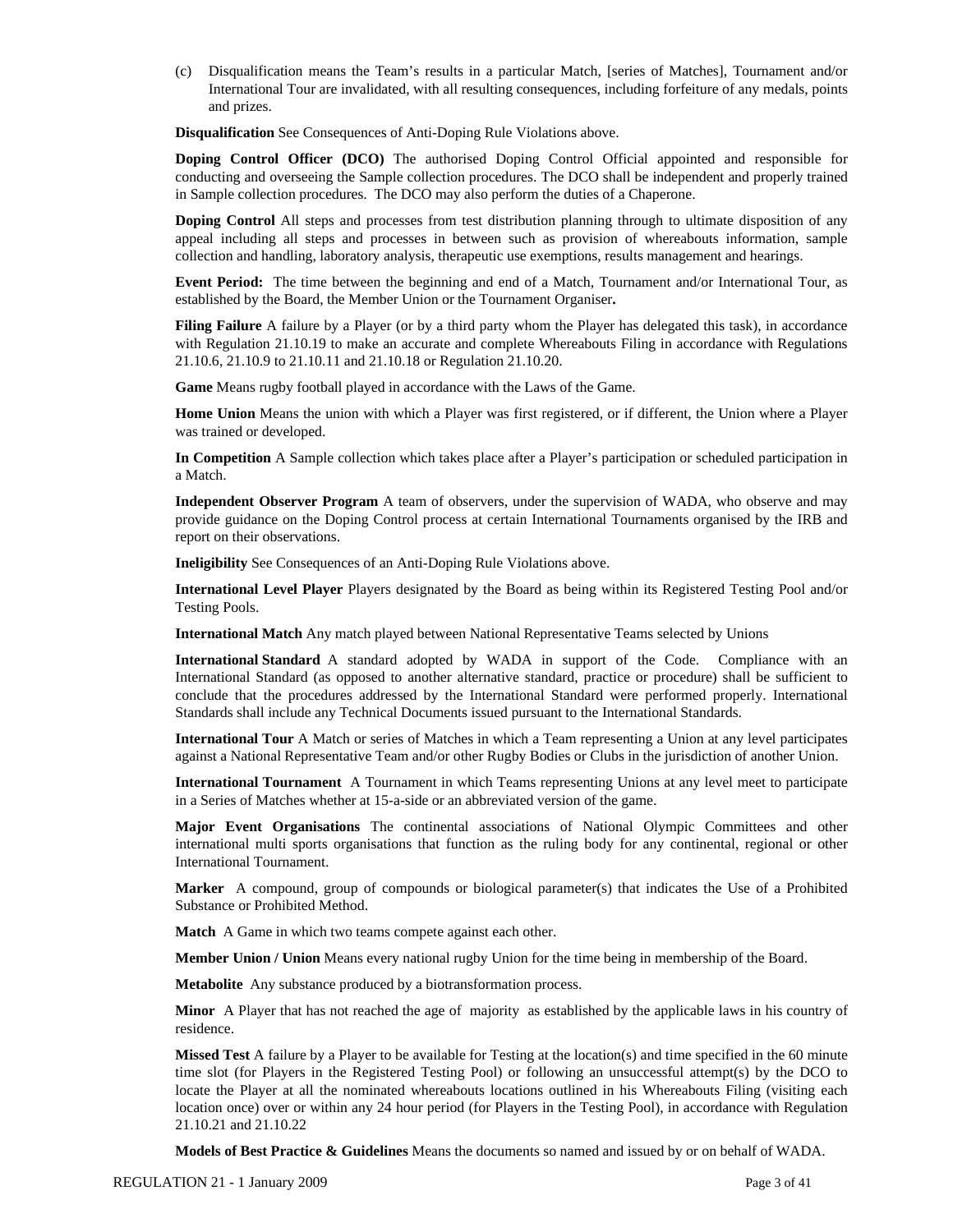**National Anti-Doping Organisation (NADO)** The entity(ies), designated by each country as possessing the primary authority and responsibility to adopt and implement anti-doping rules, direct the collection of Samples, the management of test results, and the conduct of hearings all at the national level. This includes an entity which may be designated by multiple countries to serve as regional Anti-Doping Organisation for such countries (RADO). If this designation has not been made by the competent pubic authority(ies), the entity shall be the country's National Olympic Committee, its designee or failing this the Member Union or the Board.

**National Olympic Committee** The organization recognised by the International Olympic Committee. The term National Olympic Committee shall also include the national sport confederation in those countries where the national sport confederation assumes typical National Olympic Committee responsibilities in the anti-doping area.

**National Representative Team** A Team selected by a Union to represent that Union.

 **No Advance Notice** A Doping Control which takes place with no advance warning to the Player and where the Player is continuously Chaperoned from the moment of notification through Sample provision.

 **No Fault or Negligence** The Player's establishing that he did not know or suspect, and could not reasonably have known or suspected even with the exercise of utmost caution, that he had used or been administered the Prohibited Substance or Prohibited Method.

 **No Significant Fault or Negligence** The Player's establishing that his fault or negligence, when viewed in the totality of the circumstance and taking into account the criteria for No Fault or Negligence, was not significant in relationship to an anti-doping rule violation.

 **Out of Competition** Any Sample collection which is not In Competition.

**Participant** Any Player or Player Support Personnel.

 **Person** A natural person or an organisation or other entity.

**Player** Any Person who participates in the Game at the international level (as defined by the Board, including but not limited to those Persons in its Registered Testing Pool and Testing Pool(s)), the national level (as defined by the Member Unions and/or the NADO (as the case may be), including but not limited to those Persons in its/or their testing pool(s), whether registered or otherwise), and any other competitor in sport who is otherwise subject to the jurisdiction of any Signatory or other sports organization accepting the Code.<sup>1</sup> For purposes of Regulation 21.2.8 (Administration or Attempted Administration) and for purposes of anti-doping information and education, any Person who participates in sport under the authority of any Signatory, government, or other sports organization accepting the Code is a Player.

 **Player Support Personnel** Any coach, trainer, manager, agent, team staff, official, medical, paramedical personnel, parent or any other Person working with, treating or assisting Players participating in or preparing for Matches. This includes preparation in and out of season.

 **Player's Representative** Means a person who may accompany the selected Player within the Doping Control Station to oversee on the selected Players behalf, the division and sealing of the Sample and accompanying documentation procedures. The representative shall also be from the same Union as the Player and have appropriate accreditation to access the venue area in which the Doping Control Station is located.

**Possession** The actual, physical possession, or the constructive possession (which shall be found only if the person has exclusive control over the Prohibited Substance/Method or the premises in which a Prohibited Substance/Method exists); provided, however, that if the person does not have exclusive control over the Prohibited Substance/Method or the premises in which a Prohibited Substance/Method exists, constructive possession shall only be found if the person knew about the presence of the Prohibited Substance/Method and intended to exercise control over it. Provided, however, there shall be no anti-doping rule violation committed based solely on possession if, prior to receiving notification of any kind that the Person has committed an antidoping rule violation, the Person has taken concrete action demonstrating that the Person never intended to have possession and has renounced possession by explicitly declaring it to an Anti-Doping Organisation. Notwithstanding anything to the contrary in this definition, the purchase (including by any electronic or other

<sup>&</sup>lt;sup>1</sup> All provisions of the Code, including, for example, Testing and therapeutic use exemptions, must be applied to international- and national-level competitors. Some National Anti-Doping Organizations may elect to test and apply anti-doping rules to recreational-level or masters competitors who are not current or potential national caliber competitors. National Anti-Doping Organizations are not required, however, to apply all aspects of the Code to such Persons. Specific national rules may be established for Doping Control for noninternational-level or non-national-level competitors without being in conflict with the Code. Thus, a country could elect to test recreational-level competitors but not require therapeutic use exemptions or whereabouts information. In the same manner, a Major Event Organization holding an Event only for masters-level competitors could elect to test the competitors but not require advance therapeutic use exemptions or whereabouts information.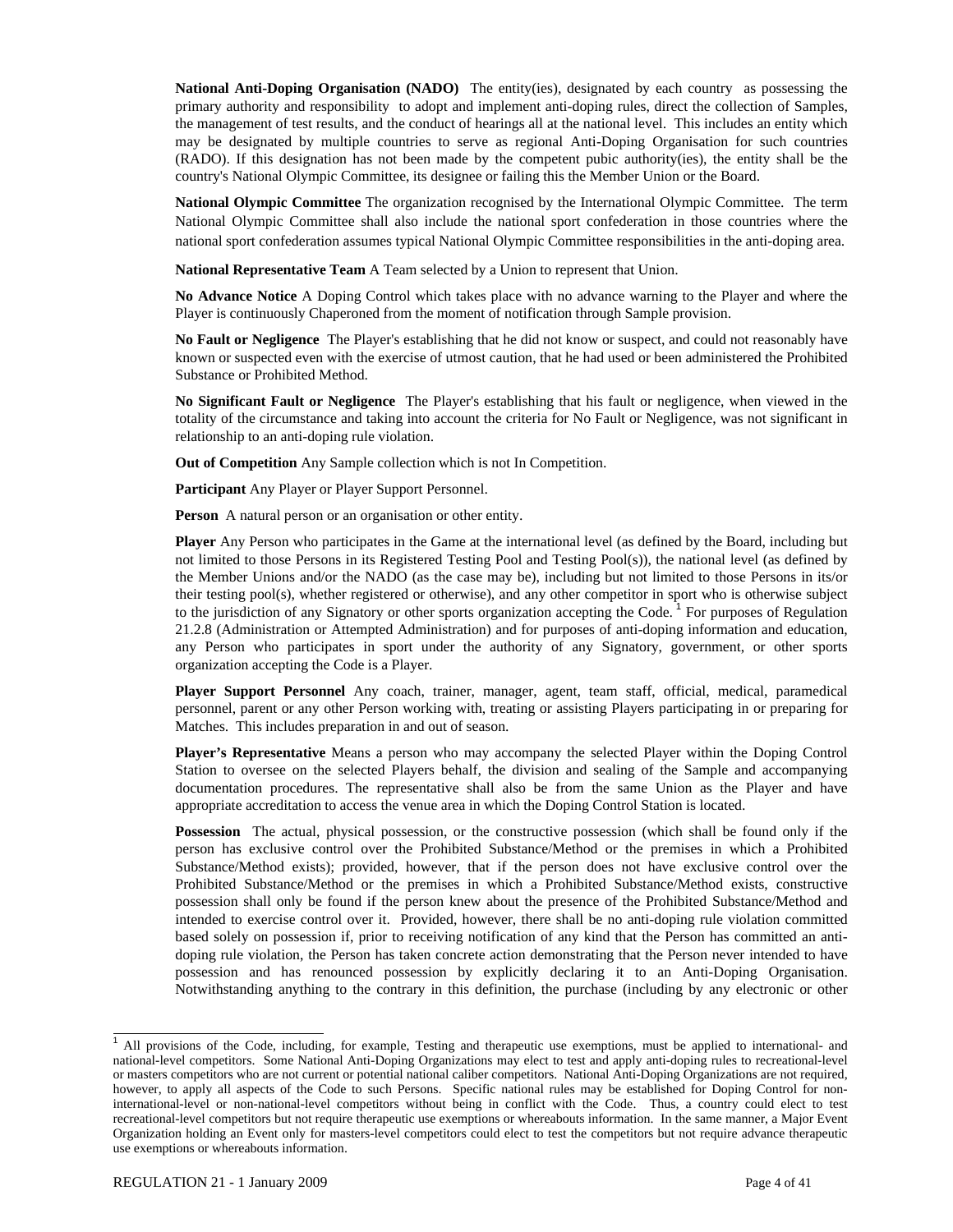means) of a Prohibited Substance or Prohibited Method constitutes possession by the Person who makes the purchase.

 **Post-Hearing Review Body** The body established to conduct reviews under Regulations 21.24 and 21.25.

 **Prohibited List** The List identifying the Prohibited Substances and Prohibited Methods.

 **Prohibited Method** Any method so described on the Prohibited List.

 **Prohibited Substance** Any substance so described on the Prohibited List.

 **Provisional Suspension** See Consequences of an Anti-Doping Rule Violation above.

 **Publicly Disclose or Publicly Report** To disseminate or distribute information to the general public or persons beyond those persons entitled to earlier notification in accordance with Regulation 21.22.14.

**Registered Testing Pool (RTP)** The pool of International Level Players, established by the Board and at national level by the Member Unions (and/or their NADO as the case may be which will be referred to as the National Registered Testing Pool), who are subject to both In Competition and Out of Competition Testing by the Board or Member Union (or their NADO as the case may be). The Board and the Member Unions (and/or their NADO as the case may be) shall make available a list which identifies (a) for other relevant Anti-Doping Organisations those Players included in its Registered Testing Pool by name and (b) those Players included in its Registered Testing Pool by clearly defined, specific criteria [as set out in Regulation 21.10.3].

**Retroactive TUE** Is a therapeutic use exemption approved by a Therapeutic Use Exemption Committee based on a documented medical file after a laboratory has reported an Adverse Analytical Finding.

 **Sample or Specimen** Any biological material collected for the purposes of Doping Control.

 **Series of Matches** Means two or more Matches.

 **Signatories** Those entities signing the Code and agreeing to comply with the Code, including the International Olympic Committee, International Federations, International Paralympic Committee, National Olympic Committees, National Paralympic Committees, Major Event Organisations, National Anti-Doping Organisations and WADA.

**Specified Substances** as defined in Regulation 21.4.4.

**Substantial Assistance** For purposes of Regulation 21.22.6, a Person providing Substantial Assistance must: (1) fully disclose in a signed written statement all information he possesses in relation to anti-doping rule violations, and (2) fully cooperate with the investigation and adjudication of any case related to that information, including, for example, presenting testimony at a hearing if requested to do so by the Board, his Member Union or other Anti-Doping Organisation or hearing panel. Further, the information provided must be credible and must comprise an important part of any case which is initiated or, if no case is initiated, must have provided a sufficient basis on which a case could have been brought.

 **Tampering** Altering for an improper purpose or in an improper way; bringing improper influence to bear; interfering improperly; obstructing, misleading or engaging in any fraudulent conduct to alter results or prevent normal procedures from occurring; or providing fraudulent information to an Anti-Doping Organisation.

 **Target Testing** Selection of Players for Testing where specific Players or groups of Players are selected on a nonrandom basis for Testing at a specified time.

 **Team** The Players selected for the team of a Union, Club and/or Rugby Body.

**Team Activity** Any activity carried out by a Team on a collective basis under the supervision of the team management in which the Player is participating.

**Team Sport** For the purposes of the Code means a sport in which the substitution of players is permitted during a a Match and for the purposes of this Regulation shall mean the sport of Rugby and any form of the Game.

**Technical Documents** Means the documents so named and issued by or on behalf of WADA

 **Testing** The parts of the Doping Control process involving test distribution planning, Sample collection, Sample handling and Sample transport to the laboratory.

 **Testing Pool** Any International Level Player who is eligible to be part of the Board's Out of Competition Testing programme and who is not part of the Board's Registered Testing Pool.

 **Tournament** A tournament is a series of Matches in which two or more Teams participate, whether at 15-a-side, or an abbreviated version of the Game and which includes tournaments in which teams below National Representative Level play in cross-border competition.

 **Tournament Organiser** A tournament organiser recognised by the Board.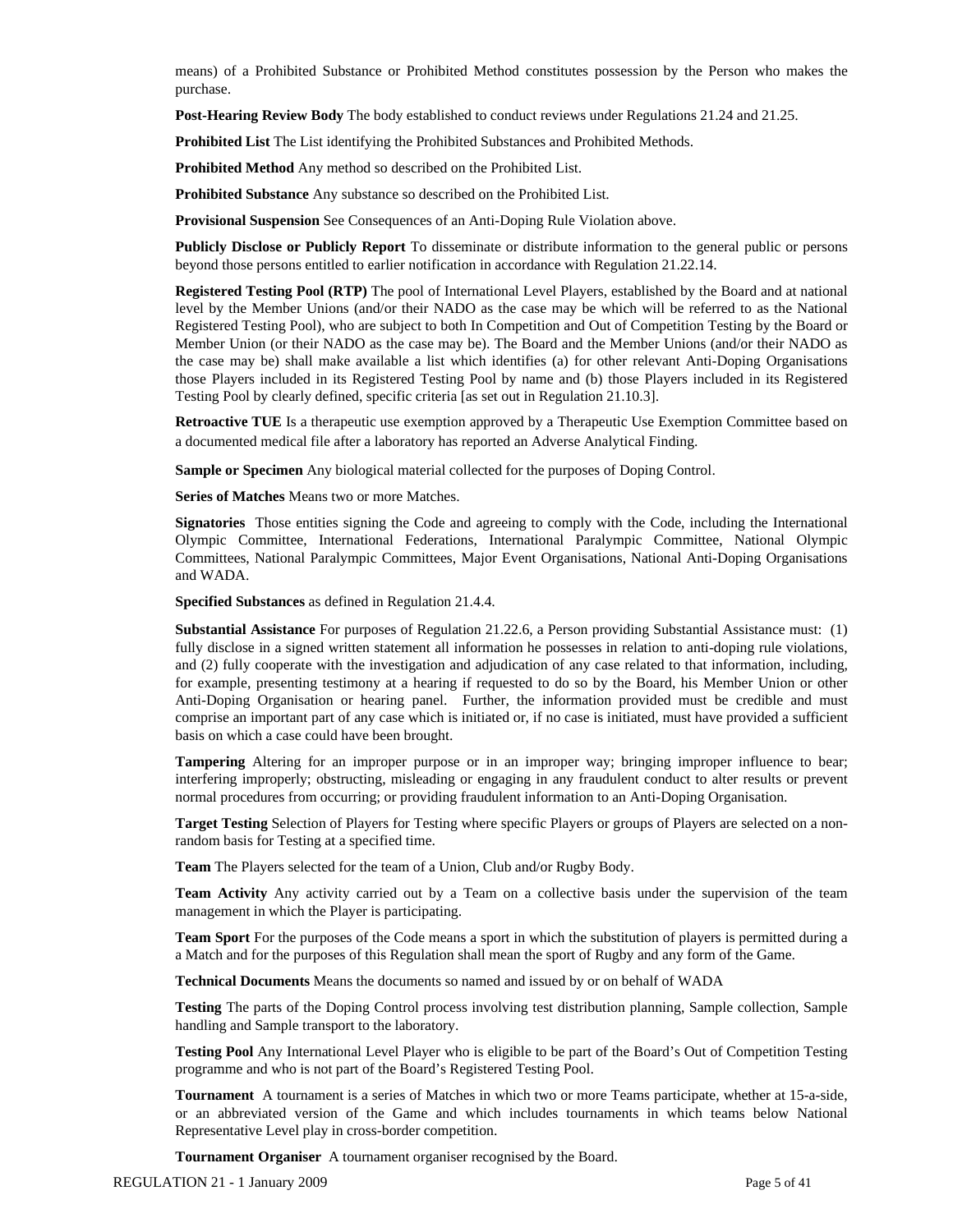**Trafficking** Selling, giving, transporting, sending, delivering or distributing a Prohibited Substance or Prohibited Method (either physically or by any electronic or other means) by a Player, Player Support Personnel or any other Person subject to the jurisdiction of an Anti-Doping Organisation to any third party; provided, however, this definition shall not include the actions of bona fide medical personnel involving a Prohibited Substance used for genuine and legal therapeutic purposes or other acceptable justification, and shall not include actions involving Prohibited Substances which are not prohibited in Out of Competition Testing unless the circumstances as a whole demonstrate such Prohibited Substances are not intended for genuine and legal therapeutic purposes.

**TUE** Is a therapeutic use exemption approved by a Therapeutic Use Exemption Committee based on a documented medical file before the Use of the substance in sports.

**TUEC** Therapeutic Use Exemption Committee is the Panel established by the relevant Anti-Doping Organization."

**UNESCO Convention** The International Convention against Doping in Sport adopted by the 33rd session of the UNESCO General Conference on 19 October 2005 including any and all amendments adopted by the states parties to the Convention and the Conference of Parties to the International Convention against Doping in Sport.

**Unsuccessful Attempt Report** A detailed report of an unsuccessful Testing attempt, as more fully described in Regulation 21.10 27 (a).

**Whereabouts Failure** A Filing Failure (achieved at any time in either the Registered Testing Pool and/or the Testing Pool) or Missed Test (achieved in the Registered Testing Pool only)

**Whereabouts Filing** Information provided by or on behalf of a Player in a Registered Testing Pool or Testing Pool that sets out the Player's whereabouts during the following quarter, in accordance with Regulation 21.10.6, 21.10.9 and in the case of Players in the Registered Testing Pool Regulation 21.10.10.

 **Use** The utilisation, ingestion, injection or consumption by any means whatsoever of any Prohibited Substance or Prohibited Method.

**WADA** The World Anti-Doping Agency.

### **B. INTERPRETATION:**

Any references to the male gender are deemed to include references to the female gender.

The headings used for the various Regulations are for convenience only and shall not be deemed part of the substance of the Regulations or to affect in any way the language of the provisions to which they refer.

 The Code and/or this Anti-Doping Regulation shall not apply retrospectively to matters pending before the date the Code is accepted by the Board and implemented in its rules. However, pre-Code anti-doping rule violations will continue to count as "First violations" or "Second violations" for purposes of determining sanctions under Regulation 21.22 for subsequent post-Code violations.

# **REGULATION 21 Anti-Doping**

# **21.1 Definition of Doping**

 Doping is defined as the occurrence of one or more of the anti-doping rule violations set forth in Regulation 21.2 of these Regulations.

### **21.2 Anti-Doping Rule Violations**

 Players or other Persons shall be responsible for knowing what constitutes and anti-doping rule violation and the substances and methods which have been included on the Prohibited List. The following constitute anti-doping rule violations:

- 21.2.1 The presence of a Prohibited Substance or its Metabolites or Markers in a Player's Sample
	- (a) It is each Player's personal duty to ensure that no Prohibited Substance enters his body. Players are responsible for any Prohibited Substance or its Metabolites or Markers found to be present in their Samples. Accordingly, it is not necessary that intent, fault, negligence or knowing Use on the Player's part be demonstrated in order to establish an anti-doping violation under Regulation 21.2.1.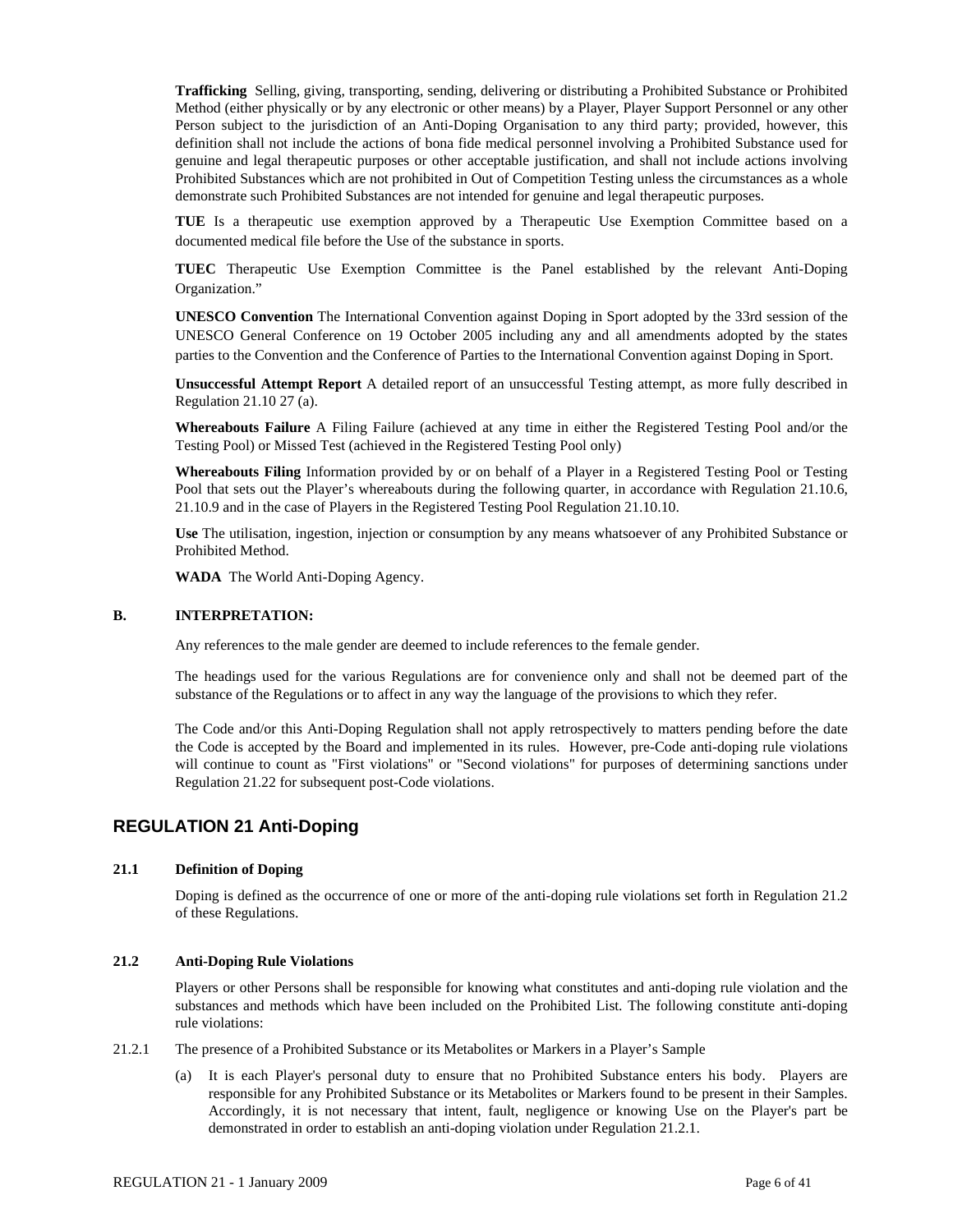- (b) Sufficient proof of an anti-doping rule violation under Regulation 21.2.1 is established by either of the following: presence of a Prohibited Substance or its Metabolites or Markers in the Player's A Sample where the Player waives analysis of the B Sample and the B Sample is not analysed; or, where the Player's B Sample is analysed and the analysis of the Player's B Sample confirms the presence of the Prohibited Substance or its Metabolites or Markers found in the Players' A Sample.
- (c) Excepting those substances for which a quantitative threshold is specifically identified in the Prohibited List, the presence of any quantity of a Prohibited Substance or its Metabolites or Markers in a Player's Sample shall constitute an anti-doping rule violation.
- (d) As an exception to the general rule of Regulation 21.2.1, the Prohibited List or International Standards may establish special criteria for the evaluation of Prohibited Substances that can also be produced endogenously.
- 21.2.2 Use or Attempted Use by a Player of a Prohibited Substance or a Prohibited Method
	- (a) It is each Player's personal duty to ensure that no Prohibited Substance enters his body. Accordingly, it is not necessary that intent, fault, negligence or knowing Use on the Player's part be demonstrated in order to establish an anti-doping violation for Use of a Prohibited Substance or a Prohibited Method.
	- (b) The success or failure of the Use of a Prohibited Substance or Prohibited Method is not material. It is sufficient that the Prohibited Substance or Prohibited Method was Used or Attempted to be Used for an antidoping rule violation to be committed.
- 21.2.3 Refusing or failing without compelling justification to submit to Sample collection after notification as authorised in these Anti-Doping Regulations or otherwise evading Sample collection.
- 21.2.4 Violation of the applicable requirements regarding Player availability for Out of Competition Testing including failure to file required whereabouts information set forth in Regulation 21.10.9 (Article 11.3 of the International Standard for Testing) (P "Filing Failure") and failure to be available for Testing at the declared whereabouts in accordance with Regulation 21.10.23 (Article 11.4 of the International Standard for Testing) ("Missed Tests"). Any combination of three (3) Missed Tests and/or Filing Failures within an eighteen-month period as determined by Anti-Doping Organisations with jurisdiction over the Player shall constitute an anti-doping rule violation. In the event of a conflict between Article 11.3 and/or 11.4 of the International Standard for Testing and IRB Regulation 21.10.9 and/or 21.10.23, the applicable provisions of the International Standard for Testing shall apply.
- 21.2.5 Tampering or Attempted Tampering, with any part of Doping Control.
- 21.2.6 Possession of Prohibited Substances and Methods
	- (a) Possession by a Player In-Competition of any Prohibited Method or any Prohibited Substance, or Possession by a Player Out of Competition of any Prohibited Method or any Prohibited Substance which is prohibited Out of Competition unless the Player establishes that the Possession is pursuant to a therapeutic use exemption granted in accordance with Regulation 21.5 or other acceptable justification.
	- (b) Possession by Player Support Personnel In-Competition of any Prohibited Method or any Prohibited Substance, or Possession by Player Support Personnel Out of Competition of any Prohibited Method or any Prohibited Substance which is prohibited Out of Competition, in connection with a Player, Match, Series of Matches and/or Tournament or training, unless the Player Support Personnel establishes that the Possession is pursuant to a therapeutic use exemption granted to a Player in accordance with Regulation 21.5 or other acceptable justification.
- 21.2.7 Trafficking or Attempted Trafficking in any Prohibited Substance or Prohibited Method.
- 21.2.8 Administration or Attempted administration to any Player In-Competition of any Prohibited Method or Prohibited Substance, or administration or Attempted administration to any Player Out of Competition of any Prohibited Method or any Prohibited Substance that is prohibited in Out of Competition Testing, or assisting, encouraging, aiding, abetting, covering up or any other type of complicity involving an anti-doping rule violation or any Attempted anti-doping rule violation.

# **21.3 Proof of Doping**

# **Burdens and Standards of Proof**

21.3.1 The Board and its Member Unions shall have the burden of establishing that an anti-doping rule violation has occurred. The standard of proof shall be whether the Board or its Member Union has established an anti-doping rule violation to the comfortable satisfaction of the hearing panel bearing in mind the seriousness of the allegation which is made. This standard of proof in all cases is greater than a mere balance of probability but less than proof beyond a reasonable doubt. Where these Regulations place the burden of proof upon the Player or other Person or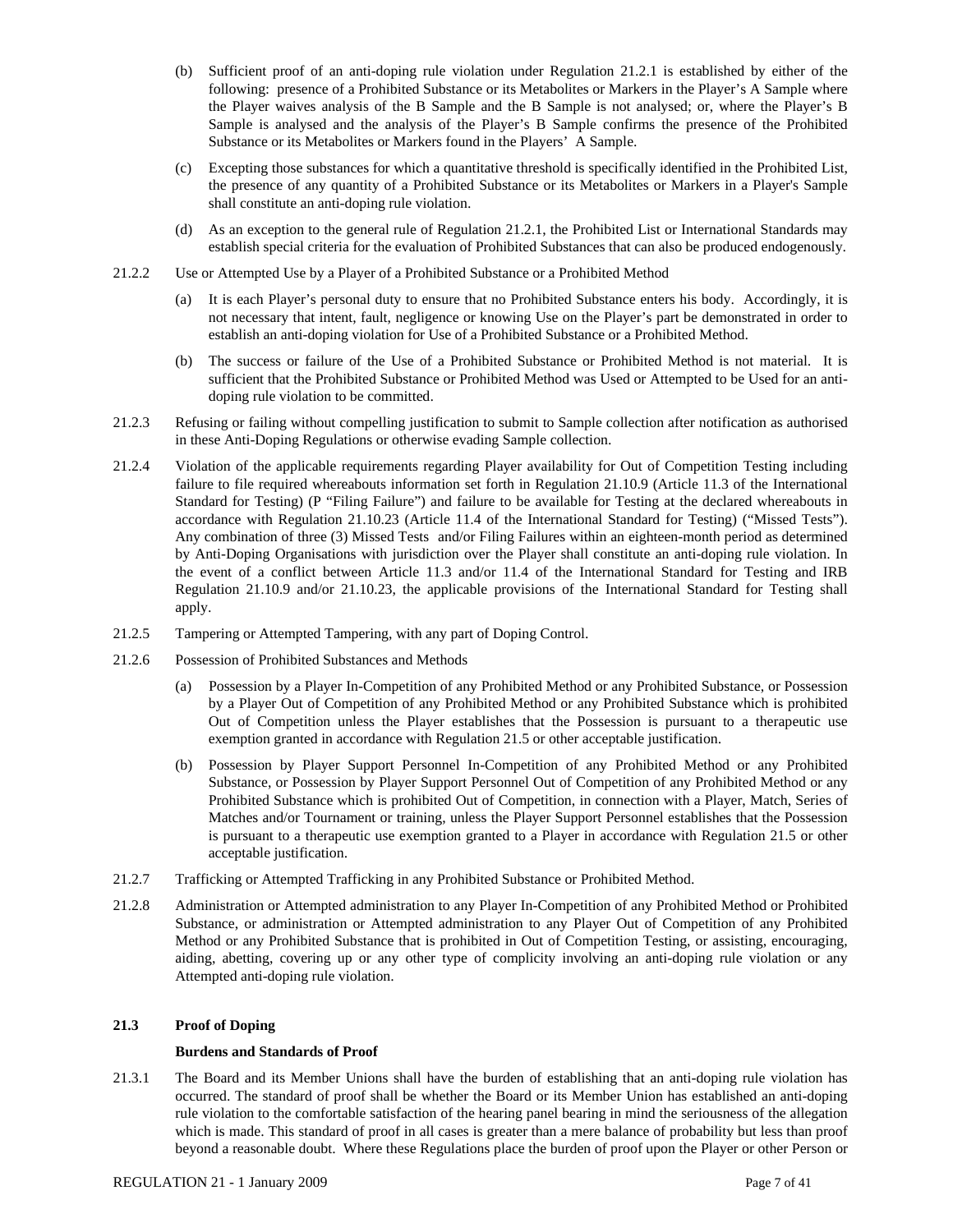entity alleged to have committed an anti-doping rule violation to rebut a presumption or establish specified facts or circumstances, the standard of proof shall be by a balance of probability except as provided in Regulation 21.22.3 and 21.22.9 where the Player must satisfy a higher burden of proof.

### **Methods of Establishing Facts and Presumptions**

- 21.3.2 Facts related to anti-doping rule violations may be established by any reliable means, including admissions. The following rules of proof shall be applicable in doping cases:
	- (a) WADA accredited laboratories are presumed to have conducted Sample analysis and custodial procedures in accordance with the International Standard for Laboratories. The Player or other Person may rebut this presumption by establishing a departure from the International Standard occurred which could reasonably have caused the Adverse Analytical Finding. If the Player or other Person rebuts the preceding presumption by showing that a departure from the International Standard occurred which could reasonably have caused the Adverse Analytical Finding, then the Board or its Member Union or Tournament Organiser shall have the burden to establish that such departure did not cause the Adverse Analytical Finding.
	- (b) Departures from any other International Standard or other anti-doping rule or policy which did not cause an Adverse Analytical Finding or other anti-doping rule violation shall not invalidate such results or findings. If the Player or other Person establishes that a departure from another International Standard or anti-doping rule or policy which could reasonably have caused the Adverse Analytical Finding occurred, then the Board or its Member Unions or Tournament Organiser shall have the burden to establish that such departure did not cause the Adverse Analytical Finding or the factual basis for the anti-doping rule violation.
	- (c) The facts established by a decision of a court or professional disciplinary tribunal of competent jurisdiction which is not the subject of a pending appeal shall be irrebuttable evidence against the Player or other Person to whom the decision pertained of those facts unless the Player or other Person establishes that the decision violated principles of natural justice.
	- (d) The hearing panel in a hearing on an anti-doping rule violation may draw an inference adverse to the Player or other Person who is asserted to have committed an anti-doping rule violation based on the Player's or other Person's refusal, after a request made in a reasonable time in advance of the hearing, to appear at the hearing (either in person or telephonically as directed by the hearing panel) and to answer questions from the hearing panel or the Anti-Doping Organization asserting the anti-doping rule violation.

# **21.4 Prohibited List and International Standards**

### **Incorporation of the WADA Prohibited List**

- 21.4.1 These Anti-Doping Regulations incorporate the Prohibited List, which is published and revised by WADA. The Prohibited List shall identify those Prohibited Substances and Prohibited Methods which are prohibited as doping at all times (both In-Competition and Out of Competition) because of their potential to enhance performance in future Competitions or their masking potential and those substances and methods which are prohibited In-Competition only.
- 21.4.2 Each Member Union is responsible for ensuring that the current Prohibited List is available to its members and constituents. The Prohibited List in force is available on WADA's website at www.wada-ama.org and is included in these Regulations as Schedule 2. In the event of any conflict between the two, the Prohibited List appearing on the WADA website shall prevail.

#### **Prohibited Substances and Prohibited Methods Identified on the Prohibited List**

- 21.4.3 Unless provided otherwise in the Prohibited List and/or a revision, the Prohibited List and any revisions shall go into immediate effect under these Anti-Doping Regulations on the official date nominated by WADA without requiring any further action by the Board.
- 21.4.4 WADA's determination of the Prohibited Substances and Prohibited Methods that will be included on the Prohibited List and the classification of substances into categories on the Prohibited List is final and shall not be subject to challenge by a Player or other Person based on an argument that the substance or method was not a masking agent or did not have the potential to enhance performance, represent a health risk or violate the spirit of sport.

### **Specified Substances**

21.4.5 For purposes of the application of Regulation 21.22 (Sanctions on Individuals), all Prohibited Substances shall be "Specified Substances" except substances in the classes of anabolic agents and hormones and those stimulants and hormone antagonists and modulators so identified on the Prohibited List. Prohibited Methods shall not be Specified Substances.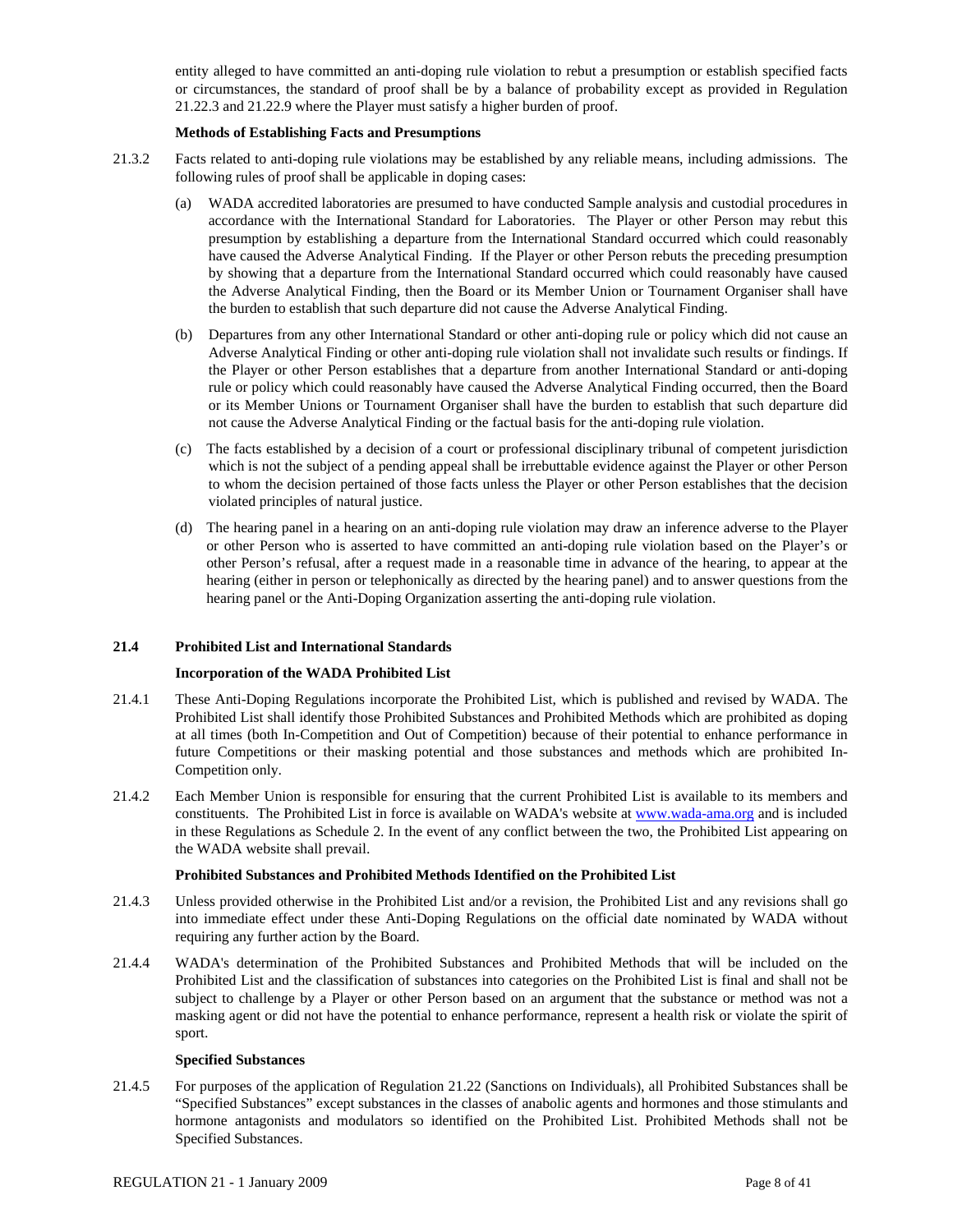### **WADA International Standards**

- 21.4.6 WADA has produced International Standards for different technical and operation areas within anti-doping for the purpose of harmonisation. Adherence to the International Standards is mandatory. The International Standards comprise of the Prohibited List, International Standard for Laboratories, International Standard for Testing, and International Standard for Therapeutic Use Exemptions. WADA may revise the International Standards from time to time.
- 21.4.7 Any changes to WADA's International Standards will be deemed to be effective as at the date prescribed by WADA. The mandatory standards in force are available at www.wada-ama.org.

## **21.5 Therapeutic Use Exemptions**

- 21.5.1 (a) Players with a documented medical condition requiring the use of a Prohibited Substance or a Prohibited Method must first obtain a Therapeutic Use Exemption ("TUE"). The International Standard for TUE's is set out in Schedule 3a and the IRB TUE application forms are set out in Schedule 3b of these Regulations.
	- (b) Players who have a requirement to use the following substances on the Prohibited List shall adhere to the procedures set out below:
		- (i) For inhaled Beta 2 Agonists (formoterol, salbutamol, salmeterol, and terbutaline) Player's shall apply with the required information outlined in Annex 1 of Schedule 3a.
			- ¾ For International Level Players who are part of the Registered Testing Pool they shall apply in advance to the TUEC of the Board.
			- $\triangleright$  In the case of other International Level Players (who are part of the Testing Pool or who participate in an IRB directly organised Match or Tournament) they shall apply to the Board TUEC, whether in advance or on a retroactive basis following an Adverse Analytical Finding. Further instructions and timelines for retroactive applications only are outlined in Schedule 3a (Article 7.13).
			- ¾ In the case of all other Players they shall apply to the national TUEC of their country or NADO (as the case may be), in accordance with Schedule 3a (Article 7.13);
		- (ii)Glucocorticosteroids (administered by non-systemic routes namely intraarticular / periarticular / peritendinous / epidural / intrathecal and intradermal injectionsand inhalation) shall make a declaration as outlined in Schedule 3a (Article 8).
			- $\triangleright$  In the case of International Level Players who are part of either the Registered Testing Pool or Testing Pool or who participated in an IRB directly organised Match or Tournament, such declaration shall where feasible be made on ADAMS and declared on the Doping Control Form at the time of testing.
			- $\triangleright$  If ADAMS is not available to the Player, the Player shall be only required to make the declaration on the Doping Control Form.
			- $\triangleright$  Any other Player who may be subject to Doping Control shall make the declaration to the national TUEC of their country or NADO (as the case may be) in accordance with the above.
- 21.5.2 For all other Prohibited Substances Players included by the Board in the Registered Testing Pool or Testing Pool and other Players prior to their participation in any International Match, Series of International Matches, International Tournament organised by the IRB (as set out in IRB Regulation 21.13.1), must obtain a TUE from the Board's TUEC in advance of the administration of the Prohibited Substance, or provide the Board's TUEC with a copy of any existing TUE certificate and application for its review (pursuant to Regulation 21.5.9 (Mutual Recognition) . TUEs granted by the Board shall be reported in writing to the Player via the Player's Union and in respect of International Level Players to WADA. TUE requests shall be evaluated by the Board TUEC in accordance with the International Standard for TUEs set out in Schedule 3a of these Regulations.
- 21.5.3 Other Players subject to Testing must obtain a TUE from their NADO. TUE requests shall be evaluated in accordance with the International Standard for TUEs set out in Schedule 3a of these Regulations.
- 21.5.4 The Board shall appoint a panel of physicians (the "TUE Committee"/ "TUEC") to consider requests for TUEs. Upon the Board's receipt of a TUE request, the Chair of the TUE Committee shall appoint one or more members of the TUE Committee (which may include the Chair) to consider such request. The TUE Committee member(s) so designated shall promptly evaluate such request in accordance with the International Standard for TUEs and render a decision on such request, which shall be the final decision of the Board. The Chairman of the TUE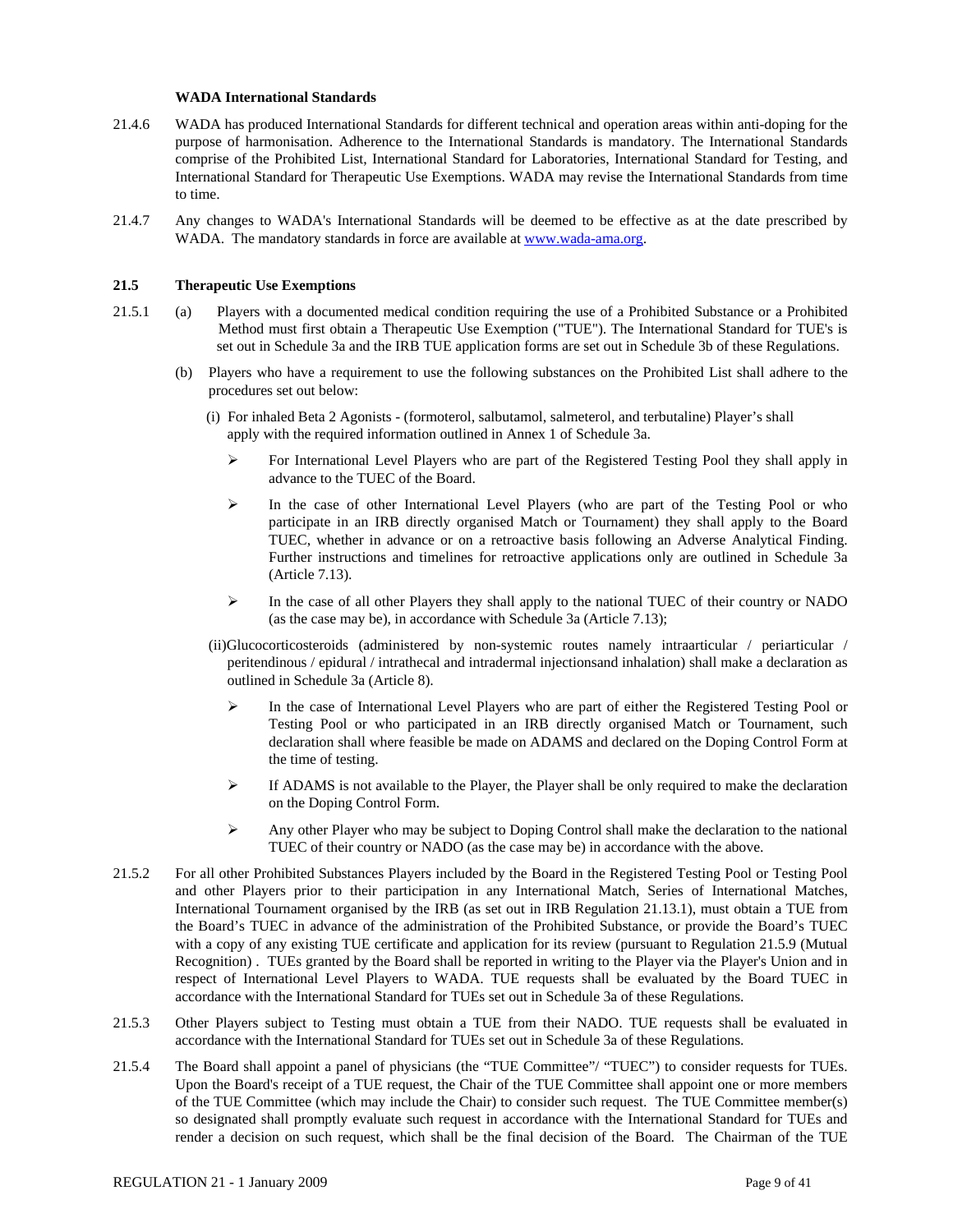Committee may seek specialist advice from outside the Committee members or appoint specialists to sit on the TUE Committee as and when deemed necessary for the purposes of evaluating a TUE.

- 21.5.5 Players in the Registered Testing Pool and the Testing Pool should apply to the Board for the TUE at the same time the Player first provides whereabouts information to the Board and, except in emergency situations, no later than 21 days before the Player's participation at an International Match, Series of International Matches, or International Tournament organised by the IRB (as set out in Regulation 21.13.1).
- 21.5.6 Players participating in an International Match, Series of International Matches, International Tournament organised by the IRB (as set out in IRB Regulation 21.13) who are not included in the Board's Registered Testing Pool or Testing Pool must, except in emergency situations, request a TUE from the Board no later than 21 days before the Player's participation in an International Match, Series of International Matches and/or International Tournament so organised by the IRB.
- 21.5.7 WADA, at the request of a Player or on its own initiation, may review the granting or denial of any TUE to an International Level Player or a national level Player that is included in a registered testing pool. If WADA determines that the granting or denial of a TUE did not comply with the International Standard for TUEs in force at the time then WADA may reverse that decision. Decisions on TUEs are subject to further appeal as provided in Regulation 21.27.3.
- 21.5.8 Presence of a Prohibited Substance or its Metabolites or Markers (Regulation 21.2.1), Use or Attempted Use of a Prohibited Substance or a Prohibited Method (Regulation 21.2.2), Possession of Prohibited Substances and Prohibited Methods (Regulation 21.2.6) or Administration or Attempted Administration of a Prohibited Substance or Prohibited Method (Regulation 21.2.8) consistent with the provisions of an applicable TUE issued pursuant to the International Standard for TUEs shall not be considered an anti-doping rule violation.

### **Mutual Recognition of TUEs**

21.5.9 Any International Level Player who competes in the Tournaments listed in Regulation 21.13.1 and/or who is a member of the Registered Testing Pool or Testing Pool and who has been granted a TUE approval by another Anti-Doping Organisation TUEC that is current and valid must submit a copy of the application and the certificate of approval to the TUEC of the Board. This must be submitted in accordance with the timelines set out in Regulation 21.5.5 and 21.5.6. Under the mutual recognition provision under Article 15.4 of the Code such TUE approvals shall be accepted by the Board subject to the approval of the Board TUEC in accordance with Regulation 21.5.2. The Board has the right of review and appeal for all TUE approvals submitted to the Board TUEC where approved by another Anti-Doping Organisation TUEC.

#### **21.6 Roles and Personal Responsibility**

- 21.6.1 It is each Player's responsibility to ensure that;
	- (a) no Prohibited Substance is found to be present in his body and that Prohibited Methods are not used;
	- (b) he does not commit any other anti-doping rule violation;
	- (c) he is available for Sample collection; and
	- (d) he informs Player Support Personnel, including, but not limited to, their doctors of their obligation not to use Prohibited Substances and Prohibited Methods and to take responsibility to ensure that any medical treatment received by them does not violate any of the provisions of these Regulations.
- 21.6.2 It is the responsibility of Player Support Personnel to ensure that;
	- (a) they co-operate with the Player Testing programme;
	- (b) use their influence on Player values and behaviour to foster anti-doping attitudes;
	- (c) to be knowledgeable of and comply with all anti-doping policies and rules adopted pursuant to the Code which are applicable to them or the Players they support including these Anti-Doping Regulations; and
	- (d) educate and counsel Player's regarding anti-doping policies and these Anti-Doping Regulations.
- 21.6.3 It is the sole responsibility of each Player, Player Support Personnel and Person to acquaint themselves and comply with all of the provisions of these Anti-Doping Regulations including the Guidelines.

### **Nutritional Supplements**

21.6.4 The use of dietary supplements by Players is a concern because in many countries the manufacturing and labelling of supplements may not follow strict rules, which may lead to a supplement containing an undeclared substance that is prohibited under these Anti-Doping Regulations. Nutritional supplements and vitamins might not be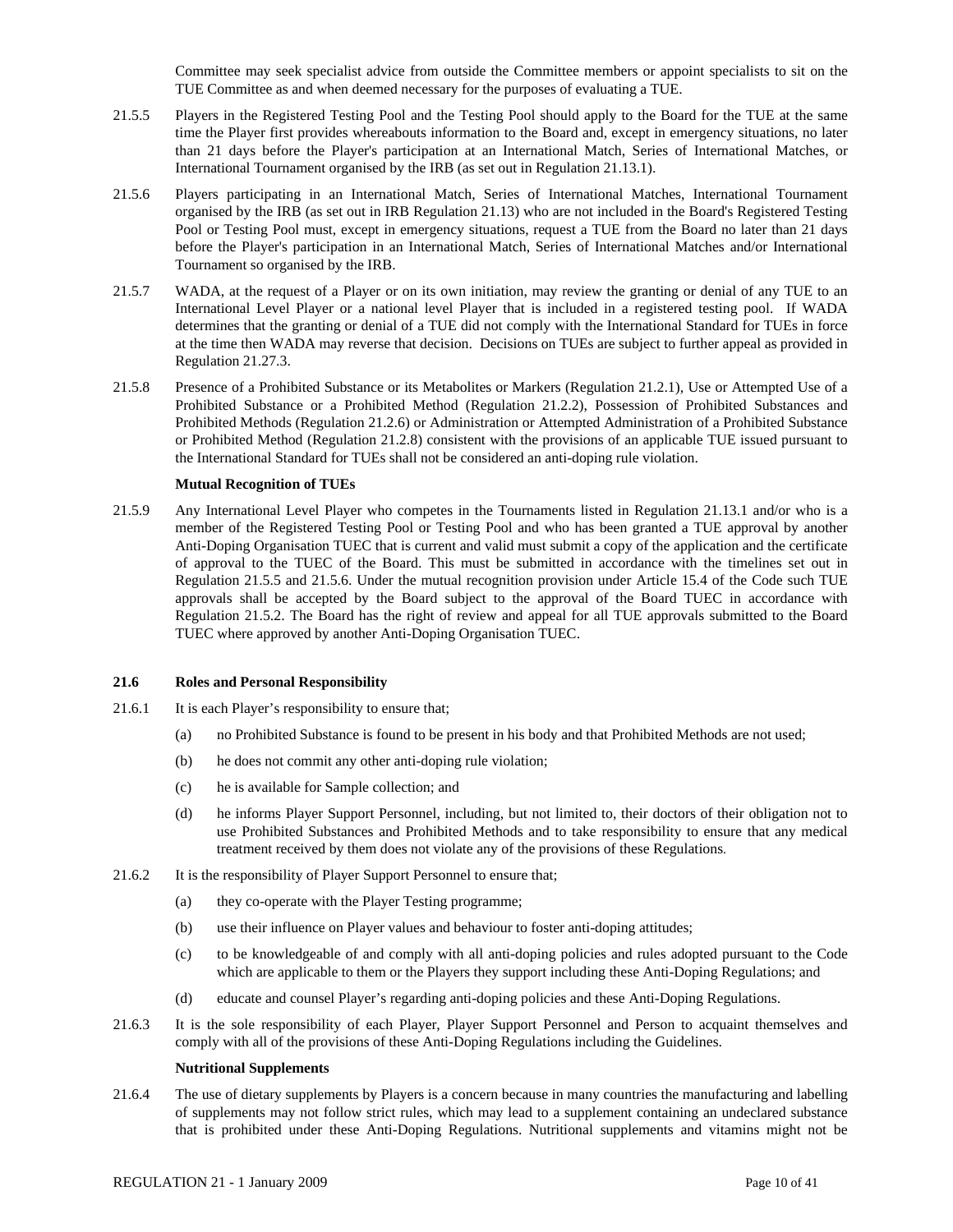regulated or could be contaminated or suffer from cross contamination or might not have all the ingredients listed on the labels. Players are advised to exercise extreme caution regarding supplement use.

21.6.5 Many of the substances in the Prohibited List may appear either alone or as part of a mixture within medications or supplements which may be available with or without a doctor's prescription. Any Player who is concerned about the appropriateness of treatment being administered to him, or medications or supplements being ingested by him, should seek clarification from his doctor or other relevant authority as to whether such treatment is or such medications or supplements are prohibited For the avoidance of doubt nothing herein shall displace the Player's responsibility to ensure he does not commit an anti-doping rule violation.

### **Education**

21.6.6 Each Member Union shall within its means and in co-operation with their constituents, plan, implement, evaluate and monitor information and education programmes for doping-free rugby.

# **21.7 Anti-Doping Advisory Committee**

- 21.7.1 The Board shall appoint an Anti-Doping Advisory Committee to provide the Board with general advice and assistance on doping issues and related matters, including the application of Anti-Doping Regulations. The Anti-Doping Advisory Committee shall report to the Council.
- 21.7.2 In addition to this general role, the Anti-Doping Advisory Committee, or a member or members thereof may be requested to undertake specific tasks as part of the implementation of the IRB Anti-Doping Regulations.
- 21.7.3 Members of the Anti-Doping Advisory Committee may sit on the IRB TUE Committee, Board Judicial Committees and on Post Hearing Review Bodies from time to time.
- 21.7.4 The Anti-Doping Advisory Committee and/or the Board shall be entitled to call on experts to provide specialist advice, undertake certain activities and assist in the implementation of the Regulations including but not limited to acting on the Anti-Doping Advisory Committee Review Boards.

# **21.8 Requirements to Undergo Doping Control**

- 21.8.1 Doping Control may be carried out at any time. Doping Control may be random or targeted. All Players shall submit to Doping Control at any time and any place whenever requested by an authorised official. For the avoidance of doubt, this includes both In Competition and Out of Competition Doping Control. Out of Competition Doping Control shall be undertaken with or without prior notice (No Advance Notice). A Player may be selected to provide any number of Samples for Doping Control in any calendar year. The Board, and/or Member Unions shall be entitled to undertake Target Testing of Players.
- 21.8.2 Doping Control may only be conducted on a Minor where prior written consent has been given by a person with legal responsibility for that Minor.
- 21.8.3 Procedural Guidelines for the conduct of In Competition and Out of Competition Doping Control are set out in the Guidelines in Schedule 1of these Regulations for both urine and blood Sample collection, which implements the applicable provisions of the International Standard for Testing. All Testing shall be conducted in accordance with the International Standard for Testing.
- 21.8.4 Blood (or other non-urine) Samples may be used to detect Prohibited Substances or Prohibited Methods, for screening procedure purposes, or for longitudinal haematological profiling (the "passport"). If the Sample is collected for screening only, it will have no consequences for the Player other than to identify him for a urine test under these anti-doping regulations. In these circumstances, the Board may decide at its discretion which blood parameters are to be measured in the screening Sample and what levels of those parameters will be used to indicate that a Player should be selected for a urine test. If however, the Sample is collected for longitudinal haematological profiling (the "passport"), it may be used for anti-doping purposes in accordance with Regulation 21.2.2.

#### **21.9 In Competition and Out of Competition Doping Control**

- 21.9.1 Each Member Union must include within its regulations the following provisions:
	- (a) a provision that entitles the Union to conduct both In Competition and Out of Competition Doping Control on a No Advance Notice basis or otherwise;
	- (b) a provision allowing the Board, WADA, its NADO and Anti-Doping Organisations to conduct Out of Competition Doping Control on a No Advance Notice basis or otherwise on Players within or under that Union's jurisdiction; and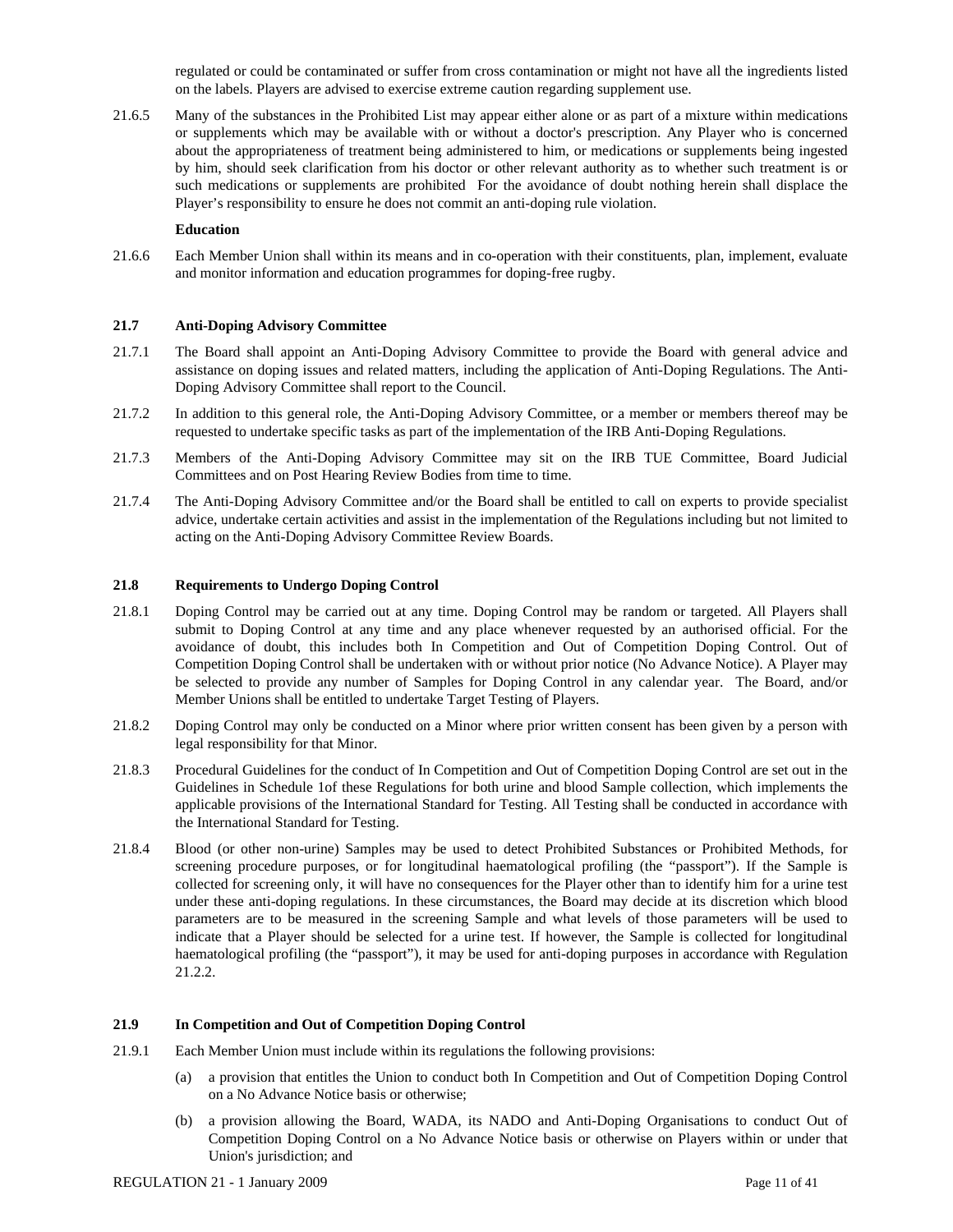- (c) a provision allowing the Board, WADA, its NADO and Anti-Doping Organisations to conduct Doping Control on Players at Matches that form part of a Union's national competitions or similar events.
- 21.9.2 Each Union shall make it a condition of membership and a condition of participation in their competitions that their Participants and Persons within membership agree to be subject to these Anti-Doping Regulations including their agreement to be subject to In Competition and Out of Competition Doping Control on a No Advance Notice basis or otherwise by the Union, the Board, WADA, NADO and Anti-Doping Organisations.
- 21.9.3 The nature of Out of Competition Doping Control makes it desirable that little or no prior warning is given to the Player being tested and may be undertaken on a No Advance Notice basis. When an Out of Competition Doping Control is undertaken reasonable efforts will be made to avoid interruption to a Player's training, however, neither the Board, or its designees, shall be liable for any inconvenience or loss resulting from Out of Competition Doping Control whether on a No Advance Notice basis or otherwise.
- 21.9.4 It is the duty of each Member Union to assist the Board and, where applicable, other Unions in undertaking Doping Controls. Any Union preventing, hindering or otherwise obstructing the carrying out of such Doping Control shall be subject to disciplinary action by the Board. Any Rugby Body or Club that prevents, hinders or otherwise obstructs the carrying out of any Doping Control shall be subject to disciplinary action by their Union.
- 21.9.5 Without prejudice to the requirement on Member Unions to notify all Anti-doping rule violations in accordance with the provisions of Regulation 21.14.5 and 21.14.6 each Member Union must submit every 12 months and/or when requested by the Board a report of all Doping Controls undertaken and a summary of the results of those Doping Controls annually to the Board.
- 21.9.6 Each Member Union is responsible for ensuring in relation to its own anti-doping programme and the implementation of the IRB Anti-Doping Regulations that any and all applicable data regulation clearances and medical confidentiality clearances and consents relating to, without limitation, disclosure and distribution of whereabouts information, analysis results, medical information and findings and decisions of hearings are obtained for the benefit of and use by the Union, Board, NADO and WADA.

# **21.10 Player Whereabouts Requirements for Out of Competition Testing**

The Board will establish an Out of Competition Testing programme based on the ranking of Member Unions that participate in IRB Tournaments (this may include but not be limited to Rugby World Cup, Rugby World Cup Seven's, Women's Rugby World Cup and IRB world championships) and select a set number of Players who are eligible for inclusion per Member Union. The Board will also establish a Registered Testing Pool and Testing Pool of Players who are subject to the provision of Player whereabouts information for the purpose of No Advance Notice Out of Competition Testing.

# **Registered Testing Pool**

- 21.10.1 (a) The Board shall identify a Registered Testing Pool of International Level Players who will be required to provide up to date whereabouts information to the Board (and/or their NADO as agreed by the Board) for each quarter period via their Member Union and/or ADAMS (if applicable) for the purpose of No Advance Notice Out of Competition Testing. Such whereabouts information shall include one specific 60 minute slot between 6am and 11pm each day where the Player will be available and accessible for Testing at a specific location.
	- (b) Entry into the Registered Testing Pool will be based on the criteria outlined in Regulation 21.10.3. The Board may revise its Registered Testing Pool from time to time as appropriate.
	- (c) Players who are members of the Registered Testing Pool of their NADO, and whose Union is part of the Board's Out of Competition Testing programme, are automatically members of the Board's Registered Testing Pool. Such Players shall only be required to provide whereabouts information to their NADO. The Board will liaise with the NADO for the purposes of the Board's Out of Competition Testing programme.

# **Testing Pool**

- 21.10.2 (a) In addition to the Registered Testing Pool described in sub-clause 21.10.1 above, the Board shall identify a Testing Pool of International Level Players who will be required to provide up to date whereabouts information to the Board for each quarter period via their Member Union and/or ADAMS (if applicable) and/or NADO (if agreed by the Board) for the purpose of No Advance Notice Out of Competition Testing. Players in the Testing Pool are not obliged to provide a specific 60 minute time slot. The Board may revise its Testing Pool from time to time as appropriate.
	- (b) Players may be moved between the Registered Testing Pool and the Testing Pool or vice versa at the Board's discretion taking into account the criteria outlined at Regulation 21.10.3 and 21.10.4. Players who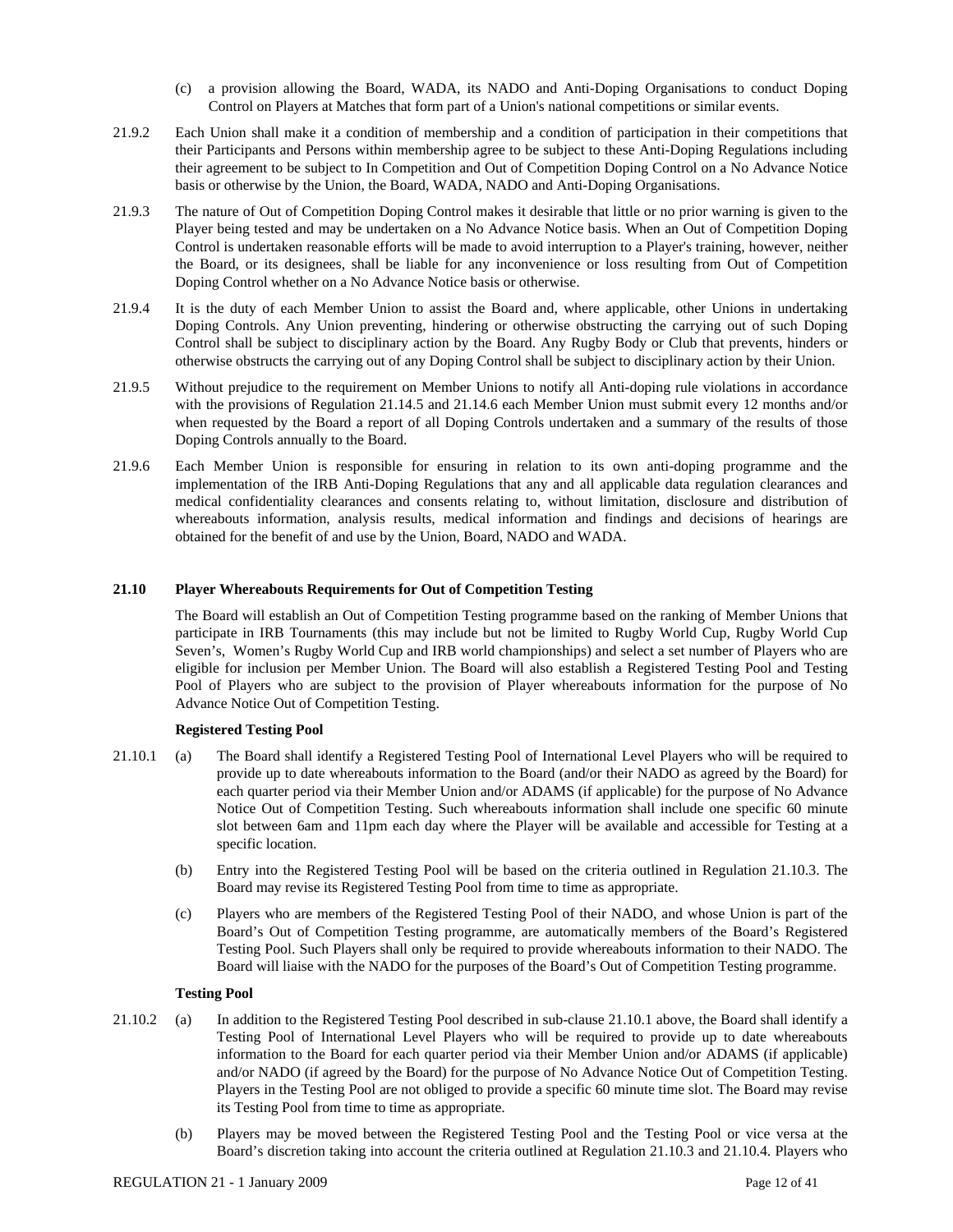are moved into or transferred between the Registered Testing Pool and/or the Testing Pool will be notified in writing by the Board via their Member Union of their inclusion in the relevant Testing Pool.

### **Registered Testing Pool Criteria**

- 21.10.3 The Board shall nominate which Member Unions and the number of International Level Players from such Member Unions that may be part of the Registered Testing Pool. Further Players may be nominated into the Registered Testing Pool by the Board based on satisfaction of any of the criteria set out below:
	- **A. Satisfaction of one of the following criteria may result in a Player becoming part of the Registered Testing Pool.**
	- (i) Players who are members of the Registered Testing Pool of a NADO and who would ordinarily be members of the Board's Testing Pool shall automatically be members of the Board's Registered Testing Pool;
	- (ii) Players under the Board's jurisdiction who are serving periods of Ineligibility or who have recently completed a period of Ineligibility;
	- (iii) Players who have committed at least two Whereabouts Failures (any combination of Filing Failures or Missed Tests) whilst part of the Testing Pool within an 18 month period. For the avoidance of doubt such Players shall only carry forward any Filing Failures accumulated in the Testing Pool into the Registered Resting Pool;
	- (iv) Any Player in respect of whom the Board undertakes and investigation following receipt of reliable intelligence regarding possible involvement in any aspect of doping;
	- (v) Players who are part of a breach of the Consequences to Teams provisions in Regulation 21.23;
	- (vi) Persistent last minute changes to a Players Whereabouts Filings;
	- (vii) Any other Players at the discretion of the Board.

### **B. Satisfaction of more than one of the following criteria may result in a Player becoming part of the Registered Testing Pool.**

- (i) Players under the Board's jurisdiction who retired at a time when they were in the Registered Testing Pool and who wish to return from that period of retirement to active participation in the Game at International Match Level;
- (ii) Any Player who has a sudden major improvements in performance ,alteration in physique or returning from a serious or long term injury;
- (iii) A Players test history;
- (iv) Any other Players at the discretion of the Board.

# **Testing Pool Criteria**

21.10.4 The Board shall nominate which Member Unions and the number of International Level Players who are part of the Member Union's national squad that shall become part of the Testing Pool. For the avoidance of doubt, those Players who are part of the Registered Testing Pool shall not also be members of the Testing Pool.

#### **Removal from the Registered Testing Pool or Testing Pool**

- 21.10.5 A Player shall remain part of the Registered Testing Pool or Testing Pool for the duration of the nominated quarter and subject to whereabouts requirements set out in these Regulations unless and until:
	- (a) The Player is given written notice by the Board or Member Union (in accordance with the Board's instructions) that he is no longer designated for inclusion in the Registered Testing Pool or Testing Pool;
	- (b) The Player retires from competition and gives written notice to his Member Union to that effect, who shall advise the Board immediately;
	- (c) Subject to Regulation 21.12.4.

#### **Movement of Players from the Registered Testing Pool to the Testing Pool**

21.10.6 A Player may be moved from the Registered Testing Pool to the Testing Pool based on any of the following scenarios: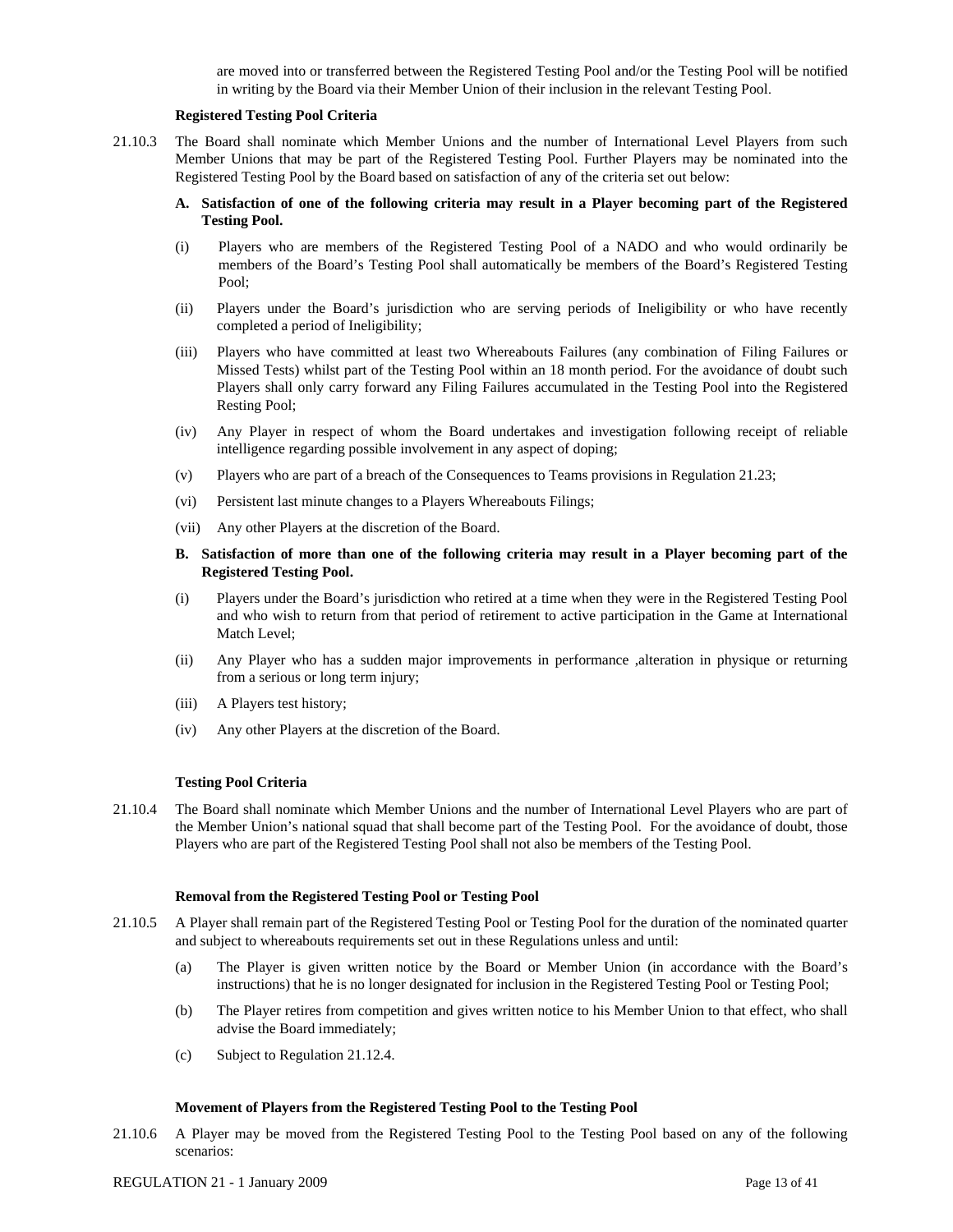- (a) Those Players who have served a period of Ineligibility and have not given any cause to the Board, pursuant to Regulation 21.10.3 to remain in the Registered Testing Pool;
- (b) Players who committed two (2) Whereabouts Failures and who did not commit a third Whereabouts Failure during the 18 month period since the first Whereabouts Failure was committed;
- (c) Any other Player at the Board's discretion;
- (d) Removal of the Player from the NADO's Registered Testing Pool.

# **Provision of Whereabouts**

- 21.10.7 International Level Players selected for either the Registered Testing Pool or Testing Pool shall provide accurate and complete Player whereabouts information every quarter via their Member Union and/or ADAMS (if applicable) to the Board (and/or their NADO as agreed by the Board in the notified format). Such information shall be forwarded to the Board by the Member Union (and/or their NADO if agreed by the Board) and/or via ADAMS (if applicable) by the due dates outlined in Regulation 21.10.9. A failure by a Player to submit his Player whereabouts by the deadline may amount to a Filing Failure and consequently a Whereabouts Failure as per Regulation 21.2.4. It shall not be a defence to an allegation of a Filing Failure under Regulation 21.2.4 that the Player delegated such responsibility to a third party and that third party failed to comply with the applicable requirements.
- 21.10.8 The Board will also request an update on Player whereabouts from all applicable Member Unions where the Board becomes aware that a Players' whereabouts details are incorrect (whether following an unsuccessful attempt or otherwise). Players and Member Unions shall also update the Board (and/or their NADO as agreed by the Board) with any changes to or additional information in relation to the provided Player whereabouts that occur within the quarter period (save for those Players who are members of the Registered Testing Pool of their NADO, who will notify their NADO directly).

### **Whereabouts Filing Requirements**

- 21.10.9 Before the last day of each quarter and prior to the first day of the following quarter (i.e. 1 January, 1 April, 1 July, 1 October respectively) a Player in either the Registered Testing Pool or the Testing Pool must file a Whereabouts Filing with the Board or its nominee (as agreed) via its Member Union and/or ADAMS (if applicable) that contains at least the following information:
	- (a) A complete mailing address where correspondence may be sent to the Player via his Member Union for formal notice purposes. Any notice or other item sent by courier or registered post to that address will be deemed to have been received by the Player either by confirmed receipt of an email or fax from the Player (or his nominee) or his Member Union or when proof of actual receipt is provided by the delivery service. The availability of such information does not relieve the Member Union from fulfilling their notification obligations pursuant to Regulation 21;
	- (b) For each day during the following quarter, the full address of the place where the Player will be residing (e.g. home, temporary lodgings, hotel or holiday location etc);
	- (c) For each day during the following quarter, the name and address of each location where the Player will train individually or as part of a Team Activity under the supervision of the team management (which may include for example gym work, physiotherapy, and/or medical treatment) this includes both his club and national team schedules, work or conduct of any other regular activity (e.g. university or study), as well as the usual time-frames and venues for such regular activities; and
	- (d) The Player's competition schedule for the following quarter, including the name and address of each location where the Player is scheduled to compete during the quarter and the date(s) on which he is scheduled to compete at such location(s). This includes both his club and national team schedules.

### **Whereabouts Filing for Registered Testing Pool Players – 1 hour rule**

- (e) The Whereabouts Filing for all Players who are part of the Registered Testing Pool must also include, for each day during the following quarter, one specific 60 minute slot between 6am and 11pm each day where the Player will be available and accessible for Testing at a specific location. This 60 minute time slot may be during any Team Activity, (individual or group) conducted on the day in question. For the avoidance of doubt Players who are not part of the Registered Testing Pool are not obliged to provide the 60 minute slot as part of their whereabouts.
- 21.10.10 Players when making a Whereabouts Filing, are responsible for ensuring that they provide all of the information required accurately and in sufficient detail to enable the Board or Member Union or its nominee or NADO to locate the Player for Testing on any given day in the quarter. In the case of Players in the Registered Testing Pool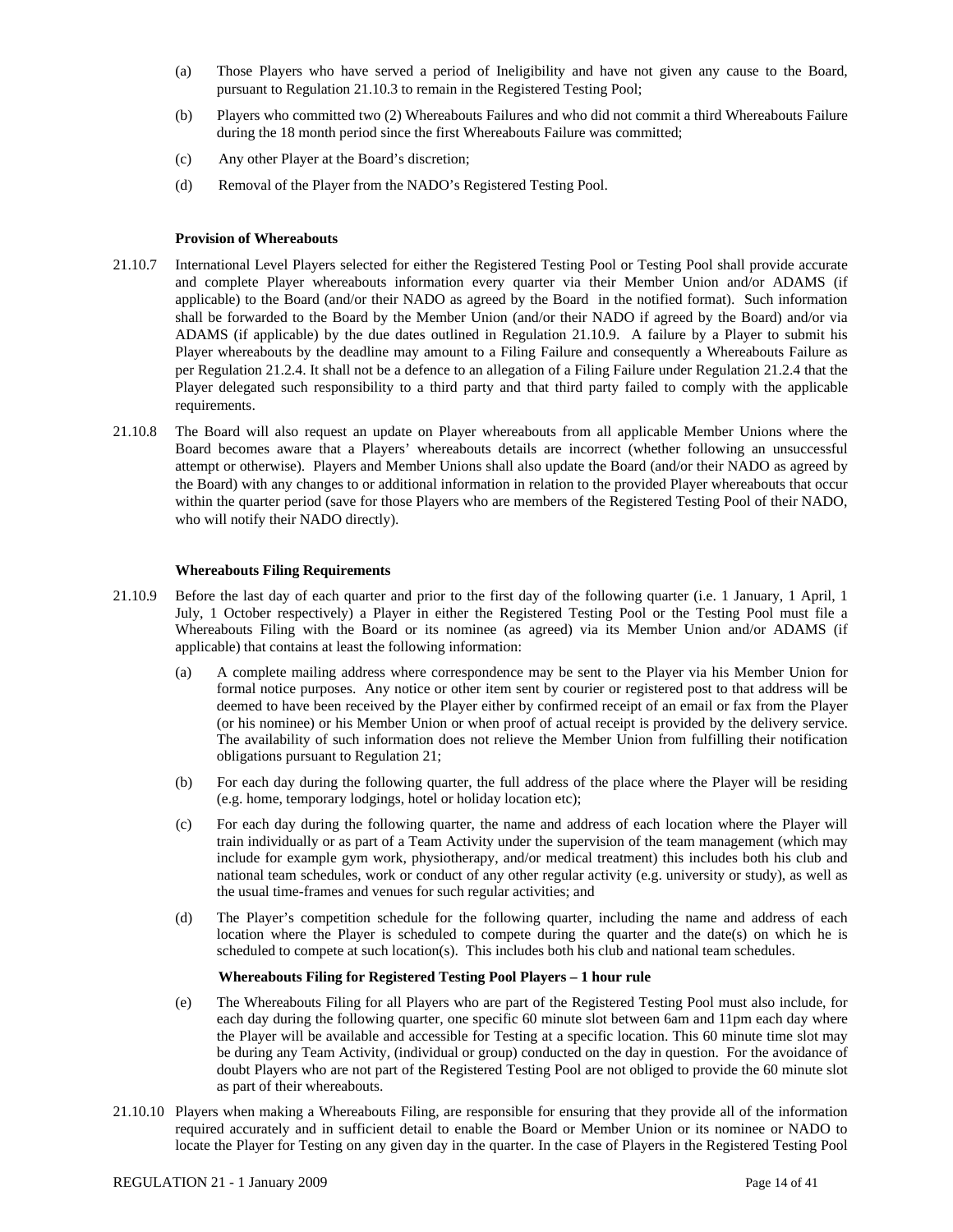only, an additional 60-minute time slot specified for that day in the Whereabouts Filing (as outlined in Regulation  $21.10.9(e)$ ) is required.

### **Provision of Fraudulent Whereabouts Filing Information**

21.10.11 Any Player who provides fraudulent information in his Whereabouts Filing, whether in relation to his location during the specified daily 60-minute time slot, or in relation to his whereabouts outside that time slot, or otherwise, thereby commits an anti-doping rule violation under Regulation 21.2.3 (evading Sample collection) and/or Regulation 21.2.5 (Tampering or Attempting to Tamper with Doping Control).[moved from 21.10.17]

### **Player Responsibility for Whereabouts**

- 21.10.12 (a) The ultimate responsibility for providing whereabouts information rests with each Player. However, it shall be the responsibility of all applicable Member Unions to use their best efforts to assist the Board (and their NADO) in obtaining and providing updates of whereabouts information as changes occur and/or when requested by the Board and in assisting the Board in the implementation of its Out of Competition Testing programme.
	- (b) It is the Player's responsibility to be available for Testing at all times in accordance with the whereabouts information declared on his Whereabouts Filing regardless of whether the Player makes the Whereabouts Filing personally or delegates it to a third party.

#### **Consequences of Non-Compliance for Unions**

21.10.13 Any Member Union who fails to provide timely Player whereabouts information as identified in 21.10.9 (whether to the Board and/or their NADO as applicable) and/or who fails to assist the Board in the implementation of its Out of Competition Testing programme may be subject to disciplinary action in accordance with IRB Regulation 18.

### **Unsuccessful Attempt to Test**

- 21.10.14 (a) Any Player in either a Registered Testing Pool or Testing Pool that is not available for Testing following attempt(s) by a Doping Control Officer (duly documented and as outlined in Regulation 21.10.24 or 21.10.25) and has not updated their Whereabouts Filing prior to the Doping Control Officer attempting to test at the location(s) specified in the available Whereabouts Filing, shall amount to a an unsuccessful attempt.
	- (b) The Board shall review each unsuccessful attempt to determine based on the criteria outlined in Regulation 21.10.24, for Players in the Registered Testing Pool, whether the unsuccessful attempt amounts to a Missed Test. Each Missed Test constitutes a Whereabouts Failure for the purposes of Regulation 21.2.4.
	- (c) The Board shall review each unsuccessful attempt to determine based on the criteria outlined in Regulation 21.10.25, for Players in the Testing Pool, whether the unsuccessful attempt amounts to a Missed Test. Each Testing Pool Missed Test will be considered for the purposes of determining if the Player meets the criteria in Regulation 21.10.3 for elevation to the Registered Testing Pool. Any Missed Tests accumulated by a Player in the Testing Pool will not be counted for the purposes of Regulation 21.2.4 if the Player is elevated to the Registered Testing Pool.
	- (d) It shall not be a defence to an allegation of a Missed Test under Regulation 21.2.4 that the Player had delegated responsibility for filing his whereabouts information for the relevant period to a third party and that third party had failed to file the correct information or failed to update previously filed information to ensure that the whereabouts information in the Whereabouts Filing for the day in question was current and accurate.
- 21.10.15 Each Member Union shall also assist, as appropriate, their NADO in establishing a national level registered testing pool of top level national Players who may or may not already be included in the Board's Registered Testing Pool or Testing Pool.

### **Consequences of Whereabouts Failures**

21.10.16 (a) **Registered Testing Pool:** Any Player in a Registered Testing Pool who commits a total of three (3) Whereabouts Failures (which may be any combination of Filing Failures and/or Missed Tests adding up to three (3) in total) within an 18 month period, (irrespective of which Anti-Doping Organisation(s) has/have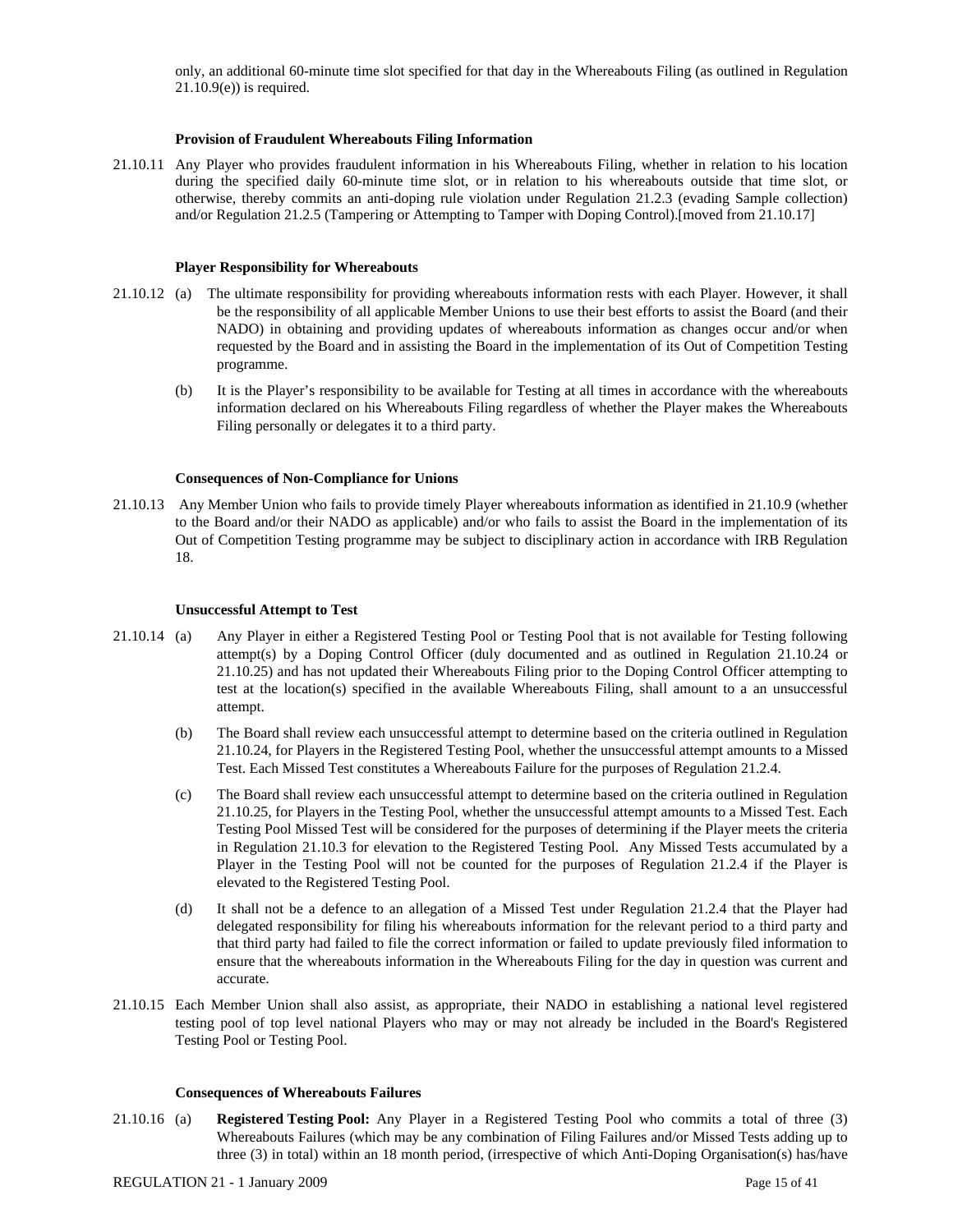declared the Whereabouts Failures in question) shall be considered to have committed an anti-doping rule violation pursuant to Regulation 21.2.4.

- (b) **Testing Pool:** Any Player in a Testing Pool who commits a total of two (2) Whereabouts Failures (which may be a combination of a Filing Failure(s) and/or Missed Test(s)) within an 18 month period shall be automatically transferred from the Testing Pool to the Board's Registered Testing Pool. Upon the occurrence of such an event any Missed Test(s) incurred in the Testing Pool will not be carried forward into the Registered Testing Pool but any Filing Failure(s) will follow the Player into the Registered Testing Pool. Once the Player enters the Registered Testing Pool he will be subject to the supplemental whereabouts provisions of Regulation 21.10.9(e).
- 21.10.17 The 18 month period referred to in Regulation 21.10.16 starts to run on the date that a Player first commits a Whereabouts Failure. It is not affected by any successful Sample collection conducted with respect to that Player during the 18 month period, i.e. if three (3) Whereabouts Failures occur during the 18 month period then an antidoping rule violation is committed in accordance with Regulation 21.2.4 irrespective of any Samples successfully collected from a Player during that 18 month period. However, if a Player who has committed one Whereabouts Failure does not go on to commit a further two Whereabouts failures within 18 months of the first, at the end of that 18 month period the first Whereabouts Failure "expires" for the purpose of Regulation 21.10.16. For the purposes of determining whether a Whereabouts Failure has occurred within the 18 month period referred to in 21.10.16:
	- (a) a Filing Failure will be deemed to have occurred on the first day of the quarter for which the Player fails to make the required filing, or in the case of any subsequent Filing Failure in the same quarter following notice of the previous Filing Failure where the Player failed to rectify that Filing Failure by the deadline specified in that notice; and
	- (b) a Missed Test will be deemed to have occurred (in respect of Registered Testing Pool Players) on the date that the Sample collection was unsuccessfully attempted.

# **Filing Failure Pre-Conditions**

- 21.10.18 A Player may only be declared to have committed a Filing Failure where the Board, Member Union or NADO following the results management procedure set out in Regulation 21.10.26, can establish each of the following:
	- (a) That the Player was duly notified via his Member Union (i) that he was designated for inclusion in a Registered Testing Pool or Testing Pool, (ii) of the consequent requirement to make Whereabouts Filings; and (iii) of the consequences of any failure to comply with that requirement;
	- (b) That the Player failed to comply with that requirement by the applicable deadline;
	- (c) In the case of a second or third Filing Failure in the same quarter) that the Player was given notice of the previous Filing Failure via his Member Union in accordance with Regulation 21.10.26 and failed to rectify that Filing Failure by the deadline specified in that notice; and
	- (d) That the Player's failure to comply was at least negligent. For these purposes, the Player will be presumed to have committed the failure negligently upon proof that he was notified of the requirement yet failed to comply with it. That presumption may only be rebutted by the Player establishing that no negligent behaviour on his part caused or contributed to the failure.

#### **Third Party Provision of Whereabouts Filings**

- 21.10.19 (a) A Player in a Registered Testing Pool or Testing Pool may choose to delegate the making of some or all of his Whereabouts Filings required under Regulation 21.10.9 (and/or any updates to his Whereabouts Filings required under Regulation 21.10.22to a third party such as his Member Union or his Team management or club provided that the third party agrees to such delegation. This may include periods of Team Activity but also in respect of periods where they are not with the Team, provided the Team management or Member Union agrees. Without prejudice to Regulation 21.14, the Member Union shall be responsible for the collection of such information from the Player, the Player's club and/or Team prior to it being forwarded to the Board or its nominee save where ADAMS is applicable.
	- (b) For Players in a Registered Testing Pool or Testing Pool, where the Member Union makes the Whereabouts Filing, liability for Filing Failures shall be determined in accordance with Regulation 21.10.18, and liability for Missed Tests shall be determined in accordance with Regulation 21.10.23 or 21.10.24 (as appropriate).

# **Consequence for Third Party Filing Failures**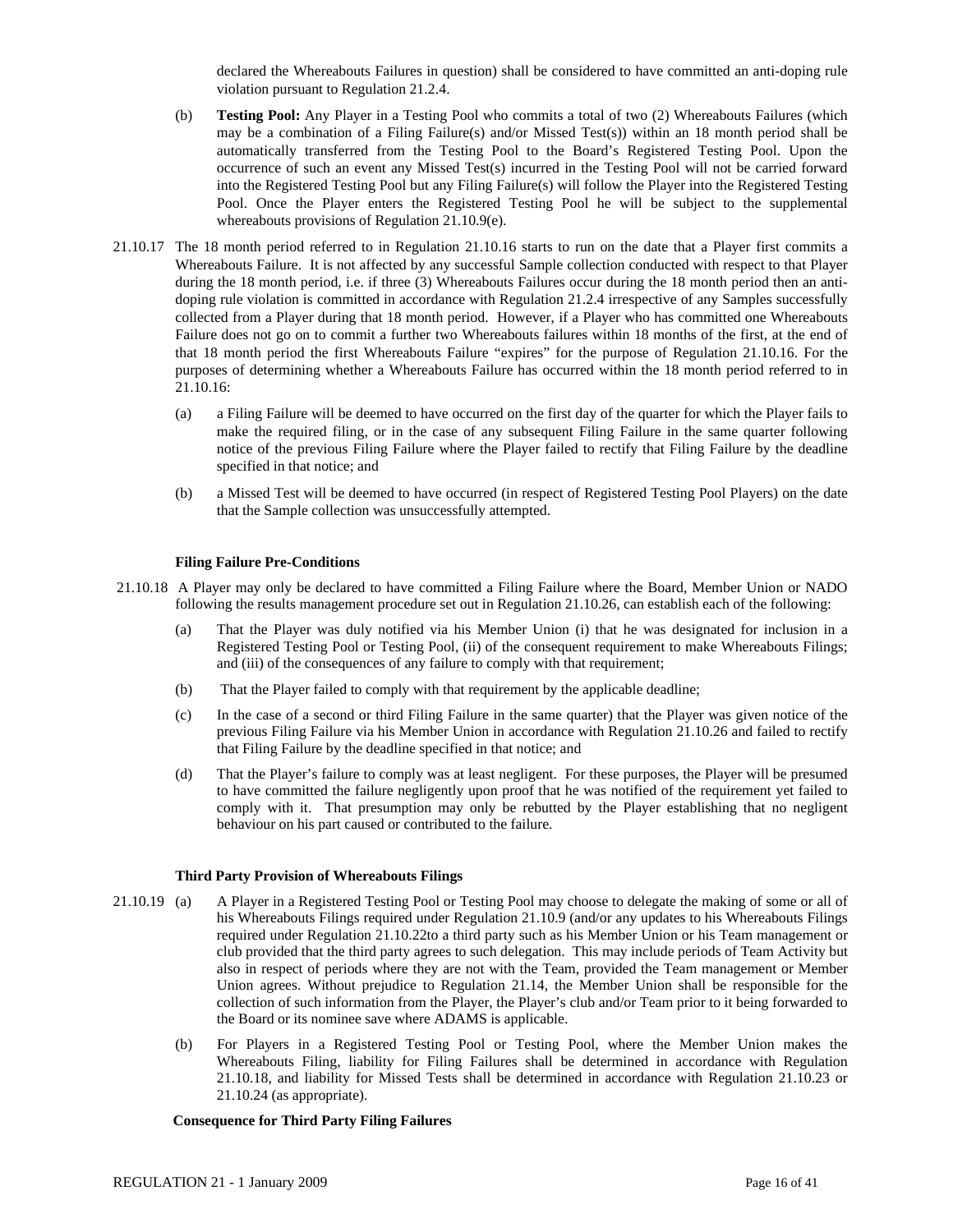- 21.10.20 (a) If the Member Union or other authorised third party does not make a required Whereabouts Filing, or makes the Whereabouts Filing but does not include all of the required information, then (subject to the requirements of Regulation 21.10.18 the Player will be liable for a Filing Failure under Regulation 21.2.4.
	- (b) If any of the required information changes after a Whereabouts Filing is made, then in accordance with Regulation 21.10.22, an update must be filed by an authorised third party so that the Whereabouts Filing remains accurate at all times.
	- (c) For Players in the Registered Testing Pool, if an update is not made by an authorised third party, and as a result an attempt to test the Player during the 60-minute time slot is unsuccessful then (subject to the requirements of Regulation 21.10.23) the Player will remain liable for a Missed Test under Regulation 21.10.27.
	- (d) For Players in the Testing Pool if an update to a Whereabouts Filing is not made by an authorised third party, and as a result an attempt to the test the Player during a 24 hour period is unsuccessful then (subject to the requirements of Regulation 21.10.24) the Player will remain liable for a Missed Test under Regulation 21.10.27.

# **Availability for Testing – Registered Testing Pool and Testing Pool**

- 21.10.21 (a) A Player in the Registered Testing Pool must specifically be present and available for Testing on any given day in the relevant quarter for the 60 minute time slot specified for that day in his Whereabouts Filing, at the location that the Player has specified for that time slot in such filing. If a Player fails to remain at the nominated location for the full 60 minute period they run the risk of a potential Missed Test if the DCO arrives during the 60 minute period but after their departure.
	- (b) A Player in the Testing Pool must specifically be present and available for Testing at any one of their specified locations in their Whereabouts Filing during the nominated time period over a 24 hour period on any given day. The 24 hour period is deemed to commence from when the DCO arrives at the first specified location in the Whereabouts Filing.
- 21.10.22 It is a Player's responsibility to ensure (including by updates, where necessary) that the whereabouts information provided in his Whereabouts Filing is sufficient to enable the Board or its nominee, Member Union or NADO to locate him for Testing within the periods specified in Regulation 21.10.21(a) or (b). Where any change in circumstances means that the information previously provided by or on behalf of the Player (whether in the initial Whereabouts Filing or in any subsequent update) is no longer accurate or complete the Player must update his Whereabouts Filing so that the information on file becomes accurate and complete. The Player must make such update as soon as possible, and for those Players in a Registered Testing Pool prior to the 60-minute time slot specified in his filing for that day. A failure to do so shall have the following consequences:
	- (a) If, as a result of such failure, the Board or its nominee, Member Union or NADO's attempt to test the Player (who is part of a Registered Testing Pool) during the 60-minute time slot is unsuccessful, then the unsuccessful attempt shall be pursued as an apparent Missed Test in accordance with Regulation 21.10.27; and
	- (b) If, as a result of such failure, the Board or its nominee, Member Union or NADO's attempt to test the Player (who is part of the Testing Pool) at all of his nominated whereabouts locations specified in his Whereabouts Filing within a 24 hour period is unsuccessful, then the unsuccessful attempt shall be pursued as an apparent Missed Test in accordance with Regulation 21.10.27; and
	- (c) If the circumstances so warrant, the failure may be pursued as evasion of Sample collection under Regulation 21.2.3, and/or Tampering or Attempted Tampering with Doping Control under Regulation 21.2.5; and
	- (d) In any event, the Board or its nominee, Member Union or NADO shall consider Target Testing of the Player.

### **Missed Test – Registered Testing Pool**

- 21.10.23 A Player in the Registered Testing Pool may only be declared to have committed a Missed Test where the Board, Member Union or NADO, following the results management procedure set out in Regulation 21.10.27, can establish each of the following:
	- (a) That when a Player who is in the Registered Testing Pool was given notice (including via his Member Union) that he had been designated for inclusion in the Registered Testing Pool and was advised of his liability for a Missed Test if he was unavailable for Testing during the 60-minute time slot specified in his Whereabouts Filing at the location specified for that time slot;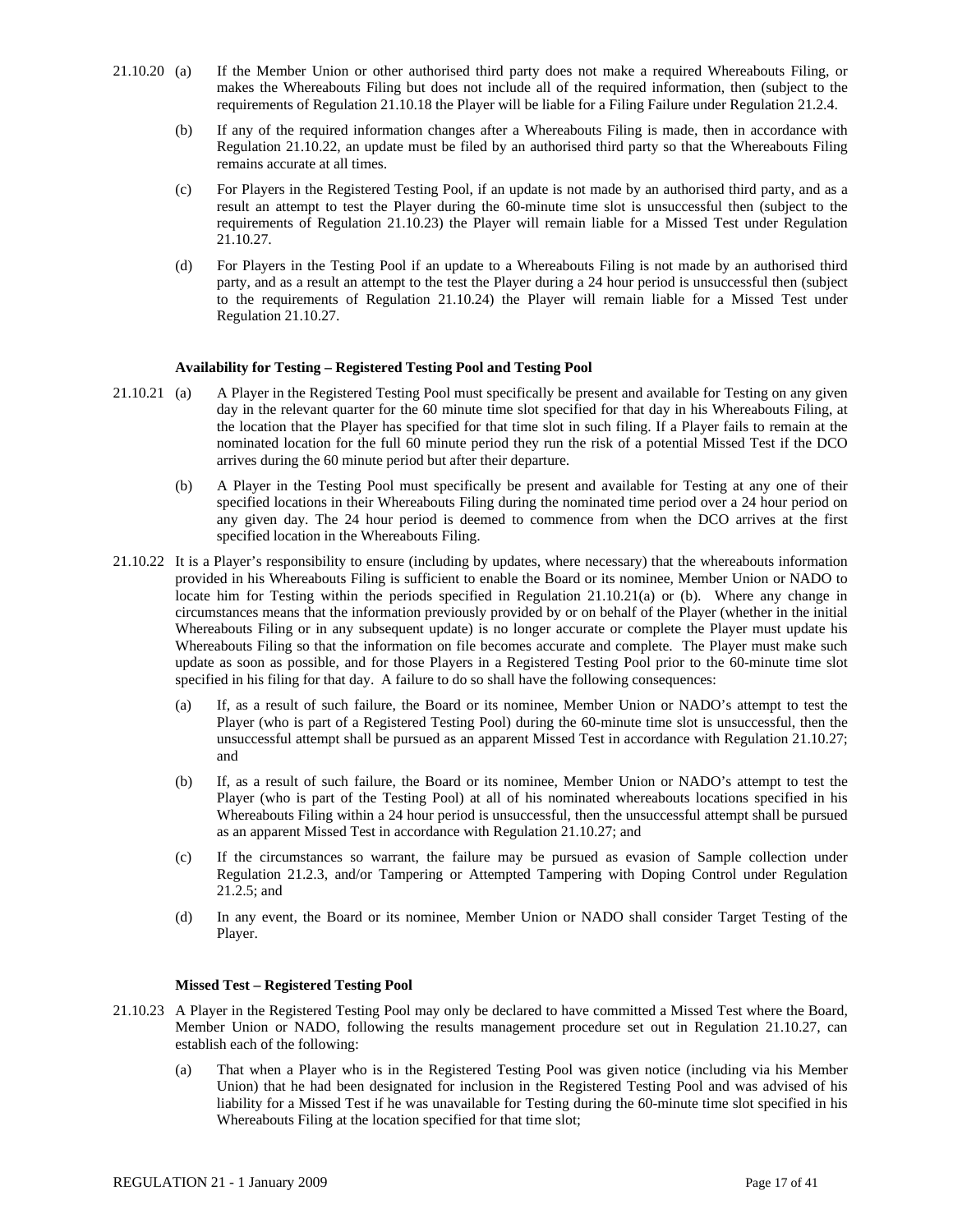- (b) That the DCO attempted to test a Player who is in the Registered Testing Pool on a given day in the quarter, during the 60-minute time slot specified in the Player's Whereabouts Filing for that day, by visiting the location specified for that time slot;
- (c) That during that specified 60-minute time slot, the DCO did what was reasonable in the circumstances (i.e. given the nature of the specified location) to try to locate the Player, short of giving the Player any Advance Notice of the test;
- (d) That the provisions of Regulation 21.10.25 (if applicable) have been met; and
- (e) That the Player's failure to be available for Testing at the specified location during the specified 60 minute time slot was at least negligent. For these purposes, the Player will be presumed to have been negligent upon proof of the matters set out at Regulation 21.10.23 (a) to (d). That presumption may only be rebutted by the Player establishing that no negligent behaviour on his part caused or contributed to him (i) being unavailable for Testing at such location during such time slot; and (ii) failing to update his most recent Whereabouts Filing to give notice of a different location where he would instead be available for Testing during a specified 60 minute time slot on the relevant day.

# **Missed Test - Testing Pool**

- 21.10.24 A Player in the Testing Pool may only be declared to have committed a Missed Test where the Board, Member Union or NADO, following the results management procedure set out in Regulation 21.10.27, can establish each of the following:
	- (a) That when a Player who is in the Testing Pool was given notice that he had been designated for inclusion in the Testing Pool and was advised of his liability for a Missed Test if he was unavailable for Testing at all of his nominated whereabouts locations specified in his Whereabouts Filing during a 24 hour period is unsuccessful;
	- (b) That the DCO attempted to test a Player who is in the Testing Pool during a 24 hour period in the quarter at all of his whereabouts locations as specified in his Whereabouts Filing, by visiting the specified locations at the specified times;
	- (c) That during the 24 hour period, the DCO did what was reasonable in the circumstances (i.e. given the nature of the specified locations) to try to locate the Player, with No Advance Notice of the test;
	- (d) That the provisions of Regulation 21.10.25 (if applicable) have been met; and
	- (e) That the Player's failure to be available for Testing at the specified locations during the specified dates/times within a 24 hour period was at least negligent. For these purposes, the Player will be presumed to have been negligent upon proof of the matters set out at Regulation 21.10.24 (a) to (d). That presumption may only be rebutted by the Player establishing that no negligent behaviour on his part caused or contributed to him (i) being unavailable for Testing at any location during any 24 hour period; and (ii) failing to update his most recent Whereabouts Filing to give notice of a different location/s where he would instead be available for Testing on the relevant day.
- 21.10.25 To ensure fairness to the Player, where an unsuccessful attempt has been made to test a Player during one of the 60-minute time slots specified in his Whereabouts Filing (for a Player that is part of the Registered Testing Pool), or during any 24 hour period at a location(s) specified in his Whereabouts Filing for a Player (that is part of the Testing Pool) any subsequent attempt to test that Player (by the Board or its nominee, Member Union or NADO or any other Anti-Doping Organisation including WADA) may only be counted as a Missed Test against that Player if that subsequent attempt takes place after the Player has received notice, in accordance with this Regulation of the original unsuccessful attempt.

#### **Results Management for Whereabouts Failures**

### **21.10.26 Filing Failures**

- (a) If it appears that all of Regulation 21.10.18 requirements relating to Filing Failures are satisfied, then no later than 14 days after the date of discovery of the apparent Filing Failure the Board must send notice in writing to the Player via his Member Union in question of the apparent Filing Failure, inviting a response within fourteen 14 days of receipt of the notice. In the notice, the Board shall warn the Player:
	- (i) that unless the Player persuades the Board that there has not been any Filing Failure, then (subject to the remainder of the results management process set out below) an alleged Whereabouts Failure will be recorded against the Player; and
	- (ii) of any other Whereabouts Failures that have been alleged against him in the 18 month period prior to this alleged Whereabouts Failure; and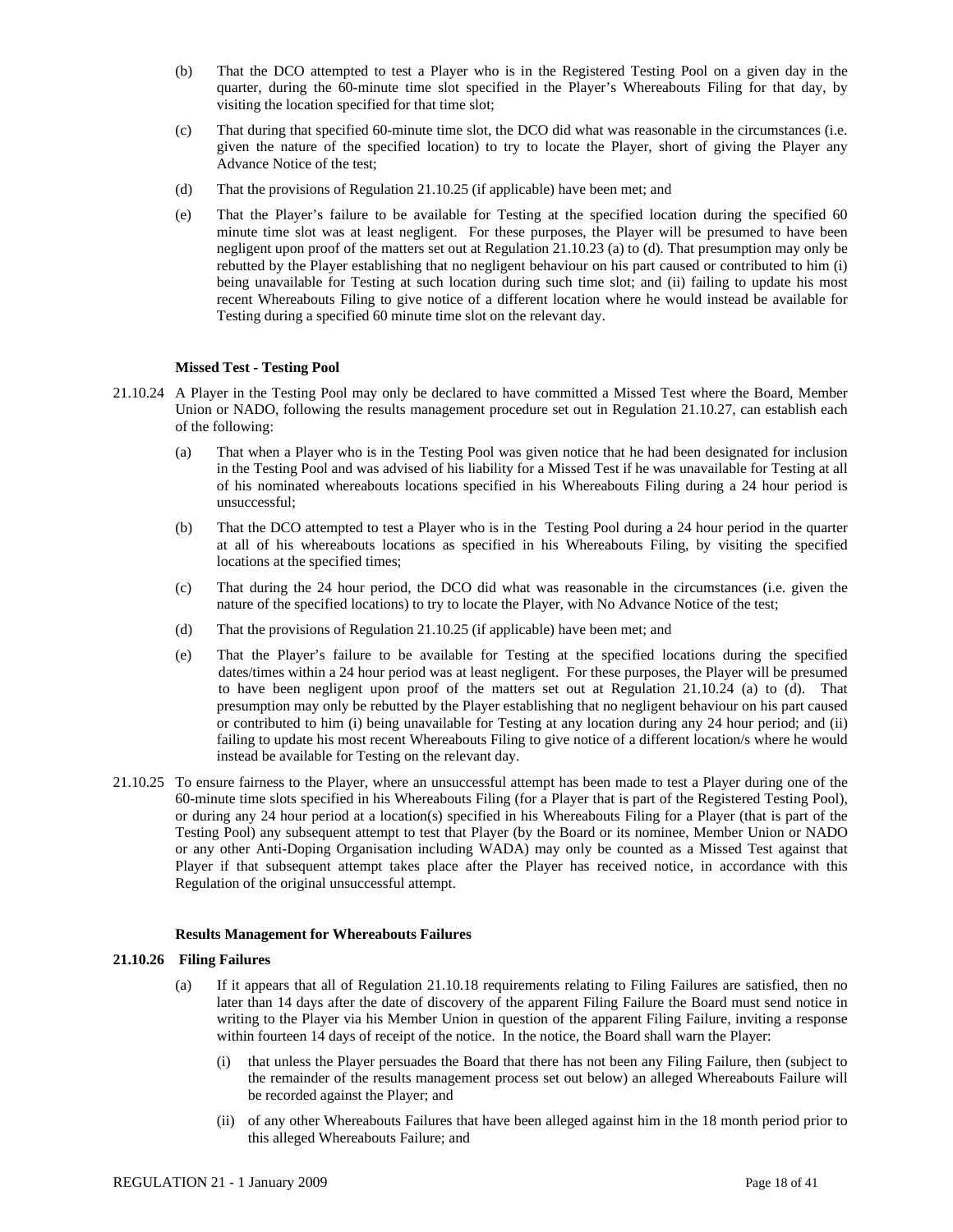- (iii) of the consequences to the Player if the designee of the Board or a Judicial Officer or Hearing Panel in the case of a third Whereabouts Failure, upholds the alleged Whereabouts Failure.
- (b) Where the Player disputes the apparent Filing Failure, the Board must re-assess whether all of the Regulation 21.10.18 requirements are met. The Board must advise the Player and/or his Member Union, by letter sent no later than 14 days after receipt of the Player's response, whether or not it maintains there has been a Filing Failure.
- (c) If no response is received from the Player by the relevant deadline, or if the Board maintains (notwithstanding the Player's response) that there has been a Filing Failure, the Board shall send notice to the Player and/or his Member Union that an alleged Filing Failure is to be recorded against him. The Board shall at the same time advise the Player that he has the right to an administrative review of that decision;
- (d) Where it is requested by the Player, such administrative review shall be conducted by a designee of the Board who was not involved in the previous assessment of the alleged Filing Failure. The review shall be based on written submissions only, and shall consider whether all of the requirements of Regulation 21.10.18 are met. The review shall be completed within 14 days of receipt of the Player's request and the decision shall be communicated to the Player by letter sent no more than 7 days after the decision is made;
- (e) If it appears, upon such review, that the requirements of Regulation 21.10.18 have not been met, then the alleged Filing Failure shall not be treated as a Whereabouts Failure for any purpose;
- (f) If the Player does not request an administrative review of the alleged Filing Failure by the relevant deadline, or if the administrative review leads to the conclusion that all of the requirements of Regulation 21.10.18 have been met, then the Board shall record an alleged Filing Failure against the Player and shall notify the Player and/or his Member Union and (on a confidential basis) WADA and all other relevant Anti-Doping Organisations of that alleged Filing Failure and the date of its occurrence;
- (g) The Player should also be advised whether any other Whereabouts Failures have been alleged against him in respect of the 18 month period prior to this alleged Filing Failure.

# **21.10.27 Missed Test**

- (a) The DCO shall file an Unsuccessful Attempt Report with the Board or its nominee (or NADO as the case may be), setting out the details of the attempted Sample collection, including the exact date and time of the attempt, the names of all the location(s) visited, the exact arrival and departure times at each of the location(s), the step(s) taken at the location(s) to try to find the Player, including details of any contact made with third parties (including their names, positions and contact details), and any other relevant details about the attempted Sample collection.
- (b) If it appears that all of Regulation 21.10.23 or 21.10.24 requirements (depending upon which Testing Pool the Player belongs to) relating to Missed Tests are satisfied, then no later than 14 days after the date of the unsuccessful attempt, the Board must send notice to the Player via his Member Union of the unsuccessful attempt, inviting a response within 14 days of receipt of the notice. The Unsuccessful Attempt Report shall be provided to the Player at this point. In the notice, the Board should warn the Player:
	- (i) That unless the Player persuades the Board that there has not been any Missed Test, then (subject to the remainder of the results management process set out below) an alleged Missed Test will be recorded against the Player; and
	- (ii) Of any other Whereabouts Failures that have been alleged against him in the 18 month period prior to this alleged Whereabouts Failure
	- (iii) Of the consequences to the Player if a the designee of the Board or a Judicial Officer or Hearing Panel or in the case of a third Whereabouts Failure upholds the alleged Missed Test.
- (c) Where the Player disputes the apparent Missed Test, the Board must re-assess whether all of the requirements in Regulation 21.10.23 or 21.10.24 (depending upon which Testing Pool the Player belongs to) are met. The Board must advise the Player and/or his Member Union, by letter sent no later than 14 days after receipt of the Player's response, whether or not it maintains that there has been a Missed Test.
- (d) If no response is received from the Player by the relevant deadline, or if the Board maintains (notwithstanding the Player's response) that there has been a Missed Test, the Board shall send notice to the Player and/or his Member Union that an alleged Missed Test is to be recorded against him. Further:
	- (i) In respect of Registered Testing Pool Players only, the Board shall at the same time advise the Player that he has the right to request an administrative review of the alleged Missed Test.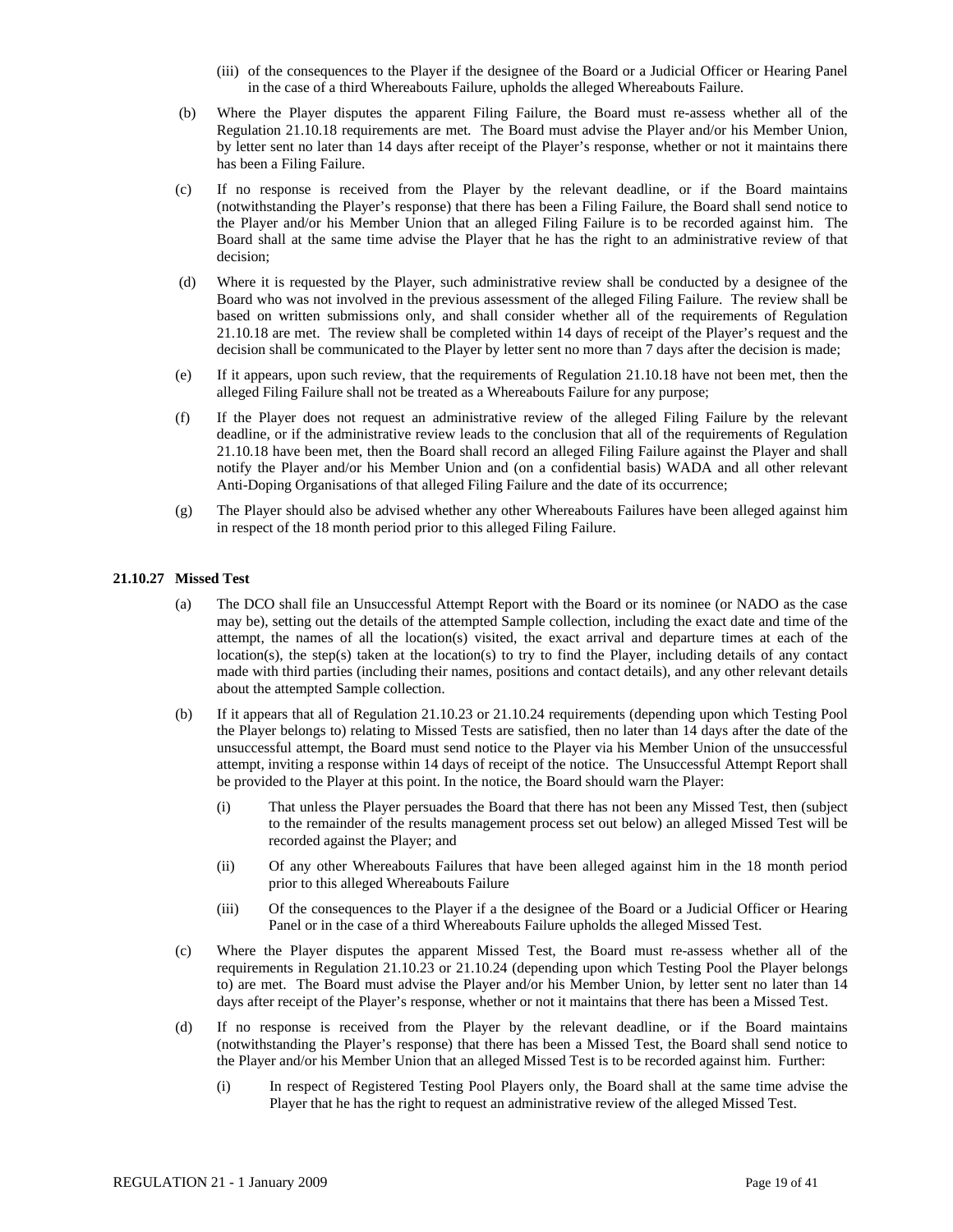- (ii) In respect of Testing Pool Players, there is no Administrative Review as the Missed Test will only count for the purposes of elevating the Player to the Board's Registered Testing Pool. Upon entry into the Board's Registered Testing Pool all Testing Pool Missed Tests cease to count for the purposes of Regulation 21.2.4.
- (e) The Board in circumstances where the Player has recorded a Missed Test may seek to recoup from the Player some or all of the costs associated with the attempted Sample collection which resulted in the Missed Test.

# **Administrative Review – Missed Test for Registered Testing Pool Players**

- (f) Where requested, such administrative review shall be conducted by a designee of the Board who was not involved in the previous assessment of the alleged Missed Test, shall be based on written submissions only, and shall consider whether all of the requirements of Regulation 21.10.23 are met. If necessary, the relevant DCO may be asked to provide further information to the Board. The review shall be completed within 14 days of receipt of the Player's request and the decision shall be communicated to the Player by letter sent no more than 7 days after the decision is made.
- (g) If it appears to the judicial officer that the requirements of Regulation 21.10.23 have not been met, then the unsuccessful attempt to test the Player shall not be treated as a Missed Test for any purpose.
- (h) If the Player does not request an administrative review of the alleged Missed Test by the relevant deadline, or if the administrative review leads to the conclusion that all of the requirements of Regulation 21.10.23 have been met, then the Board shall record an alleged Missed Test against the Player and shall notify the Player and/or his Member Union and (on a confidential basis) WADA and all other relevant Anti-Doping Organisations of that alleged Missed Test and the date of its occurrence.

### **Confidentiality – Whereabouts Failures**

- 21.10.28 When the Board or its nominee, Member Union or NADO declares, or receives notice of, a Whereabouts Failure in respect of a Player it shall not disclose that information beyond those persons with a need to know unless and until that Player is found to have committed an anti-doping rule violation under Regulation 21.2.4 based on (among other things) such Whereabouts Failure. Such persons who need to know shall also maintain the confidentiality of such information until the same point of this process.
- 21.10.29 The Board shall keep a record of all Whereabouts Failures alleged in respect to each Player within either its Registered Testing Pool or Testing Pool. Where it is alleged that such a Player has committed 3 Whereabouts Failures within any 18 month period:
	- (a) Where two or more of those Whereabouts Failures were alleged by the Board, Member Union or NADO that had the Player in its Registered Testing Pool subject to these Regulations at the time of those failures, then that Anti-Doping Organisation (whether the Board, Member Union or NADO) shall be the Responsible Anti-Doping Organisation for the purposes of bringing proceedings against the Player under Regulation 21.2.4**.** If the Whereabouts Failures were alleged by three different Anti-Doping Organisations then the Responsible Anti-Doping Organisation for these purposes will be the Anti-Doping Organisation whose Registered Testing Pool, the Player was in as of the date of the third Whereabouts Failure. If the Player was in both the Board's Registered Testing Pool and a national Registered Testing Pool as of that date, the Responsible Anti-Doping Organisation for these purposes shall be the Board.
	- (b) Where the Responsible Anti-Doping Organisation fails to bring proceedings against a Player under Regulation 21.2.4 within 30 days of WADA receiving notice of that Player's third alleged Whereabouts Failure in any 18-month period, then it shall be deemed that the responsible Anti-Doping Organisation has decided that no anti-doping rule violation was committed, for purposes of triggering the appeal rights set out at Regulation 21.27 (in particular Regulation 21.27.2).
- 21.10.30 A Player alleged to have committed an anti-doping rule violation under Regulation 21.2.4 shall have the right to have such allegation determined at a Board Judicial Committee in accordance with Regulation 21.20.11 The judicial committee shall not be bound by any determination made during the results management process, whether as to the adequacy of any explanation offered for a Whereabouts Failure or otherwise. Instead, the burden shall be on the Board to establish all of the requisite elements of each alleged Whereabouts Failure.
	- (a) The Board Judicial Committee shall consider whether or not a Provisional Suspension should be imposed on the Player pending the outcome of proceedings, in accordance with Regulation 21.19.
	- (b) If the Board Judicial Committee decides that one (or two) alleged Whereabouts Failures have been established to the required standard, but that the third alleged Whereabouts Failure has not, then no antidoping rule violation shall be found to have occurred. However, if the Player then commits one (or two) further Whereabouts Failures within the relevant 18-month period, new proceedings may be brought based on a combination of the Whereabouts Failure(s) established to the satisfaction of the Board Judicial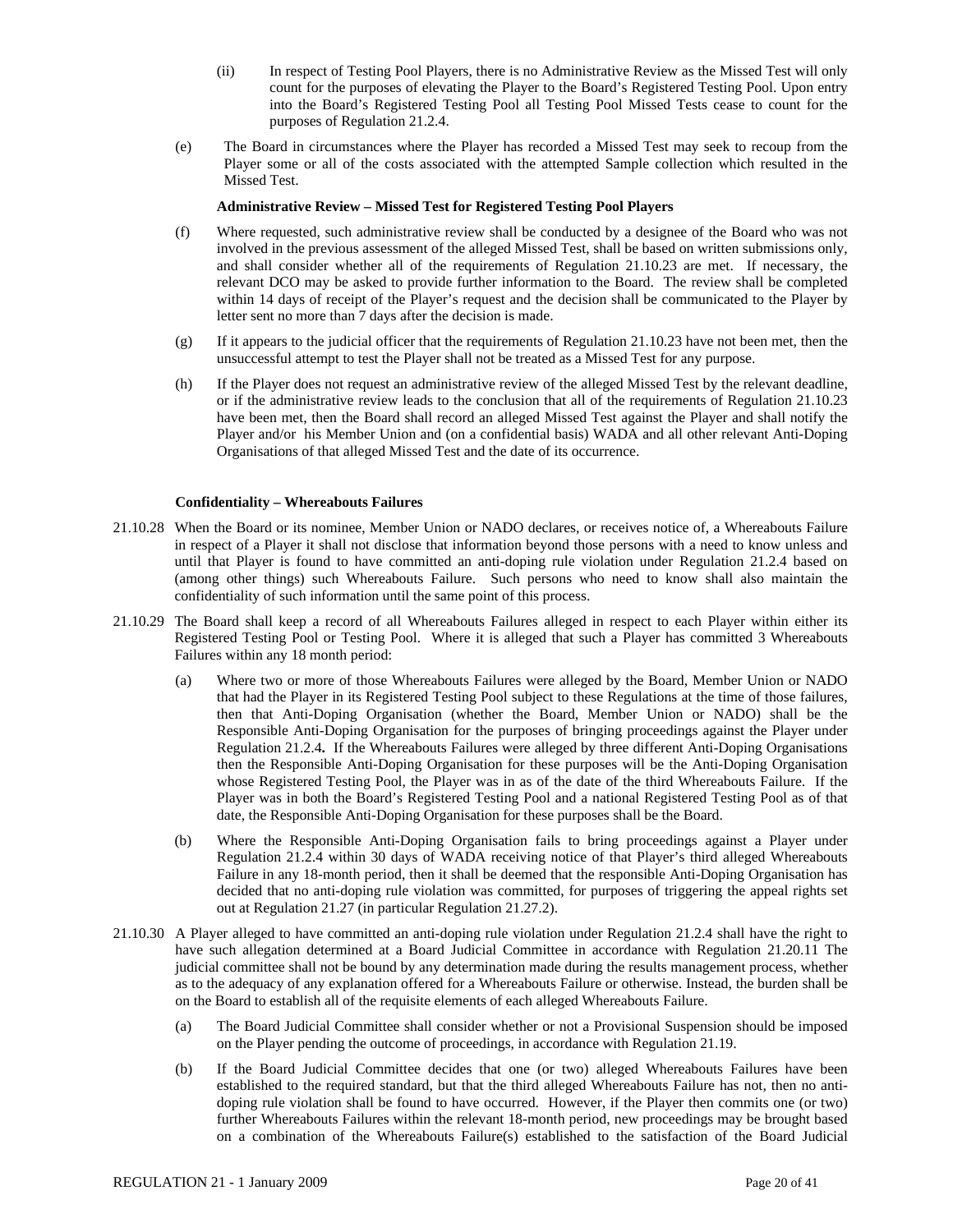Committee in the previous proceedings (in accordance with Regulation 21.3.2(c)) and the Whereabouts Failure(s) subsequently committed by the Player.

- (c) A finding that a Player has committed an anti-doping rule violation under Regulation 21.2.4 shall have the applicable consequences as outlined in Regulation 21.22.
- (d) The impact of any Regulation 21.2.4 anti-doping rule violation by an individual Player on the results of any Team for which that Player has played during the relevant period shall be determined in accordance with Regulation 21.23.
- 21.10.31 Whereabouts information provided pursuant to Regulation 21.10 shall be shared with WADA and other Anti-Doping Organisations having jurisdiction to test a Player in accordance with Article 11.7.1(d) of the International Standard for Testing, including the strict condition that it be used only for Doping Control purposes.

# **21.11 Analysis of Samples**

- 21.11.1 Doping Control Samples shall be analysed in accordance with the following principles:
	- (a) Doping Control Samples shall be analysed in WADA accredited laboratories or as otherwise approved by WADA. The choice of the WADA accredited laboratory (or other method approved by WADA) used for Sample analysis shall be determined exclusively by the Board.
	- (b) Doping Control Samples shall be analysed to detect Prohibited Substances and Prohibited Methods identified on the Prohibited List and other substances as may be directed by WADA pursuant to the WADA monitoring programme (Code Article 4.5) from time to time in force or to assist the board in profiling relevant parameters in a Player's urine, blood or other matrix, including DNA or genomic profiling for anti-doping purposes.
	- (c) Pursuant to Article 6.4 of the Code and subject to the presumption Regulation 21.3.2(a) Laboratories shall analyse Doping Control Samples and report results in conformity with the International Standard for Laboratories.
- 21.11.2 Doping Control Samples may be re-analysed by the Board or Member Union or Tournament Organiser at any time for any purpose described in Regulation 21.11.1(b) subject always to the statute of limitations set out in Regulation 21.30.
- 21.11.3 Doping Control Samples may be stored by the Board or Member Union or Tournament Organiser for the purposes of analysis or re-analysis at a future date when new detection methods and/or procedures are established, subject always to the statute of limitations set out in Regulation 21.30.
- 21.11.4 No Sample shall be utilised by the Board or the Member Unions or Tournament Organisers for purposes other than as set out in Regulation 21.11.2 and 21.11.3 save with the prior written consent of the Player. Samples used for purposes other than in Regulation 21.11.2 and 21.11.3 shall have any means of identification removed such that they cannot be traced back to a particular Player.

# **21.12 Suspension and Retirement**

- 21.12.1 Where a Player has been suspended, other than for life, and wishes to resume competing after his period of Ineligibility has expired, he must make himself available for Out of Competition Doping Control during that period of suspension. If a Player commits an anti-doping rule violation during the course of a suspension the matter shall be treated as a separate anti-doping rule violation.
- 21.12.2 A Player who has been identified by the Board for inclusion in the Registered Testing Pool or Testing Pool shall continue to be subject to these Anti-Doping Regulations including the obligation to be available for No Advance Notice Out of Competition Testing unless and until the Player gives written notice to the Board via his Union that he has retired or until he no longer satisfies the criteria for inclusion in the Registered Testing Pool or Testing Pool and has been so informed by the Board.
- 21.12.3 A Player who has given notice of retirement to the Board and subject to Regulation 21.12.4, may not resume competing unless he notifies the Board at least6 months before he expects to return to competition at International Match level and is available for unannounced Out of Competition Testing at any time during the period before actual return to competition.
- 21.12.4 A Player who has given notice of retirement to the Board from International Match level participation, but who continues to play the Game at a non-International Match level, and who elects to stay in the Board's Testing Pool, or be transferred to the Testing Pool from the Board's Registered Testing Pool, may resume competing at International Match level upon notification to the Board.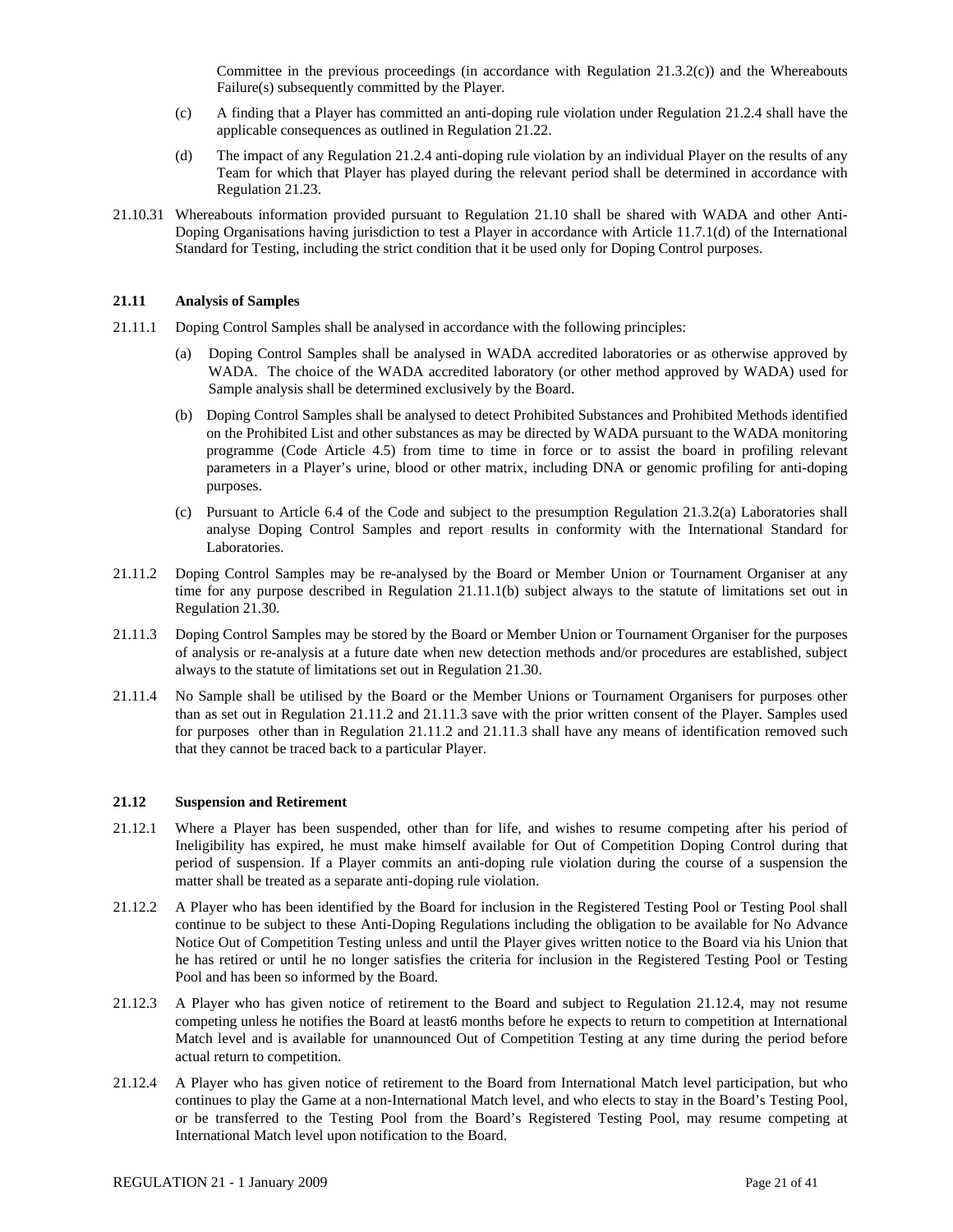- 21.12.5 Unions shall establish similar requirements for retirement and returning to competition for Players in the national registered testing pool and may establish similar requirements for other Players under their jurisdiction.
- 21.12.6 If a Player or other Person retires while a results management process is underway, the Anti-Doping Organisation conducting the results management process retains jurisdiction to complete its results management process. If a Player or other Person retires before any results management process has begun, the Anti-Doping Organisation which would have had results management jurisdiction over the Player or other Person at the time the Player or other Person committed an anti-doping rule violation, has jurisdiction to conduct results management.

### **21.13 Responsibility for Doping Control**

- 21.13.1 The Board is responsible for conducting or arranging Doping Controls including, but not limited to, determination of the Event Period, Sample collection, result management, the conduct of investigations and disciplinary proceedings and the imposition of sanctions for anti-doping rule violations, including cases where there has been no Doping Control carried out, in respect of:
	- (a) Rugby World Cup Qualifying and Finals Tournaments;
	- (b) Rugby World Cup Sevens Qualifying and Finals Tournaments;
	- (c) IRB Sevens World Series;
	- (d) Women's Rugby World Cup Qualifying and Finals Tournaments;
	- (e) Under 20 Junior World Championship;
	- (f) Such other Matches or tournaments as the Board shall from time to time determine;
	- (g) Such other occasions where the Board conducts Out of Competition Doping Controls.
- 21.13.2 For Matches, International Tournaments and International Matches organised by the IRB which shall be deemed to include the Rugby World Cup, modified and/or additional procedures and rules to those set out in Regulation 21.20 may be adopted by the Tournament Organiser or other body designated by the IRB.
- 21.13.3 Subject to Regulation 21.13.4 below, in all other cases (except where Doping Control is carried out under the rules of another sporting body approved by the Board and the Member Unions concerned) the Union conducting or arranging the Doping Control, or in whose jurisdiction a Match is held, will be responsible for the conduct of the Doping Controls, result management, the conduct of investigations and disciplinary proceedings and the imposition of sanctions for anti-doping rule violations.
- 21.13.4 Responsibility for conducting or arranging Doping Controls including, but not limited to, determination of the Event Period, Sample collection, result management, the conduct of investigations and disciplinary proceedings and the imposition of sanctions for anti-doping rule violations, including cases where there has been no Doping Control carried out, in respect of;
	- (a) International Matches and;
	- (b) International Tours, may subject to strict compliance with these Anti- Doping Regulations and Guidelines be delegated to the Host Union; and

In respect of:

- (c) International Tournaments (save as set out in Regulation 21.13.1 and 21.13.2 above); or
- (d) other Tournaments,

 may, subject to strict compliance with these Anti-Doping Regulations and Guidelines, and the consent of the Unions concerned be delegated to the International Tournament Organiser or other Tournament Organisers (as the case may be).

### **21.14 Role of Unions**

#### **Implementing the Anti-Doping Regulations**

- 21.14.1 These Anti-Doping Regulations shall apply to the Board, each Union in membership of the Board and each of their constituents. Each Union is responsible for ensuring (and must ensure) that;
	- (a) It has in place anti-doping regulations in conformity with these Regulations and that all national level testing on Players complies with these Anti-Doping Regulations.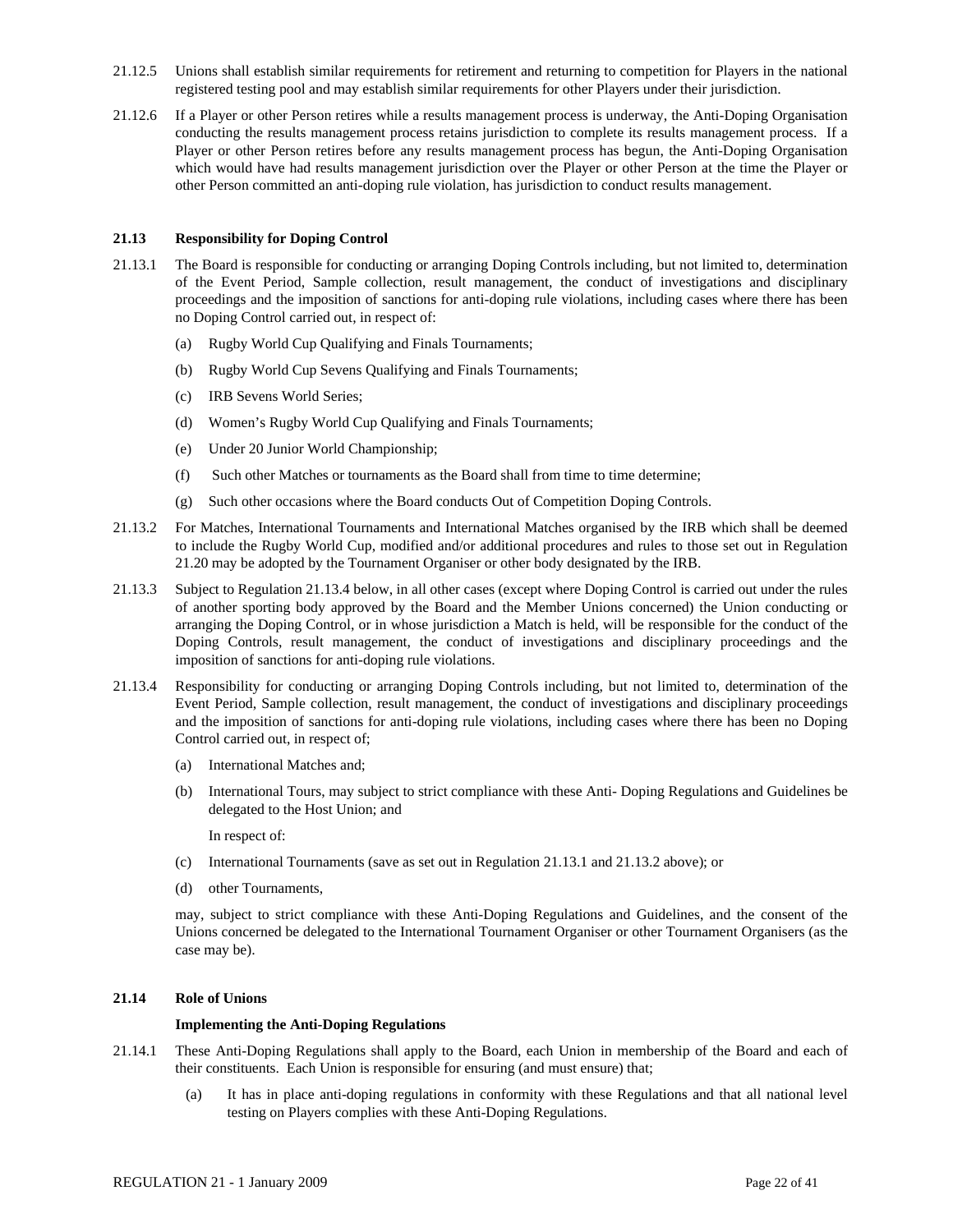- (b) These Anti-Doping Regulations shall also be incorporated either directly or by reference into each Member Unions' rules. All Member Unions shall include in their regulations the procedural rules necessary to effectively implement these Anti-Doping Regulations.
- (c) Each Member Union shall seek to obtain the written acknowledgement of all Players subject to Doping Control and Player Support Personnel for such Players. A standard acknowledgment and agreement form is set out in Schedule 4 of these Regulations.
- (d) In any event, the regulations of each Member Union shall specifically provide that all Players, Player Support Personnel and other Persons under the jurisdiction of the Member Union shall be bound by these Anti-Doping Regulations.
- (e) It takes appropriate action to inform each and every one of its members, Players and Persons of these Anti-Doping Regulations and the Union's anti-doping regulations. Unions must further inform their members, Players and Persons that they must comply with the Board's Anti-Doping Regulations and the anti-doping regulations of the Union under whose jurisdiction they are participating.
- 21.14.2 The Board may at its absolute discretion withhold some or all of its funding to Member Unions that are not in compliance with Regulation 21. Each Union must ensure, (and is responsible for ensuring), that it takes appropriate action to inform each and every one of its members, Players and Persons of these Anti-Doping Regulations and the Union's anti-doping regulations. Unions must further inform their members, Players and Persons that they must comply with the Board's Anti-Doping Regulations and the anti-doping regulations of the Union under whose jurisdiction they are participating.

# **When an Anti-Doping Rule Violation Arises**

- 21.14.3 Where an anti-doping rule violation arises out of a Doping Control conducted or arranged by a Member Union or Tournament Organiser, or a Member Union or Tournament Organiser believes or becomes aware that another anti-doping rule violation may have been committed by one of its members or a Player or Person under its jurisdiction, that Member Union or Tournament Organiser shall;
	- (a) deal with the matter in accordance with its own anti-doping procedures which shall be in compliance with these Regulations; and
	- (b) shall notify the Board and the Home Union of the Player or Person concerned.
- 21.14.4 As a minimum requirement, each Player or Person alleged to have committed an anti-doping rule violation shall have the right to a hearing before a suitably qualified disciplinary body established by his Union before a final decision is reached unless that Player or Person waives that right. Where the Player or Person so waives this right they may make submissions in writing in relation to the applicable sanctions, which may be imposed in accordance with this Regulation. The disciplinary body shall consist of not less than three individuals, one of whom shall have knowledge of Doping Control procedures and the Code. The disciplinary body shall deal with the matter in accordance with the national law and the regulations of the Member Union concerned which shall be in compliance with these Regulations. All decisions by the disciplinary body must be produced in writing and incorporate the reasoning behind the findings and decisions.
- 21.14.5 Member Unions and/or Tournament Organisers must keep the Board fully appraised as to the status of pending cases and provide the results of all hearings within 72 hours of a final written decision having been made. The Board shall have the right to attend Member Union and Tournament Organiser hearings as an observer and shall in the event of an appeal to CAS or reference to any other arbitral body have the right to participate in, including but not limited to, making submissions, representations, adducing evidence and calling witnesses in such proceedings.
- 21.14.6 Hearings held by Member Unions, Tournament Organisers and/or any other body purporting to hear cases involving anti-doping rule violations shall be completed expeditiously and in all cases within 3 months of the date of notification of the "A" Sample or date of admission or date the alleged anti-doping rule violation came to the attention of the Member Union and/or Tournament Organiser (save were the Board has determined there are exceptional circumstances) of the completion of the results management process or other applicable investigation procedure. Hearings held may be conducted on an expedited process.
- 21.14.7 If the completion of the hearing is delayed beyond 3 months (save were the Board has determined there are exceptional circumstances), the Board may elect to bring the case directly before a Board Judicial Committee at the responsibility and at the expense of the Union or Tournament Organiser concerned. As a minimum requirement decisions by Unions or Tournament Organisers in relation to anti-doping rule violations shall be subject to a review process substantially in compliance with the process set out in Regulations 21.24 to 21.27. Thereafter the appeal procedures set out in Regulation 21.28 may be applied.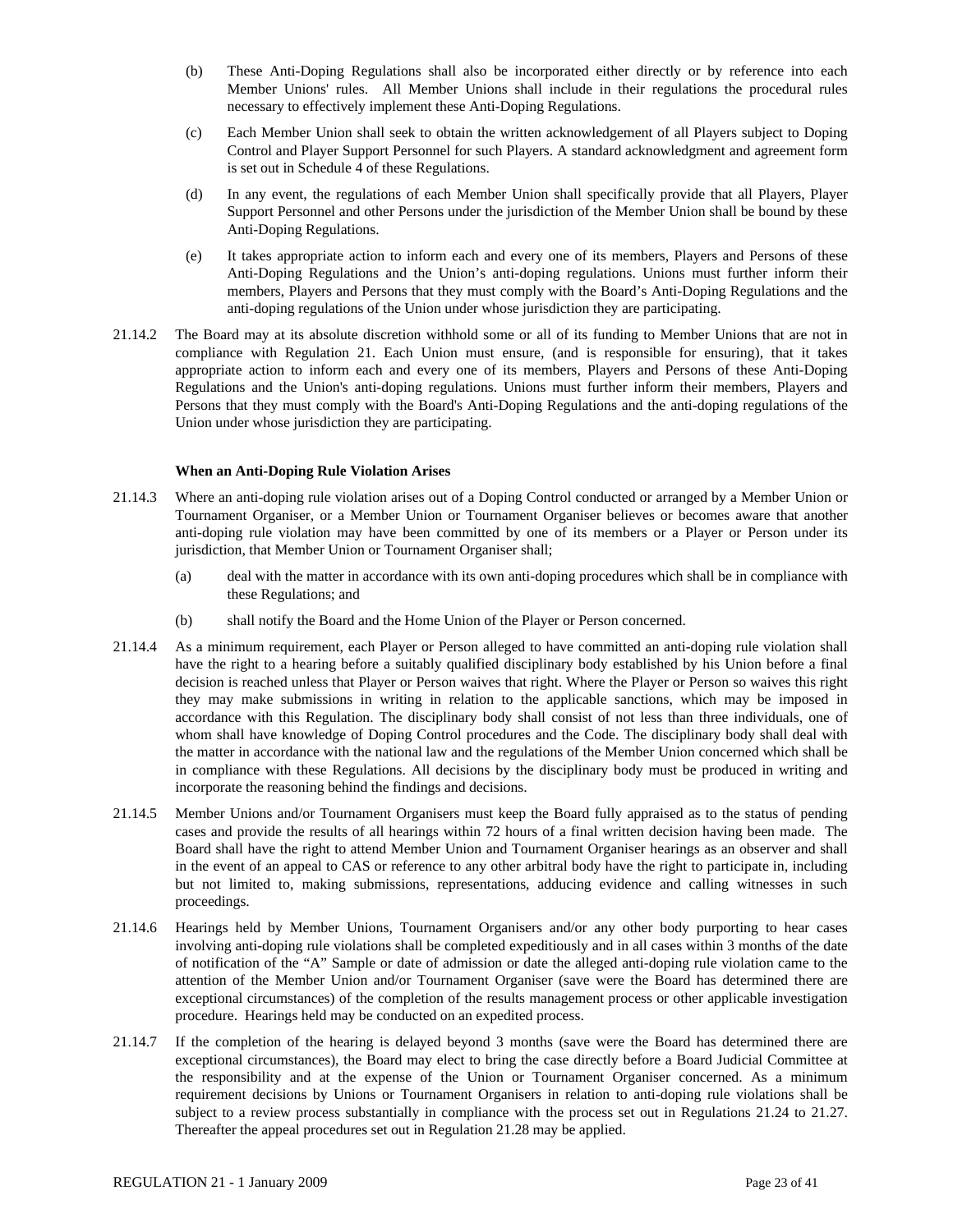### **National Anti-Doping Judicial Bodies**

- 21.14.8 Where a Member Union elects to utilise the services of a national anti-doping judicial body, the Member Union shall ensure that the following pre-conditions are complied with:
	- (a) All anti-doping cases whether arising out of an Adverse Analytical Finding or otherwise shall be determined in accordance with Regulation 21 or the anti-doping rules of the Member Union which shall be in compliance with Regulation 21;
	- (b) The first instance hearing of all anti-doping cases arising out of an Adverse Analytical Finding or otherwise shall be considered by an independent judicial panel of the Member Union or national sports resolution body of the country of the Member Union subject always to IRB approval in accordance with Regulation 21.20;
	- (c) The jurisdiction of the Board and the Member Unions to be represented and participate as a party to any Member Union anti-doping cases (including those heard before any national sports resolution body), shall be specifically recognised at each stage of the Member Union's anti-doping judicial process including without limitation referrals from the Board pursuant to Regulation 21.29.1;
	- (d) Where the services of a national sports resolution body are utilised by a Member Union (whether on appeal or in accordance with (b) above), the Member Union shall ensure that;
		- (i) such body shall recognise the remit of the Board to review every decision of the Member Union and/or the national sports resolution body acting on behalf of the Member Union and as appropriate to accept the decision of such body and/or the Member Union or remit the decision to the applicable review body;
		- (ii) such body shall recognise the remit of the Board to review every appeal decision of the Member Union and/or the national sports resolution body acting on behalf of the Member Union and as appropriate to accept the appeal decision of such body and/or the Member Union or refer the appeal decision for consideration to CAS.

# **Notification**

- 21.14.9 When a Member Union or Tournament Organiser (as the case may be) receives an Adverse Analytical Finding or where a Union or Tournament Organiser believes, or becomes aware, that an anti-doping rule violation may have been committed, that Member Union or Tournament Organiser must notify the CEO of the Board immediately. The CEO (or his designee, being the IRB Anti-Doping Manager) shall be entitled to receive from a Union or Tournament Organiser such additional information, as he may consider necessary in relation to any alleged antidoping rule violation. In any event, the CEO (or his designee) is entitled to receive from and shall be provided with a full report of all hearings including (without limitation) the written decision of the hearing body(ies) incorporating the reasoning behind the findings and decisions in respect of anti-doping rule violations by the relevant Member Union, national anti-doping judicial body appointed by the Member Union or Tournament Organiser (as the case may be) as soon as practicable and in any event within 72 hours of a final written decision having been made.
- 21.14.10 Subject to Regulations 21.13.3 and 21.13.4 where the conduct of a Doping Control results in an Adverse Analytical Finding or other anti-doping rule violation (involving a Player and/or Person) or where an anti-doping rule violation arises other than through the conduct of a Doping Control in respect of a Player who is not a member of the Union that conducted or was responsible for arranging the Doping Control, then that Union that had jurisdiction over the Player and/or Person (as the case may be) at the time the test was conducted or investigation into the alleged anti doping rule violation commenced shall report the results of such Doping Controls to the Union that normally exercises jurisdiction over such Player and/or Person (as the case may be) and to the Board.

 The Player or Person may elect to have his own Union (being the Union for which he was playing at the time the test was conducted or investigation into the alleged anti doping rule violation commenced) conduct the appropriate investigation and hearing procedures (and where an anti-doping rule violation is found to have been committed, impose the applicable sanctions) if, and only if in the case where there has been an Adverse Analytical Finding, the Player acknowledges in writing, that no issue will be taken at the hearing as to the:

- (a) Qualifications or authority of any official of any Doping Control/collection Agency or WADA Accredited Laboratory;
- (b) Sample collection procedures;
- (c) Custody or transmission of any Sample; and
- (d) Analysis of any Sample by a WADA Accredited Laboratory.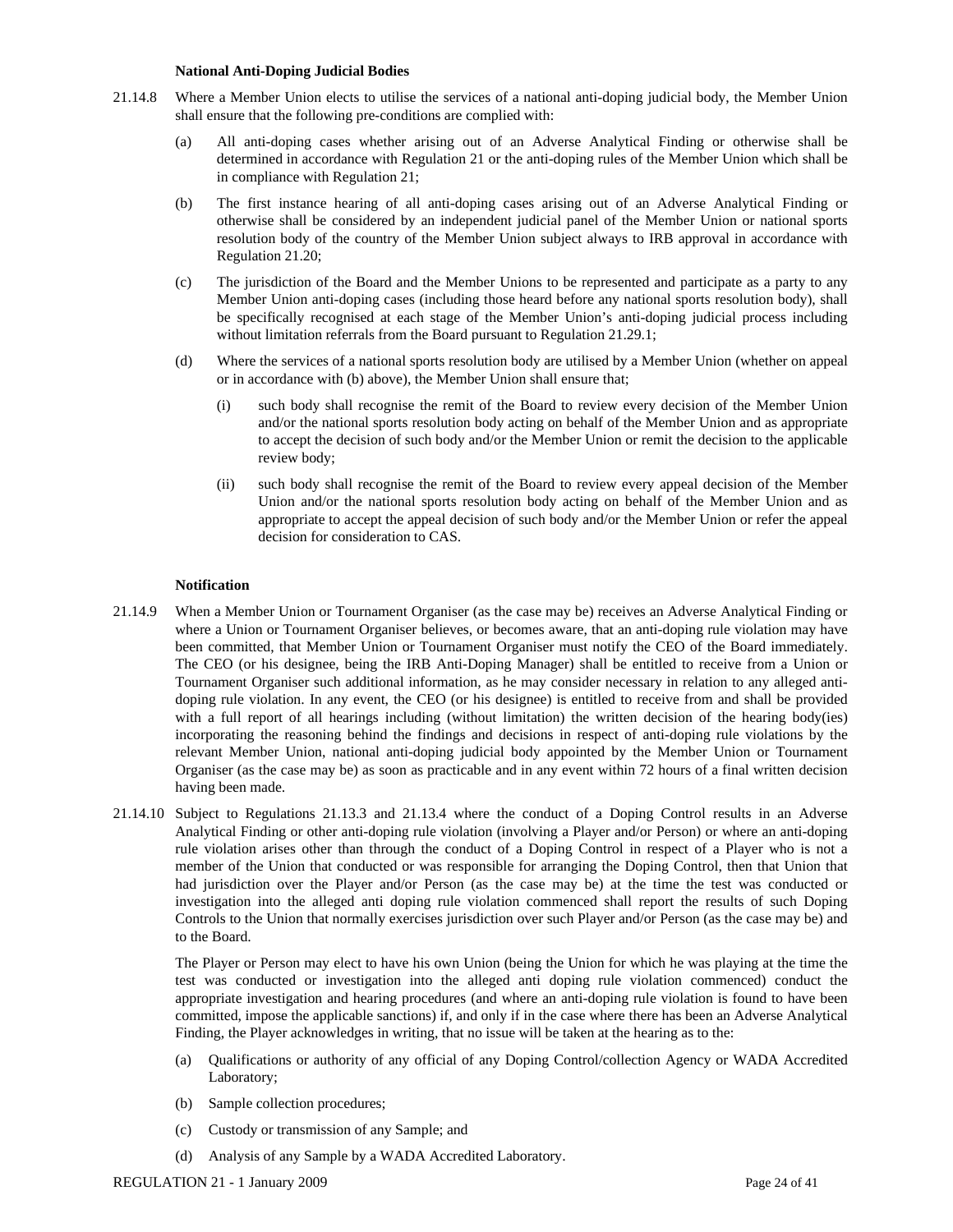21.14.11 Where a Player or Person elects to have his own Union conduct the appropriate investigation and hearing pursuant to Regulation 21.14.10, such election by a Player or Person must be confirmed to his Union within 14 days of being notified of the Adverse Analytical Finding and/or the alleged anti-doping violation. The Player's or Person's own Union must notify the visited Union of any such election. If a Player or Person does not elect to have the hearing procedures carried out by his own Union, then the visited Union where the Doping Control was conducted shall have jurisdiction and shall conduct the investigation and hearing procedures (and where an anti-doping rule violation is found to have been committed, impose the applicable sanctions).

### **21.15 Admissions**

- 21.15.1 A Player or Person may choose for the purposes of dispensing with the disciplinary process to admit that he has committed an anti-doping rule violation at any time including an admission of an anti-doping rule violation which is not the subject of a Sample.
- 21.15.2 Any such admission shall be evidenced in writing for the purposes of this provision by the Player or Person making such admission.

# **21.16 Investigations**

- 21.16.1 The Board or its designee may carry out investigations into the activities of any Player, Person, Member Union, Association, Rugby Body or Club who it has reasonable cause to believe may have committed an anti-doping rule violation. Any such Player, Person, Union, Association, Rugby Body or Club shall co-operate with any such Board investigation.
- 21.16.2 A Player, Person, Member Union, Association, Rugby Body or Club under investigation for an alleged antidoping rule violation by the Board, a Member Union or Tournament Organiser may be Provisionally Suspended and not allowed to participate in any aspect of the game pending the outcome of such investigation and resolution of the case.
- 21.16.3 Without limiting the effect of Regulation 21.19, solely in circumstances where the Board or its designee considers that further investigation is required to determine whether an anti-doping rule violation may have been committed, the following procedures shall apply, subject to such modifications and additional procedures as the Board may consider necessary having regard to the facts and circumstances of the particular case and other relevant circumstances:
	- (a) Any investigation shall be carried out as soon as reasonably practicable after the Board becomes aware of the alleged anti-doping violation.
	- (b) The Board or its designee may request that additional information be provided and may also call upon such assistance, expert and/or specialist advice including (without limitation) legal advice as it considers appropriate, whether in the form of witness testimony or otherwise.
	- (c) The Board or its designee shall determine whether they believe that an anti-doping violation may have been committed.
	- (d) Where it is decided that there are no grounds to conclude that an anti-doping violation may have been committed no further action will be taken and any Provisional Suspension shall be automatically lifted.
	- (e) As soon as it is determined that an anti-doping violation may have been committed, the Board or its designee shall notify the applicable party concerned. The applicable party shall be provisionally suspended and not be allowed to participate in any aspect of the Game pending resolution of the case. In addition the applicable party shall be notified that the matter shall be referred to a Board Judicial Committee.

# **21.17 Confidentiality**

21.17.1 Where an anti-doping rule violation may have been committed, the Board and the Union or Tournament Organiser concerned shall take reasonable steps to maintain confidentiality until the testing and analysis has been completed, the Judicial Committee hearing decision has been reached and the Player, Person or entity and his Union have been informed.

### **21.18 Authorised Doping Control Bodies**

21.18.1 The Board, Member Union or Tournament Organiser (as the case may be) may appoint a doping control / governmental Agency, NADO or any other third party that they deem suitable to collect Samples.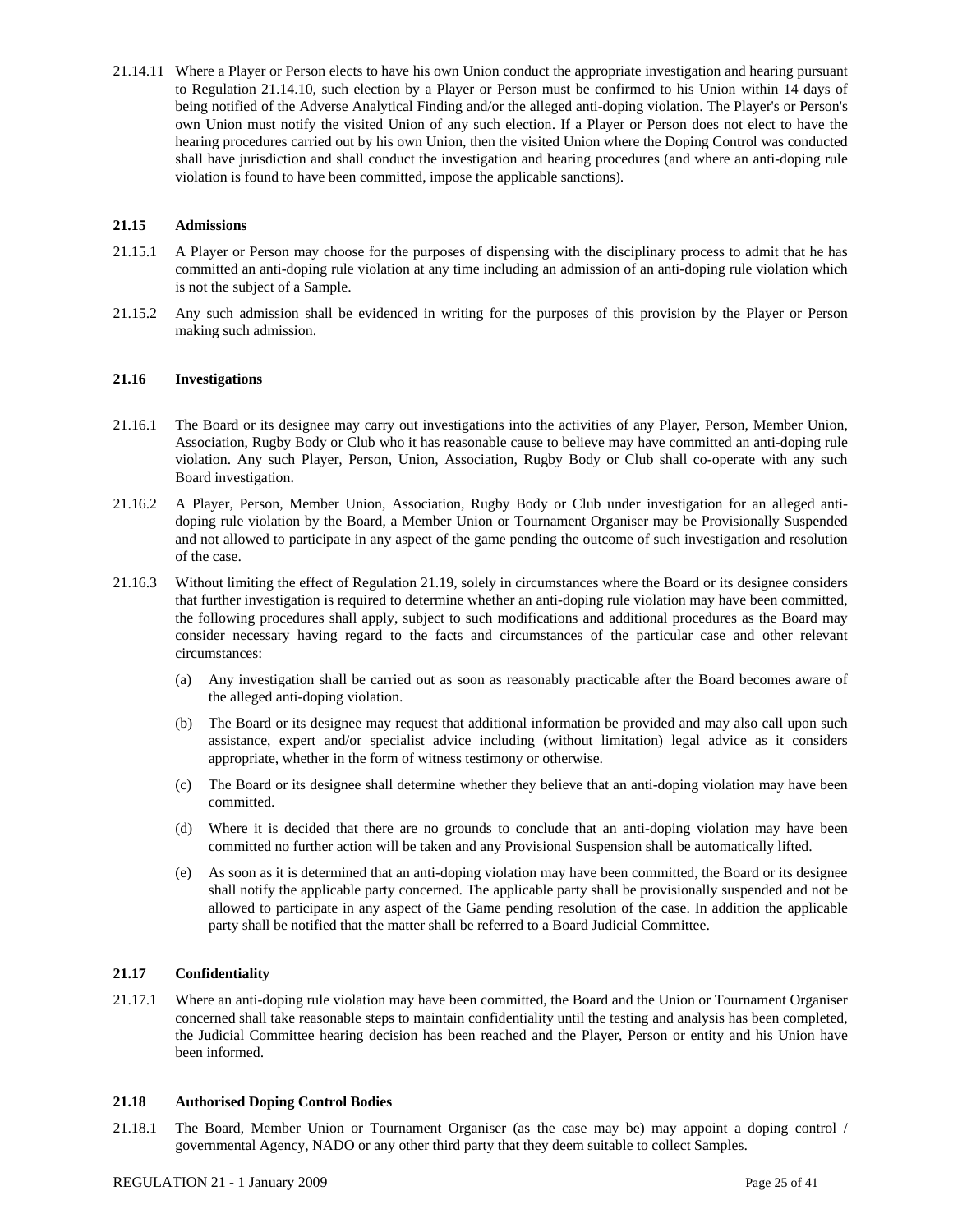- 21.18.2 All Samples collected, whether by or for the Board, Member Union, Tournament Organiser or any other third party shall be analysed at a WADA Accredited Laboratory.
- 21.18.3 All Samples collected by the Board or its designee, and the results of the analysis of such Samples, shall remain the property of the Board.
- 21.18.4 WADA's Independent Observer Program may operate in respect of International Tournaments organised by the IRB.(as set out in IRB Regulation 21.13.1).

# **21.19 Provisional Suspension**

21.19.1 When the Board, Union or Tournament Organiser (as the case may be) receives an Adverse Analytical Finding in respect of a Player's "A" Sample or when the Board, Union or Tournament Organiser believes or becomes aware that an anti-doping rule violation whether or not it involves the provision of a Sample, may have been committed, that Player or Person and/or other entity shall, subject to Regulations 21.20.1 and 21.20.2, in the case of an "A" Sample Adverse Analytical Finding and subject to Regulation 21.16.3, in the case where there is no Sample, be Provisionally Suspended by the Board, Tournament Organiser and/or his Union pending the resolution of the case.

### **21.20 Due Process**

### **Preliminary Review**

- 21.20.1 When the Board receives an Adverse Analytical Finding in respect of a Player's "A" Sample the Board shall arrange for a preliminary review of the case to be undertaken by a representative or representatives of the Board's Anti-Doping Advisory Committee to establish if, pursuant to Regulation 21.5, a TUE has been granted that explains the Adverse Analytical Finding or if there is any apparent departure from the International Standard for Testing and/or if there is any apparent departure from the International Standard for Laboratories as evidenced by the documents in respect of the particular case under consideration provided by the Laboratories that undermines the validity of the Adverse Analytical Finding. Such preliminary review shall, ordinarily, be completed within 3 days. The representative or representatives undertaking the preliminary review may make further enquiries or investigations as it or they consider appropriate solely in relation to the existence or otherwise of a TUE or apparent departures from the International Standards for Testing and/or if there is any apparent departure from the International Standard for Laboratories as evidenced by the documents in respect of the particular case under consideration provided by the Laboratories. If the review does reveal an applicable therapeutic use exemption (TUE) or departure from the International Standard for Testing and/or applicable provisions of the International Standard for Laboratories on the foregoing basis that caused the Adverse Analytical Finding, then the entire test shall be considered negative and the Player and his Member Union shall be informed.
- 21.20.2 If, following such preliminary review, it is decided that an anti-doping rule violation may have been committed, the Board shall notify the Player concerned and/or his Union. The procedures set out in Regulation 21.19.1 above shall apply in respect of any Provisional Suspension of the Player concerned.

### **"A" Sample Analysis**

- 21.20.3 Every Player whose "A" Sample gives rise to an Adverse Analytical Finding shall have the right to request that his "B" Sample be analysed to determine whether that Sample gives rise to an Adverse Analytical Finding which discloses the same Prohibited Substance(s) or use of a Prohibited Method detected in the main "A" Sample. Any such request must be made within 10 days of the notification to the Player that his main "A" Sample discloses the presence of a Prohibited Substance or use of a Prohibited Method. Player notification under this Regulation 21.20.3 shall be deemed to commence from the date the Board receives confirmation from the Player's Union that the Player has been notified of the Adverse Analytical Finding. Where applicable, arrangements for the analysis of the "B" Sample shall be made as soon as reasonably practicable.
- 21.20.4 A Player may accept the results of the "A" Sample Adverse Analytical Finding by advising the Board (or his Union) within 14 days of receiving notification of the "A" Sample Adverse Analytical Finding. Notwithstanding such acceptance, the Board may still, at its discretion, make arrangements to have the "B" Sample analysed. The Player concerned shall be informed of his entitlement to a hearing before a Board Judicial Committee.
- 21.20.5 A Player who has neither accepted the results of the "A" Sample Adverse Analytical Finding, nor requested that his "B" Sample be analysed within 21 days of receiving notification of the "A" Sample Adverse Analytical Finding shall be deemed to have accepted the results of the "A" Sample Adverse Analytical Finding. The Player concerned shall be informed of his entitlement to a hearing before a Board Judicial Committee.

### **"B" Sample Analysis**

21.20.6 If a Player requests that his "B" Sample be analysed it shall be at his own expense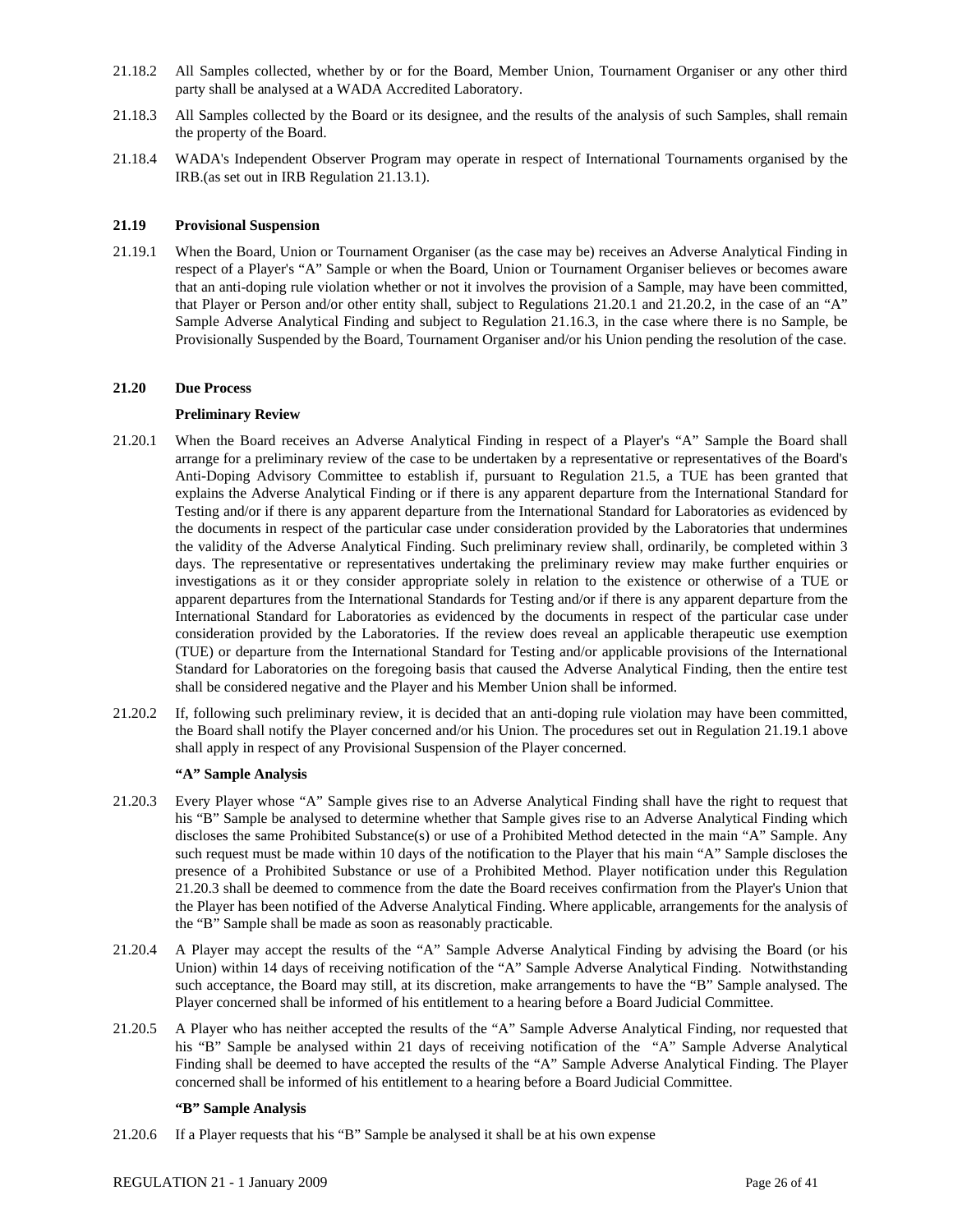- 21.20.7 At any "B" Sample analysis, the Player whose Sample is being analysed and/or his representative are entitled to be present at their own expense. A representative of the Player's Union and a representative of the Board may also be present.
- 21.20.8 If the "B" Sample analysis does not give rise to an Adverse Analytical Finding, which discloses the same Prohibited Substance(s) or use of a Prohibited Method detected in the main "A" Sample the entire Doping Control shall be considered negative. The Player who provided the Sample and/or his Union shall be notified and no further action will be taken. Any Provisional Suspension imposed shall be lifted.
- 21.20.9 Where the "B" Sample analysis gives rise to an Adverse Analytical Finding, which discloses the same Prohibited Substance(s) or use of a Prohibited Method detected in the main "A" Sample the Player concerned and his Union shall be notified. The Player shall be informed of his entitlement to a hearing before a Board Judicial Committee.

### **Atypical Finding**

- 21.20.10 In certain circumstances laboratories are directed to report the presence of Prohibited Substances that may also be produced endogenously as Atypical Findings that should be investigated further. Upon receipt of an "A" Sample Atypical Finding, the Board shall conduct a review in accordance with 21.20.1 to determine whether; (a) an applicable therapeutic use exemption (TUE) has been granted, or (b) there is any apparent departure from the International Standard for Testing or otherwise that caused the Atypical Finding.
	- (a) If the review does reveal an applicable therapeutic use exemption (TUE) or departure from the International Standard for Testing that caused the Atypical Finding, then the entire test shall be considered negative and the Player and his Member Union shall be informed.
	- (b) If the review does not reveal an applicable therapeutic use exemption (TUE) or departure that caused the Atypical Finding, the Board shall conduct the investigation required by the International Standards. After the investigation is completed, the Player, his Member Union, NADO and WADA shall be notified as to whether or not the Atypical Finding will be brought forward as an Adverse Analytical Finding.
- 21.20.11 The Board will not provide notice of an Atypical Finding until it has completed its investigation and decided whether it will bring the Atypical Finding forward as an Adverse Analytical Finding unless one of the following circumstances exist:
	- (a) If the Board determines the B Sample should be analysed prior to the conclusion of its investigation under 21.20.10, the Board may conduct the B Sample analysis after notifying the Player, with such notice to include a description of the Atypical Finding and the information described below:
		- (i) the Adverse Analytical Finding;
		- (ii) the anti-doping rule violated;
		- (iii) the Player's right to promptly request the analysis of the B Sample or, failing such request, that the B Sample analysis may be deemed waived;
		- (iv) the scheduled date, time and place for the B Sample analysis if the Player or Board chooses to request an analysis of the B Sample;
		- (v) the opportunity for the Player and/or the Player's representative to attend the B Sample opening and analysis within the time period specified in the International Standard for Laboratories if such analysis is requested; and
		- (vi) the Player's right to request copies of the A and B Sample laboratory documentation package which includes information as required by the International Standard for Laboratories.
	- (b) If the Board receives a request, either from a Major Event Organization shortly before one of its international events or a request from a Member Union responsible for meeting an imminent deadline for selecting Team members for an International Match, International Tour or International Tournament, to disclose whether any Player identified on a list provided by the Major Event Organization or Member Union has a pending Atypical Finding, the Board shall so identify any such Player after first providing notice of the Atypical Finding to the Player.

#### **Hearing Procedures**

21.20.11 If a Player or Person, having been notified of his entitlement to a hearing before a Board Judicial Committee, does not request a hearing within 14 days of being so notified then that Player, Person or entity shall be deemed to have waived his right to a hearing and shall be deemed to have accepted that he has committed an anti-doping rule violation. In which case the Player or Person shall have 7 days in which to make submissions in writing in relation to the sanctions to be applied. In the absence of a response the Player or Person shall then be subject to the prescribed sanction under Regulation 21.22 without reduction.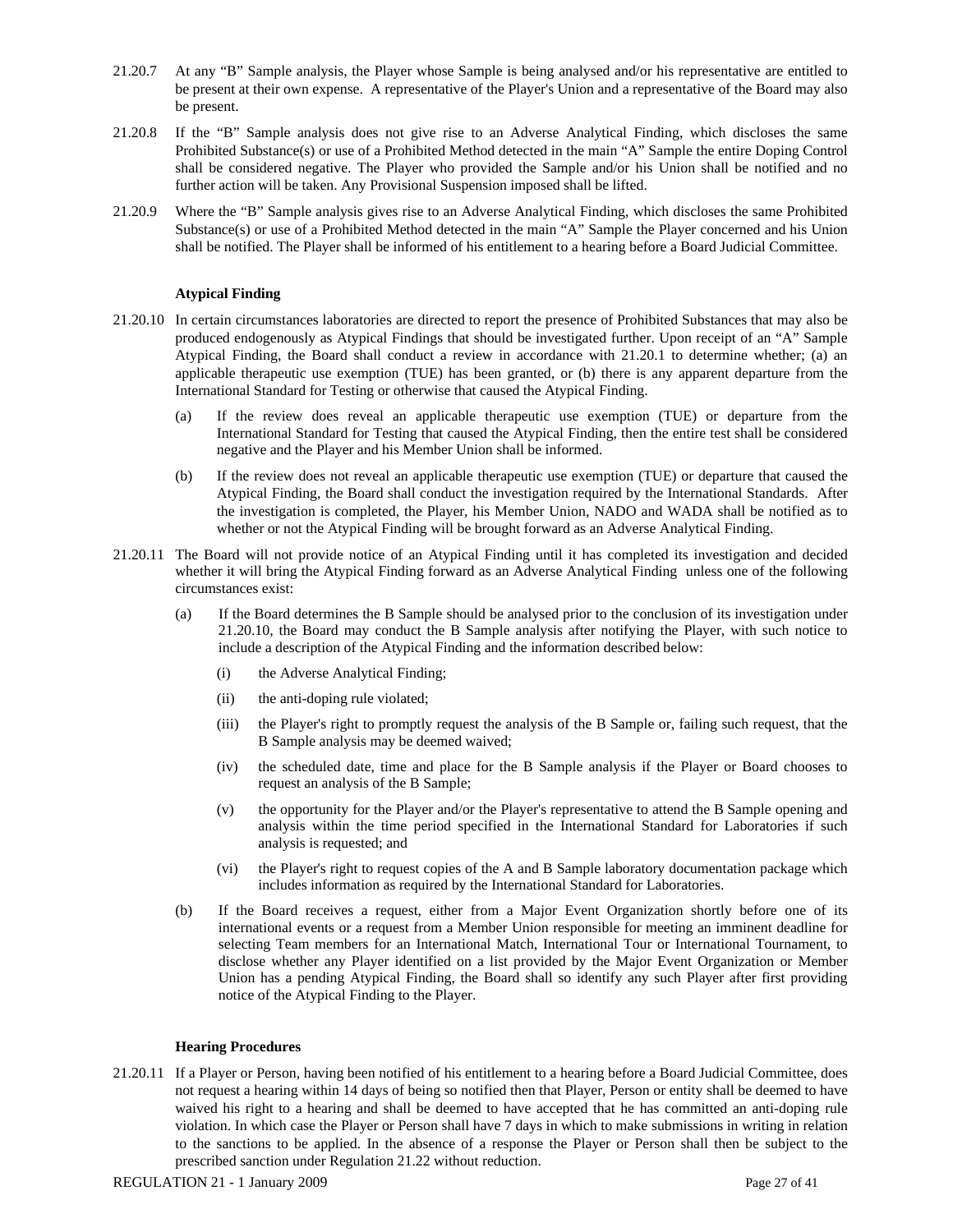- 21.20.12 Where the matter is referred to a Board Judicial Committee the Player, Person or entity concerned shall:
	- (a) be notified that the matter has been referred to a Board Judicial Committee;
	- (b) be provided with relevant reports and documentation in relation to the anti-doping rule violation (including the WADA accredited laboratory documentation where applicable); and
	- (c) be invited, together with any legal representative he may wish to appoint, to attend a hearing before the Board Judicial Committee to present relevant material and submissions.
- 21.20.13 The hearing before the Board Judicial Committee shall be held without unnecessary delay and shall be expedited where the circumstances warrant it.

### **21.21 Judicial Committees Dealing with Anti-Doping Rule Violations**

- 21.21.1 The Board's CEO shall appoint a panel of individuals comprising specialists with knowledge of doping in sport and the WAD Code (the "Anti-Doping Judicial Panel"). The Panel shall comprise of such numbers as the Board CEO shall think fit but in any event shall include the members of the Anti-Doping Advisory Committee. The Chairman of the Judicial Panel (appointed pursuant to Regulation 18) or his designee, shall, appoint Board Judicial Committees and Post Hearing Review Bodies from members of the Anti-Doping Judicial Panel to resolve, hear and adjudicate at first instance and on appeal in cases involving any alleged breaches of Regulation 21.
- 21.21.2 A Board Judicial Committee, appointed in accordance with Regulation 21.21.1, to hear cases involving antidoping rule violations shall ordinarily comprise three (3) members. The appointed members shall be independent of the Board, have had no prior involvement with the case and shall not have the same nationality as the Player or other Person alleged to have committed an anti-doping rule violation:
	- (a) A senior legal practitioner who shall act as Chairman; and
	- (b) An experienced medical practitioner; and
	- (c) Either a second person from category (a) or (b) above or an ex-Player or Rugby Football administrator.
- 21.21.3 If a member of the Judicial Committee is unable or unwilling, for whatever reason, to hear the case, then the Board may, at its absolute discretion:
	- (a) appoint a replacement; or
	- (b) appoint a new Judicial Committee; or
	- (c) allow the remaining members of the Judicial Committee to hear the case.
- 21.21.4 Judicial Committees shall be entitled to call on experts to provide specialist advice, including legal advice.
- 21.21.5 Judicial Committees may request that a Board representative attend and present information in relation to the antidoping rule violation.
- 21.21.6 Subject to Regulation, 21.3 Judicial Committees shall have the power to regulate their own procedure, in each case. However, subject to this power to regulate their own procedure Judicial Committees shall conform generally with the procedural guidelines set out below
	- (a) As soon as reasonably practicable following the referral of the matter the Judicial Committee Chairman, or his designee, shall notify the Player, Person or entity of the date, place and time of the hearing. The Player, Person or entity shall be informed that he is required to attend the hearing.
	- (b) A Player, Person or entity who is alleged to have committed an anti-doping rule violation shall be entitled to be represented by an official of his Union, Rugby Body/Club, or by legal counsel. Where necessary an independent interpreter shall be present at a hearing of the Judicial Committee.
	- (c) In the interests of time and minimising inconvenience a Player, Person or entity whose hearing is pending can be required by the Judicial Committee, prior to the hearing, to supply it with full particulars of the case that will be presented on his behalf at the hearing.
	- (d) The Judicial Committee shall have the power to postpone or adjourn proceedings.
	- (e) The Judicial Committee shall be entitled to receive such evidence as it thinks fit (including evidence in writing), notwithstanding the evidence may not be legally admissible and shall be entitled to attach such weight to that evidence as it sees fit.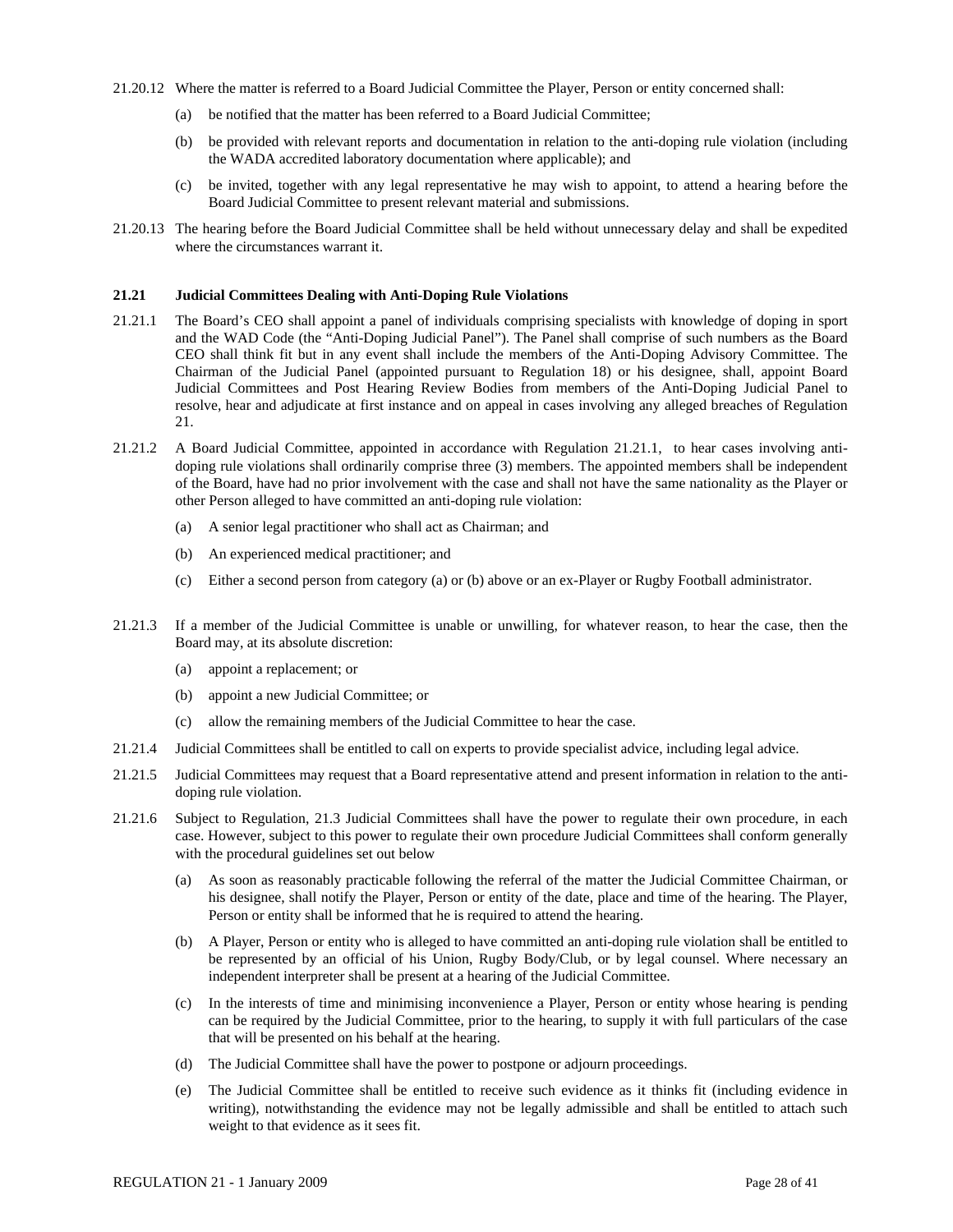- (f) Generally the Judicial Committee shall apply the Best Evidence Rule. This means that first hand accounts from persons present at the hearing as to their observations / knowledge of the alleged anti-doping rule violation in question should be preferred. Hearsay evidence may be accepted. However, caution will be exercised before hearsay evidence is accepted in preference to first hand evidence and generally less weight is likely to be given to hearsay evidence. Further, as a general rule, Judicial Committees should not permit the introduction of opinion evidence other than expert opinion evidence. Expert opinion evidence is only likely to be permitted when the evidence falls outside the every day knowledge of members of the Committee.
- (g) The Judicial Committee shall be entitled to determine whether witnesses that give evidence are able to remain in the room in which the hearing is being heard after their evidence has been given.
- (h) The Judicial Committee shall endeavor to ensure that proceedings are not heard in the absence of the Player, Person or entity subject to the proceedings. However, the non-attendance of a Player, Person or entity or his representative, after notice of the hearing has been provided, will not prevent the Judicial Committee from proceeding with the hearing in his absence. In arriving at its decision, the Judicial Committee may, however, take into account any written statement submitted by the Player, Person or entity or his representatives.
- (i) At any hearing the Judicial Committee will not be bound by Judicial Rules governing the procedure or the admissibility of evidence, provided that the hearing is conducted in a fair manner with a reasonable opportunity for the Person who is alleged to have committed an anti-doping rule violation to submit evidence, address the Judicial Committee and present his case.
- (j) In respect of any hearing in relation to an anti-doping rule violation before a Judicial Committee the following will apply:
	- (i) The hearing shall be held in private;
	- (ii) Decisions may be made by majority; and
	- (iii) The Judicial Committee's deliberations on its decision shall take place in private.
- 21.21.7 The decision of the Judicial Committee shall be advised to all parties as soon as practicable after the conclusion of the hearing. When it considers it appropriate, the Judicial Committee may deliver a short oral decision at the conclusion of the hearing with its reasons to be put in writing and communicated to the parties at a later date, or it may reserve its decision. The decision of the Judicial Committee shall be binding upon notification to the Player, Person or entity concerned and/or his Union.
- 21.21.8 In the event that the Board Judicial Committee establishes that an anti-doping rule violation has been committed, the Judicial Committee that heard the evidence shall impose sanctions on the Player, Person or entity concerned in accordance with Regulation 21.22. The Board Judicial Committee shall also invalidate other Player awards including forfeiture of any medals and prizes.
- 21.21.9 A Player's, Person's or entities' costs associated with any proceedings before a Judicial Committee dealing with an anti-doping rule violation shall ordinarily be borne by the Player, Person or entity, including travel/accommodation costs of the Player, Person or entity, his representatives and his witnesses, as well as his legal costs.
- 21.21.10 A Judicial Committee dealing with an anti-doping rule violation may, in its discretion, make an award of costs against the Player, Person or entity in respect of costs incurred by the Judicial Committee or other costs in relation to the investigation and/or proceedings where a sanction is imposed on the Player, Person or entity by the Judicial Committee.
- 21.21.11 Notwithstanding the provisions of Regulations 21.21.9 and 21.21.10 above, the Judicial Committee shall retain absolute discretion in relation to the awarding of costs associated with the case and may make such order as to costs as they see fit.
- 21.21.12 Where a Player or Person is adversely affected by a decision of the Judicial Committee in relation to and antidoping rule violation, the Player or Person shall be advised by the Judicial Committee of his right to a request a review of the decisions to the Post Hearing Review Board.
- 21.21.13 Any deviation or deviations from the procedures set out in this Regulation 21.21 shall not invalidate any finding or decision of a Board Judicial Committee unless it was such as to cast real doubt on the reliability of such finding or decision.
- 21.21.14 The minimum requirements for first instance hearings held under the jurisdiction of Unions, Tournament Organisers or NADO's in relation to alleged anti-doping rule violations are set out in Regulations 21.14.4 to 21.14.10. The procedural guidelines set out in Regulation 21.21 may also be applied to such first instance hearings.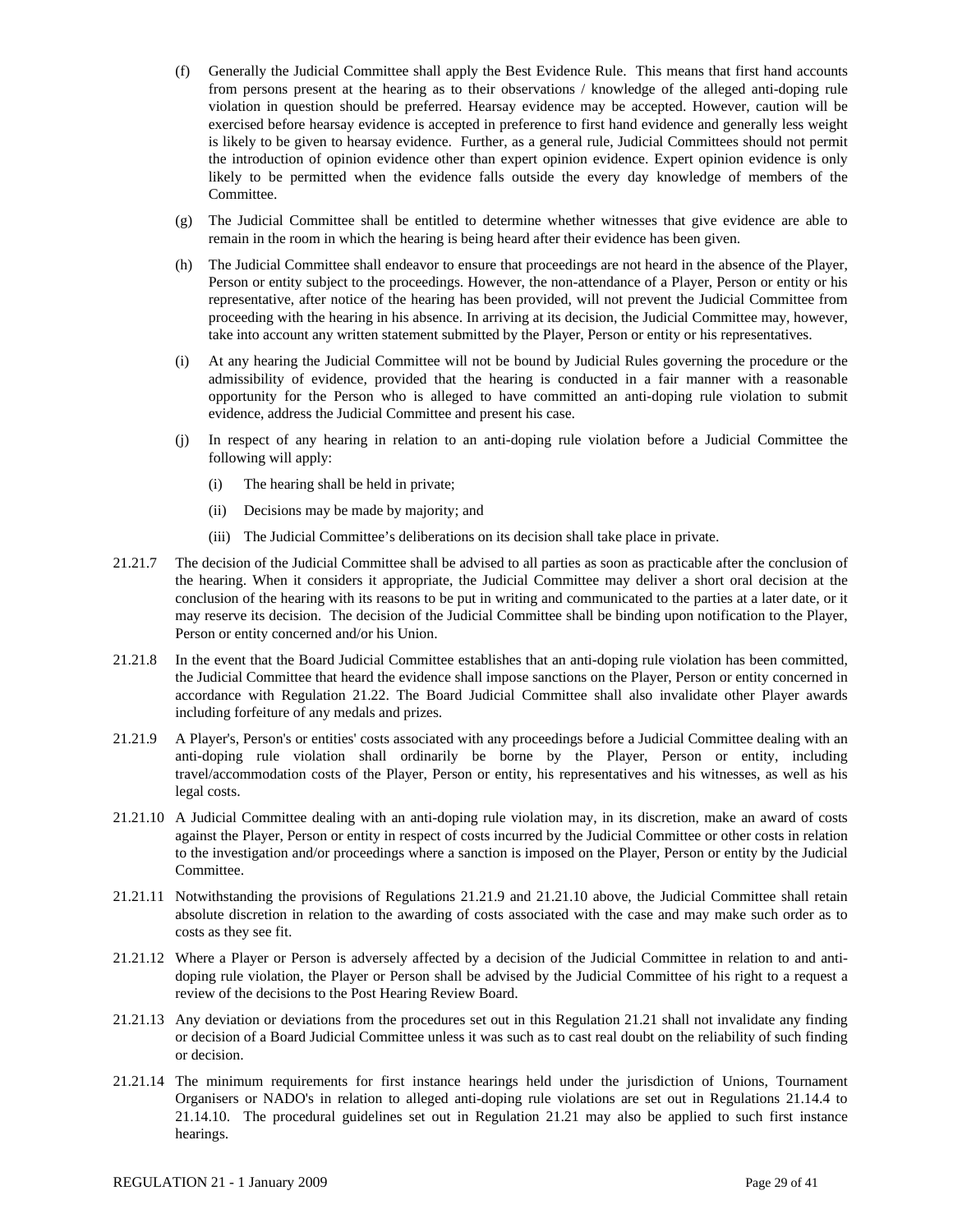### **21.22 Sanctions**

### **Imposition of Ineligibility for Prohibited Substances and Prohibited Methods**

21.22.1 The period of Ineligibility imposed for a violation of Regulation 21.2.1 (Presence of Prohibited Substance or its Metabolites or Markers), Regulation 21.2.2 (Use or Attempted Use of Prohibited Substance or Prohibited Method) and Regulation 21.2.6 (Possession of Prohibited Substances and Methods) shall be as follows, unless the conditions for eliminating or reducing the period of Ineligibility, as provided in Regulation 21.22.3 and 21.22.4, or the conditions for increasing the period of Ineligibility, as provided in Regulation 21.22.9, are met:

First violation: Two (2) years' Ineligibility.

### **Ineligibility for Other Anti-Doping Rule Violations**

- 21.22.2 The period of Ineligibility for anti-doping rule violations other than as provided in Regulation 21.22.1 shall be as follows:
	- (a) For violations of Regulation 21.2.3 (Refusing or Failing to Submit to Sample Collection) or Regulation 21.2.5 (Tampering with Doping Control), the Ineligibility period shall be two (2) years unless the conditions provided in Regulation 21.22.4, or the conditions provided in Regulation 21.22.9, are met.
	- (b) For violations of Regulation 21.2.7 (Trafficking or Attempted Trafficking) or Regulation 21.2.8 (Administration or Attempted Administration of Prohibited Substance or Prohibited Method), the period of Ineligibility imposed shall be a minimum of four (4) years up to lifetime Ineligibility unless the conditions provided in Regulation 21.22.4 are met. An anti-doping rule violation involving a Minor shall be considered a particularly serious violation and, if committed by Player Support Personnel for violations other than Specified Substances referenced in Regulation 21.4.5, shall result in lifetime Ineligibility for Player Support Personnel. In addition, significant violations of Regulations 21.2.7 or 21.2.8 which may also violate non-sporting laws and regulations shall be reported to the competent administrative, professional or judicial authorities.
	- (c) For violations of Regulation 21.2.4 (Whereabouts Filing Failures and/or Missed Tests), the period of Ineligibility shall be at a minimum one (1) year and at a maximum two (2) years based on the Player's degree of fault.

# **Elimination or Reduction of the Period of Ineligibility for Specified Substances under Specific Circumstances.**

21.22.3 Where a Player or other Person can establish how a Specified Substance entered his body or came into his Possession and that such Specified Substance was not intended to enhance the Player's sport performance or mask the Use of a performance-enhancing substance, the period of Ineligibility found in Regulation 21.22.1 shall be replaced with the following:

**First violation:** At a minimum, a reprimand and no period of Ineligibility from the Game, and at a maximum, two (2) years of Ineligibility.

To justify any elimination or reduction, the Player or other Person must produce corroborating evidence in addition to his word which establishes to the comfortable satisfaction of the hearing panel the absence of intent to enhance sport performance or mask the Use of a performance enhancing substance. The Player's or other Person's degree of fault shall be the criterion considered in assessing any reduction of the period of Ineligibility.

#### **Elimination or Reduction of Period of Ineligibility Based on Exceptional Circumstances**

# 21.22.4 **No Fault or Negligence:**

If a Player establishes in an individual case that he bears No Fault or Negligence, the otherwise applicable period of Ineligibility shall be eliminated. When a Prohibited Substance or its Markers or Metabolites is detected in a Player's Sample in violation of Regulation 21.2.1 (presence of Prohibited Substance), the Player must also establish how the Prohibited Substance entered his or her system in order to have the period of Ineligibility eliminated. In the event this Regulation is applied and the period of Ineligibility otherwise applicable is eliminated, the anti-doping rule violation shall not be considered a violation for the limited purpose of determining the period of Ineligibility for multiple violations under Regulation 21.22.10.

#### 21.22.5 **No Significant Fault or Negligence:**

If a Player or other Person establishes in an individual case that he bears No Significant Fault or Negligence, then the period of Ineligibility may be reduced, but the reduced period of Ineligibility may not be less than one-half of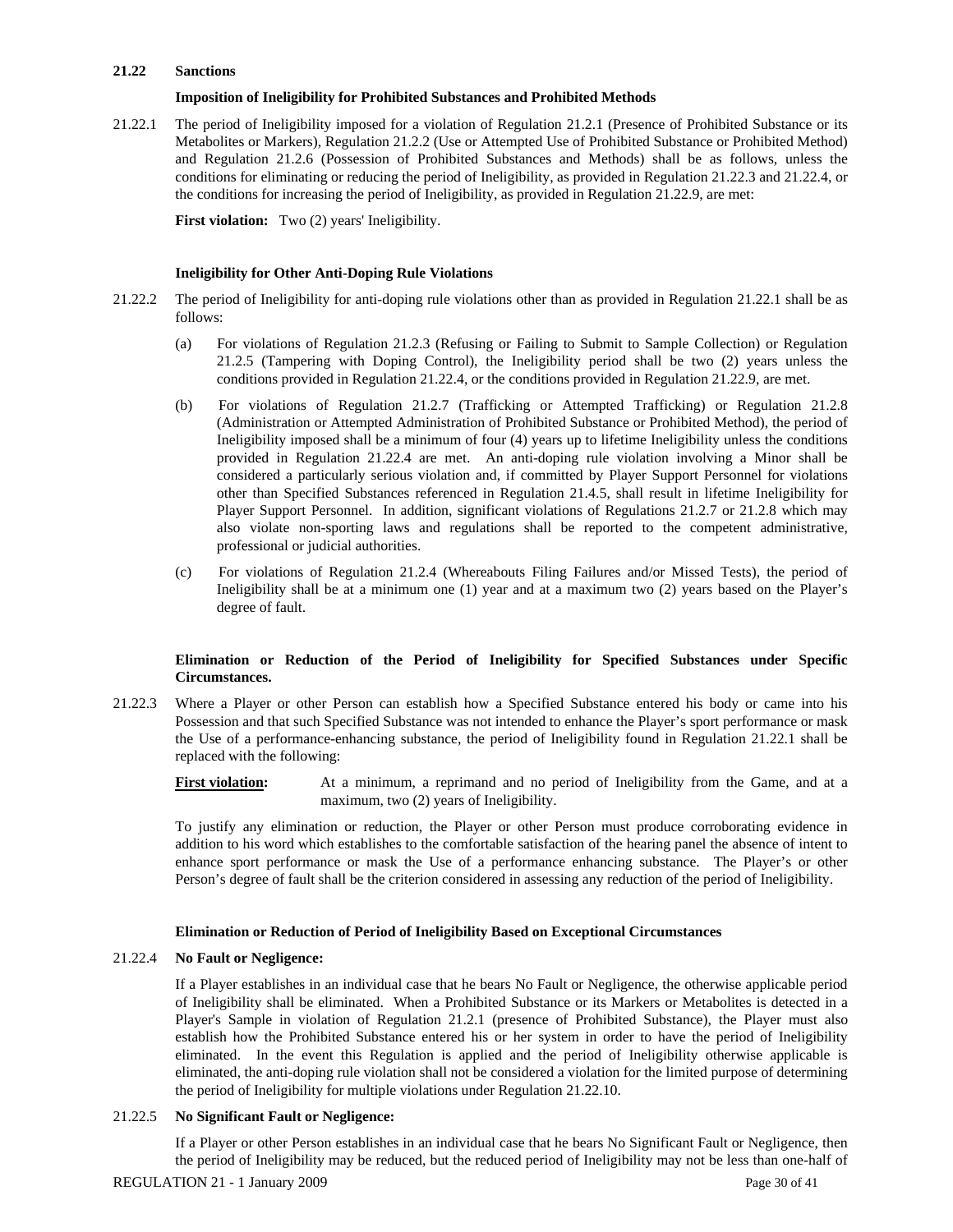the period of Ineligibility otherwise applicable. If the otherwise applicable period of Ineligibility is a lifetime, the reduced period under this section may be no less than 8 years. When a Prohibited Substance or its Markers or Metabolites is detected in an Player's Sample in violation of Regulation 21.2.1 (presence of Prohibited Substance), the Player must also establish how the Prohibited Substance entered his or her system in order to have the period of Ineligibility reduced.

### 21.22.6 **Substantial Assistance in Discovering or Establishing Anti-Doping Rule Violations:**

The Board Judicial Committee (or the judicial body of the Member Unions or Tournament Organisers with results management responsibility for an anti-doping rule violation) may prior to the final appellate decision under Regulation 21.27 or the expiration of the time to appeal, suspend a part of the period of Ineligibility imposed in an individual case where the Player or other Person has provided Substantial Assistance to the Board Judicial Committee (or the judicial body of the Member Unions or Tournament Organisers**)**, criminal authority or professional disciplinary body which results in Board discovering or establishing an anti-doping rule violation by another Person or which results in a criminal or disciplinary body discovering or establishing a criminal offence or the breach of professional rules by another Person.

After a final appellate decision under Regulation 21.27 or the expiration of the time to appeal, the Board Judicial Committee (or the judicial body of the Member Unions or Tournament Organisers) may only suspend a part of the applicable period of Ineligibility with the approval of WADA and the Board. The extent to which the otherwise applicable period of Ineligibility may be suspended shall be based on the seriousness of the anti-doping rule violation committed by the Player or other Person and the significance of the Substantial Assistance provided by the Player or other Person to the effort to eliminate doping in sport. No more than three quarters of the otherwise applicable period of Ineligibility may be suspended. If the otherwise applicable period of Ineligibility is a lifetime, the non-suspended period under this Regulation must be no less than 8 years.

If the Board Judicial Committee (or the judicial body of the Member Unions or Tournament Organisers) suspends any part of the period of Ineligibility under this Regulation, the Board Judicial Committee (or the judicial body of the Member Unions or Tournament Organisers) shall promptly provide a written justification for its decision to each Anti-Doping Organisation having a right to appeal the decision. If the Board Judicial Committee (or the judicial body of the Member Unions or Tournament Organisers) subsequently reinstates any part of the suspended period of Ineligibility because the Player or other Person has failed to provide the Substantial Assistance which was anticipated, the Player or other Person may appeal the reinstatement pursuant to Regulation 21.27.2.

# **Admission of an Anti-Doping Rule Violation in the Absence of Other Evidence.**

21.22.7 Where a Player or other Person voluntarily admits the commission of an anti-doping rule violation before having received notice of a Sample collection which could establish an anti-doping rule violation (or, in the case of an anti-doping rule violation other than Regulation 21.2.1, before receiving first notice of the admitted violation pursuant to Regulation 21.20 and that admission is the only reliable evidence of the violation at the time of admission, then the period of Ineligibility may be reduced, but not below one-half of the period of Ineligibility otherwise applicable.

### **Where a Player or Other Person Establishes Entitlement to Reduction in Sanction Under More than One Provision of this Article.**

21.22.8 Before applying any reduction or suspension under Regulations 21.22.5, 21.22.6 or 21.22.7, the otherwise applicable period of Ineligibility shall be determined in accordance with Regulations 21.22.1. 21.22.2 and Regulation 21.22.9. If the Player or other Person establishes entitlement to a reduction or suspension of the period of Ineligibility under two or more of Regulations 21.22.5, 21.22.6 or 21.22.7, then the period of Ineligibility may be reduced or suspended, but not below one-fourth of the otherwise applicable period of Ineligibility.

#### **Aggravating Circumstances Which May Increase the Period of Ineligibility.**

21.22.9 If the Board Judicial Committee (or the judicial body of the Member Unions or Tournament Organisers) establishes in an individual case involving an anti-doping rule violation other than violations under Regulation 21.2.7 (Trafficking or Attempted Trafficking) and 21.2.8 (Administration or Attempted Administration) that aggravating circumstances are present which justify the imposition of a period of Ineligibility greater than the standard sanction, then the period of Ineligibility otherwise applicable shall be increased up to a maximum of four (4) years unless the Player or other Person can prove to the comfortable satisfaction of the hearing panel that he did not knowingly commit the anti-doping rule violation.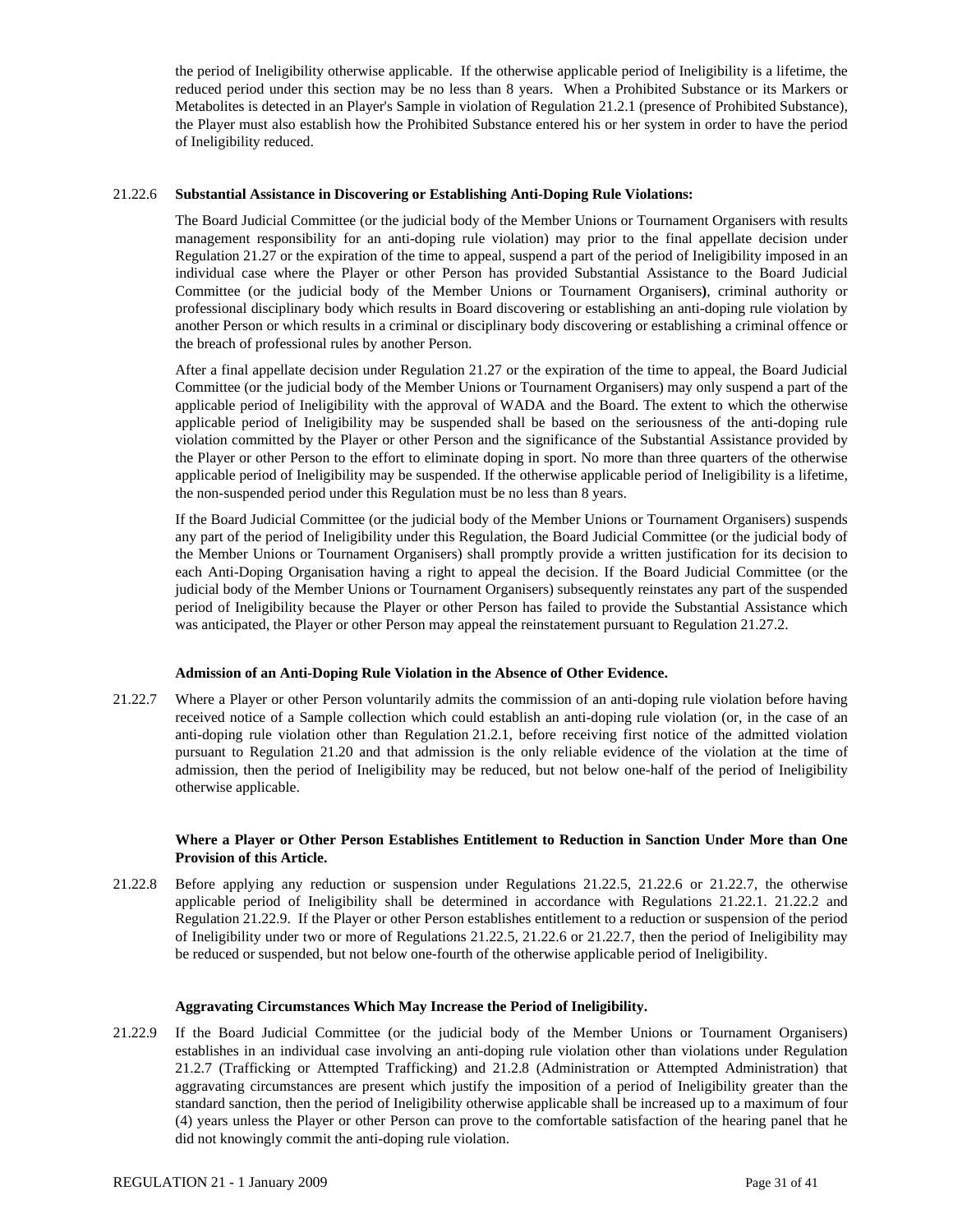A Player or other Person can avoid the application of this Regulation by admitting the anti-doping rule violation as asserted promptly after being confronted with the anti-doping rule violation by an Anti-Doping Organization.

# 21.22.10 **Multiple Violations**.

# **A. Second Anti-Doping Rule Violation.**

For a Player's or other Person's first anti-doping rule violation, the period of Ineligibility is set forth in Regulation 21.22.1 and 21.22.2 (subject to elimination, reduction or suspension under Regulation 21.22.3 or 21.22.4, or to an increase under Regulation 21.22.9). For a second anti-doping rule violation the period of Ineligibility shall be within the range set forth in the table below.

| Second<br><b>Violation</b><br><b>First Violation</b> | <b>RS</b> | <b>FFMT</b> | <b>NSF</b> | St      | <b>AS</b>  | <b>TRA</b> |
|------------------------------------------------------|-----------|-------------|------------|---------|------------|------------|
| <b>RS</b>                                            | $1 - 4$   | $2 - 4$     | $2 - 4$    | $4 - 6$ | $8 - 10$   | 10-life    |
| <b>FFMT</b>                                          | $1 - 4$   | $4 - 8$     | $4 - 8$    | $6 - 8$ | $10$ -life | life       |
| <b>NSF</b>                                           | $1 - 4$   | $4 - 8$     | $4 - 8$    | $6 - 8$ | 10-life    | life       |
| <b>St</b>                                            | $2 - 4$   | $6 - 8$     | $6 - 8$    | 8-life  | life       | life       |
| AS                                                   | $4 - 5$   | 10-life     | 10-life    | life    | life       | life       |
| TRA                                                  | 8-life    | life        | life       | life    | life       | life       |

Definitions for purposes of the second anti-doping rule violation table:

**RS** (Reduced sanction for Specified Substance under Regulation 21.22.3): The anti-doping rule violation was or should be sanctioned by a reduced sanction under Regulation 21.22.3 because it involved a Specified Substance and the other conditions under Article 10.4 were met.

**FFMT** (Filing Failures and/or Missed Tests): The anti-doping rule violation was or should be sanctioned under Regulation 21.22.2(c) (Filing Failures and/or Missed Tests).

**NSF** (Reduced sanction for No Significant Fault or Negligence): The anti-doping rule violation was or should be sanctioned by a reduced sanction under Regulation 21.22.5 because No Significant Fault or Negligence under Regulation 21.22.5 was proved by the Player.

**St** (Standard sanction under Regulation 21.22.1 or 21.22.2(a) The anti-doping rule violation was or should be sanctioned by the standard sanction of two (2) years under Regulation 21.22.1 or 21.22.2(a).

**AS** (Aggravated sanction): The anti-doping rule violation was or should be sanctioned by an aggravated sanction under Regulation 21.22.9 because the Anti-Doping Organization established the conditions set forth under Regulation 21.22.9.

**TRA** (Trafficking or Attempted Trafficking and Administration or Attempted Administration): The antidoping rule violation was or should be sanctioned by a sanction under Regulation 21.22.2(b)

# **B. Application of Regulation 21.22.6 and 21.22.7 to Second Anti-Doping Rule Violation.**

Where a Player or other Person who commits a second anti-doping rule violation establishes entitlement to suspension or reduction of a portion of the period of Ineligibility under Regulation 21.22.6 or 21.22.7, the hearing panel shall first determine the otherwise applicable period of Ineligibility within the range established in the table in Regulation 21.22.10, and then apply the appropriate suspension or reduction of the period of Ineligibility. The remaining period of Ineligibility, after applying any suspension or reduction under Regulation 21.22.6 or 21.22.7, must be at least one-fourth of the otherwise applicable period of Ineligibility.

# **C. Third Anti-Doping Rule Violation.**

A third anti-doping rule violation will always result in a lifetime period of Ineligibility, except if the third violation fulfils the condition for elimination or reduction of the period of Ineligibility under Regulation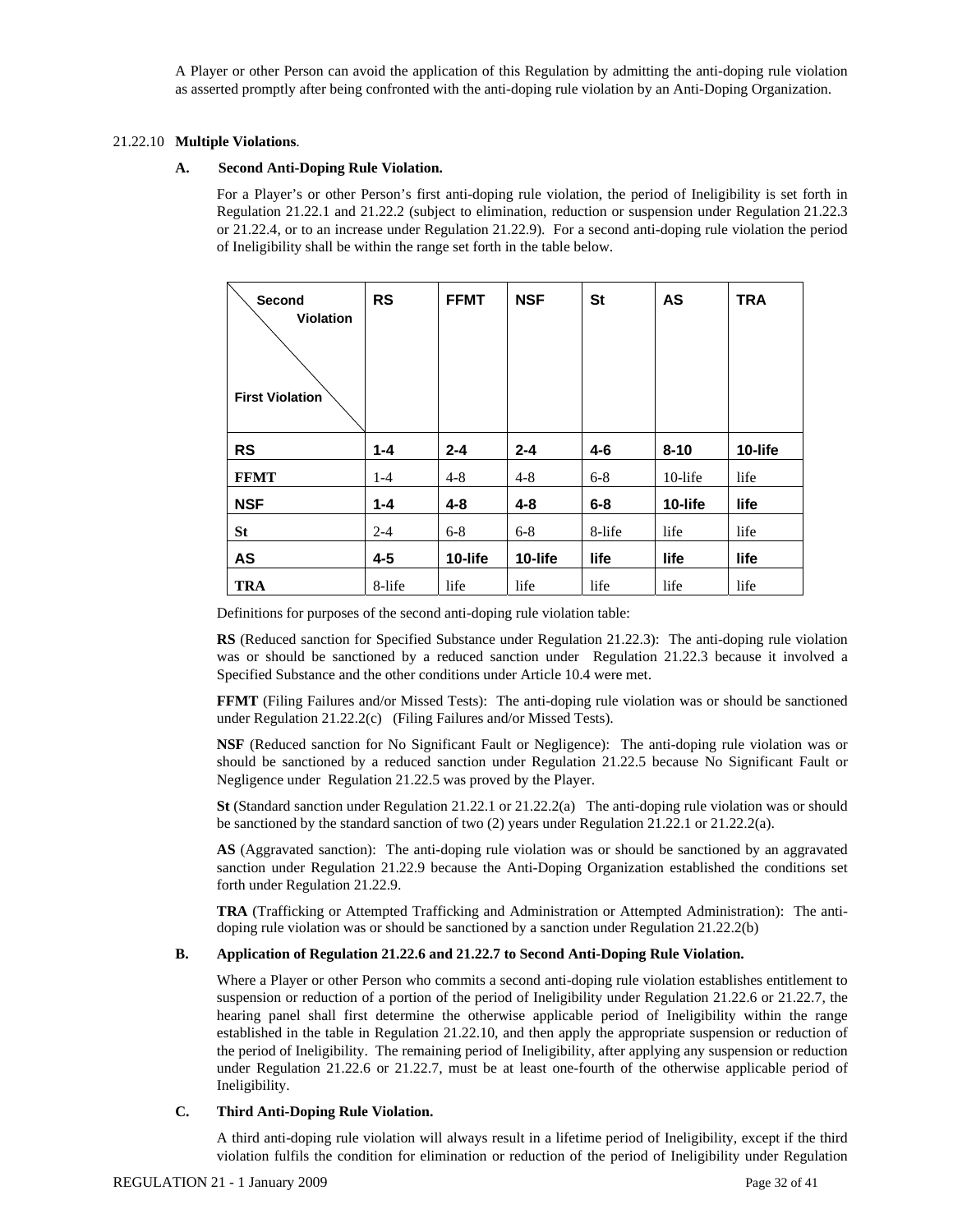21.22.3 or involves a violation of Regulation 21.2.4 (Filing Failures and/or and Missed Tests). In these particular cases, the period of Ineligibility shall be from eight (8) years to life ban.

# **D. Additional Rules for Certain Potential Multiple Violations**

- (i) For purposes of imposing sanctions under Regulation 21.22., an anti-doping rule violation will only be considered a second violation if the Board or a Member Union or Tournament Organiser can establish that the Player or other Person committed the second anti-doping rule violation after the Player or other Person received notice pursuant to Regulation 21.20, or after the Board or its Member Union or Tournament Organiser made reasonable efforts to give notice, of the first antidoping rule violation; if the Board or its Member Union or Tournament Organiser cannot establish this, the violations shall be considered together as one single first violation, and the sanction imposed shall be based on the violation that carries the more severe sanction; however, the occurrence of multiple violations may be considered as a factor in determining Aggravating Circumstances (Regulation 21.22.9).
- (ii) If, after the resolution of a first anti-doping rule violation, the Board or a Member Union or Tournament Organiser discovers facts involving an anti-doping rule violation by the Player or other Person which occurred prior to notification regarding the first violation, then the Board or a Member Union or Tournament Organiser shall impose an additional sanction based on the sanction that could have been imposed if the two violations would have been adjudicated at the same time.

 To avoid the possibility of a finding of Aggravating Circumstances on account of the earlier-intime but later-discovered violation, the Player or other Person must voluntarily admit the earlier anti-doping rule violation on a timely basis after notice of the violation for which he is first charged. The same rule shall also apply when the Board discovers facts involving another prior violation after the resolution of a second anti-doping rule violation.

# **E. Multiple Anti-Doping Rule Violations During Eight-Year Period.**

For purposes of Regulation 21.22, each anti-doping rule violation must take place within the same eightyear period in order to be considered multiple violations.

# **Disqualification of Results in Competitions Subsequent to Sample Collection or Commission of an Anti-Doping Rule Violation.**

- 21.22.11 In addition to any Provisional Suspension or Ineligibility period imposed on Player who has been found to have committed an anti-doping rule violation, unless fairness requires otherwise, he shall also be subject to forfeiture of any medals and/or prizes.
	- (a) As a condition of regaining eligibility after being found to have committed an anti-doping rule violation, the Player must first repay all prize money forfeited under this Regulation.
	- (b) Allocation of Forfeited Prize Money.

Forfeited prize money shall be reallocated to reimburse the collection expenses of the Board or Member Union or Tournament Organiser that performed the necessary steps to collect the prize money back, then to reimburse the expenses of the Board or Member Union or Tournament Organiser that conducted results management in the case, with the balance, if any, allocated to anti-doping education.

# **Commencement of Ineligibility Period**

21.22.12 Except as provided below, the period of Ineligibility shall start on the date of the hearing decision providing for Ineligibility or, if the hearing is waived, on the date Ineligibility is accepted or otherwise imposed. Any period of Provisional Suspension (whether imposed or voluntarily accepted) shall be credited against the total period of Ineligibility to be served.

# (a) **Delays Not Attributable to the Player or other Person**.

 Where there have been substantial delays in the hearing process or other aspects of Doping Control not attributable to the Player or Person, Board or Member Union or Tournament Organiser imposing the sanction may start the period of Ineligibility at an earlier date commencing as early as the date of Sample collection or the date on which another anti-doping rule violation last occurred.

# (b) **Timely Admission.**

Where the Player or other Person promptly (which, in all events, for a Player means before the Player competes again) admits the anti-doping rule violation after being confronted with the anti-doping rule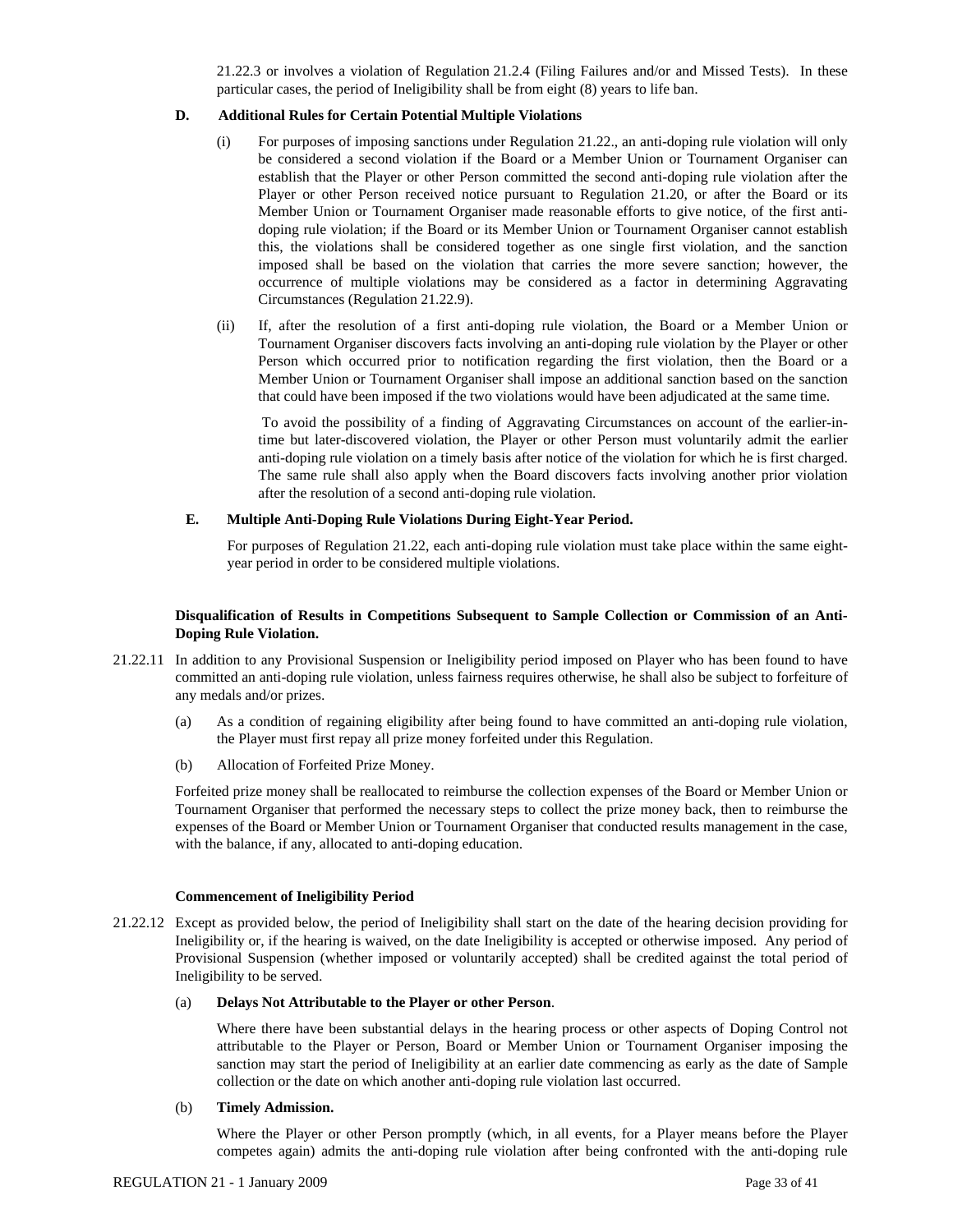violation by the Board or Member Union or Tournament Organiser, the period of Ineligibility may start as early as the date of Sample collection or the date on which another anti-doping rule violation last occurred. In each case, however, where this Regulation is applied, the Player or other Person shall serve at least onehalf of the period of Ineligibility going forward from the date the Player or other Person accepted the imposition of a sanction, the date of a hearing decision imposing a sanction, or the date the sanction is otherwise imposed.

- (c) If a Provisional Suspension is imposed and respected by the Player then the Player shall receive a credit for such period of Provisional Suspension against any period of Ineligibility which may ultimately be imposed.
- (d) If a Player voluntarily accepts a Provisional Suspension in writing from the Board or Member Union or Tournament Organiser and thereafter refrains from competing, the Player shall receive a credit for such period of voluntary Provisional Suspension against any period of Ineligibility which may ultimately be imposed. A copy of the Player's voluntary acceptance of a Provisional Suspension shall be provided promptly to each party entitled to receive notice of a potential anti-doping rule violation under Regulation 21.17.
- (e) No credit against a period of Ineligibility shall be given for any time period before the effective date of the Provisional Suspension or voluntary Provisional Suspension regardless of whether the Player elected not to compete or was suspended by his Team.

# **21.22.13 Status During Ineligibility**

# **A. Prohibition Against Participating During Ineligibility.**

- (i) No Player or Person who has been declared Ineligible may, during the period of Ineligibility, participate in any capacity in a Match and/or Tournament (international or otherwise) or activity (other than authorised anti-doping education or rehabilitation programmes) authorised or organised by the Board or any Member Union or Tournament Organiser. Such participation includes but is not limited to coaching, officiating, selection, team management, administration or promotion of the Game, playing, training as part of a team or squad, or involvement in the Game in any other capacity in any Union in membership of the IRB.
- (ii) A Player or other Person subject to a period of Ineligibility longer than four years may, after completing four years of the period of Ineligibility, participate in local sport events in a sport other than rugby football**,** but only so long as the local sport event is not at a level that could otherwise qualify such Player or other Person directly or indirectly to compete in (or accumulate points toward) a national Match or Tournament or International Match or Tournament.
- (iii) A Player or other Person subject to a period of Ineligibility shall remain subject to Testing.

# **B. Violation of the Prohibition of Participation During Ineligibility.**

 Where a Player or other Person who has been declared Ineligible violates the prohibition against participation during Ineligibility described in Regulation 21.22.13A, the medals and any prizes arising out of such participation shall be forfeited and the period of Ineligibility which was originally imposed shall start over again as of the date of the violation. The new period of Ineligibility may be reduced under Regulation 21.22.5 if the Player or other Person establishes he bears No Significant Fault or Negligence for violating the prohibition against participation. The determination of whether a Player or other Person has violated the prohibition against participation, and whether a reduction under Regulation 21.22.5 is appropriate, shall be made by the Board or Member Union or Tournament Organiser whose results management led to the imposition of the initial period of Ineligibility.

# **C. Withholding of Financial Support during Ineligibility.**

In addition, for any anti-doping rule violation not involving a reduced sanction for Specified Substances as described in Regulation 21.11.3, some or all sport-related financial support or other sport-related benefits received by such Person will be withheld by the Board and/or Member Unions and/or Tournament Organisers.

# **21.22.14 Public Disclosure**

- (a) All anti-doping rule violations found to have been committed shall be publicly announced by the Board, Member Union or Tournament Organiser responsible for the results management of the case.
- (b) The identity of any Player or other Person who commits an anti-doping rule violation shall be publicly announced only after notice has been provided to the Player or other Person. This shall be no later than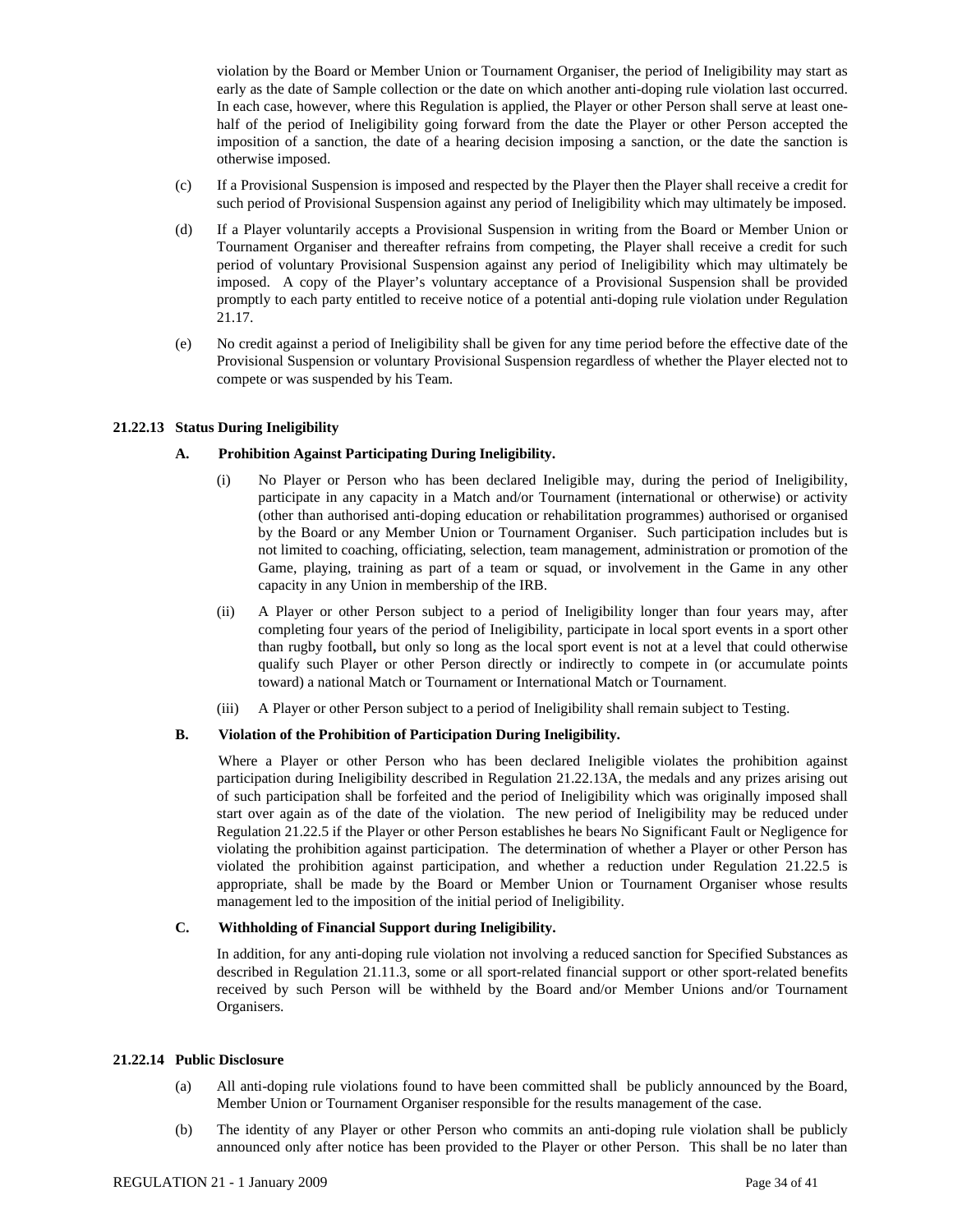twenty days after it has been determined in a hearing that such anti-doping rule violation has occurred, or such hearing has been waived, or the assertion of an anti-doping rule violation has not been timely challenged. The Board, Member Union or Tournament Organiser responsible for results management shall publicly report the anti-doping rule violated, name the Player or Person committing the violation, the Prohibited Substance or Prohibited Method involved and the Consequences imposed. The Board, Member Union or Tournament Organiser responsible for result management may also publish as they think fit, parts of or the entire hearing decision. The Board, Member Union or Tournament Organiser responsible for result management must also publicly report within twenty days appeal decisions concerning anti-doping rule violations.

- (c) In any case where it is determined, after a hearing or appeal, that the Player or other Person did not commit an anti-doping rule violation, the decision may be disclosed publicly only with the consent of the Player or Person who is the subject of the decision the Board, Member Union or Tournament Organiser responsible for results management shall use reasonable efforts to obtain such consent, and if consent is obtained, shall publicly disclose the decision in its entirety or in such redacted form as the Player or other Person may approve.
- (d) Neither the Board, its Member Unions or WADA accredited laboratory (or their officials) shall publicly comment on the specific facts of a pending case (as opposed to general description of process and science) except (as appropriate) in response to public comments attributed to the Player other Person or their representatives.
- (e) For purposes of Regulation 21.22.14 publication shall be accomplished at a minimum by placing the required information on the Board, Member Union or Tournament Organiser's website and leaving the information up for at least one year.

# **21.22.15 Reinstatement Testing**

 As a condition to regaining eligibility at the end of a specified period of Ineligibility, a Player must, during any period of Provisional Suspension or Ineligibility, make himself available for Out of Competition Testing by the Board, the applicable Member Union, and any other Anti-Doping Organisation having Testing jurisdiction, and must, comply with whereabouts requirements of Regulation 21.10. If a Player subject to a period of Ineligibility retires from sport and is removed from Out of Competition Testing pools and later seeks reinstatement, the Player shall not be eligible for reinstatement until the Player has notified the Board and the applicable Member Union and any other Anti-Doping Organisation having Testing jurisdiction and has been subject to Out of Competition Testing for a period of time equal to the longer of the period set forth in Regulation 21.12.3 or the period of Ineligibility remaining as of the date the Player had retired.

# **21.23 Consequences to Teams**

# 21.23.1 **Testing of Team Sports**

Where more than one member of a Team has been notified of a possible anti-doping rule violation under Regulation 21.20 in connection with a Match, or Tournament or International Tour, the Team shall be subject to appropriate Target Testing by the Board and/or Member Union and/or Tournament Organiser.

# 21.23.2 **Consequences for Team Sports**

If more than two members of a Team are found to have committed an anti-doping rule violation during the Match, or Tournament or International Tour, the entity with jurisdiction over the Match, Tournament or International Tour shall impose an appropriate sanction on the Team (e.g. loss of points, Disqualification from a Match, or Tournament or International Tour and/or other sanction) in addition to any Consequences imposed upon the individual Player(s) committing the anti-doping rule violations.

#### 21.23.3 **Additional Consequences for Team Sports**

In relation to any particular Match, and/or Tournament and/or International Tour under its jurisdiction, the Board, Member Union and/or Tournament Organiser may impose stricter Consequences that those set out in Regulation 21.23.2.

# **21.24 Referral to Post-Hearing Review Body**

#### **Post-Hearing Review**

21.24.1 A Player or Person or other entity who has been found by a Board Judicial Committee to have committed an antidoping rule violation shall be entitled to have the finding and/or sanction referred to the Post-Hearing Review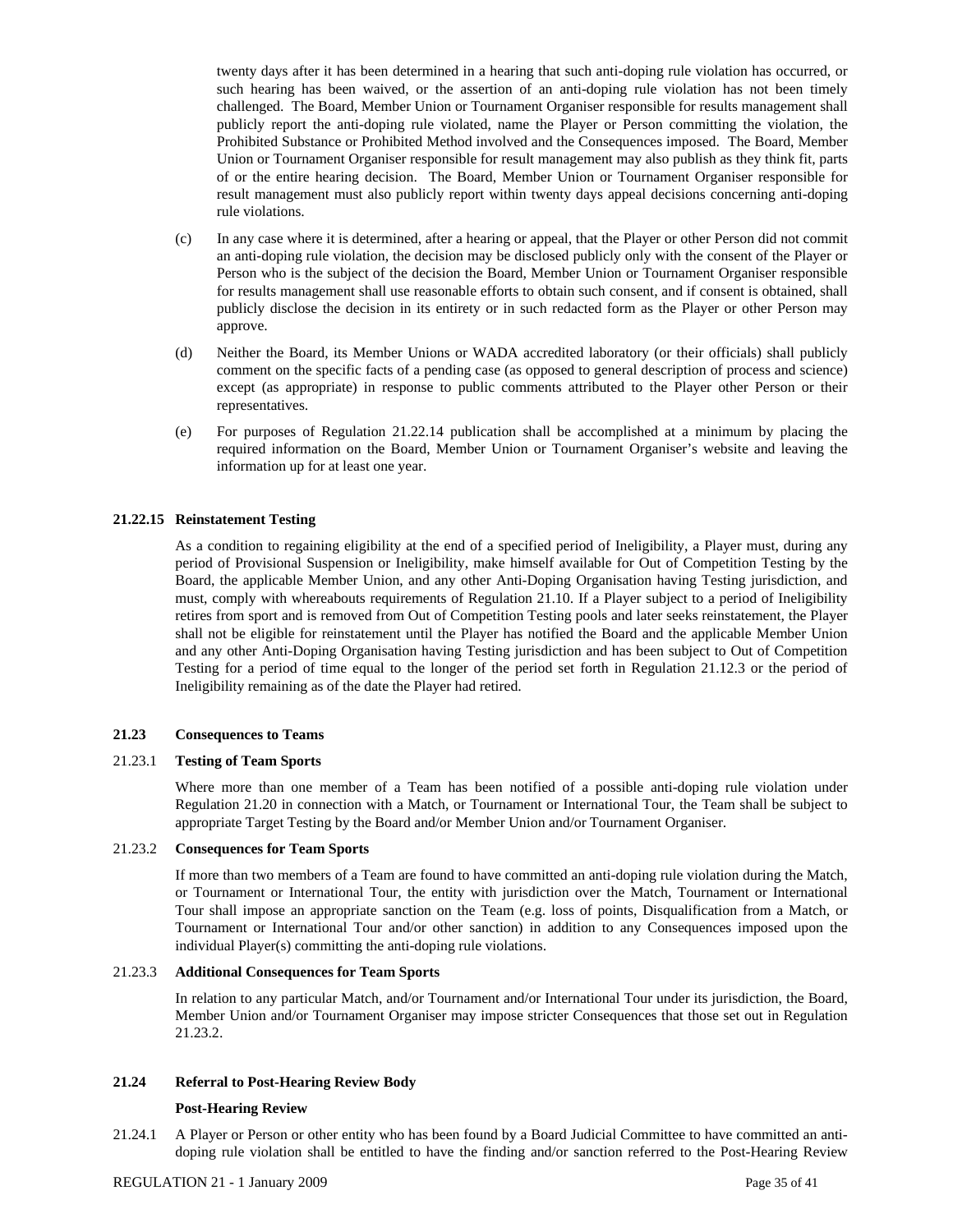Body. In circumstances where the Player has been subject to a period of Ineligibility then pending the decision of the Post-Hearing Review Body, the Player or Person shall not be entitled to participate in the Game or in any activities, such participation includes but is not limited to coaching, officiating, selection, team management, administration or promotion of the Game, playing, training as part of a team or squad, or involvement in the Game in any other capacity in any Union in membership of the IRB. The Board shall also be entitled to refer a case dealt with by a Board Judicial Committee to the Post-Hearing Review Body whether a Player or Person in the case concerned has been found to have committed an anti-doping rule violation or otherwise.

- 21.24.2 A referral to the Post-Hearing Review Body must be made within 7 days from the date of notification of the decision of the Board Judicial Committee. A notice of review signed by the party seeking review must be lodged with the Board CEO within 7 days of the decision of the Board Judicial Committee and shall specify:
	- (a) the name of the party seeking the review;
	- (b) the decision to be the subject of the review;
	- (c) the date of the decision; and
	- (d) the specific grounds for the referral request. Except as provided, no specific form of a notice of review is required.

### **21.25 Post-Hearing Review Body**

- 21.25.1 The Post-Hearing Review Body shall be made up of (3) three members all of whom shall have knowledge of doping in sport and the Code and shall ordinarily comprise:
	- (a) a senior legal practitioner who shall act as Chairman; and
	- (b) an experienced medical practitioner; and
	- (c) either a second person from category (a) or (b) above or an ex-Player or Rugby Football administrator.
- 21.25.2 If a Member of the Post-Hearing Review Body is unable or unwilling, for whatever reason, to conduct the review, then the following steps may be taken:
	- (a) appointment of a replacement; or
	- (b) appoint of a new Post-Hearing Review Body;
	- (c) allow the remaining members of the Post-Hearing Review Body to conduct the review.
- 21.25.3 The Post-Hearing Review Body shall determine the basis upon which any review will proceed. It may, however, in its discretion rehear the whole or any part of the evidence given before the Board Judicial Committee as it considers appropriate. Pending the decision of the Post-Hearing Review Body the decision of the Board Judicial Committee remains in full force and effect.
- 21.25.4 Where any question of fact arises on an review before the Post-Hearing Review Body it may be determined by reference to the record of proceedings before the Board Judicial Committee. However, the Post-Hearing Review Body, in its discretion, may rehear or receive written evidence in respect of the whole or any part of the evidence given before the Board Judicial Committee as it considers appropriate.
- 21.25.5 The Post-Hearing Review Body shall have the power to conduct and regulate the review proceedings as it sees fit having regard to the circumstances of the case. Although the Post-Hearing Review Body is entitled to regulate its own procedure it shall conform to the procedures stated in these Regulations and with the Procedural Guidelines set out below:
	- (a) The review will be conducted in a timely fashion;
	- (b) The right of the parties to be represented by counsel at their own expense; and
	- (c) The provision of a timely, written, reasoned, decision.
- 21.25.6 The Post-Hearing Review Body shall be entitled to call on experts to provide specialist advice, including legal advice.
- 21.25.7 The Post-Hearing Review Body will have full discretionary power to hear and receive such further evidence as it thinks fit, provided it is established by the appellant that such evidence was not, on reasonable enquiry, available at the time of the original hearing.
- 21.25.8 In any case where a witness required by the Post-Hearing Review Body refuses and fails to attend before the Post-Hearing Review Body, the Post-Hearing Review Body may decide whether or not to allow the evidence of that witness to be given in any other form.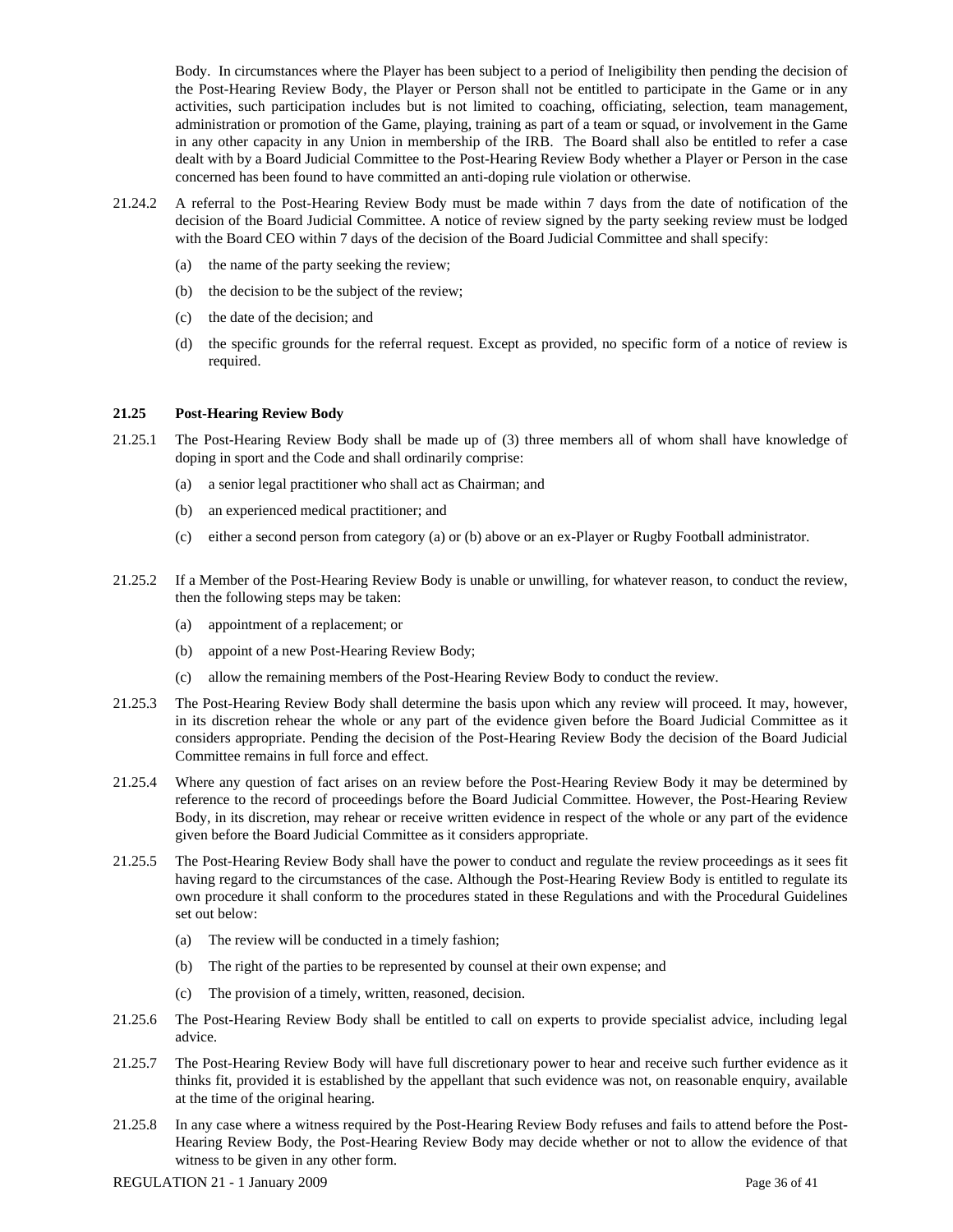- 21.25.9 Save where the Post-Hearing Review Body decides to hear the entire case de novo (in which circumstances the applicable first instance standards and burdens shall apply), the party seeking review shall have the burden of proving that the decision being challenged should be overturned or varied.
- 21.25.10 The Post-Hearing Review Body may request that a Board representative attend the Post-Hearing Review.
- 21.25.11 The decision of the Post-Hearing Review Body shall be advised to the parties as soon as practicable after the conclusion of the hearing. When it considers it appropriate, the Post-Hearing Review Body may deliver a short oral decision at the conclusion of the hearing with its reasons to be put in writing and communicated to the parties at a later date, or it may reserve its decision.
- 21.25.12 Costs associated with any proceedings before the Post-Hearing Review Body shall, ordinarily, be borne by the party seeking review. The Post-Hearing Review Body shall, however, have full discretion in relation to the costs of Post-Hearing Review Body proceedings and may order any party or parties to pay some or all of the costs of proceedings under this Regulation 21 including the cost of holding the review, the cost of any interpreters and/or the legal and/or travel/accommodation costs of the members of the Post-Hearing Review Body, and/or the parties.
- 21.25.13 In exercising its jurisdiction the Post-Hearing Review Body shall have power to quash, suspend, vary or increase the decisions and/or sanction reviewed, subject always to the provisions of Regulation 21.22.

# **21.26 Member Union Post-Hearing Review Procedures**

- 21.26.1 In respect of cases involving anti-doping rule violations under the jurisdiction of Member Unions or Tournament Organisers following a first instance hearing and/or decision, Member Unions, Tournament Organisers and NADOs shall establish an independent post hearing review body and implement procedures in compliance with Regulations 21.24 to 21.25 above.
- 21.26.2 Member Unions, Tournament Organisers and NADOs must ensure that as a minimum requirement the parties having the right to refer a case to the post hearing review body of the Member Union, Tournament Organiser or NADO (as the case may be) shall include the Player or Person subject to the decision being reviewed, the Member Union or Tournament Organiser (as the case may be), the Board and WADA. The written decision of the post hearing review body shall be notified to the Board within 72 hours of it being communicated to the Player or Person concerned.

# **21.27 Appeals**

#### **Decisions Subject to Appeal**

- 21.27.1 Decisions made under Regulation 21.25 and 21.26 of these Anti-Doping Regulations may be appealed as set forth below. Such decisions shall remain in effect while under appeal unless the appellate body orders otherwise. Before an appeal is commenced, any post-decision review authorised in Regulations 21.25 and 21.26 must be exhausted except as provided in Regulation 21.27.1(a) below:
	- (a) **WADA Not Required to Exhaust Internal Remedies.**

Where WADA has a right to appeal under Regulation 21.27 and no other party has appealed a final decision within the Board's or Member Unions or Tournament Organisers process, WADA may appeal such decision directly to CAS without having to exhaust other remedies in the Board's or Member Unions or Tournament Organisers process.

### **Appeals from Decisions Regarding Anti-Doping Rule Violations and Consequences**

21.27.2 A decision that an anti-doping rule violation was committed, a decision imposing Consequences for an antidoping rule violations, or a decision that no anti-doping rule violation was committed; a decision that an antidoping rule violation proceeding cannot go forward for procedural reasons (including, for example, prescription); a decision under Regulation 21.22.13B (prohibition of participation during Ineligibility); a decision that the Board or its Member Union or Tournament Organiser lacks jurisdiction to rule on an alleged anti-doping rule violation or its Consequences; a decision by the Board or Member Union or Tournament Organiser not to bring forward an Adverse Analytical Finding or an Atypical Finding as an anti-doping rule violation, or a decision not to go forward with an anti-doping rule violation after an investigation under Regulation 21.16; may be appealed exclusively as provided in this Regulation 21.27.2.

# (a) **Appeals Involving International Level Players**

In cases arising from competition in an International Match, series of International Matches or International Tournament or International Tour and other cases of Doping Control initiated by the Board or in cases involving International Level Players, the decision may be appealed exclusively to CAS in accordance with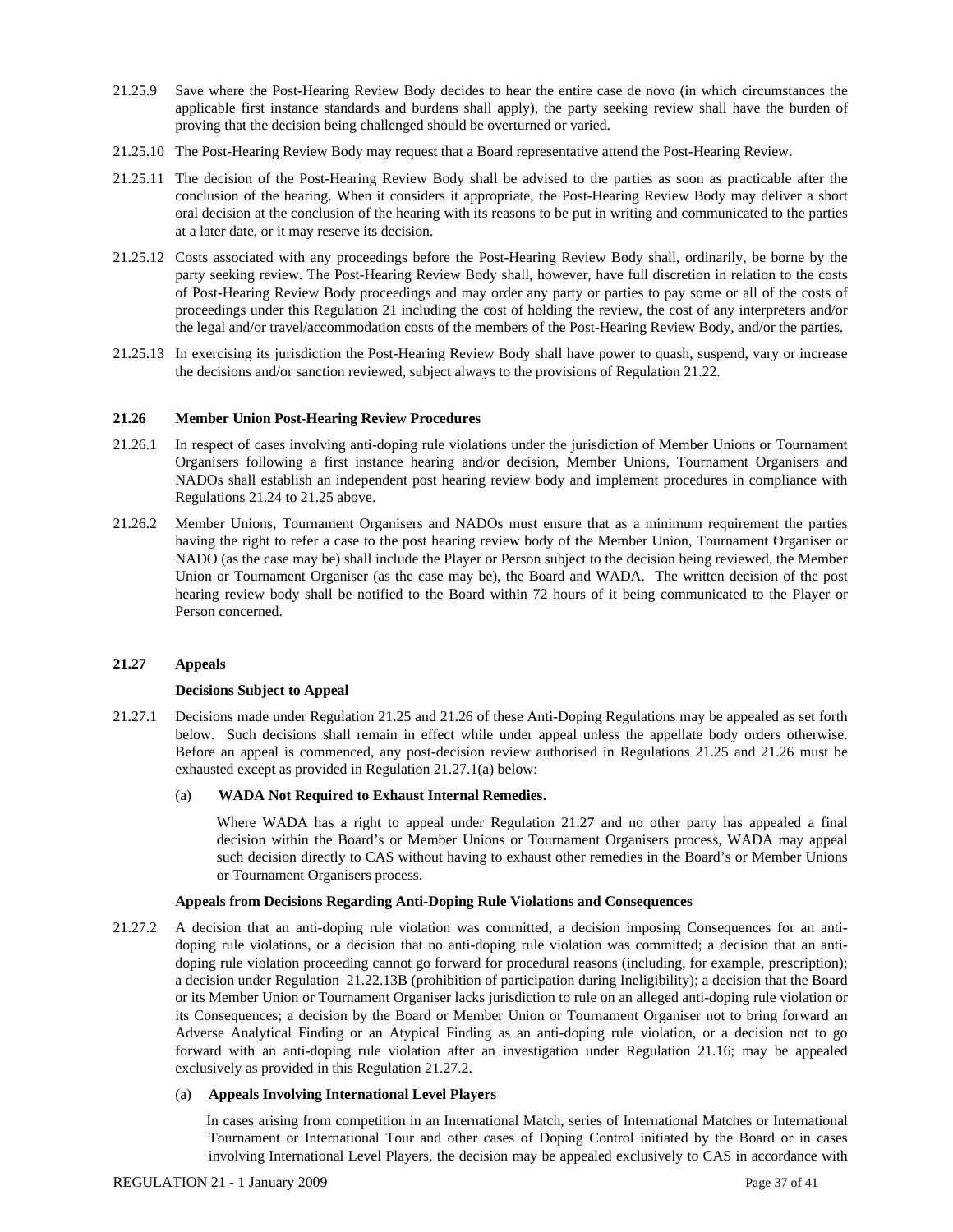the provisions applicable before such court and which will resolve definitively the dispute in accordance with the code of sports related arbitration.

### (b) **Appeals Involving National Level Players**

In respect of decisions made pursuant to Regulation 21.26 by the applicable Member Union, Tournament Organiser or NADO post hearing review body, WADA, the Board and the Player, Person or entity concerned shall be entitled to appeal the case to CAS in accordance with the provisions applicable before such court and which will resolve definitively the dispute in accordance with the code of sports related arbitration. For the avoidance of doubt before any appeal to CAS all internal procedures of the applicable body must be exhausted.

# (c) **Persons Entitled to Appeal – International Level Players**

In cases under Regulation 21.27.2(a), the following parties shall have the right to appeal to CAS: (a) the Player or other Person who is the subject of the decision being appealed; (b) the other party to the case in which the decision was rendered; (c) the Board and any other Anti-Doping Organisation under whose rules a sanction could have been imposed; (d) the National Anti-Doping Organisation of the Person's country of residence; the International Olympic Committee or International Paralympic Committee, as applicable, where the decision may have an effect in relation to the Olympic Games or Paralympic Games, including decisions affecting eligibility for the Olympic Games or Paralympic Games; and (e) WADA.

### (d) **Persons Entitled to Appeal – National Level Players**

In cases under Regulation 21.26, the following parties shall have the right to appeal to CAS: (a) the Player or other Person who is the subject of the decision being appealed; (b) the other party to the case in which the decision was rendered; (c) the Board and any other Anti-Doping Organisation under whose rules a sanction could have been imposed; (d) the National Anti-Doping Organisation of the Person's country of residence; (e) WADA.

Any party filing an appeal shall be entitled to assistance from CAS to obtain all relevant information from the Board, Member Union and any other Anti-Doping Organisation whose decision is being appealed and the information shall be provided if CAS so directs.

- (e) The Board has the right to appear, attend and/or participate as a party in any appeal to CAS involving an anti-doping rule violation. For the avoidance of doubt, in relation to any proceedings and/or appeals referred to and/or to be dealt with by CAS, the Board shall be entitled to be a party, make representations, make submissions, adduce evidence and call witnesses if it so elects.
- (f) Where the Board appeals a case to CAS, the Member Union of the Player or Person concerned may be represented at the CAS hearing in an observer capacity. Any alteration to this status will be subject to the rules of the CAS.

# 21.27.3 **Failure to Render a Timely Decision by an Anti-Doping Organization**.

Where, in a particular case, the Anti-Doping Organisation fails to render a decision with respect to whether an anti-doping rule violation was committed within a reasonable deadline set by WADA, WADA may elect to appeal directly to CAS as if the Board or its Member Unions or Tournament Organisers had rendered a decision finding no anti-doping rule violation. If the CAS hearing panel determines that an anti-doping rule violation was committed and that WADA acted reasonably in electing to appeal directly to CAS, then WADA's costs and attorneys fees in prosecuting the appeal shall be reimbursed to WADA by the Anti-Doping Organisation.

#### **Appeals from Decisions Granting or Denying a Therapeutic Use Exemption**

21.27.4 Decisions by WADA reversing the grant or denial of a TUE may be appealed exclusively to CAS by the Player, Board, or NADO which granted or denied the exemption. Decisions to deny TUEs, and which are not reversed by WADA, may be appealed by International Level Players to CAS and by other Players to the appointed TUE appeal body established in the country of their Union. Where such a body does not exist in the country of their Union, the non-International Level Players may appeal to WADA. If the appointed TUE appeal body reverses the decision to deny a TUE that decision may be appealed to CAS by WADA.

When the Board, Member Union or NADO fails to take action on a properly submitted TUE application within a reasonable time, the Board, Member Union or NADO's failure to decide may be considered a denial for purposes of the appeal rights provided in this Regulation.

### **Appeal from Decisions Pursuant to Regulations 21.9.4 and 21.28.3**

21.27.5 Decisions by the Board pursuant to Regulations 21.9.4 and 21.28.3 may be appealed exclusively to CAS by the Member Union concerned.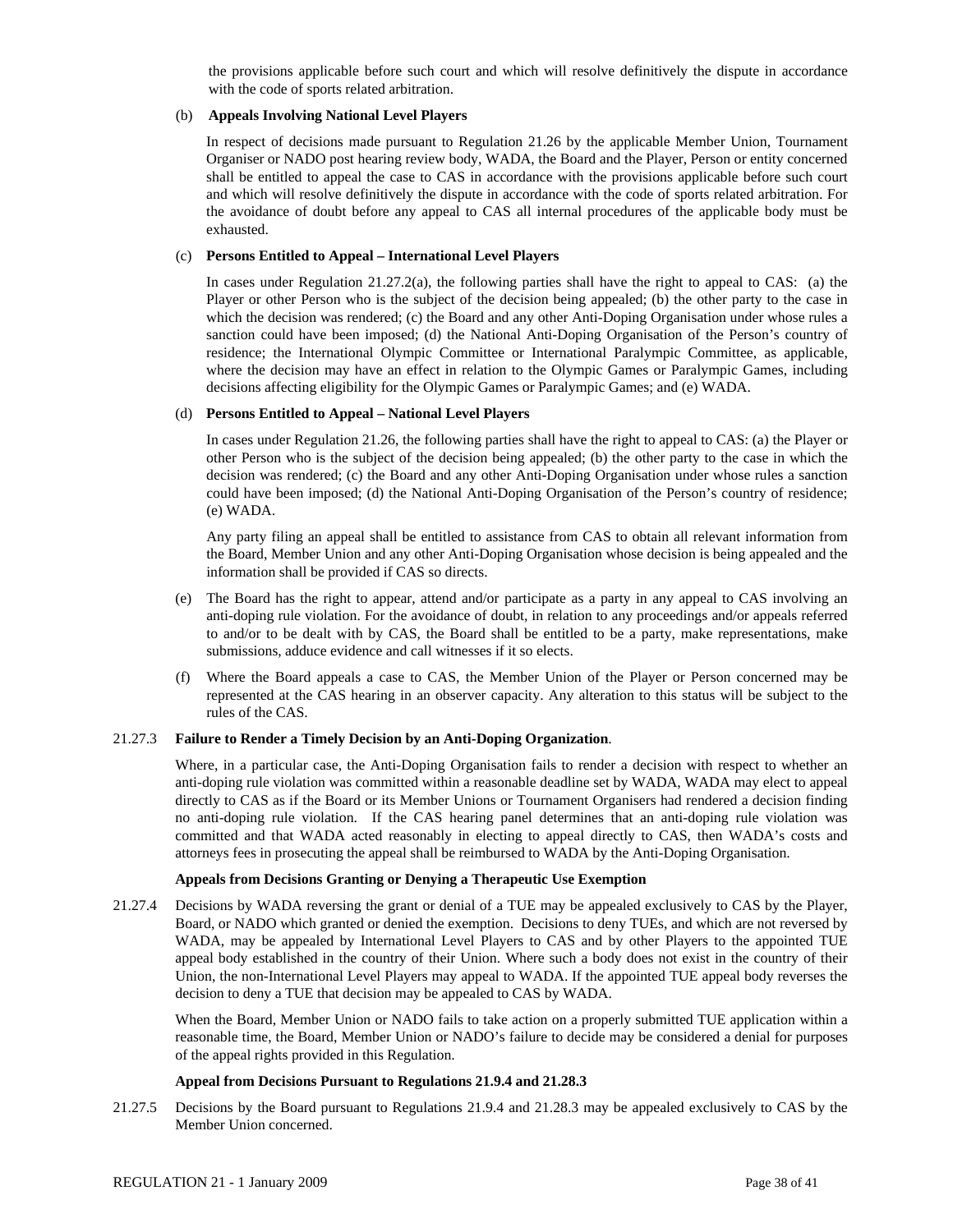### **Time for Filing Appeals to CAS**

- 21.27.7 Save for WADA, the time to file an appeal to CAS shall be twenty-one (21) days from the date of receipt of the written decision by the appealing party. The above notwithstanding, the following shall apply in connection with appeals filed by a party entitled to appeal in accordance with these Regulations but which was not a party to the proceedings having lead to the decision subject to appeal:
	- (a) Within fourteen (14) days from notice of the decision, such party/ies shall have the right to request from the body having issued the decision a copy of the complete file on which such body relied;
	- (b) If such a request is made within the fourteen-day period, then the party making such request shall have twenty-one (21) days from receipt of the complete file to file an appeal to CAS.
- 21.27.8 The above notwithstanding, the filing deadline for an appeal or intervention filed by WADA shall be the later of:
	- (a) Twenty-one (21) days after the last day on which any other party in the case could have appealed, or
	- (b) Twenty-one (21) days after WADA's receipt of the complete file relating to the decision.

### **21.28 Mutual Recognition**

- 21.28.1 Any decision of the Board or a decision of a Member Union or Tournament Organiser where such decision is recognised and accepted by the Board in connection with a violation of these Anti-Doping Regulations and the anti-doping regulations of Member Unions and Tournament Organisers (which must be compliant with these Regulations) shall be recognised by all Member Unions and Tournament Organisers which shall take all necessary action to render such results effective.
- 21.28.2 The IRB may as appropriate recognise sanctions or penalties imposed by public authorities in respect of doping related matters whether specifically defined hereunder or otherwise, and may recognise and/or impose (as the case may be) appropriate sports based sanctions, including without limitation the sanctions provided for in these Regulations.
- 21.28.3 Subject to the right to appeal provided in Regulation 21.27, Testing, therapeutic use exemptions and hearing results or other final adjudications of any Signatory which are consistent with the Code and are within that Signatory's authority, shall be recognised and respected by all other Signatories.
- 21.28.4 The Board and its Member Unions shall recognise the same actions of other bodies which have not accepted the Code if the rules of those bodies are otherwise consistent with the Code.

# **21.29 Reporting Requirements**

- 21.29.1 Without limiting the reporting and notification requirements set out in Regulation 21.14.5 and 21.14.6 each Union or Tournament Organiser (as the case may be) shall submit to the Board's CEO a full report of the proceedings and conclusions of all hearings resulting from anti-doping rule violations arising out of or within its jurisdiction within 72 hours of the final written decision on the anti-doping rule violation having been made. Such cases shall be considered by the IRB Anti-Doping Manager who, on behalf of the Board shall be entitled to (a) request the case file, (b) accept the result and decision or (c) refer the matter to representatives of the Board's Anti-Doping Advisory Committee who on behalf of the Board may accept the result and decision or subject to these Regulations refer the matter to the applicable review body or appeal the matter to CAS. Any review following a referral to the Board's Anti-Doping Advisory Committee shall be undertaken as expeditiously as possible, but in any event shall not be constrained by time limits. Both the IRB Anti-Doping Manager or representatives of the Board's Anti-Doping Advisory Committee may take such other steps and/or make such other recommendations to the Board as it deems appropriate.
- 21.29.2 If the CEO of the Board or his nominee believes that a Union is not applying, or in a particular case did not apply, these Regulations and the Guidelines, or failed to apply these Regulations properly or in good faith, that Union renders itself liable to disciplinary action.
- 21.29.3 The Board shall publish annually a general statistical report of its Doping Control activities during the calendar year with a copy provided to WADA and the Board may periodically publish testing data received from Member Unions
- 21.29.4 The Member Unions shall report to the Board at the end of every year the results of all Doping Controls within their jurisdiction sorted by Player and identifying each date on which the Player was tested, the entity conducting the test, and whether the test was In-Competition or Out of Competition.
- 21.29.5 The Board shall provide to WADA information supplied by Member Unions, Tournament Organisers and/or NADOs in relation to these Regulations and the regulations of the Union and Tournament Organiser concerned.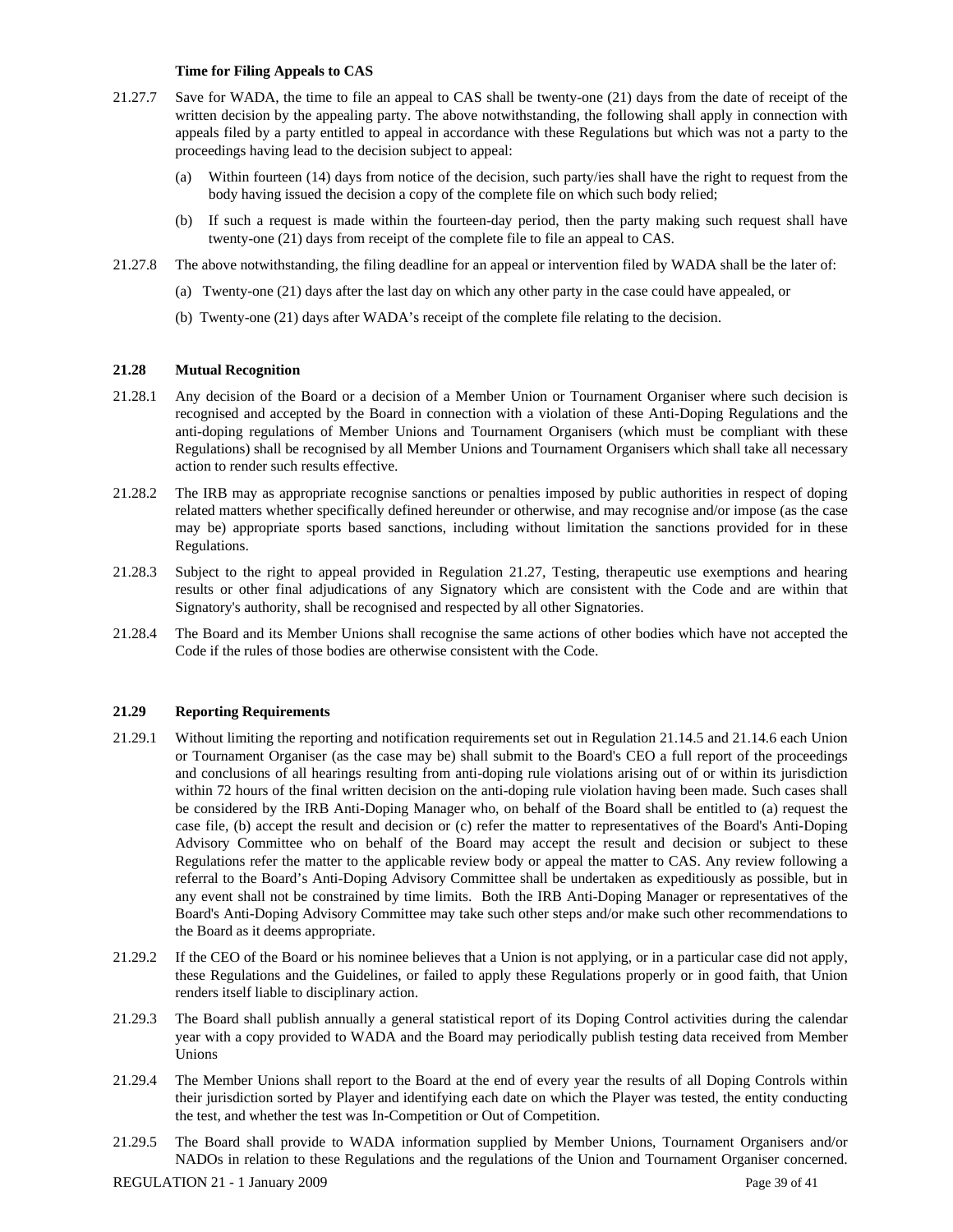The Board shall in the case of an Adverse Analytical Finding or anti-doping rule violation notify WADA upon completion of the initial hearing before a Board Judicial Committee and upon notification by a Member Union or Tournament Organiser or NADO of the findings/decisions of its hearing bodies.

21.29.6 The Board will report to WADA on its compliance with the Code every second year.

### **21.30 Statute of Limitations**

 No action may be commenced under these Anti-Doping Regulations against a Player or other Person or entity for a violation of an anti-doping rule contained in these Anti-Doping Regulations unless such action is commenced within eight years from the date the violation occurred.

### **21.31 Data**

- 21.31.1 Any person who submits data and/or medical information to the Board in accordance with these Regulations agrees that such information may be utilised by the Board, Member Unions, WADA, NADOs or other relevant entities for the purposes of the implementation of the Anti-Doping Regulations.
- 21.31.2 Any person who submits data and/or medical information to the Board in accordance with these Regulations agrees that such information may be stored electronically (whether in a database or otherwise) by the IRB, Member Unions, WADA, NADOs or other relevant entities for the purposes of the implementation of the Anti-Doping Regulations.
- 21.31.3 Whereabouts information provided pursuant to these Regulations shall be shared with WADA and other Anti-Doping Organisations for the purposes of Doping Control.
- 21.31.4 The Board, each Member Union and Tournament Organiser shall procure that it obtains the consent of every Player that their personal anti-doping data relating to the Doping Control process (including test distribution planning, Sample collection and handling, laboratory analysis, result management, hearings and appeals), Therapeutic use Exemptions and/or player whereabouts can be processed (for example transmitted, disclosed, used and/or stored) by and amongst the Board, Member Unions, WADA, NADOs and/or other Anti Doping Organisations in electronic form including but not limited to as part of the ADAMS database system.<sup>2</sup> A Player/Athlete Information Notice relating to data provided for use by WADA and/or as part of the ADAMS a database system (including ADAMS) is located at www.irb.com and in Schedule 5.

#### **21.32 Exceptional Circumstances**

- 21.32.1 In exceptional circumstances where it has grounds to believe that there has been a misapplication of the applicable anti-doping regulations and acting on the advice of the Anti-Doping Advisory Committee, the Board shall be entitled to require as it deems fit that the relevant Union(s) provisionally suspend such Players or other Person(s) from any involvement in the sport pending the final determination of the matter.
- 21.32.2 It is the responsibility of each Union in membership of the IRB to ensure that in such circumstances it is able by reference to its anti-doping regulations or otherwise, to effect and/or recognise such Provisional Suspension of the Players or other Person(s) concerned.

#### **21.33 Unforeseen Circumstances**

 In the event that a doping related incident arises for which there is no provision in this Regulation 21 then the CEO of the Board, or his nominee may take such action that he considers appropriate in the circumstances in accordance with general principles of natural justice and fairness.

# **21.34 General**

 $\overline{a}$ 

21.34.1 Any deviation or deviations from the Anti-Doping Regulations and/or the Guidelines does not invalidate any finding, decision or positive test result unless such deviation or deviations are such to cast material doubt on any finding, decision or Adverse Analytical Finding.

 $<sup>2</sup>$  ADAMS is the Anti-Doping Administration and Management System which has been developed to enable athletes and anti-doping</sup> organisations to enter and share data related to doping control. ADAMS is an on-line, web-based system, which allows restricted sharing of data only with those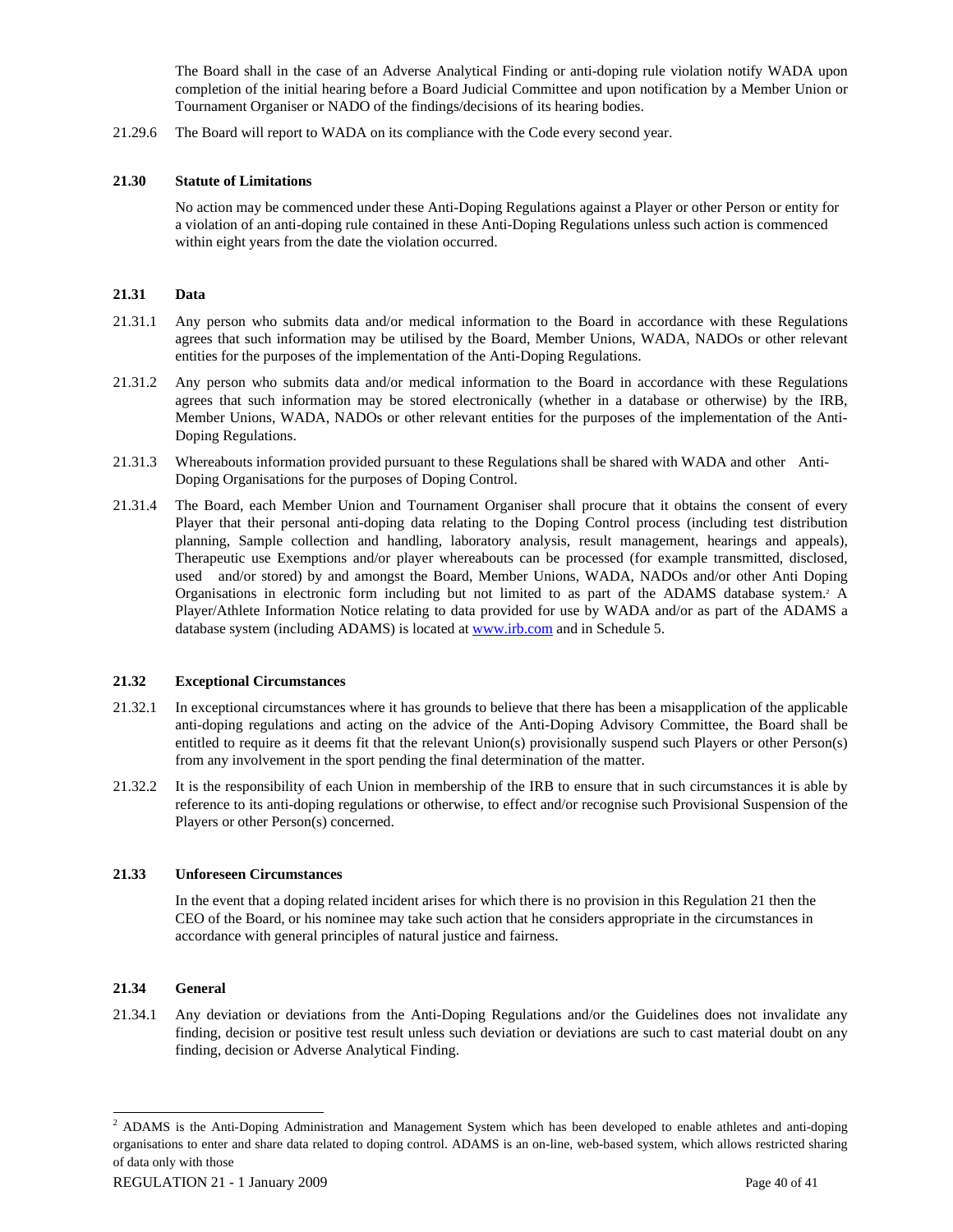- 21.34.2 (a) Representatives of the Anti-Doping Advisory Committee shall on behalf of the Board and on behalf of all Unions recognise anti-doping rule violations arising out of anti-doping programmes carried out by Signatories to the Code.
	- (b) The ADAC may, on behalf of the Board and all Unions, recognise anti-doping rule violations arising out of anti-doping programmes of a sporting body other than the Board, Unions or Tournament Organisers, or Signatories (or by a member of another sporting body), under rules and procedures different from the Board, as long as the applicable rules and procedures are consistent with the provisions of the WADA Code.
	- (c) Unions shall recognise anti-doping rule violations committed under the rules of another sporting body and make provision to ensure that such Persons are unable to play, coach, train or provide any other assistance in any other capacity in connection with the Game. This is applicable at any level of the Game and for the same period of ineligibility sanctioned under the sport whose jurisdiction the anti-doping rule violation was committed. For the avoidance of doubt, the burden is on a person who is subject to a suspension imposed under the rules of another sporting body to prove that he should be entitled to play the Game on the grounds that the suspension he has received was improperly imposed.
- 21.34.3 The Board may amend these Anti-Doping Regulations from time to time.
- 21.34.4 After 1 January 2010, the Board shall do everything possible to award World Championships only to countries were the government has ratified, accepted, approved or acceded to the UNESCO Convention.

### **21.35 Transitional Provisions**

- 21.35.1 These Anti-Doping Rules shall come into full force and effect on 1 January 2009 (the "Effective Date"). They shall not apply retrospectively to matters pending before the Effective Date; provided, however, that:
	- (a) Any case pending prior to the Effective Date, or brought after the Effective Date based on an anti-doping rule violation that occurred prior to the Effective Date, shall be governed by the predecessor to this Regulation 21 in force at the time of the anti-doping rule violation, subject to any application of the principle of *lex mitior* by the hearing panel determining the case.
	- (b) Where a period of Ineligibility imposed by the IRB, Member Union and/or Tournament Organiser under and/or in accordance with Regulation 21 in force prior to the Effective Date has not yet expired as of the Effective Date, the Person who is Ineligible may apply to the IRB, Member Union or Tournament Organiser (who had results management responsibility at the time of the imposition of the original period of Ineligibility) for a reduction in the period of Ineligibility in light of the amendments made to Regulation 21 as from the Effective Date. To be valid, such application must be made before the period of Ineligibility has expired.
	- (c) Subject always to Regulation 21.22.10E, anti-doping rule violations committed under rules in force prior to the Effective Date shall be taken into account as prior offences for the purposes of determining sanctions under Regulation 21.22.10. Where such pre-Effective Date anti-doping rule violation involved a substance that would be treated as a Specified Substance under Regulation 21, for which a period of Ineligibility of less than two years was imposed, such violation shall be considered a Reduced Sanction violation for purposes of Regulation 21.22.10A.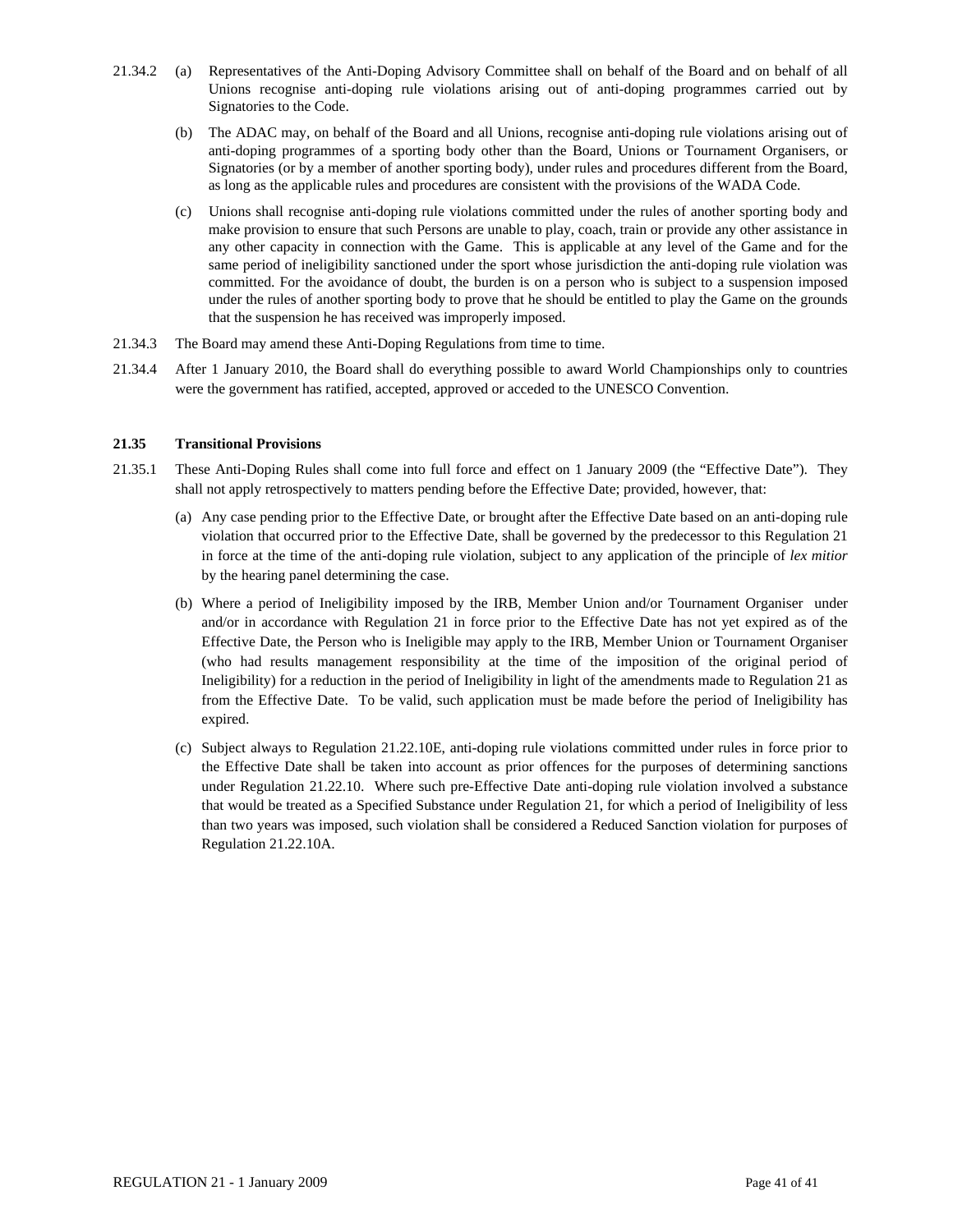# **SCHEDULE 1**

# **1. Doping Control Procedural Guidelines ("Guidelines")**

 (a) These Guidelines are in compliance with the WADA International Standard for Testing and should be followed as far as is reasonably practicable. However, any departure from the procedures set out in these Guidelines shall not invalidate a finding of an anti-doping rule violation unless such departure undermines the validity of such a finding.

# **2. Doping Control Station**

- (a) For In Competition Doping Control the Member Union or Tournament Organiser hosting the Match/Tournament shall provide a Doping Control Station.
	- (i) The Doping Control Station shall be secure and comprise of a waiting room, a processing area and a toilet (WC). The processing area shall be separate to the waiting area and should be private. The toilet should also be within the Doping Control Station.
	- (ii) The Doping Control Station shall not be shared with any other functional area supporting the Game.
	- (iii) The Doping Control Station shall be furnished to enable Sample collection to be carried out. This is the responsibility of the hosting Member Union or Tournament Organiser.
	- (iv) The Doping Control Officer (DCO) or the Board or the Tournament Organiser (as the case may be) shall provide the Sample collection equipment necessary to conduct the Doping Control session.
	- (v) Security shall be provided on the entrance to the Doping Control Station or the DCO shall require a set of keys to the Doping Control Station for the duration of the testing session.
	- (vi) No photography, video or tape recordings may be taken inside the Doping Control Station during the Sample collection or sealing procedure.
	- (vii) No media are permitted in the Doping Control Station while the Doping Control program is in operation.
	- (viii) A range of sealed, chilled non-alcoholic drinks should be available in the waiting area of the Doping Control Station to allow Players to hydrate. These drinks should also be offered to the selected Players at the time of notification.
	- (ix) The host Member Union / Tournament Organiser shall be responsible for ensuring that the Doping Control Station is clearly identified; that the facilities are clean and that the necessary furniture and fit out of the area in which Testing will take place has been provided and is acceptable. The DCO shall review this on their arrival at the Doping Control Station.

# **3. Authorised Doping Control Officials**

- (a) For In Competition Testing at a Match, a Sample collection team should at a minimum consist of one DCO and four Chaperones. If additional selections or multiple Matches are taking place then a suitable number of DCO's and Chaperones should be appointed.
- (b) Chaperones must be of the same gender as those Players being tested and must be over the age of twenty one.
- (c) The DCO shall carry an identification card and/or a letter authorising them to act as authorised Doping Control officials and confirming their entitlement to collect Samples from Players. Such identification should be made available to a Player when that Player is notified of his selection for a test. Chaperones are at a minimum required to carry a letter of authorisation.
- (d) The DCO, Chaperones and any Anti-Doping Commissioner shall be issued with tournament accreditation (where existing) that will grant them access to the venue(s), training grounds and to areas within the venue(s) and training grounds in which they may require access to in order to carry out their duties.
- (e) The DCO, Chaperone or Anti-Doping Commissioner who may have an interest in the outcome of the collection or testing of a Sample from any Player who might provide a Sample at a testing session shall not be appointed to the notification, Sample collection or Sample processing of that Player/s. Sample collection staff are deemed to have an interest in the collection of a Sample if they are:
	- (i) Involved in the planning of the sport for which Testing is being conducted; or
	- (ii) Related to, or involved in the personal affairs of, any Player who might provide a Sample at that session.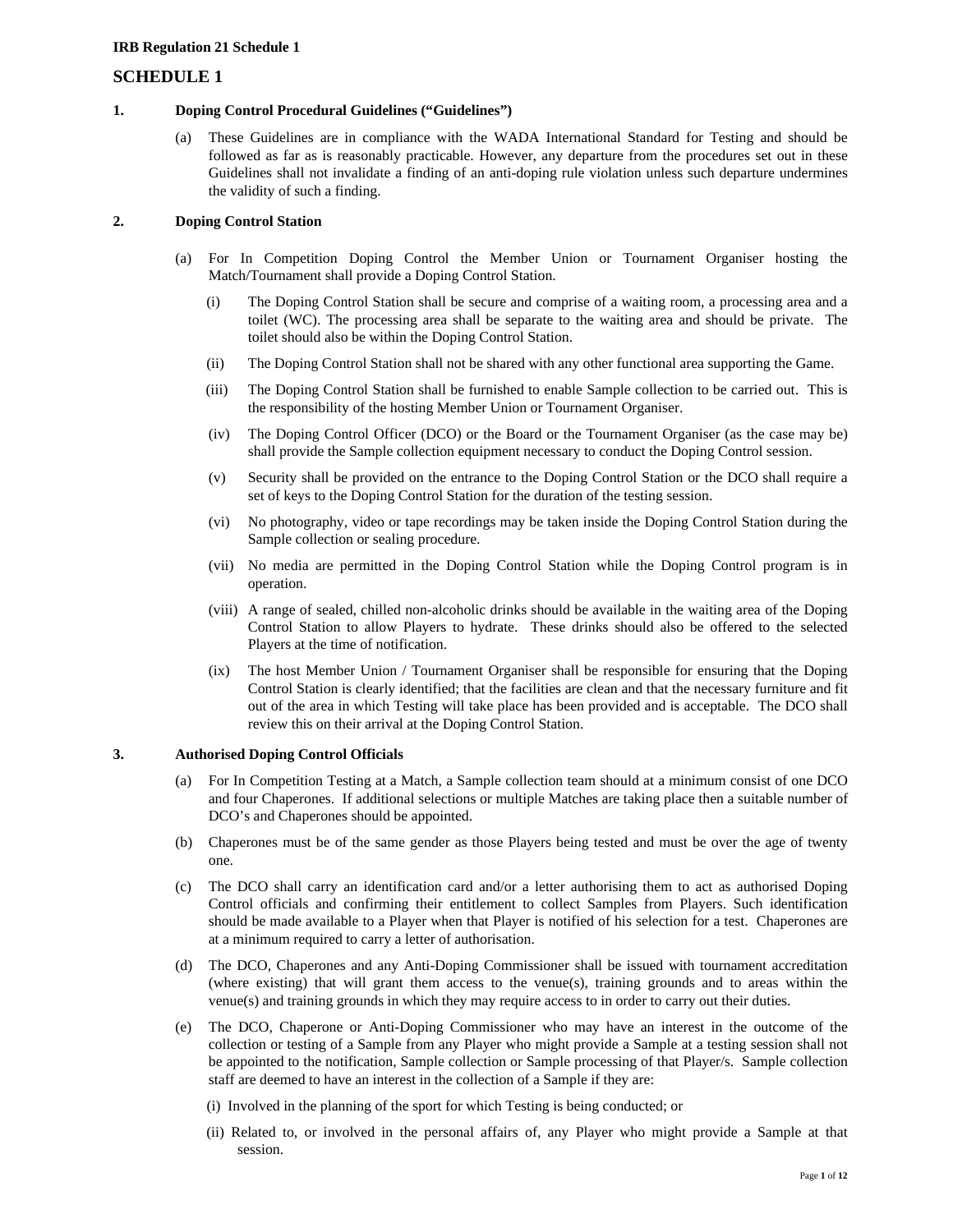- (f) All Sample collection staff shall have undertaken suitable training in relation to their role and activities of their position.
- (g) DCO's may personally perform any activities involved in the Sample Collection Session, with the exception of blood collection unless particularly qualified.

### **4. Selection of Players In Competition**

(a) The selection of Players for In Competition Testing may be random or targeted.

### **Random Selection**

- (b) Using the numbered card system or equivalent. The selection process should, ordinarily, take place within a one (1) hour time period prior to the commencement of the Match
- (c) The random selection draw of Players will take place in the Doping Control Station or in a private preagreed location by all parties involved.
- (d) The DCO will arrange for the random draw to be made by the two team managers or their delegated representatives. The Anti-Doping Commissioner may also be present.
- (e) The DCO shall provide a set of cards for each team numbered from 1 to the number corresponding to the total number of Players and replacements/substitutes participating in the Match or Tournament as appearing on the official team sheet / Match list.
- (f) Each set of cards shall then be rearranged or shuffled and placed down as to expose only the reverse side, which does not show any number. Each team manager shall select four cards of their own choice. On each card the team manager shall sign and record the name of their team. The selected cards shall be left face down so the numbers of the selected Players remains confidential.
- (g) Each team manager shall also mark two of the four cards selected with "R1" and "R2" in addition to the team manager's signature and the name of their team. These "reserve" cards may be used in the case of a selected Player being seriously injured and requiring immediate hospitalisation. For the avoidance of doubt if a selected Player is injured or is replaced for any reason prior to the start of a Match they shall remain selected for testing unless they require immediate hospitalisation. If the Player does require immediate hospitalisation then one of the reserve selections shall be used.
- (h) At no stage are the selections, whether random or targeted, to be made known to the team manager or any other party outside of the authorised Sample collection team until the end of the Match. If the team manager or his delegated representative wish to see the random selection cards drawn for their team the Anti-Doping Commissioner or DCO shall show them the selected cards post Match.

#### **Target Selection**

- (i) The Board, host Member Union, Tournament Organiser or DCO shall have the right to request, without justifying the reason, that any Player undergo Testing at any time during an IRB tournament or designated event. This may be a target selection of a Player(s) rather than using the random selection process or may be in addition to any random selection(s) made. Such target selections may also be specific to one or more team(s). No reason is required to be provided by the Board, host Member Union, Tournament Organiser or DCO justifying why Target Testing is occurring for a Player(s). However, the team manager shall ordinarily be notified by the DCO or the Anti-Doping Commissioner prior to the end of the Match that Target Testing is occurring but the identity of the targeted Players will not be advised until the end of the Match.
- (j) A Player may be subject to Doping Control on more than one occasion during any IRB tournament or designated event or Tournament Organiser event.
- (k) Where a Player selected to undertake Doping Control is certified by the Match doctor to have been so seriously injured during the Match as to require hospitalisation, then that team's reserve "R" Player selected at the time of the random draw shall undertake the drug test in place of the originally selected Player.
- (l) The Match doctor shall provide a brief written report to the DCO outlining the reasons for the Players hospitalisation and his inability to provide a Sample for Doping Control.

#### **5. Notification of Selection In Competition**

 (a) The Chaperone shall be advised of their selected Player from when the Match begins. The DCO and Chaperones shall be located in a position within the Match venue where they have good vision of the selected Players during the Match.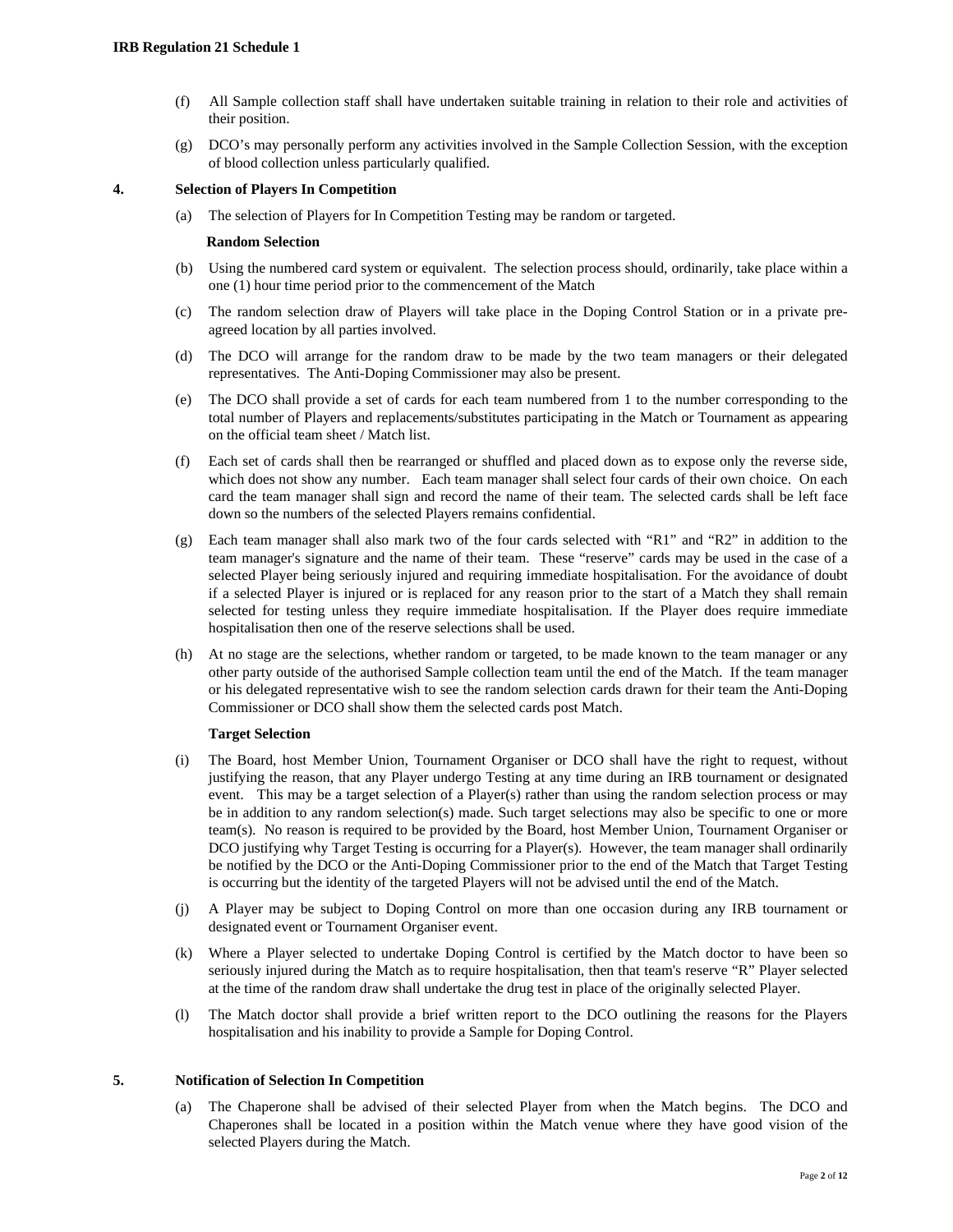- (b) As soon as reasonably practicable after the conclusion of the Match and in a discrete manner the Chaperones shall identify the selected Players and notify them individually that they are required to submit to Doping Control. All tests are to be conducted as No Advance Notice subject to (c) below.
- (c) The DCO or Chaperone shall consider whether a third party is required to be notified prior to the notification of the Player for example when the Player is a Minor or in situations where an interpreter is required for notification or when assistance from a third party is required to identify the selected Player.
- (d) A Player selected for Doping Control shall be handed a Doping Control form by a Chaperone confirming that the Player is required to submit to Doping Control. The Player shall acknowledge and accept notification of their selection by signing the Doping Control form as soon as the Player has read the Doping Control form.
- (e) The Chaperone shall record the time of notification.
- (f) A Chaperone shall accompany the Player selected from the time of notification until such time as the Player is handed over to the DCO in the processing area of the Doping Control Station. A Chaperone shall keep the Player under continuous, direct supervision.
- (g) Players should attend the Doping Control Station as soon as possible following notification that they have been selected for Doping Control. In any event, the Player shall arrive at the Doping Control Station as soon as they have completed their post Match activities which must be within one (1) hour of being notified. The time of arrival should be recorded by the Chaperone or DCO on the Doping Control form.

# **6. Players Rights and Responsibilities**

- (a) The Player has the right to:
	- (i) Have a representative and if available an interpreter present in the Doping Control Station (except for when the Player is passing a urine Sample);
	- (ii) Request additional information about the Sample collection process.
	- (iii) Request a delay in reporting to the Doping Control Station for valid reasons.
- (b) Under the direct supervision of a Chaperone and within one (1) hour of notification a Player may:
	- (i) attend a victory ceremony;
	- (ii) fulfil media commitments;
	- (iii) perform a warm-down;
	- (iv) receive necessary medical attention;
	- (v) attend a team meeting;
	- (vi) change out of his playing uniform;
	- (vii) locate a representative and/or interpreter;
	- (viii) obtain the relevant identification;
	- (ix) complete a training session if selected for Out of Competition Testing;
	- (x) any other exceptional circumstances which may be justified, and which shall be documented.
- (c) Once a Player has arrived at the Doping Control Station he shall be expected to remain until the Sample collection, Sample division and sealing procedures have been concluded and the relevant documentation completed.
- (c) The Anti-Doping Commissioner or in the event there is no Anti-Doping Commissioner present the DCO may grant permission for the Player to leave the Doping Control Station temporarily after arrival to perform one of the above activities listed in (b) but only if the Player;
	- (i) identifies the purpose of their request to leave the Station;
	- (ii) returns to the Doping Control Station within the specified time allocated;
	- (iii) is continuously chaperoned and kept under direct observation during any temporary permitted departure from the Doping Control Station; and
	- (iv) does not urinate during this permitted absence period.
- (e) Where team meetings occur within the one (1) hour notification period that require the presence of the selected Players, it shall be a requirement that each Player's Chaperone is present at the team meeting to ensure the selected Players are kept under direct observation. Any Person who restricts the DCO or Chaperone from gaining entry to the team changing room or meeting room to notify or escort a selected Player for the purposes of Doping Control may be in breach of these Regulations and shall be subject to disciplinary action.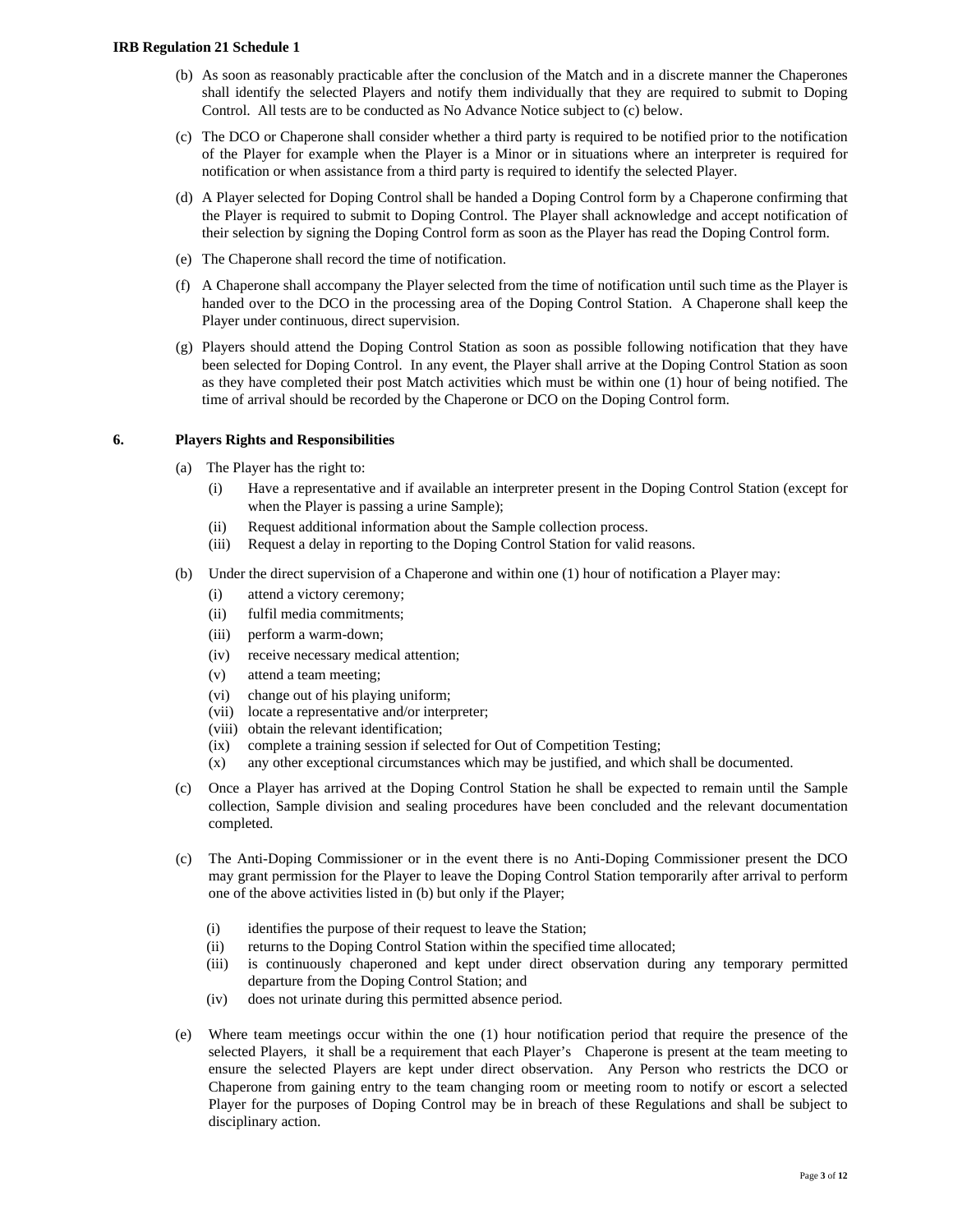- (f) It is a Players responsibility to ensure that:
	- (i) he is aware of and complies with the IRB Anti-Doping Regulations;
	- (ii) he remains within direct observation of the DCO/Chaperone at all times from the point of notification by the DCO/Chaperone until the completion of the Sample collection procedure;
	- (iii) he complies with the notification, Sample collection and sealing procedures;
	- (iv) the Sample he provides shall be the first Sample passed post notification. The Player must not pass urine in the shower or otherwise prior to providing a Sample to the DCO in the Doping Control Station;
	- (v) any food or fluids consumed prior to providing the Sample is done at the Player's own risk. The Player should avoid excessive hydration as this may have implications to the suitability of their Sample or the laboratory and may require them to provide an additional Sample/s until the urine is within the required range of the laboratory;
	- (vi) he produces identification to identify himself, this may be by way of photo, third party or other appropriate means accepted by the DCO. In cases where the Player's identity cannot be confirmed the Board, Member Union, Tournament Organiser and or the DCO shall decide whether it is appropriate to follow up a possible failure to comply;
	- (vii) he arrives at the Doping Control Station within one (1) hour of notification to provide his Sample. If the Player delays reporting to the Doping Control Station and arrives later than one (1) hour from the time of notification the Chaperone/DCO accompanying the Player, or avoids or attempts to avoid being kept under direct supervision of the Chaperone, the DCO shall document the reasons for the delay and any circumstances regarding the Players behaviour while being chaperoned. The DCO shall proceed to collect a Sample from the Player and may require an additional Sample to be provided by the Player or may file a potential breach of Regulation 21.2.5 based on the circumstances;
	- (viii) he controls the Sample until it is sealed in the urine Sample collection kit save where he gives the DCO approval to carry out the division and sealing process;
	- (ix) the sealed urine Sample collection kit is secure and the Sample kit/bottle numbers are identified correctly on the Doping Control form;
	- (viii) he receives a copy of the notification and/or the Doping Control form.

# **7. Testing of Minors**

- (a) Players who are Minors may be accompanied by a representative throughout the entire Sample collection session. The Player's representative shall not witness the passing of a urine Sample unless requested to do so by the Minor. The objective is to ensure that the DCO is observing the Sample provision correctly. Even if the Minor declines a representative the DCO/Anti-Doping Commissioner shall consider whether a third party should be present during notification and/or the collection of the Sample from the Player.
- (b) Should a Minor decline to have a representative present during the Sample collection session, this should be clearly documented by the DCO on the Doping Control form. Such decline does not invalidate the test. If a Minor declines the presence of a representative, a representative of the Sample collection team in addition to the DCO must be present.
- (c) Should a Minor be subject to Out of Competition Testing, the preferred venue for Testing to take place is a location where the presence of an adult is most likely, e.g. training venue or Player's place of residence.
- (d) If no adult is present at the Testing of a Player Out of Competition who is a Minor, the DCO shall accommodate the Player by locating a representative in order to proceed with Testing.

#### **8. Failure to Comply With a Request for Doping Control**

 (a) If a Player refuses to sign the notification/Doping Control form confirming that he has been notified, and/or evades the notification and/or refuses to report to the Doping Control Station after notification, the Chaperone/DCO shall use his best endeavours to inform the Player of the consequences of refusing or failing to comply. Station If the Player still refuses after being advised of the consequences, the Chaperone should then immediately report this to the DCO/Anti-Doping Commissioner who shall use their best endeavours to further inform the Player of his obligation to submit to Doping Control and attempt to collect a Sample.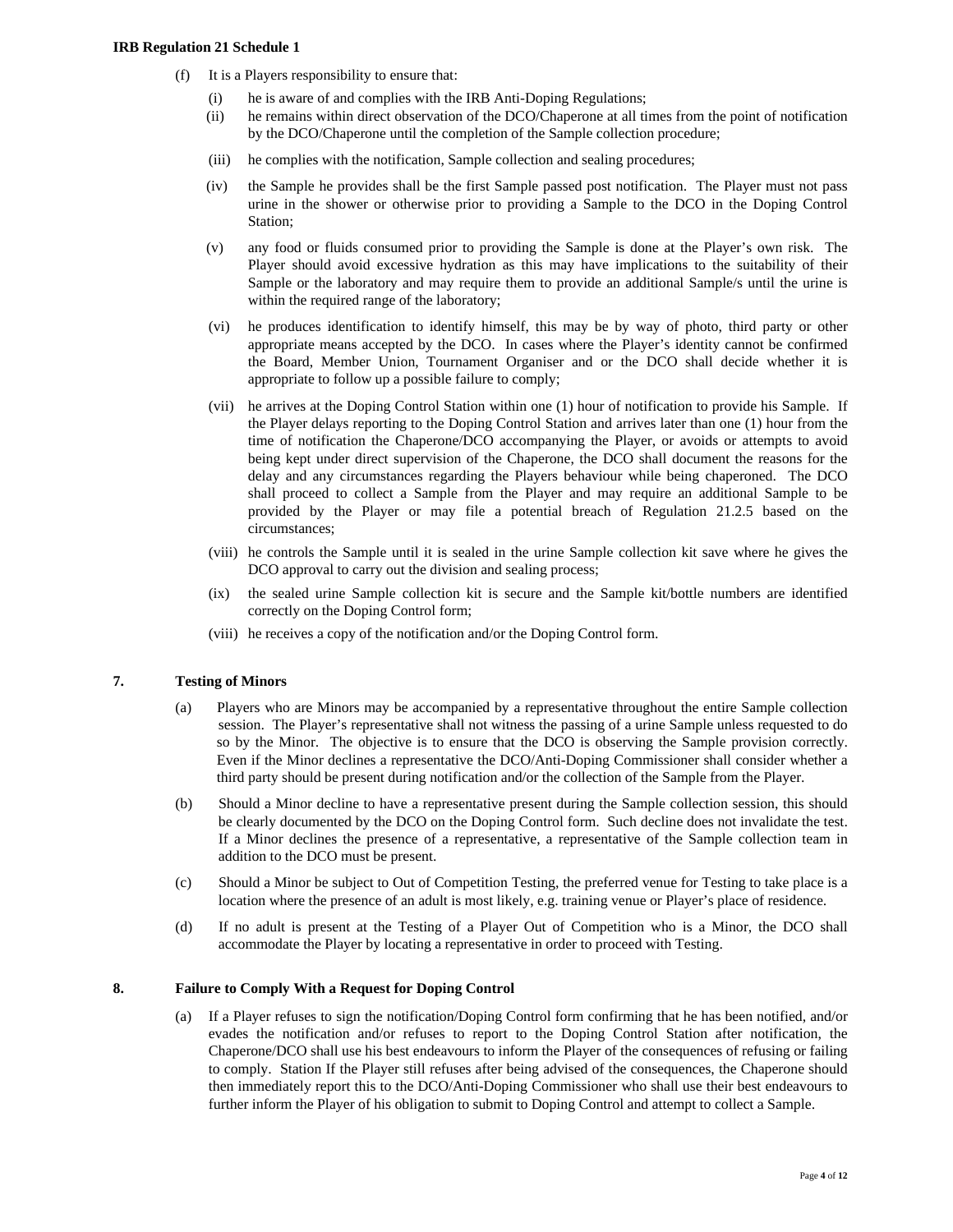- (b) If the Player still fails or refuses to sign the notification form and/or fails to report to the Doping Control Station he shall be deemed to have failed or refused to submit to Doping Control and to have thereby committed an anti-doping rule violation.
- (c) The Chaperone shall note this on the notification or Doping Control form and sign it. The DCO will provide a written report on the actions involving the Players refusal or failure to comply. Such report and accompanying documents shall be forwarded to the Board, Member Union, and/or Tournament Organiser as soon as possible.
- (d) The Board, Member Union or Tournament Organiser shall conduct an investigation into the alleged failure to comply in accordance with Regulation 21.16

### **9. Arrival at the Doping Control Station**

- (a) Only the following persons shall be authorised to attend the Doping Control Station:
	- (i) The Players selected for testing;
	- (ii) The Player's representative, if any;
	- (iii) The Players interpreter (if appropriate);
	- (iv) The Doping Control Officer;
	- (v) The Chaperones; and
	- (vi) The Anti-Doping Commissioner.
	- (vii)WADA Independent Observer
- (b) The Player may consume fluids provided in the Doping Control Station which shall be sealed.

### **10. Sample Collection Equipment**

- (a) Only Sample collection equipment systems which, at a minimum, meet the following criteria shall be utilised. Such equipment shall;
	- (i) Have a unique numbering system incorporated into all bottles, containers, tubes or other items used to seal the Sample;
	- (ii) Have a sealing system that is tamper evident;
	- (iii) Ensure the identity of the Player is not evident from the equipment itself; and
	- (iv) Is clean and sealed prior to use by the Player.

### **11. Providing a Urine Sample**

- (a) The Player shall be requested to provide a minimum urine Sample of 90ml however the Player should be urged to provide a greater amount if possible.
- (b) When the Player believes that he is ready to provide a urine Sample he shall move from the waiting area to the processing area of the Doping Control Station. The DCO shall ensure that the Player is informed of the requirements of Sample collection. The Player shall be offered a choice of Sample Collection equipment. The DCO shall instruct the Player to select a sealed Sample collection vessel. The Player should break the seal of the Sample collection vessel, remove and check that the vessel is clean. If the Player is not satisfied with the Sample collection vessel he may select another. If the Player is not satisfied with any of the Sample collection vessels available for selection, this shall be recorded by the DCO.

 If the DCO does not agree with the Player that all of the Sample collection vessels are unsatisfactory, the DCO shall instruct the Player to proceed with the Sample collection session.

 If the DCO agrees with the Player that all of the Sample collection vessels available for the selection are unsatisfactory, the DCO shall terminate the collection of the Player's urine Sample and this shall be recorded by the DCO.

 The Player and the DCO shall then proceed to the toilet area. The Chaperone shall remain in the processing area with the Players representative and/or interpreter or the Players representative and/or interpreter shall be asked to return to the waiting room until the Player has provided his Sample if a second Sample collection team member is not present.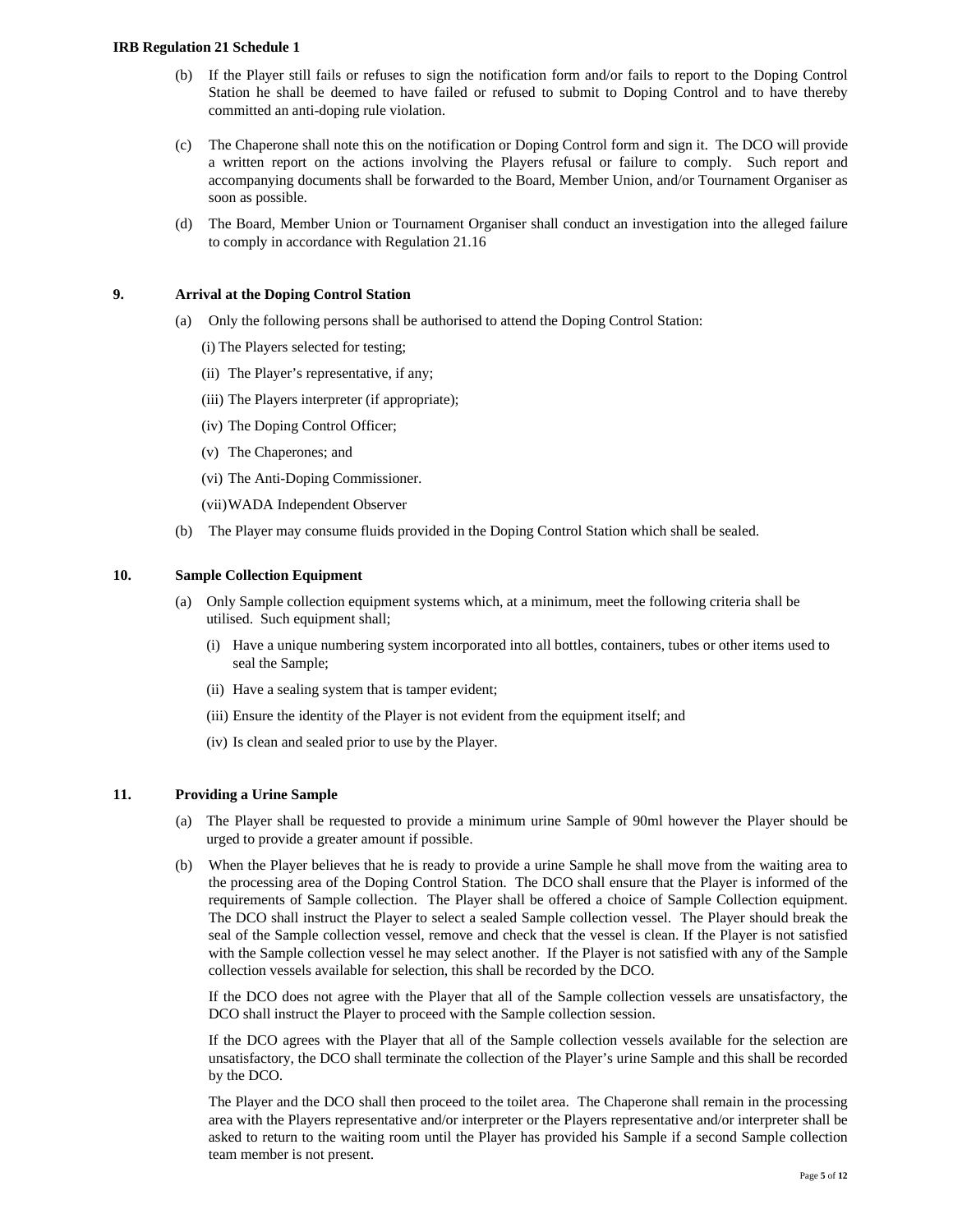- (c) No one other than the DCO and the Player shall be present in the toilet when the urine is being provided by the Player.
- (d) To ensure authenticity of the Sample, the Player shall be required to remove such items of clothing as is necessary to allow the DCO an unobstructed view of the Player urinating into the collection vessel. The DCO shall record the witnessing of the Sample in writing on the Doping Control form.
- (e) The DCO who witnesses the passing of the Sample shall be of the same gender as the Player providing the Sample.
- (f) The DCO/Chaperone should where practicable ensure that the Player thoroughly washes his hands or is provided with surgical gloves prior to the provision of a Sample.
- (g) When the Player signifies to the DCO that he has finished providing his Sample, the Player and the DCO shall return to the processing area. The Player shall keep control of the Sample at all times until the Sample is sealed. The DCO shall keep the collection vessel in sight at all times. Additional assistance may be provided in exceptional circumstances to any Player by the Player's representative or DCO during the Sample collection session where authorised by the Player and agreed to by the DCO/Anti-Doping Commissioner.
- (h) Any behaviour by the Player and/or persons associated with the Player or anomalies with the potential to compromise the Sample collection shall be recorded in detail by the DCO. If appropriate the Board, Member Union or Tournament Organiser shall institute the investigation of a possible failure to comply or Tampering or Attempted Tampering with any part of Doping Control.
- (i) If there are doubts as to the origin or authenticity of the Sample, the Player shall be asked to provide an additional Sample, the DCO shall document in detail the circumstances around the refusal, and the Board, Member Union or Tournament Organiser shall institute a possible failure to comply.

# **12. Division and Sealing the Urine Sample**

- (a) Upon returning to the processing area, the quantity of urine shall be measured by the DCO. If the quantity of urine is less than 90ml the partial Sample procedure set out in section 18 of this Schedule 1 shall apply.
- (b) If the collection vessel contains approximately 90ml or more of urine, the Player shall select a sealed urine Sample kit. The Player should check the security of the kit prior to opening it. If there is any evidence of tampering the Player should select a new urine Sample kit. The Player will then be invited to break the security seal and remove the contents of the kit.
- (c) The following procedures must be carried out in the presence of the Player and the Players Representative, if any, and the DCO. The Player may request that the DCO carry out the Sample division and sealing procedures, if this is the case, the DCO shall note this on the Doping Control form.
- (d) The urine Sample kit should contain two clean bottles. One bottle shall be marked Sample "A" and one bottle Sample "B" and will contain corresponding code numbers. The Player and his representative, if any, should check that the Sample bottle codes correspond. The Sample bottle codes should also correspond to the external code number on the urine Sample kit. If either does not correspond then a new urine Sample kit should be selected. The DCO shall record the Sample number on the Doping Control form if the numbers correspond.
- (e) The Player's Sample shall then be divided between the "A" and the "B" Sample bottles. It is recommended that the "A" Sample contain approximately two thirds of the urine (a minimum of 60ml) provided and the "B" Sample contain the remaining third (a minimum of 30ml). If a large volume of urine is provided then each bottle shall be filled up to the maximum level permitted in each bottle. However, any shortfall in the amount of urine in either bottle after division shall not invalidate a test provided there is sufficient urine for the analysis to be adequately performed.
- (f) The DCO shall instruct the Player to leave a small amount of urine in the collection vessel so that the specific gravity of the Sample can be measured in accordance with section 13.
- (g) Both the "A" and "B" bottles shall be tightly sealed by the Player. The DCO shall check in full view of the Player that the "A" and "B" bottles have been properly sealed and there is no leakage.

# **13. Specific Gravity Test**

 (a) The DCO shall test the residual urine in the collection vessel to determine if the Sample has suitable specific gravity for analysis. The specific gravity is a measure of how concentrated or dilute the Sample is.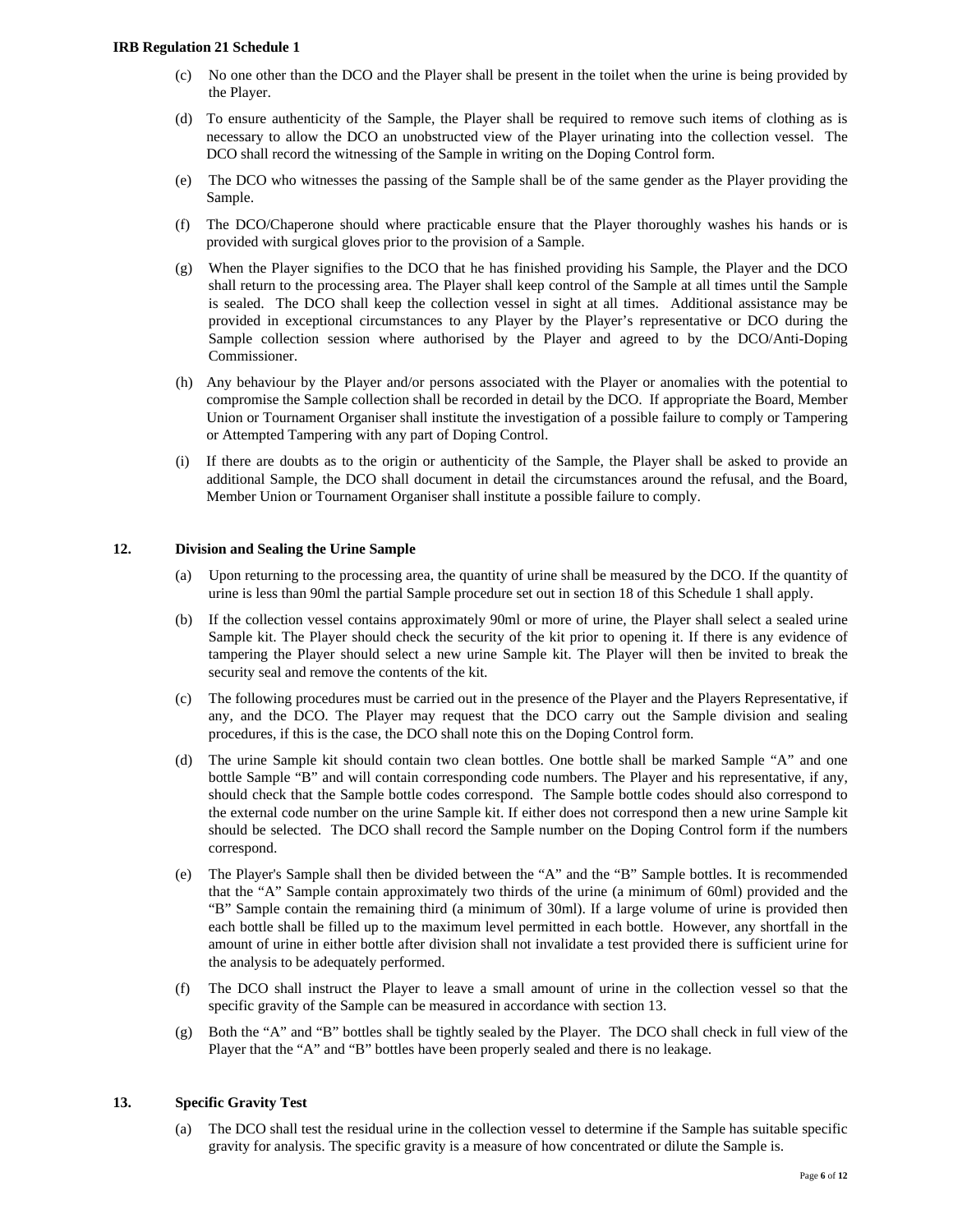- (b) The DCO shall measure the specific gravity of a Player's urine using the residual volume of the urine remaining in the collection vessel after the Sample has been sealed.
- (c) The specific gravity criteria for acceptance of the Sample shall be as follows:
	- (i) not less than 1.010 if using urine analysis strips;
	- (ii) not less than 1.005 if using a refractometer.
- (d) If the Sample does not meet the required specifications the DCO shall inform the Player that he is required to provide a further sample.
- (e) The Player shall remain under continuous observation while waiting to provide additional Sample/s.
- (f) The Player shall be encouraged not to hydrate any further as this may delay the production of a suitable Sample.
- (g) When the Player is able to provide an additional Sample, the DCO shall repeat the procedures for collection of the Sample as outlined in section 10 of this Schedule.
- (h) The DCO should continue to collect additional Samples until the requirement for suitable specific gravity for analysis is met, or until the Anti-Doping Commissioner or DCO determines that there are exceptional circumstances which mean that for logistical reasons it is impossible to continue with the Sample Collection Session. Such exceptional circumstances shall be documented accordingly by the Anti-Doping Commissioner or DCO.
- (i) The DCO shall record that the Samples collected belongs to a single Player and the order in which the Samples were provided.
- (j) If it is determined that none of the Player's Samples meets the specific gravity requirements for analysis and the DCO determines that for logistical reasons it is impossible to continue with the Sample collection session, the DCO may end the Sample collection session. In such circumstances, if appropriate the ADO may investigate a possible anti-doping rule violation.
- (k) The DCO shall send to the laboratory for analysis all Samples which were collected, irrespective of whether or not they meet the specific gravity requirements.
- (l) If the Player refuses to provide a further Sample(s) he should be notified that such refusal may constitute an anti-doping rule violation.

## **14. Residual Urine**

 The DCO shall ensure that the Player has been given the option of requiring that any residual urine that will not be sent for analysis is discarded in full view of the Player.

### **15. Research of Urine Post Analysis by Laboratory**

(a) Prior to any research being conducted on any remaining urine once the analysis process has been completed

by the laboratory the following conditions must have been met;

- (i) the Player has given his consent for any such research to take place on his remaining urine once all laboratory procedures have been completed;
- (ii) the mandatory storage time at the laboratory has expired and;
- (iii) the removal of any identity code/s in relation to the Sample.

#### **16. Declaration of Medication or Other Substances**

- (a) The Player shall be asked by the DCO to declare any medications (including but not limited to non systemic Glucocorticosteroids) or any other substance the Player has taken during the previous 7 days. This declaration should be recorded on the Doping Control form.
- (b) If the Player declares more medications than the Doping Control form has space for the DCO shall record the remainder of the medications on a new Doping Control form and attach it to the first Doping Control form. The second Doping Control form should be completed in the same way as the first with the exception of the additional declared medications. If the Player declines to make such a declaration this should also be recorded on the Doping Control form.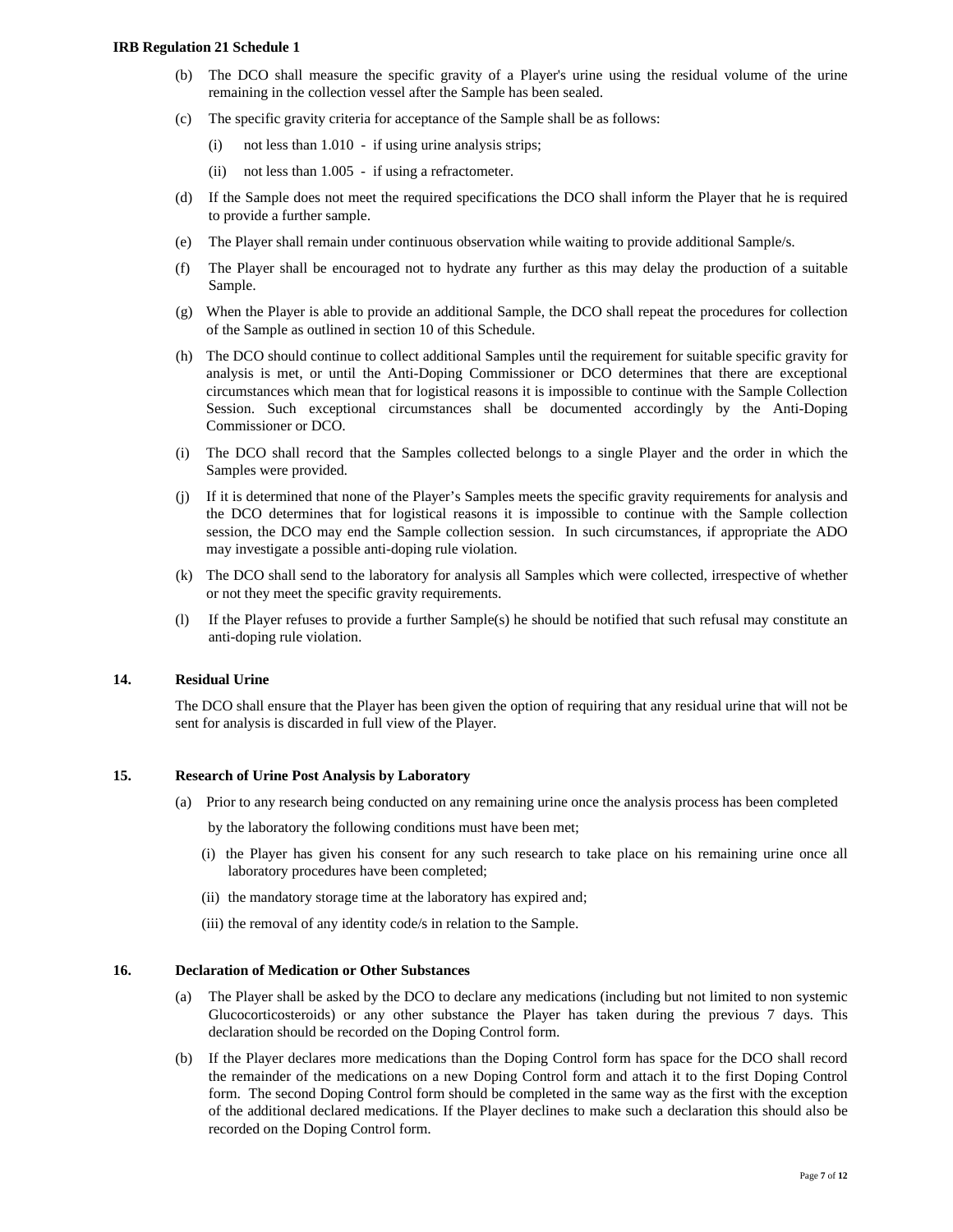(c) The DCO shall provide the Player with the opportunity to document any concerns he may have about the way in which the Sample collection procedures were conducted. Any such comments should be recorded on the Doping Control form. If there is insufficient space the Player may document these on a separate piece of paper and sign and date it. The DCO shall provide a copy of the Players additional comments and attach the original to the Doping Control form.

# **17. Signing Off the Doping Control Form**

- (a) The DCO shall ask the Player and his representative if any, to check all the information on the Doping Control form and if satisfied both the Player and his representative, if any, should sign the form. If the Player indicates his satisfaction with the Sample collection procedures on the Doping Control form this shall amount to conclusive evidence that such procedures were conducted properly.
- (b) The DCO shall then check and sign the Doping Control form noting any irregularities or comments that he may have on the form.
- (c) The DCO will then provide a copy of the completed Doping Control form to the Player who is then free to leave the Doping Control Station.

# **18. Partial Sample**

- (a) If insufficient urine has been provided by a Player i.e. less than 90ml, the Players Sample will be securely stored temporarily in a partial Sample kit by the DCO until such time as he provides further urine to meet the minimum requirements.
- (b) On returning from the toilet to the processing area the DCO shall instruct the Player to select a partial Sample kit. The Player should check the security of the kit prior to opening it. If there is any evidence of tampering the Player should select a new partial Sample kit.
- (c) The Player shall then open the partial kit and check that the bottle is clean before pouring the urine from the collection vessel into the partial Sample kit bottle. The Player shall then close the bottle and seal it as directed by the DCO. The DCO shall then check in full view of the Player that the container has been properly sealed and check that there is no leakage.
- (d) The identity of the insufficient Sample shall be recorded on the Doping Control form along with the time of Sample collection, volume of urine and the Players signature.
- (e) The Doping Control form and partial Sample shall be kept secure by the DCO until the Player is ready to provide another Sample. The Player shall return to the waiting area and remain under continuous observation by a Chaperone/DCO pending provision of his further Sample. The Player shall be given the opportunity to hydrate.
- (f) When the Player is ready to provide more urine, a new sealed collection vessel should be selected by the Player. The Player shall be advised of the amount of urine required to meet the minimum 90ml level. The Player should again provide his Sample in accordance with section 11 of this Schedule.
- (g) When the DCO is satisfied that the minimum volume have been met and before removing the seal to open the sealed partial Sample, the DCO and the Player should check the code number of the partial kit/bottle in which the Player's partial Sample is stored against the code number recorded on the Doping Control form. The Player and DCO shall ensure that the seal has not been tampered with. Any irregularity with the integrity of the seal/s will be recorded by the DCO and investigated if required.
- (h) The DCO shall then direct the Player to break the seal and combine the urine collected from the Player in the previous collection and add this urine to the subsequent collection in the collection vessel. The total volume shall be checked by the DCO to determine if the minimum requirements have been met. If the Sample is still insufficient in volume, the partial Sample sealing and recording procedures shall be repeated.
- (i) Once a combined urine volume of 90ml has been provided the standard division and sealing procedures should be followed as set out in section 12 of this Schedule.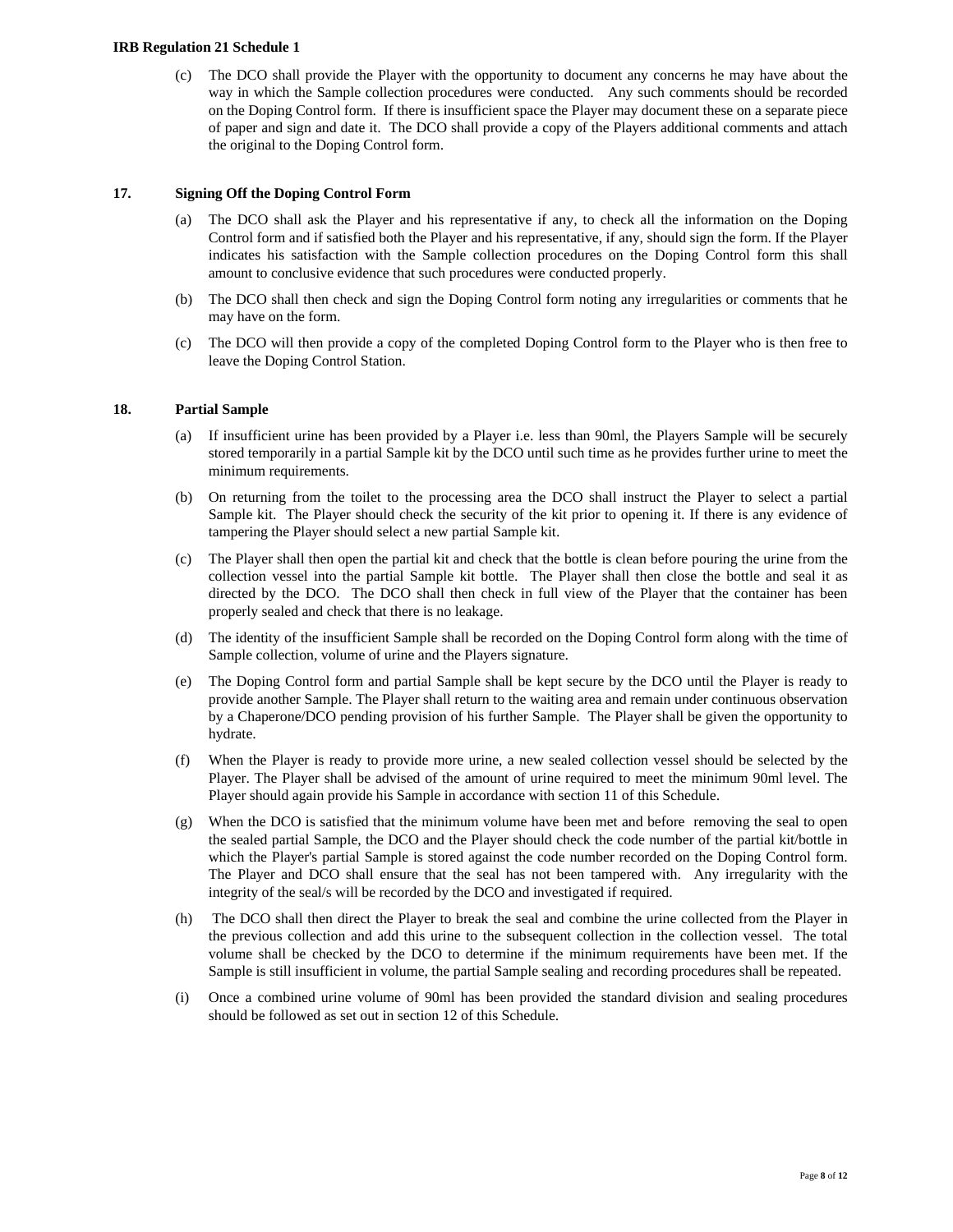### **19. Transportation of Samples to the Laboratory**

- (a) The sealed Samples should be securely stored pending their dispatch to a WADA accredited laboratory (or as otherwise approved by WADA) for analysis.
- (b) All Samples shall be sent by a courier (to ensure that the Samples and related documentation will be transported in a manner that protects the integrity, identity and security of the shipment). Samples shall always be transported to the WADA accredited laboratory (or as otherwise approved by WADA), as soon as reasonably practicable after the completion of the Sample collection session.
- (c) Samples shall be transported in a manner which minimises the potential for Sample degradation due to factors such as time delays and extreme temperature variations. Refrigeration or freezing of Samples may be required prior to transport by the courier if the Samples were collected in a country that does not have regular courier services or if the laboratory where the Samples are to be analysed is a large distance away from the point of dispatch.
- (d) All Samples forwarded to WADA accredited laboratories (or as otherwise approved by WADA) shall be placed in suitable transport containers or bags. Copies of each Players Doping Control form, which shall only contain details of the Sample code, declared medications and other relevant information for the laboratory and which does not reveal the identity of the Player shall accompany the Samples to the laboratory.
- (e) A summary of all Sample codes collected shall be recorded on the relevant document and shall also be forwarded to the WADA accredited laboratory (or as otherwise approved by WADA) with the sealed Samples.
- (f) If sending the Samples to a WADA accredited laboratory (or as otherwise approved by WADA) outside of the country of where the Samples were collected a customs declaration may be required to accompany the Samples.

### **20. WADA Accredited Laboratory**

- (a) The Board, Member Union or Tournament Organiser shall ensure that the WADA accredited laboratory (or as otherwise approved by WADA) were the Samples are being analysed confirms receipt of the Samples sent, that the Samples delivered correspond with the accompanying paperwork and that there is no evidence of any tampering of the Samples. If there is any evidence of tampering then the Board, Member Union or Tournament Organiser shall consider whether the Sample shall be voided.
- (b) The WADA accredited laboratory (or as otherwise approved) shall proceed to analyse the "A" Sample for prohibited substances as per the current WADA Prohibited List.

### **21. Result Management**

- If the "A" Sample returns a negative result then the WADA accredited laboratory (or as otherwise approved by WADA) shall report this to the Board, Member Union or Tournament Organiser (as the case may be). The Board, Member Union and/or /Tournament Organiser shall then notify the Player's Union of the result. The Union should then notify the Player of this result.
- (b) If the "A" Sample returns an Adverse Analytical Finding then procedures set out in the IRB Regulation 21.20 shall apply.
- (c) In line with the WADA International Standard for Laboratories the Board shall be notified of all Adverse Analytical Findings for the sport of rugby union regardless of whether the Board coordinated the Testing.

# **22. Out of Competition Testing**

- (a) Under the Board's Out of Competition programme the Board may select any Player under membership of a Member Union to undergo Testing at any time or place regardless of whether that Player is part of a Registered Testing Pool or Testing Pool.
- (b) The Board may appoint a Sample collection agency to conduct Out of Competition Testing on behalf of the Board.
- (c) Such Testing shall where possible be conducted with No Advance Notice by an authorised Doping Control Official.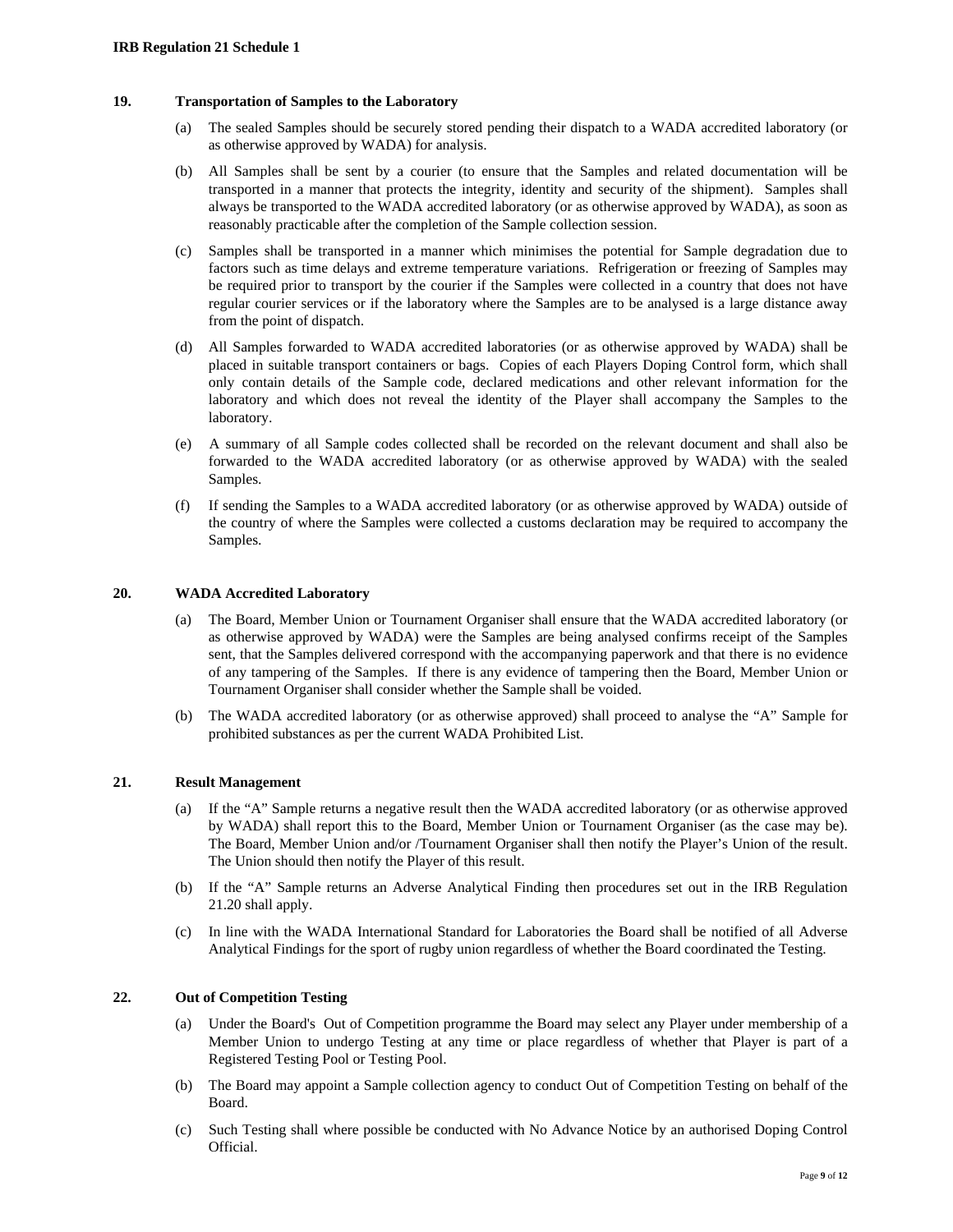(d) Out of Competition testing may take place during a rugby football season or out-of-season and may occur at a training ground, residential accommodation or any other place where the Player is likely to be found and/or has indicated in his Whereabouts Filing.

# **23. Selection of Players Out of Competition**

 (a) A Player may be selected for Out of Competition testing by either random selection or targeted by the Board, Member Union, Tournament Organiser or other authorised Anti-Doping Organisation.

# **24. Notification of Players Out of Competition**

- (a) A Player shall be notified for Out of Competition Doping Control by "No Advance Notice" notification, where the DCO or Chaperone appears unannounced and notifies the selected Player in person. The selected Player is then kept under direct observation until the Sample is sealed and appropriate documentation completed. Advance notice notification, shall only occur in the most exceptional circumstances.
- (b) Where a DCO appointed by the Board to conduct No Advance Notice Out of Competition Doping Control, the DCO or Chaperone should give the Player a reasonable time to complete any activity in which he is engaged subject to the DCO's authorisation and agreed time period. Such activity should be within the DCO/ Chaperones clear and continuous view.
- (c) No Advance Notice Doping Control should commence as soon as reasonably practicable after a Player has been notified. In the case where the selected Player is participating in a team training session, the Player may complete the session under direct view of a DCO or Chaperone before presenting for Doping Control.
- (d) The DCO shall unless advised otherwise attempt to notify the Player(s) selected for Doping Control at all their nominated whereabouts locations (prior to visiting the one hour location if the Player is in a Registered Testing Pool) in an attempt to collect a Sample. If the Player is not present at any of the nominated whereabouts locations the DCO shall attempt to discover in a reasonable and discrete manner the location of the Player without alerting the Player.
	- The DCO shall stay at all locations other than the one hour location for a reasonable amount of time but no less than 30 minutes (unless reliable intelligence indicates an alternative location for the Player at that time). The DCO shall stay at the one hour location from the time of arrival until the expiry of the one hour period.<sup>1</sup>
	- If the DCO is unable to locate the Player after visiting all nominated whereabouts locations and any other location that may have been obtained from reliable intelligence in the process of attempting to locate the Player then the DCO shall complete an Unsuccessful Attempt Report.
	- The DCO shall If the DCO is unable to locate the Player (RPT only) at the one hour location then he shall complete an Unsuccessful Attempt Report.
- (e) When a DCO makes contact with the Player who is subject to Out of Competition Doping Control he should show the Player at a minimum:
	- (i) A valid form of photo identification; and

 $\overline{a}$ 

- (ii) A letter from the Board, Member Union, Tournament Organiser containing the name(s) of the DCO and authorising the DCO(s) to conduct Doping Control on its behalf.
- (f) When a Chaperone makes contact with the Player who is subject to Out of Competition Doping Control he should show the Player at a minimum:
	- (i) A letter from the Board, Member Union or Tournament Organiser authorising the Chaperone to assist with conducting Doping Control on its behalf.
- (g) Prior to undertaking the Sample collection the DCO shall request the Player to produce photo identification or satisfy himself of the identity of the Player to be tested as further outlined in Section 6 (f)(vi) of this Schedule.
- (h) The DCO shall make every effort to collect the urine Samples as discreetly as possible and with maximum privacy.
- (i) If the Doping Control facilities are not suitable at the location where notification took place the DCO may conduct Doping Control on the selected Player at another location. The DCO will make this decision. The Player may not leave the location where notification occurred unless the DCO permits. The Player must be accompanied by the DCO or Chaperone at all times if the testing session is to be relocated.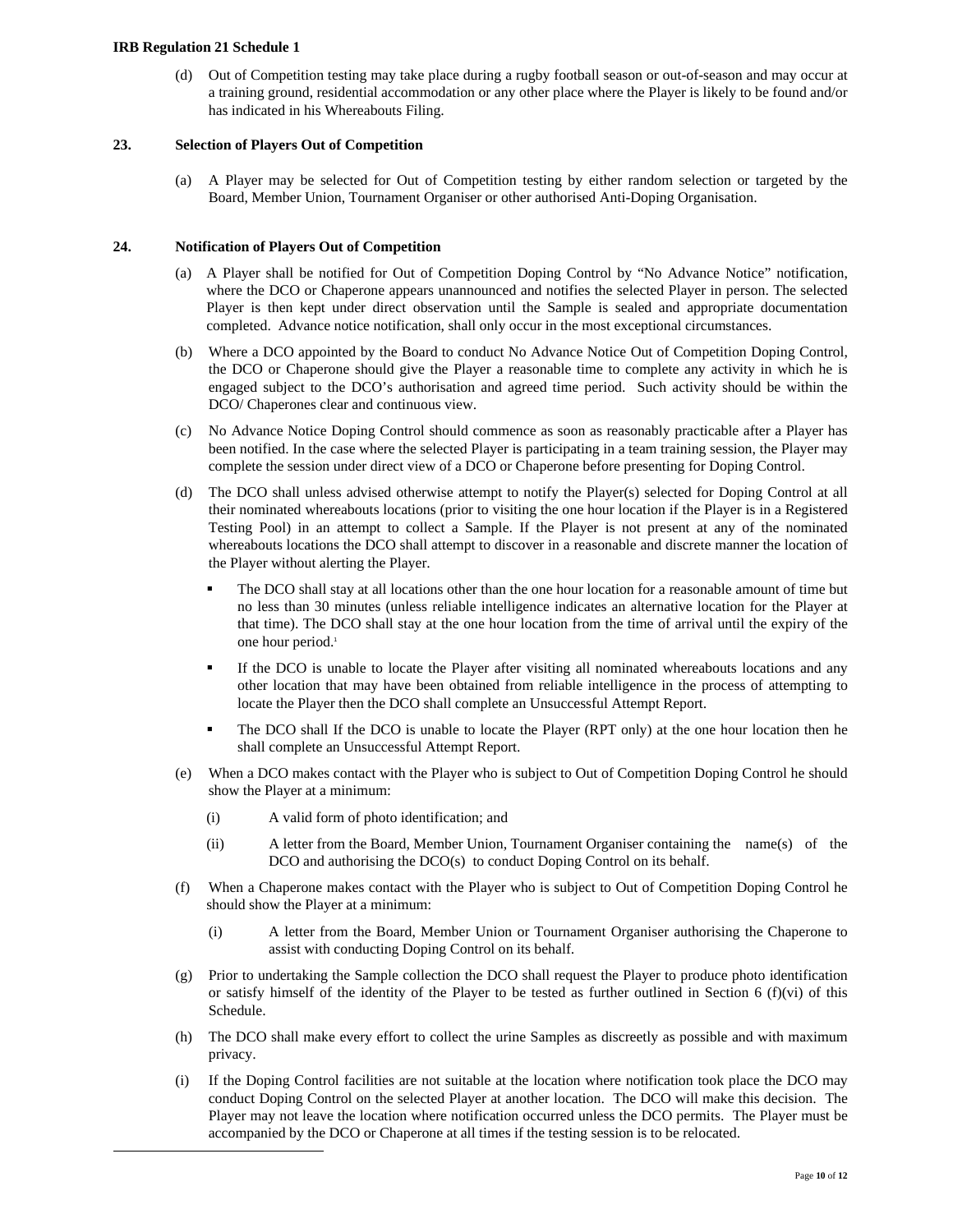- (j) If the Player wishes to leave the location against the DCO's direction to the contrary the DCO shall inform the Player that he is required to provide a Sample for Out of Competition testing at the current location and outline the possible consequences of not complying with a request to provide a Sample and that it may constitute an anti-doping rule violation in accordance with the IRB Anti-Doping Regulations. If the Player still does not comply, then a failure to comply shall be recorded. The DCO shall compile a written report relating to the circumstances of the failure to comply.
- (k) In all other respects the Sample collection process shall, as far as reasonably practicable, take place in accordance with the Doping Control Procedural Guidelines for In Competition testing.

# **25. Collection of Blood Samples**

- (a) Blood sampling may be performed prior to, after or separately to any required urine Sample collection procedure in either In or Out of Competition.
- (b) The DCO shall ensure that the Player is informed of the requirements for blood Sample collection.
- (c) The DCO/Chaperone and the Player shall proceed to the area where the Sample will be provided.
- (d) The DCO or Blood Collection Official shall ensure the Player is offered as comfortable conditions including being in a relaxed position for at least 10 minutes prior to providing a Sample.
- (e) The DCO shall instruct the Player to choose a blood sampling kit from a selection of at least two sealed kits. Blood sampling kits shall consist of either an "A" sample tube, or an "A" sample tube and a "B" sample tube (if the sample consists solely of blood, then a "B" sample shall be collected and used as a confirmation, if required). The DCO will instruct the Player to check that all the seals on the selected equipment are intact and that the equipment has not been tampered with. If the Player is not satisfied with a selected kit, the Player may select another. If the Player is not satisfied with any of the equipment available for selection, this fact shall be recorded by the DCO. If the DCO does not agree with the Player's opinion that all the equipment available for selection is unsatisfactory, the DCO shall instruct the Player to proceed with the Sample collection session. If the DCO agrees with the reasons put forward by the Player that all the equipment for selection is unsatisfactory, the DCO shall terminate the collection of the Player's blood sample and this shall be recorded by the DCO.
- (f) When the blood Sample collection kit has been selected, the DCO and the Player shall check that all code numbers match and that this code number is accurately recorded by the DCO on the Doping Control form.
- (g) If the Player or DCO finds that the numbers are not the same, the DCO shall instruct the Player to choose another kit in accordance with section (e) above. The DCO shall record the matter.
- (h) Blood sample collections shall only be conducted by suitably qualified medical personnel or by a qualified phlebotomist.
- (i) The Blood Collection Official shall clean the skin with a sterile disinfectant wipe or swab in a location unlikely to adversely affect the Player or his performance and, if necessary, apply a tourniquet. The Blood Collection Official shall take the blood sample from a superficial vein into the tube. No blood sample shall be taken from any part of the Player's body other than from the arm or hand. The tourniquet, if applied, shall be immediately removed after the venipuncture has been made.
- (j) The amount of blood removed shall be adequate to satisfy analytical requirements for the Sample analysis to be performed.
- (k) If the amount of blood that can be removed from the Player at the first attempt is insufficient, the Blood Collection Official shall repeat the procedure. The maximum number of attempts shall be three. Should all attempts fail, then the Blood Collection Official shall inform the DCO. The DCO shall terminate the collection of the blood Sample and record this and the reasons for terminating the collection.
- (l) The Blood Collection Official shall apply a dressing to the puncture site/s.
- (m) The Blood Collection Official shall dispose of any used blood sampling equipment not required for completing the Sample Collection session in accordance with the required local standards for handling blood.
- (n) Each tube in which the blood is drawn into shall be marked with a code number. This code number should be recorded by the relevant official on the Player's Doping Control form and the Player should ensure that the code number on the tube corresponds to that entered by the official on the form. The Player shall insert the tube/s into the Sample collection kit as directed by the DCO and then be sealed. The Player and the DCO shall check that the sealing of the kit is satisfactory.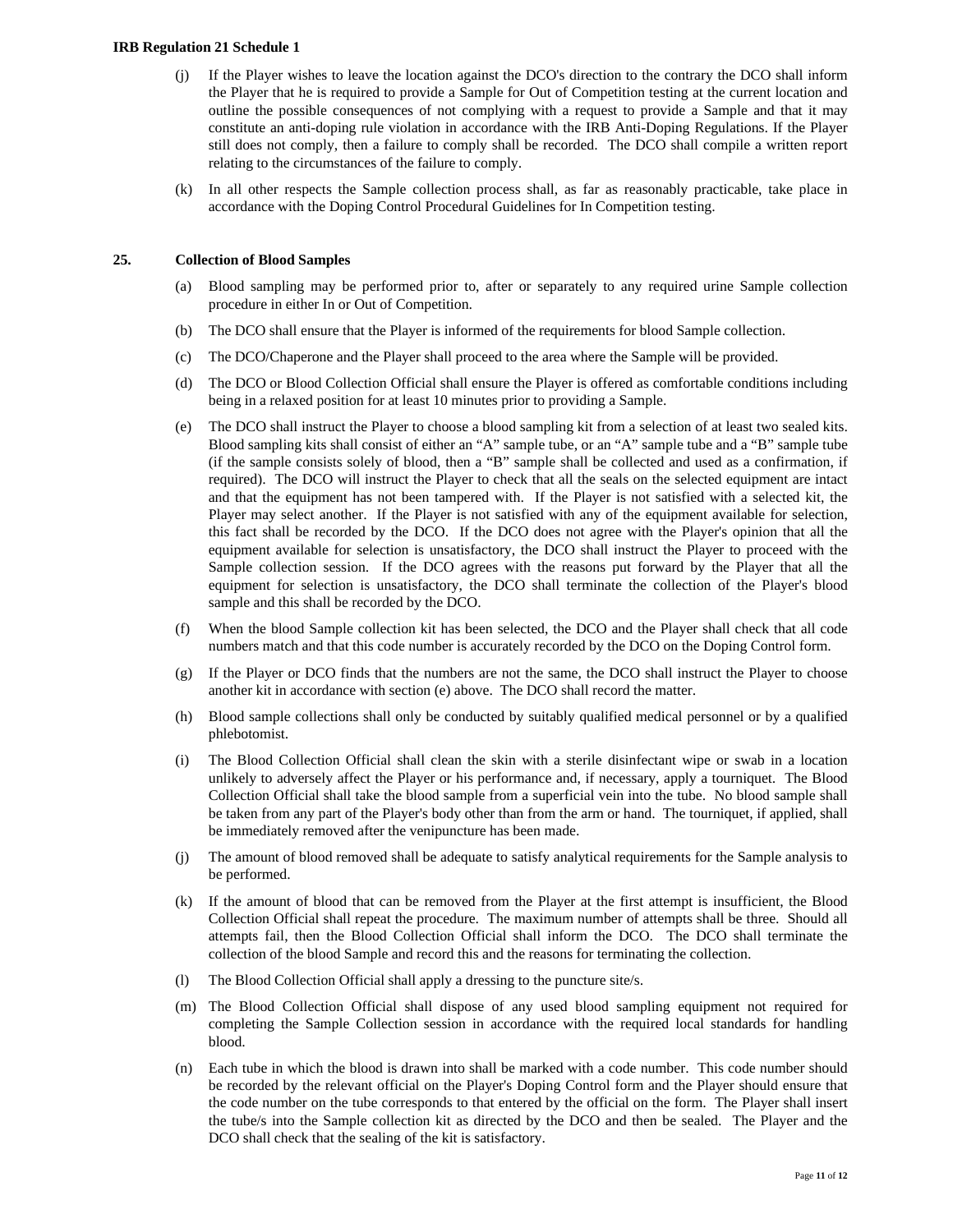- (o) The sealed sample shall be stored in a manner that protects its integrity, identity and security prior to transport from the Doping Control Station to the WADA accredited laboratory or as otherwise approved by WADA. Station
- (p) If the Sample requires further on-site processing, such as centrifugation or separation of serum, the Player shall remain to observe the Sample until final sealing in a secure, tamper evident kit.
- (p) Where the IRB carries out blood sampling, it may also require that the Player provides a urine Sample. If the Player refuses to provide a urine Sample, he may be deemed to have refused to submit to Doping Control and may be subject to sanctions under IRB Regulation 21.22. The urine sample shall be collected in accordance with the guidelines provided within this Schedule.
- (q) Further procedures relating to the collection of blood Samples shall be in accordance with the WADA Models for Best Practice – Guidelines for Blood Sample Collection which can be located on the WADA website www.wada-ama.org under Models of Best Practice.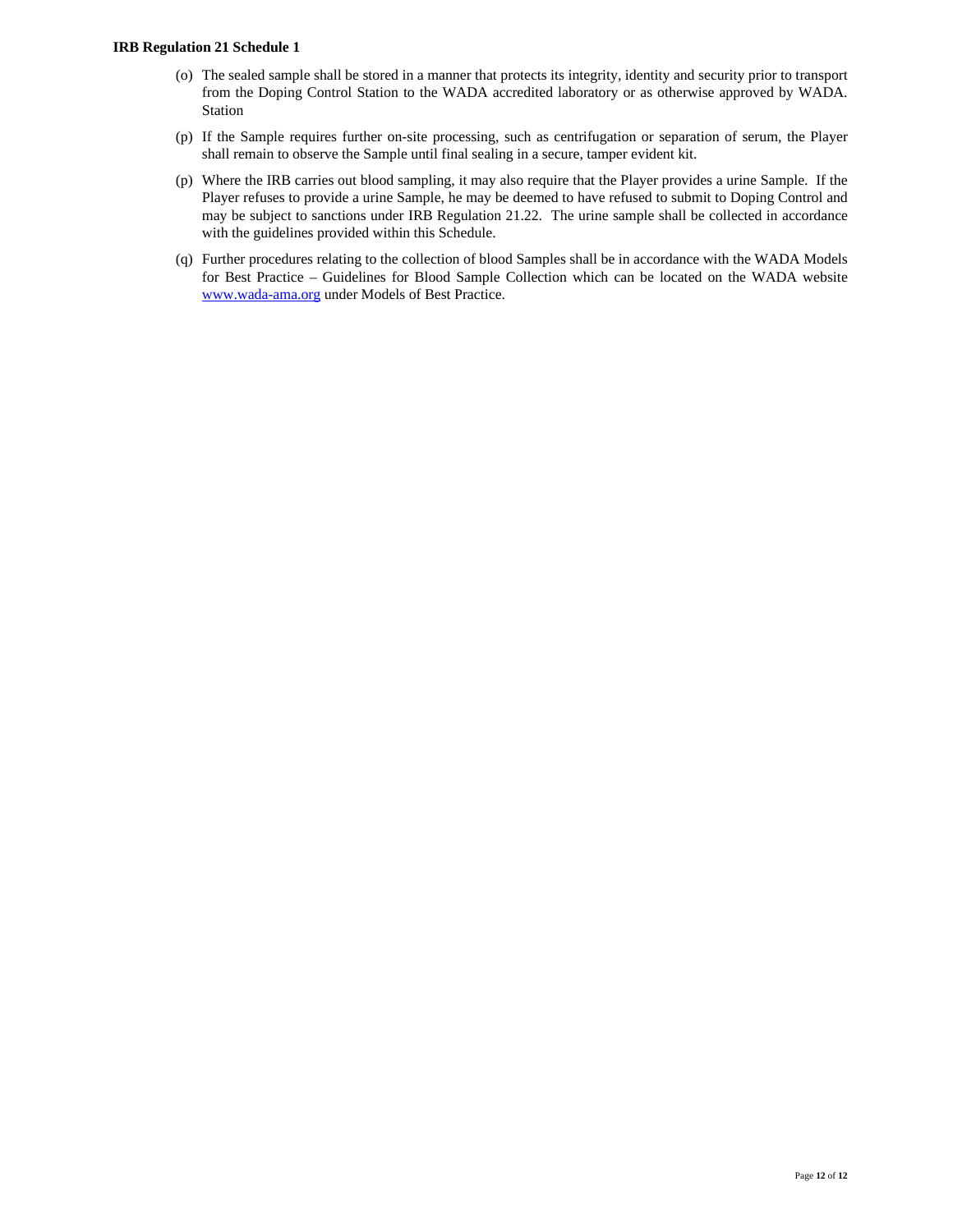# **SCHEDULE 2**

# **THE 2009 PROHIBITED LIST WORLD ANTI-DOPING CODE**

# **Valid 1 January 2009**

The use of any drug should be limited to medically justified indications.

All *Prohibited Substances* shall be considered as "Specified Substances" except Substances in classes S1, S2, S.4.4 and S6.a, and *Prohibited Methods* M1, M2 and M3.

# **SUBSTANCES AND METHODS PROHIBITED AT ALL TIMES (IN- AND OUT-OF-COMPETITION)**

# **PROHIBITED SUBSTANCES**

# **S1. ANABOLIC AGENTS**

Anabolic agents are prohibited.

# **1. Anabolic Androgenic Steroids (AAS)**

a. Exogenous<sup>\*</sup> AAS, including:

**1-androstendiol** (5α-androst-1-ene-3β,17β-diol )**; 1-androstendione** (5α-androst-1 ene-3,17-dione)**; bolandiol** (19-norandrostenediol)**; bolasterone; boldenone; boldione**  (androsta-1,4-diene-3,17-dione)**; calusterone; clostebol; danazol** (17α-ethynyl-17βhydroxyandrost-4-eno[2,3-d]isoxazole)**; dehydrochlormethyltestosterone** (4-chloro-17β-hydroxy-17α-methylandrosta-1,4-dien-3-one)**; desoxymethyltestosterone** (17αmethyl-5α-androst-2-en-17β-ol)**; drostanolone; ethylestrenol** (19-nor-17α-pregn-4-en-17-ol)**; fluoxymesterone; formebolone; furazabol** (17β-hydroxy-17α-methyl-5αandrostano[2,3-c]-furazan)**; gestrinone; 4-hydroxytestosterone** (4,17βdihydroxyandrost-4-en-3-one)**; mestanolone; mesterolone; metenolone; methandienone** (17β-hydroxy-17α-methylandrosta-1,4-dien-3-one)**; methandriol; methasterone** (2α, 17α-dimethyl-5α-androstane-3-one-17β-ol)**; methyldienolone** (17βhydroxy-17α-methylestra-4,9-dien-3-one)**; methyl-1-testosterone** (17β-hydroxy-17αmethyl-5α-androst-1-en-3-one)**; methylnortestosterone** (17β-hydroxy-17α-methylestr-4-en-3-one)**; methyltrienolone** (17β-hydroxy-17α-methylestra-4,9,11-trien-3-one)**; methyltestosterone; mibolerone; nandrolone; 19-norandrostenedione** (estr-4-ene-3,17-dione)**; norboletone; norclostebol; norethandrolone; oxabolone; oxandrolone; oxymesterone; oxymetholone; prostanozol** (17β-hydroxy-5αandrostano[3,2-c] pyrazole); **quinbolone; stanozolol; stenbolone; 1-testosterone**  (17β-hydroxy-5α-androst-1-en-3-one)**; tetrahydrogestrinone** (18a-homo-pregna-4,9,11-trien-17β-ol-3-one)**; trenbolone** and other substances with a similar chemical structure or similar biological effect(s).

b. Endogenous\*\* AAS when administered exogenously:

**androstenediol** (androst-5-ene-3β,17β-diol)**; androstenedione** (androst-4-ene-3,17 dione)**; dihydrotestosterone** (17β-hydroxy-5α-androstan-3-one) **; prasterone**  (dehydroepiandrosterone, DHEA)**; testosterone** and the following metabolites and isomers: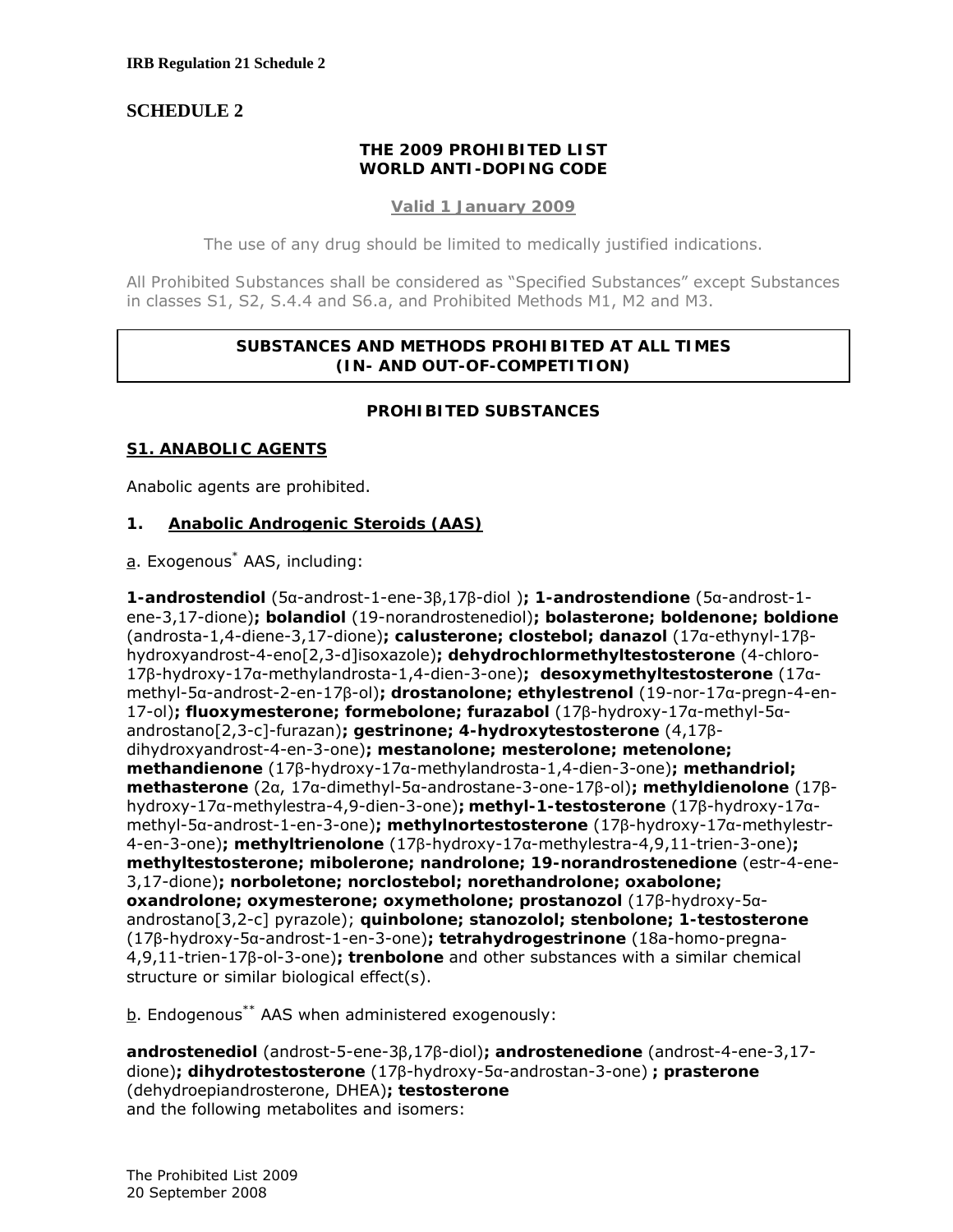**5α-androstane-3α,17α-diol; 5α-androstane-3α,17β-diol; 5α-androstane-3β,17αdiol; 5α-androstane-3β,17β-diol; androst-4-ene-3α,17α-diol; androst-4-ene-3α,17β-diol; androst-4-ene-3β,17α-diol; androst-5-ene-3α,17α-diol; androst-5 ene-3α,17β-diol; androst-5-ene-3β,17α-diol;** 

**4-androstenediol** (androst-4-ene-3β,17β-diol)**; 5-androstenedione** (androst-5-ene-3,17-dione)**; epi-dihydrotestosterone; epitestosterone; 3α-hydroxy-5α-androstan-17-one; 3β-hydroxy-5α-androstan-17-one; 19-norandrosterone; 19 noretiocholanolone.** 

# *[Comment to class S1.1b:*

*Where an anabolic androgenic steroid is capable of being produced endogenously, a Sample will be deemed to contain such Prohibited Substance and an Adverse Analytical Finding will be reported where the concentration of such Prohibited Substance or its metabolites or markers and/or any other relevant ratio(s) in the Athlete's Sample so*  deviates from the range of values normally found in humans that it is unlikely to be *consistent with normal endogenous production. A Sample shall not be deemed to contain a Prohibited Substance in any such case where an Athlete proves that the concentration of the Prohibited Substance or its metabolites or markers and/or the relevant ratio(s) in the Athlete's Sample is attributable to a physiological or pathological condition.* 

*In all cases, and at any concentration, the Athlete's Sample will be deemed to contain a Prohibited Substance and the laboratory will report an Adverse Analytical Finding if, based on any reliable analytical method (e.g. IRMS), the laboratory can show that the Prohibited Substance is of exogenous origin. In such case, no further investigation is necessary.* 

*When a value does not so deviate from the range of values normally found in humans and any reliable analytical method (e.g. IRMS) has not determined the exogenous origin of the substance, but if there are indications, such as a comparison to endogenous reference steroid profiles, of a possible Use of a Prohibited Substance, or when a laboratory has reported a T/E ratio greater than four (4) to one (1) and any reliable analytical method (e.g. IRMS) has not determined the exogenous origin of the substance, further investigation shall be conducted by the relevant Anti-Doping Organization by reviewing the results of any previous test(s) or by conducting subsequent test(s).* 

*When such further investigation is required the result shall be reported by the laboratory as atypical and not as adverse. If a laboratory reports, using an additional reliable analytical method (e.g. IRMS), that the Prohibited Substance is of exogenous origin, no*  further investigation is necessary, and the Sample will be deemed to contain such *Prohibited Substance. When an additional reliable analytical method (e.g. IRMS) has not been applied, and the minimum of three previous test results are not available, a longitudinal profile of the Athlete shall be established by performing three no-advance notice tests in a period of three months by the relevant Anti-Doping Organization. The result that triggered this longitudinal study shall be reported as atypical. If the longitudinal profile of the Athlete established by the subsequent tests is not physiologically normal, the result shall then be reported as an Adverse Analytical Finding.* 

*In extremely rare individual cases, boldenone of endogenous origin can be consistently found at very low nanograms per milliliter (ng/mL) levels in urine. When such a very low concentration of boldenone is reported by a laboratory and the application of any reliable analytical method (e.g. IRMS) has not determined the exogenous origin of the substance, further investigation may be conducted by subsequent test(s).*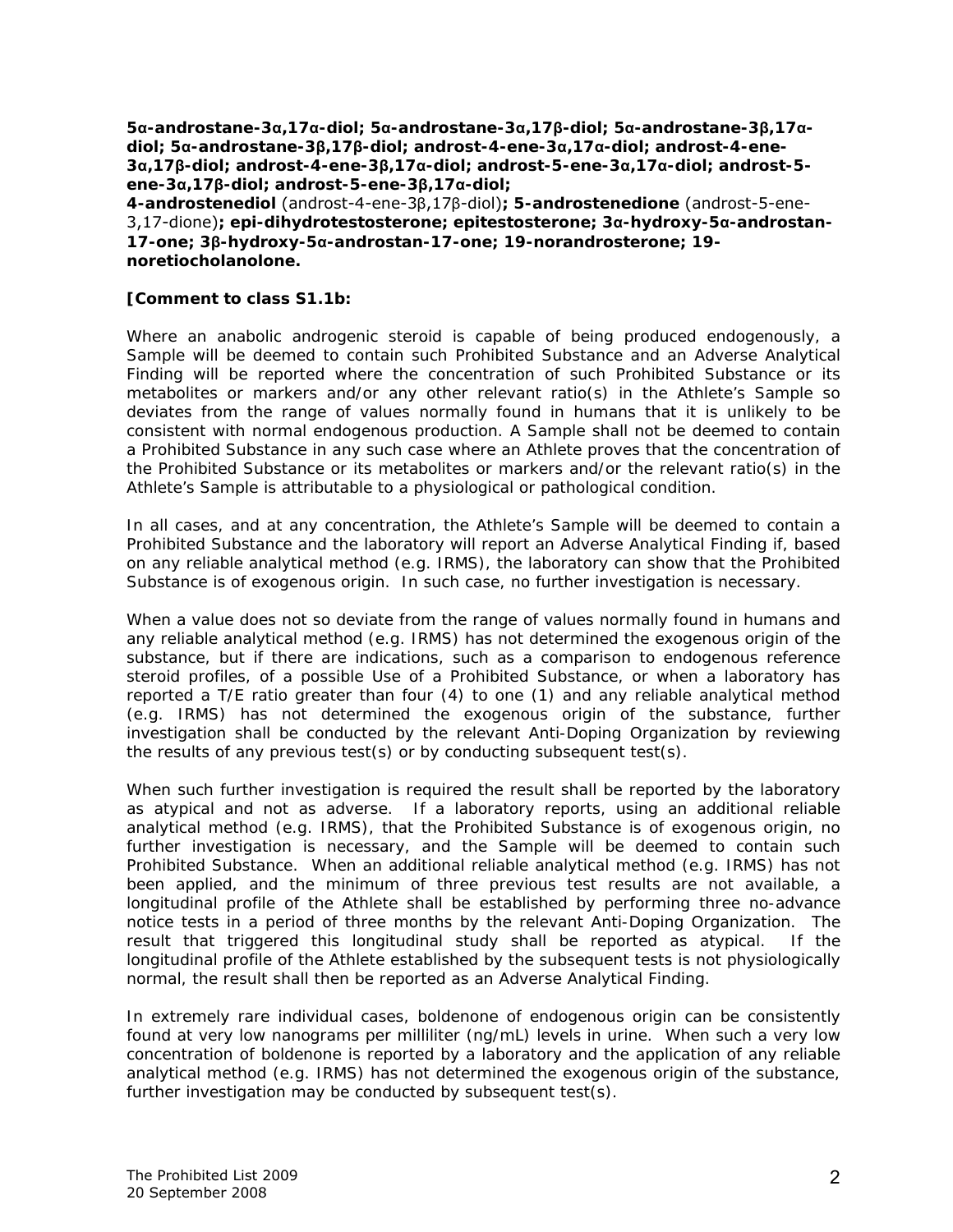*For 19-norandrosterone, an Adverse Analytical Finding reported by a laboratory is considered to be scientific and valid proof of exogenous origin of the Prohibited Substance. In such case, no further investigation is necessary.* 

*Should an Athlete fail to cooperate in the investigations, the Athlete's Sample shall be deemed to contain a Prohibited Substance.]*

# **2. Other Anabolic Agents, including but not limited to:**

# **Clenbuterol, selective androgen receptor modulators (SARMs), tibolone, zeranol, zilpaterol.**

*For purposes of this section:* 

\* *"exogenous" refers to a substance which is not ordinarily capable of being produced by the body naturally.*

\*\* *"endogenous" refers to a substance which is capable of being produced by the body naturally.*

# **S2. HORMONES AND RELATED SUBSTANCES**

The following substances and their releasing factors, are prohibited:

- **1. Erythropoiesis-Stimulating Agents (**e.g. **erythropoietin (EPO), darbepoietin (dEPO), hematide);**
- **2. Growth Hormone (GH), Insulin-like Growth Factors (**e.g. **IGF-1), Mechano Growth Factors (MGFs);**
- **3. Chorionic Gonadotrophin (CG) and Luteinizing Hormone (LH)** in males;
- **4. Insulins;**
- **5. Corticotrophins;**  and other substances with similar chemical structure or similar biological effect(s).

# *[Comment to class S2:*

*Unless the Athlete can demonstrate that the concentration was due to a physiological or pathological condition, a Sample will be deemed to contain a Prohibited Substance (as*  listed above) where the concentration of the Prohibited Substance or its metabolites *and/or relevant ratios or markers in the Athlete's Sample satisfies positivity criteria*  established by WADA or otherwise so exceeds the range of values normally found in *humans that it is unlikely to be consistent with normal endogenous production.* 

*If a laboratory reports, using a reliable analytical method, that the Prohibited Substance is of exogenous origin, the Sample will be deemed to contain a Prohibited Substance and shall be reported as an Adverse Analytical Finding.]*

# **S3. BETA-2 AGONISTS**

All beta-2 agonists including their D- and L-isomers are prohibited.

Therefore, formoterol, salbutamol, salmeterol and terbutaline when administered by inhalation also require a Therapeutic Use Exemption in accordance with the relevant section of the International Standard for Therapeutic Use Exemptions.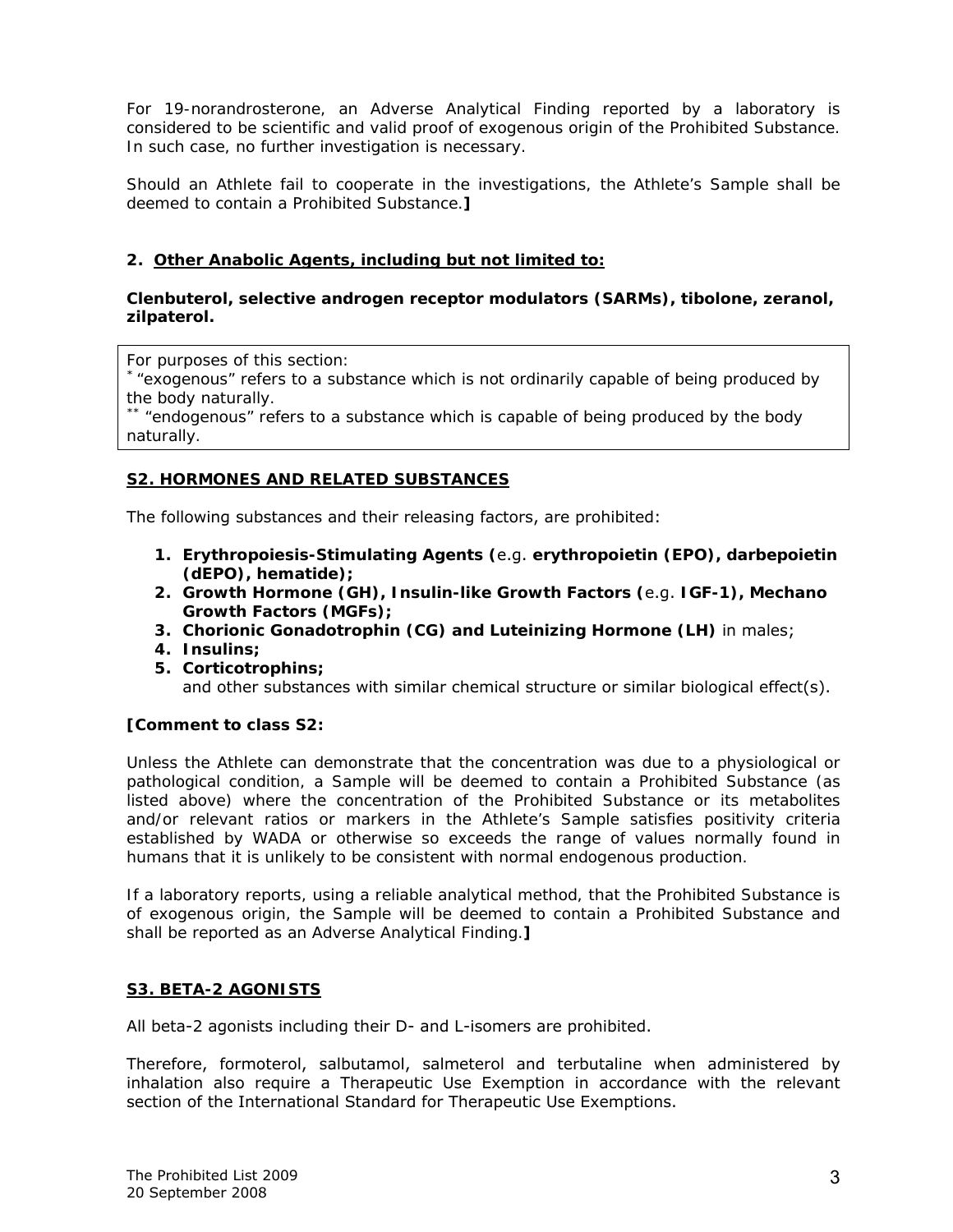Despite the granting of a Therapeutic Use Exemption, the presence of salbutamol in urine in excess of 1000 ng/mL will be considered as an *Adverse Analytical Finding* unless the *Athlete* proves, through a controlled pharmacokinetic study, that the abnormal result was the consequence of the use of a therapeutic dose of inhaled salbutamol.

# **S4. HORMONE ANTAGONISTS AND MODULATORS**

The following classes are prohibited:

- **1. Aromatase inhibitors** including, but not limited to: **anastrozole, letrozole, aminoglutethimide, exemestane, formestane, testolactone.**
- **2. Selective estrogen receptor modulators (SERMs)** including, but not limited to: **raloxifene, tamoxifen, toremifene.**
- **3. Other anti-estrogenic substances** including, but not limited to: **clomiphene, cyclofenil, fulvestrant.**
- **4. Agents modifying myostatin function(s)** including but not limited to: **myostatin inhibitors.**

# **S5. DIURETICS AND OTHER MASKING AGENTS**

Masking agents are prohibited. They include:

**Diuretics, probenecid, plasma expanders (**e.g. intravenous administration of **albumin, dextran, hydroxyethyl starch** and **mannitol)** and other substances with similar biological effect(s).

# Diuretics include:

**Acetazolamide, amiloride, bumetanide, canrenone, chlorthalidone, etacrynic acid, furosemide, indapamide, metolazone, spironolactone, thiazides (**e.g. **bendroflumethiazide, chlorothiazide, hydrochlorothiazide), triamterene**, and other substances with a similar chemical structure or similar biological effect(s) (except drosperinone and topical dorzolamide and brinzolamide, which are not prohibited).

# *[Comment to class S5:*

A Therapeutic Use Exemption is not valid if an *Athlete*'s urine contains a diuretic in association with threshold or sub-threshold levels of an exogenous *Prohibited Substance*(s)*.]*

# **PROHIBITED METHODS**

# **M1. ENHANCEMENT OF OXYGEN TRANSFER**

The following are prohibited:

- 1. Blood doping, including the use of autologous, homologous or heterologous blood or red blood cell products of any origin.
- 2. Artificially enhancing the uptake, transport or delivery of oxygen, including but not limited to perfluorochemicals, efaproxiral (RSR13) and modified haemoglobin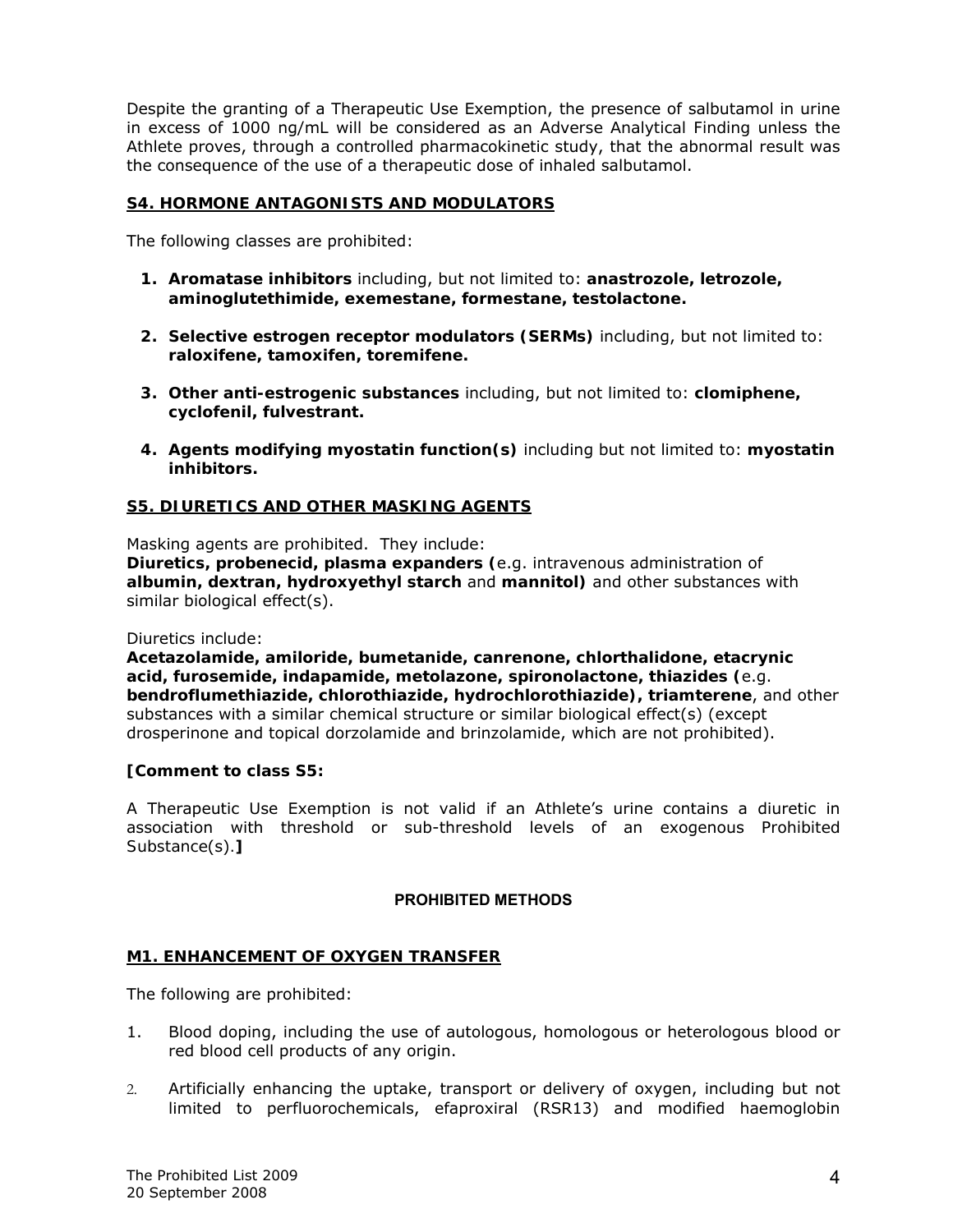products (e.g. haemoglobin-based blood substitutes, microencapsulated haemoglobin products).

# **M2. CHEMICAL AND PHYSICAL MANIPULATION**

- 1. *Tampering,* or attempting to tamper, in order to alter the integrity and validity of *Samples* collected during *Doping Controls* is prohibited. These include but are not limited to catheterisation, urine substitution and/or alteration.
- 2. Intravenous infusions are prohibited except in the management of surgical procedures, medical emergencies or clinical investigations.

# **M3. GENE DOPING**

The transfer of cells or genetic elements or the use of cells, genetic elements or pharmacological agents to modulating expression of endogenous genes having the capacity to enhance athletic performance, is prohibited.

Peroxisome Proliferator Activated Receptor δ (PPARδ) agonists (e.g. GW 1516) and PPARδ-AMP-activated protein kinase (AMPK) axis agonists (e.g. AICAR) are prohibited.

# **SUBSTANCES AND METHODS PROHIBITED IN-COMPETITION**

# **In addition to the categories S1 to S5 and M1 to M3 defined above, the following categories are prohibited in competition:**

# **PROHIBITED SUBSTANCES**

# **S6. STIMULANTS**

All stimulants (including both their D- & L- optical isomers where relevant) are prohibited, except imidazole derivatives for topical use and those stimulants included in the 2009 Monitoring Program\* .

Stimulants include:

a: Non Specified Stimulants:

Adrafinil; amfepramone; amiphenazole; amphetamine; amphetaminil; benzphetamine; benzylpiperazine; bromantan; clobenzorex; cocaine; cropropamide; crotetamide; dimethylamphetamine; etilamphetamine; famprofazone; fencamine; fenetylline; fenfluramine; fenproporex; furfenorex; mefenorex; mephentermine; mesocarb; methamphetamine(D-); methylenedioxyamphetamine;

methylenedioxymethamphetamine; p-methylamphetamine; modafinil; norfenfluramine; phendimetrazine; phenmetrazine; phentermine; 4-phenylpiracetam (carphedon); prolintane.

A stimulant not expressly listed in this section is a Specified Substance.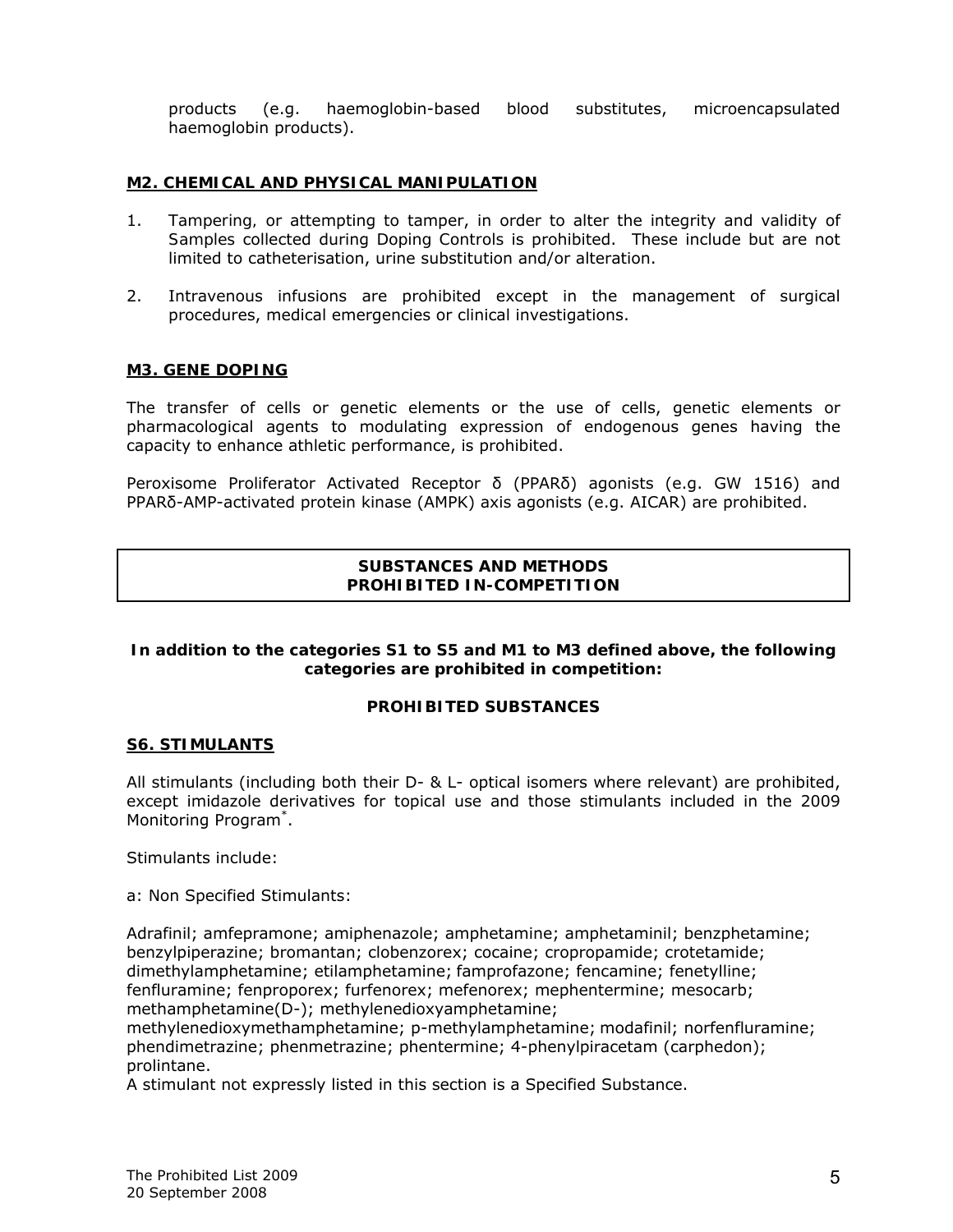b: Specified Stimulants (examples):

Adrenaline\*\*; cathine\*\*\*; ephedrine\*\*\*\*; etamivan; etilefrine; fenbutrazate; fencamfamin; heptaminol; isometheptene; levmetamphetamine; meclofenoxate; methylephedrine<sup>\*\*\*\*;</sup> methylphenidate; nikethamide; norfenefrine; octopamine; oxilofrine;

parahydroxyamphetamine; pemoline; pentetrazol; phenpromethamine; propylhexedrine; selegiline; sibutramine; strychnine; tuaminoheptane and other substances with a similar chemical structure or similar biological effect(s).

\* The following substances included in the 2009 Monitoring Program (bupropion, caffeine, phenylephrine, phenylpropanolamine, pipradol, pseudoephedrine, synephrine) are not considered as *Prohibited Substances*.

Adrenaline associated with local anaesthetic agents or by local administration (e.g. nasal, ophthalmologic) is not prohibited.

\*\*\* **Cathine** is prohibited when its concentration in urine is greater than 5 micrograms per milliliter.

\* Each of ephedrine and methylephedrine is prohibited when its concentration in urine is greater than 10 micrograms per milliliter.

# **S7. NARCOTICS**

The following narcotics are prohibited:

**Buprenorphine, dextromoramide, diamorphine (heroin), fentanyl and its derivatives, hydromorphone, methadone, morphine, oxycodone, oxymorphone, pentazocine, pethidine.** 

# **S8. CANNABINOIDS**

Cannabinoids (e.g. hashish, marijuana) are prohibited.

# **S9. GLUCOCORTICOSTEROIDS**

All glucocorticosteroids are prohibited when administered by oral, intravenous, intramuscular or rectal routes.

In accordance with the International Standard for Therapeutic Use Exemptions, a declaration of use must be completed by the *Athlete* for glucocorticosteroids administered by intraarticular, periarticular, peritendinous, epidural, intradermal and inhalation routes, except as noted below.

Topical preparations when used for auricular, buccal, dermatological (including iontophoresis/phonophoresis), gingival, nasal, ophthalmic and perianal disorders are not prohibited and neither require a Therapeutic Use Exemption nor a declaration of use.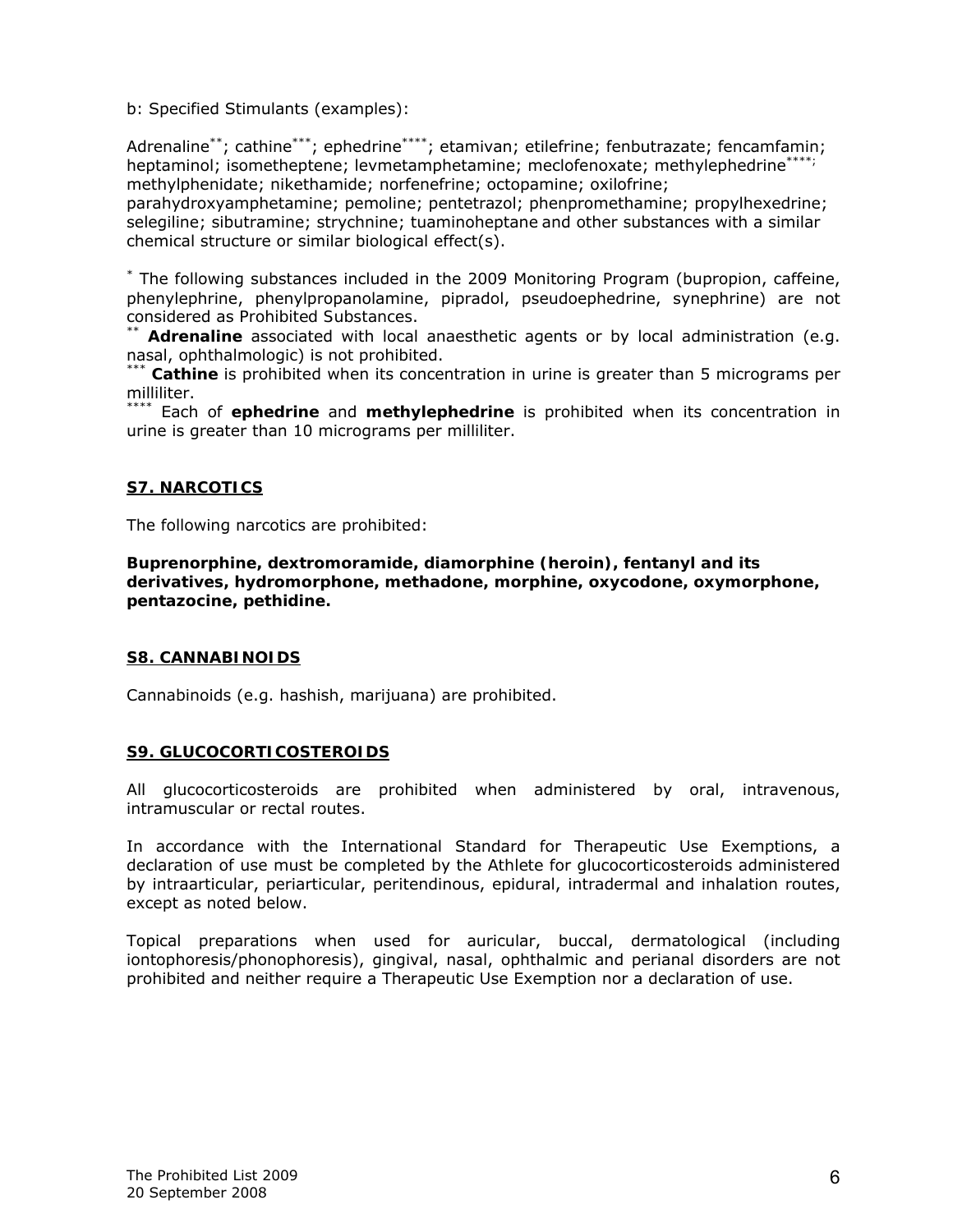# **SUBSTANCES PROHIBITED IN PARTICULAR SPORTS**

# **P1. ALCOHOL**

Alcohol (ethanol) is prohibited *In-Competition* only, in the following sports. Detection will be conducted by analysis of breath and/or blood. The doping violation threshold (haematological values) is 0.10 g/L.

- Aeronautic (FAI)
- Archery (FITA, IPC)
- Automobile (FIA)
- Boules (IPC bowls)
- Karate (WKF)
- Modern Pentathlon (UIPM) for disciplines involving shooting
- Motorcycling (FIM)
- Ninepin and Tenpin Bowling (FIQ)
- Powerboating (UIM)

# **P2. BETA-BLOCKERS**

Unless otherwise specified, beta-blockers are prohibited *In-Competition* only, in the following sports.

- Aeronautic (FAI)
- Archery (FITA, IPC) (also prohibited *Out-of-Competition*)
- Automobile (FIA)
- Billiards and Snooker (WCBS)
- Bobsleigh (FIBT)
- Boules (CMSB, IPC bowls)
- Bridge (FMB)
- Curling (WCF)
- Golf (IGF)
- Gymnastics (FIG)
- Motorcycling (FIM)
- Modern Pentathlon (UIPM) for disciplines involving shooting
- Ninepin and Tenpin Bowling (FIQ)
- Powerboating (UIM)
- Sailing (ISAF) for match race helms only
- Shooting (ISSF, IPC) (also prohibited *Out-of-Competition*)
- Skiing/Snowboarding (FIS) in ski jumping, freestyle aerials/halfpipe and snowboard halfpipe/big air
- Wrestling (FILA)

Beta-blockers include, but are not limited to, the following:

**Acebutolol, alprenolol, atenolol, betaxolol, bisoprolol, bunolol, carteolol, carvedilol, celiprolol, esmolol, labetalol, levobunolol, metipranolol, metoprolol, nadolol, oxprenolol, pindolol, propranolol, sotalol, timolol.**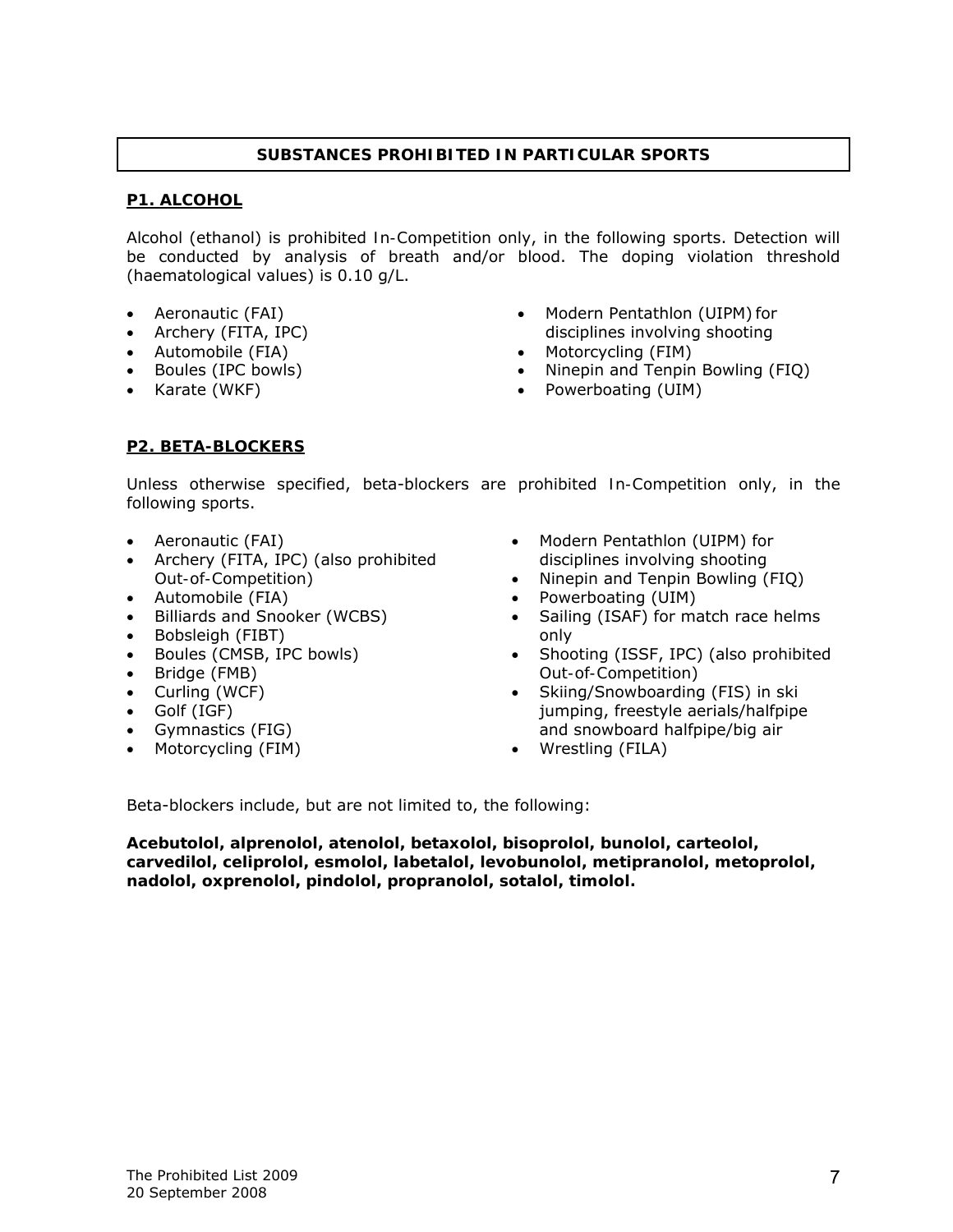# **SCHEDULE 3(a) INTERNATIONAL STANDARD FOR THEREAPEUTIC USE EXEMPTIONS**

# **3.2 Defined Terms from the International Standard for TUEs**

**Therapeutic:** Of or relating to the treatment of a medical condition by remedial agents or methods; or providing or assisting in a cure.

**TUE:** is a therapeutic use exemption approved by a Therapeutic Use Exemption Committee based on a documented medical file before the Use of the substance in sports.

**Retroactive TUE:** is a therapeutic use exemption approved by a Therapeutic Use Exemption Committee based on a documented medical file after a laboratory has reported an Adverse Analytical Finding (AAF).

**TUEC:** Therapeutic Use Exemption Committee is the Panel established by the relevant Anti-Doping Organization.

**WADA TUEC:** WADA Therapeutic Use Exemption Committee is the Panel established by WADA.

# **PART TWO: STANDARDS FOR GRANTING THERAPEUTIC USE EXEMPTIONS**

# **4.0 Criteria for Granting a Therapeutic Use Exemption**

 A therapeutic use exemption (TUE) may be granted to a Player permitting the Use of a Prohibited Substance or Prohibited Method contained in the Prohibited List. An application for a TUE will be reviewed by a Therapeutic Use Exemption Committee (TUEC). The TUEC will be appointed by the Board, Member Union, or NADO. An exemption will be granted only in strict accordance with the following criteria:

- **4.1** The Player should submit an application for a TUE no less than twenty-one (21) days before he needs the approval (for instance a Match or Tournament).
- **4.2** The Player would experience a significant impairment to health if the Prohibited Substance or Prohibited Method were to be withheld in the course of treating an acute or chronic medical condition.
- **4.3** The therapeutic Use of the Prohibited Substance or Prohibited Method would produce no additional enhancement of performance other than that which might be anticipated by a return to a state of normal health following the treatment of a legitimate medical condition. The Use of any Prohibited Substance or Prohibited Method to increase "low-normal" levels of any endogenous hormone is not considered an acceptable therapeutic intervention.
- **4.4** There is no reasonable therapeutic alternative to the Use of the otherwise Prohibited Substance or Prohibited Method.
- **4.5** The necessity for the Use of the otherwise Prohibited Substance or Prohibited Method cannot be a consequence, wholly or in part, of prior non-therapeutic Use of any substance from the Prohibited List.
- **4.6** The TUE will be cancelled by the granting body, if:
	- a. The Player does not promptly comply with any requirements or conditions imposed by the TUEC granting the exemption.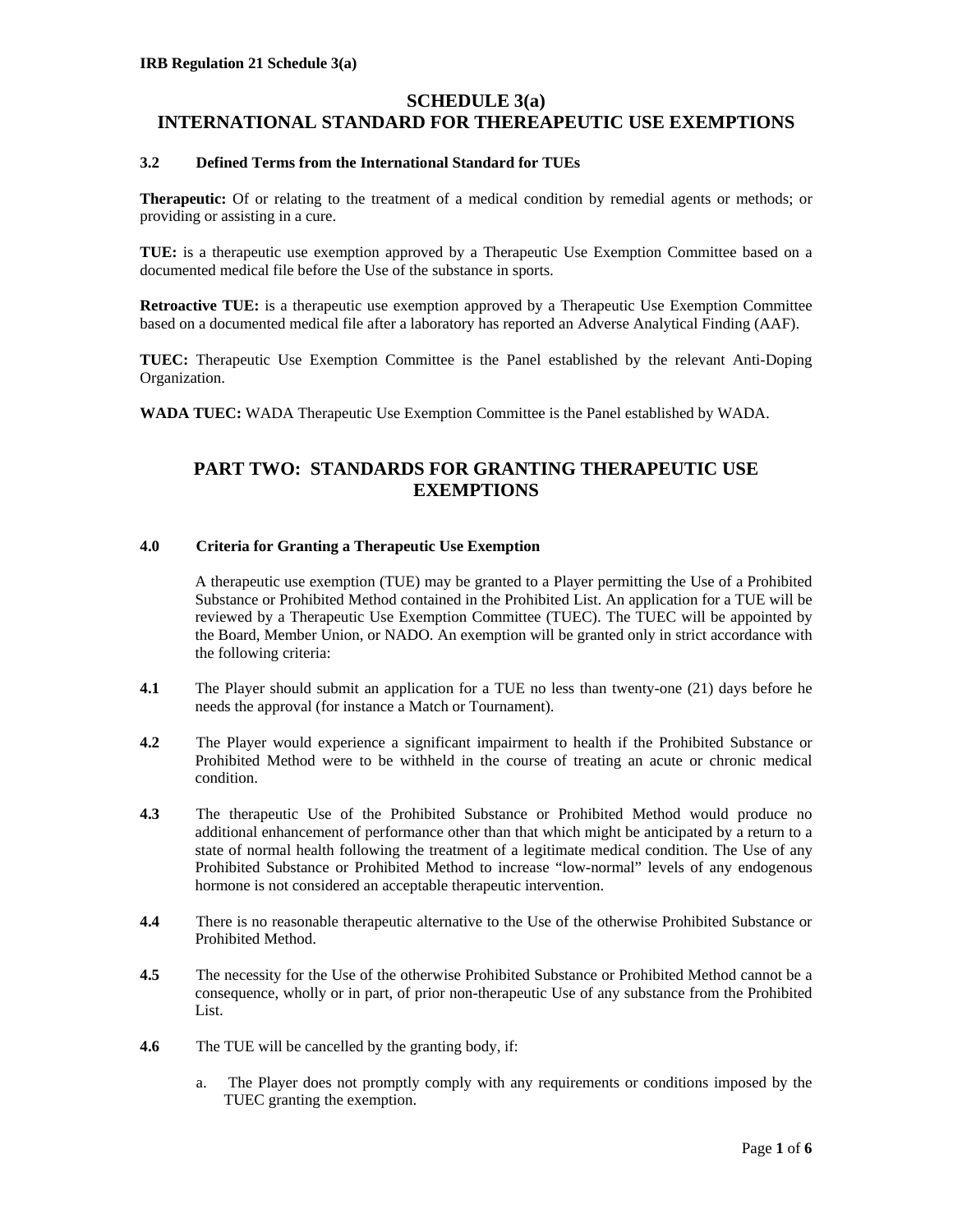- b. The term for which the TUE was granted has expired.
- c. The Player is advised that the TUE has been withdrawn.

*[Comment: Each TUE will have a specified duration as decided upon by the TUEC. There may be cases when a TUE has expired or has been withdrawn and the Prohibited Substance subject to the TUE is still present in the Player's body. In such cases, the Anti-Doping Organisation conducting the initial review of an adverse analytical finding (being the Board, Member Union or NADO) will consider whether the finding is consistent with expiry or withdrawal of the TUE.]* 

- **4.7** An application for a TUE will not be considered for retroactive approval except in cases where:
	- a. Emergency treatment or treatment of an acute medical condition was necessary, or
	- b. due to exceptional circumstances, there was insufficient time or opportunity for an applicant to submit, or a TUEC to consider, an application prior to Doping Control, or
	- c. the conditions set forth under 7.13 apply.

*[Comment: Medical emergencies or acute medical situations requiring administration of an otherwise Prohibited Substance or Prohibited Method before an application for a TUE can be made, are uncommon. Similarly, circumstances requiring expedited consideration of an application for a TUE due to imminent competition are infrequent].* 

# **5.0. Confidentiality of Information**

**5.1** The TUE applicant must provide written consent for the transmission of all information pertaining to the application to members of the TUEC and, as required, other independent medical or scientific experts, or to all necessary staff involved in the management, review or appeal of TUEs.

 Should the assistance of external, independent experts be required, all details of the application will be circulated without identifying the Player concerned. The applicant must also provide written consent for the decisions of the TUEC to be distributed to other relevant Anti-Doping Organisations under the provisions of the Code.

- **5.2** The members of the TUECs and the administration of the Anti-Doping Organisation involved will conduct all of their activities in strict confidence. All members of a TUEC and all staff involved will sign confidentiality agreements. In particular they will keep the following information confidential:
	- a. All medical information and data provided by the Player and physician(s) involved in the Player's care.
	- b. All details of the application including the name of the physician(s) involved in the process.

Should the Player wish to revoke the right of the TUEC or the WADA TUEC to obtain any health information on their behalf, the Player must notify their medical practitioner in writing of the fact. As a consequence of such a decision, the Player will not receive approval for a TUE or renewal of an existing TUE.

# **6.0 Therapeutic Use Exemption Committees (TUECs)**

TUECs shall be constituted and act in accordance with the following guidelines:

**6.1** TUECs should include at least three (3) physicians with experience in the care and treatment of athletes (and/or Players) and a sound knowledge of clinical, sports and exercise medicine. In order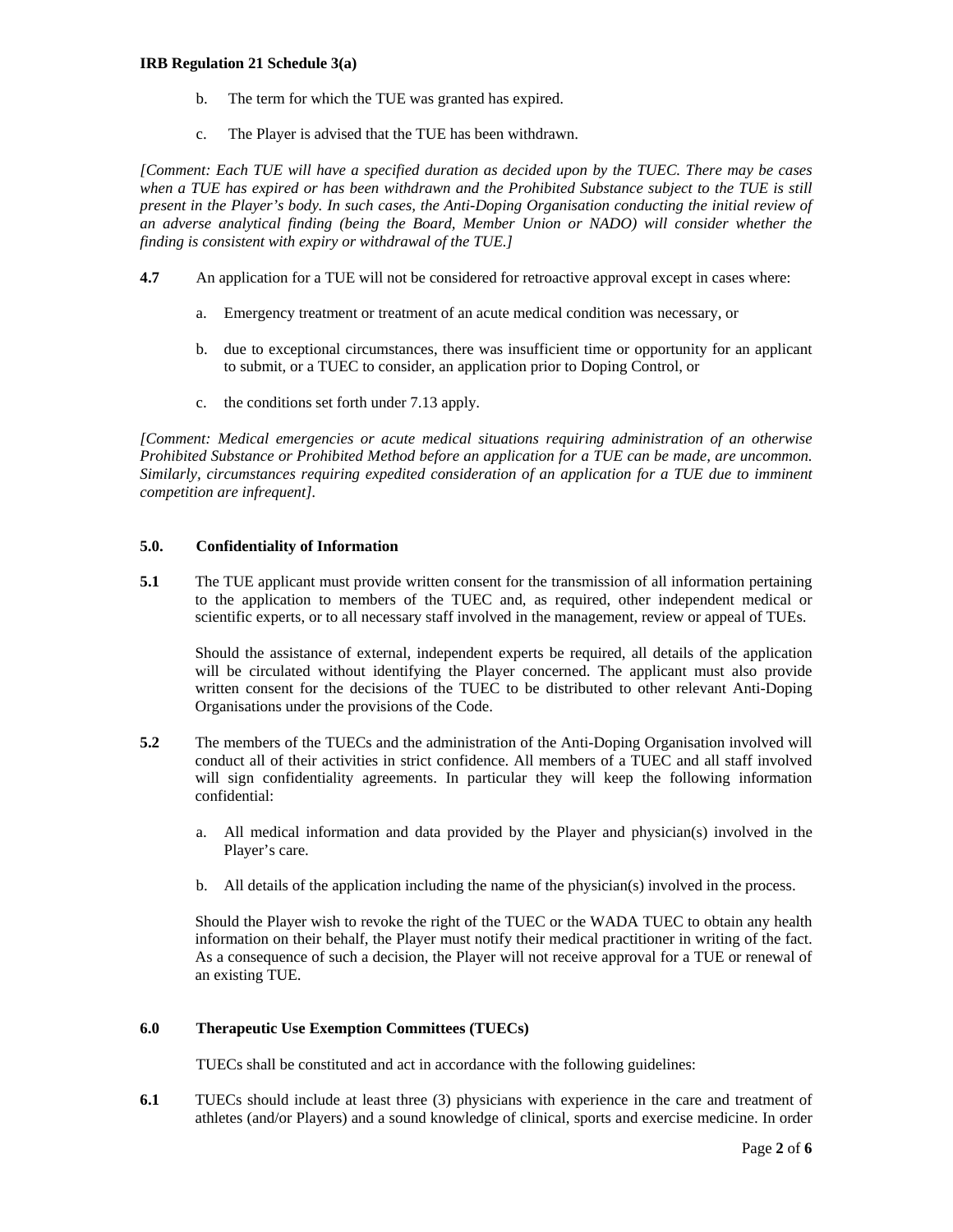to ensure a level of independence of decisions, the majority of the members of any TUEC should be free of conflicts of interest or political responsibility in relation to the Board, Member Union and/or NADO. All members of a TUEC will sign a conflict of interest agreement.

- **6.2** TUECs may seek whatever medical or scientific expertise they deem appropriate in reviewing the circumstances of any application for a TUE.
- **6.3** The WADA TUEC shall be composed following the criteria set out in Article 6.1. The WADA TUEC is established to review on its own initiative TUE decisions granted by Anti-Doping Organisations. As specified in Article 4.4 of the Code, the WADA TUEC, upon request by Players who have been denied TUEs by the Board, Member Union and/or NADO, will review such decisions with the power to reverse them.

# **7.0 Therapeutic Use Exemption (TUE) Application Process**

- **7.1** A TUE will only be considered following the receipt of a completed application form that must include all relevant documents (see Schedule 3b– TUE form). The application process must be dealt with in accordance with the principles of strict medical confidentiality.
- **7.2** The TUE application form(s), as set out in Schedule 3b,can be modified by the Board, Member Unions and/or NADO's to include additional requests for information, but no sections or items shall be removed.
- **7.3** The TUE application form(s) may be translated into other language(s) by the Board, Member Unions and/or NADO's, but English or French must remain on the application form(s).
- **7.4** A Player may not apply to more than one of the Board, Member Union or its NADO for a TUE. The application must identify the Player's sport and, where appropriate, discipline and specific position or role.
- **7.5** The application must list any previous and/or current requests for permission to use an otherwise Prohibited Substance or Prohibited Method, the body to whom that request was made, and the decision of that body.
- **7.6** The application must include a comprehensive medical history and the results of all examinations, laboratory investigations and imaging studies relevant to the application. The arguments related to the diagnosis and treatment, as well as duration of validity, should follow the WADA "Medical Information to Support the Decision of TUECs". **For asthma, the specific requirement(s) set out in Annex 1 must be fulfilled**.
- **7.7** Any additional relevant investigations, examinations or imaging studies requested by the TUEC of the Anti-Doping Organisation before approval will be undertaken at the expense of the Player or his Member Union.
- **7.8** The application must include a statement by an appropriately qualified physician attesting to the necessity of the otherwise Prohibited Substance or Prohibited Method in the treatment of the Player and describing why an alternative, permitted medication cannot, or could not, be used in the treatment of this condition.
- **7.9** The dose, frequency, route and duration of administration of the otherwise Prohibited Substance or Prohibited Method in question must be specified. In case of change, a new application should be submitted.
- **7.10** In normal circumstances, decisions of the TUEC should be completed within thirty (30) days of receipt of all relevant documentation and will be conveyed in writing to the Player by the relevant Anti-Doping Organisation (being the Board, Member Union or NADO). In case of a TUE application made in a reasonable time limit prior to a Match or Tournament the TUEC should use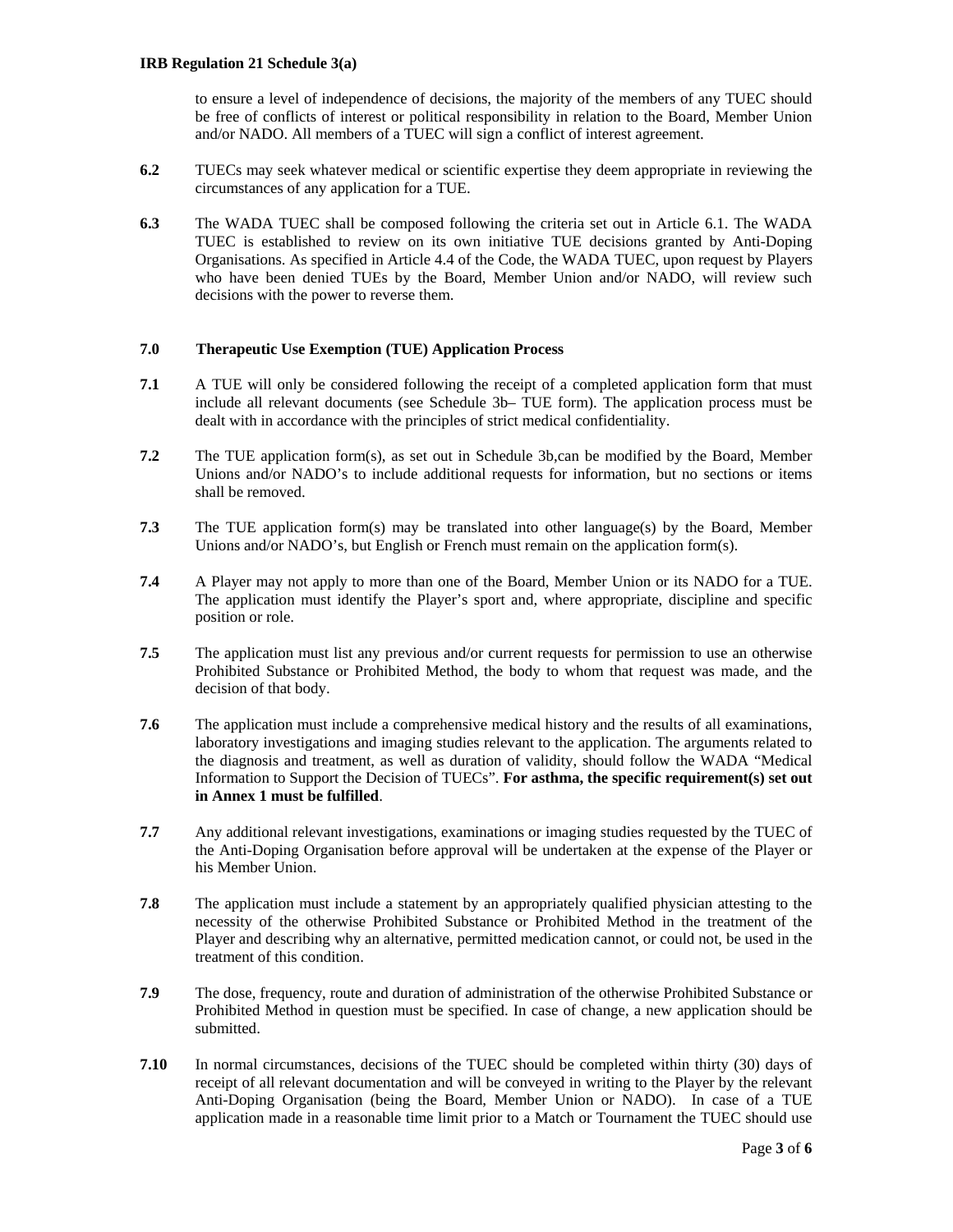its best endeavors to complete the TUE process before the start of the Match or Tournament. Where a TUE has been granted to a Player in an IRB Testing Pool, (whether a Registered Testing Pool or other Testing Pool), the Player and WADA will be provided promptly with an approval which includes information pertaining to the duration of the exemption and any conditions associated with the TUE.

- **7.11** (a) Upon receiving a request by a Player for review, the WADA TUEC will, as specified in Article 4.4 of the Code, be able to reverse a decision on a TUE denied by the Board, Member Union or NADO. The Player shall provide to the WADA TUEC all the information for a TUE as submitted initially to the TUEC accompanied by an application fee. Until the review process has been completed, the original decision remains in effect. The process should not take longer than thirty (30) days following receipt of all the information by WADA.
	- (b) WADA can, on its own initiative, undertake a review at any time.

**7.12** If the decision regarding the granting of a TUE is reversed by WADA upon review, the reversal shall not apply retroactively and shall not disqualify the Player's results during the period that the TUE had been granted and shall take effect no later than fourteen (14) days following notification of the decision to the Player.

# **7.13 The Use of inhaled Beta - 2 Agonists:**

- a).
	- *The Use of inhaled Beta- 2 Agonists as listed below reflects current clinical practice:*
- *formoterol;*
- *salbutamol;*
- *salmeterol; and/or*
- *terbutaline*

The Use of these substances should be declared on ADAMS (where reasonably feasible) and in accordance with the Code as soon as the product is used and must as well be declared on the Doping Control form at the time of Testing. Failure to declare will be taken into account in the result management process in particular in case of an application for a Retroactive TUE.

b) Players using the substances listed above by inhalation must have a medical file justifying this Use and meeting the minimum requirements outlined in Annex 1.

# **Depending upon the category of the Player, the medical file will be evaluated as follows:**

# **In Advance TUE**

c) For all Players included in the IRB Registered Testing Pool a TUE application including the information/test results (as specified in Annex 1) must be provided and approved by the TUEC of the Board before the Use of the substance occurs.

# **Retroactive TUE**

- d) For Players in the IRB Testing Pool or participating in a Match or Tournament directly organised by the Board but who are not included in the IRB Registered Testing Pool a Retroactive TUE application may be made in the case of an Adverse Analytical Finding, to the Board TUEC and must include the required medical file as outlined at Annex 1 of this Schedule. Such Retroactive TUE must be submitted to the Board TUEC within 30 days of the Player receiving notice of the Adverse Analytical Finding for the applicable substance as specified in 7.13 a) above.
- e) For national-level Players who are not included in the IRB Registered Testing Pool, whether or not they are part of a national Registered Testing Pool, either a TUE, or a Retroactive TUE (in the case of an Adverse Analytical Finding) shall be submitted in accordance with the rules of the Player's Home Union or the NADO located in the country of their Home Union.
- f) No Retroactive TUE will be granted if the requirements of Annex 1 are not met meaning that any Adverse Analytical Finding reported by the laboratory in these circumstances will result in an antidoping rule violation.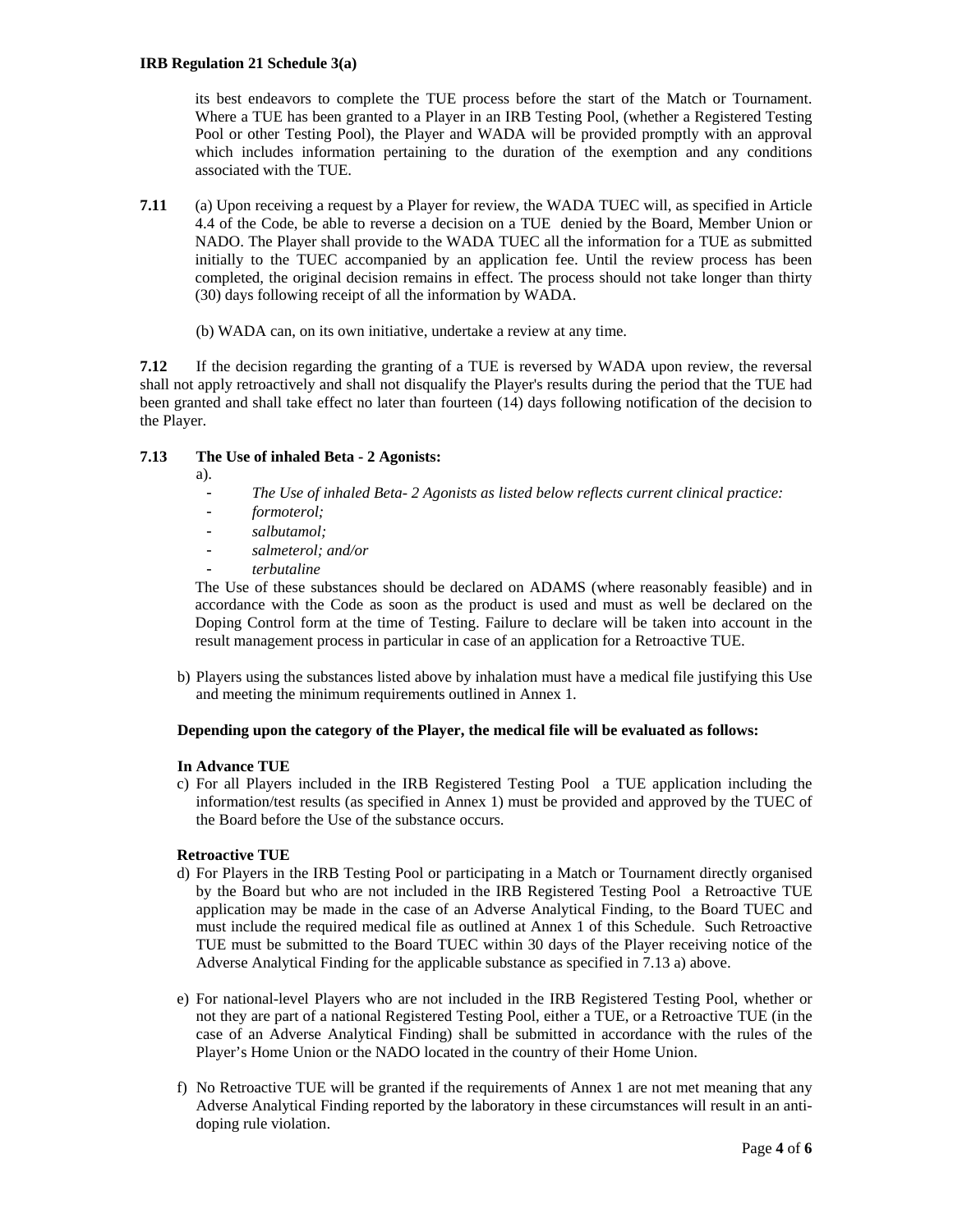- g) Any Player who is not part of the Registered Testing Pool may apply for a TUE in advance at any time if they wish to the appropriate TUEC of the Board, Member Union or NADO as applicable.
- h) Any Player who has applied for a TUE or a Retroactive TUE and who was denied such TUE may not use the substance for which the TUE or Retroactive TUE was sought without the prior granting of a TUE (no Retroactive TUE will be permitted). In these circumstances a failure by a Player to obtain a TUE may result in an anti-doping rule violation being committed.

# **8.0 Declaration of Use Process**

**8.1** It is acknowledged that some substances included on the List of Prohibited Substances are used to treat medical conditions frequently encountered in the athlete population. For monitoring purposes, these substances, for which the route of administration is not prohibited, will require a simple declaration of use. These are strictly limited to:

*Glucocorticosteroids used by non systemic routes, namely intraarticular, periarticular, peritendinous, epidural, and intradermal injections and inhalation.* 

**8.2** The declaration of Use for Glucorticosteroids administered via non systemic routes as per 8.1 above should be done through ADAMS were reasonably feasible and in accordance with the Code by the Player at the same time as the Use starts. If ADAMs is not available to the Player he shall at a minimum declare the Use on the Doping Control form at the time of Testing. In either situation the diagnosis, name of the substance, dose and the name and details of the physician who administered the substance should be mentioned when making the declaration.

# **9.0 Clearinghouse**

- **9.1** Anti-Doping Organisations are required to provide WADA with all TUEs approved for Players who are part of a national or international Registered Testing Pool, and all supporting documentation, in accordance with section 7.
- **9.2** The declarations of use should be available to WADA (ADAMS).
- **9.3.1** The clearinghouse shall guarantee strict confidentiality of all the medical information.

# **10.0 Transitional Provision**

 Abbreviated Therapeutic Use Exemptions (ATUEs) applied for prior to 31 December 2008 shall remain governed by the 2005 TUE Standard.

These ATUEs shall remain valid after 1 January 2009 until the earliest of:

- (i) The date on which they are cancelled by the competent TUEC following review in accordance with Article 8.6 of the 2005 TUE Standard;
- (ii) Their expiry date as mentioned on the ATUE Acknowledgement of Receipt or Certificate of Approval;
- (iii) 31 December 2009.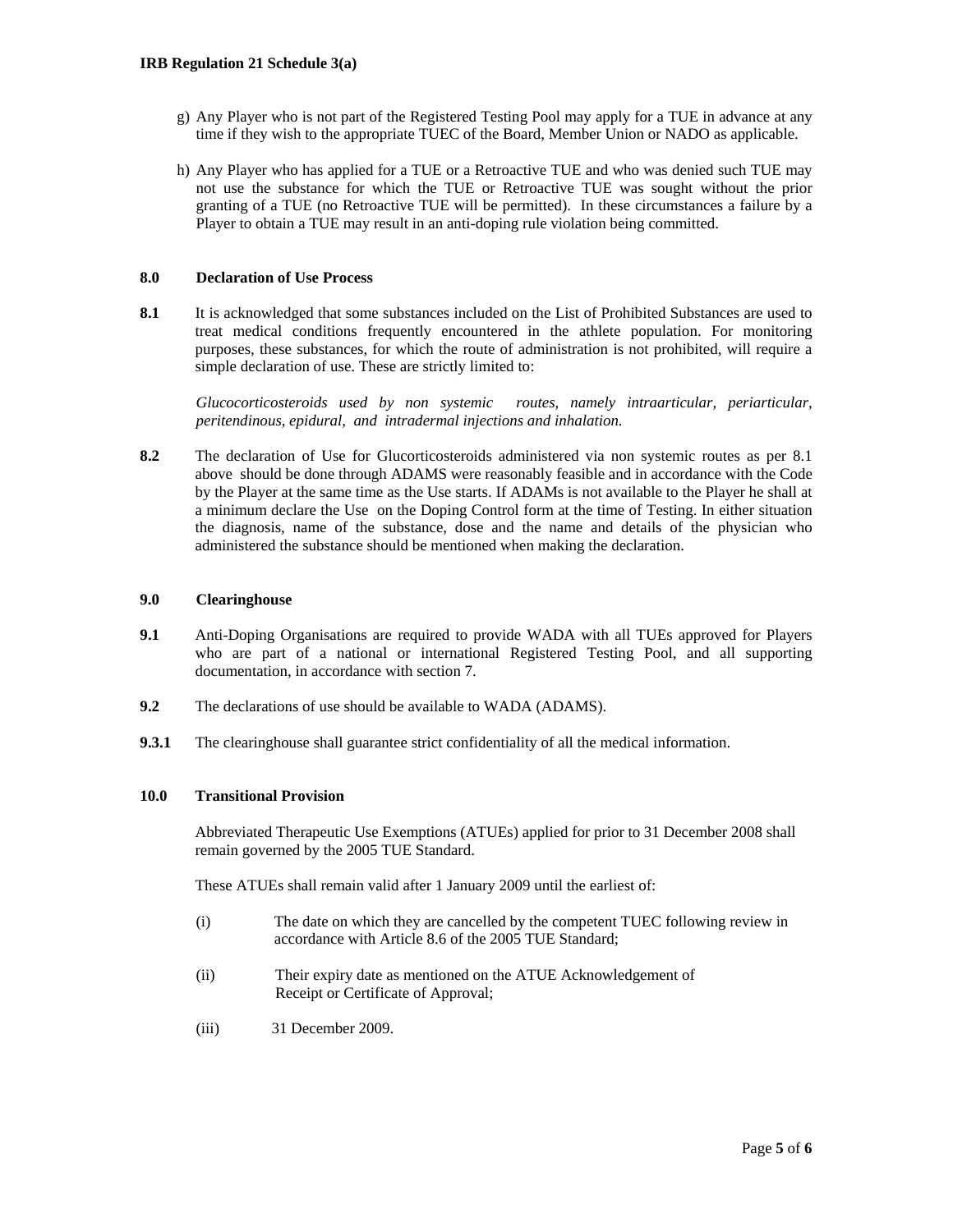# **ANNEX 1:**

Minimal requirements for the medical file to be used for the TUE process in the case of asthma and its clinical variants

The file must reflect current best medical practice to include:

- 1) A complete medical history of the Players asthma condition.
- 2) A comprehensive report of the clinical examination with specific focus on the respiratory system.
- 3) A report of spirometry with the measure of the Forced Expiratory Volume in 1 second (FEV1).
- 4) If airway obstruction is present, the spirometry will be repeated after inhalation of a short acting Beta - 2Agonist to demonstrate the reversibility of bronchoconstriction.
- 5) In the absence of reversible airway obstruction, a bronchial provocation test is required to establish the presence of airway hyper-responsiveness.
- 6) Exact name, speciality, business address (including telephone, e-mail, fax) of examining physician.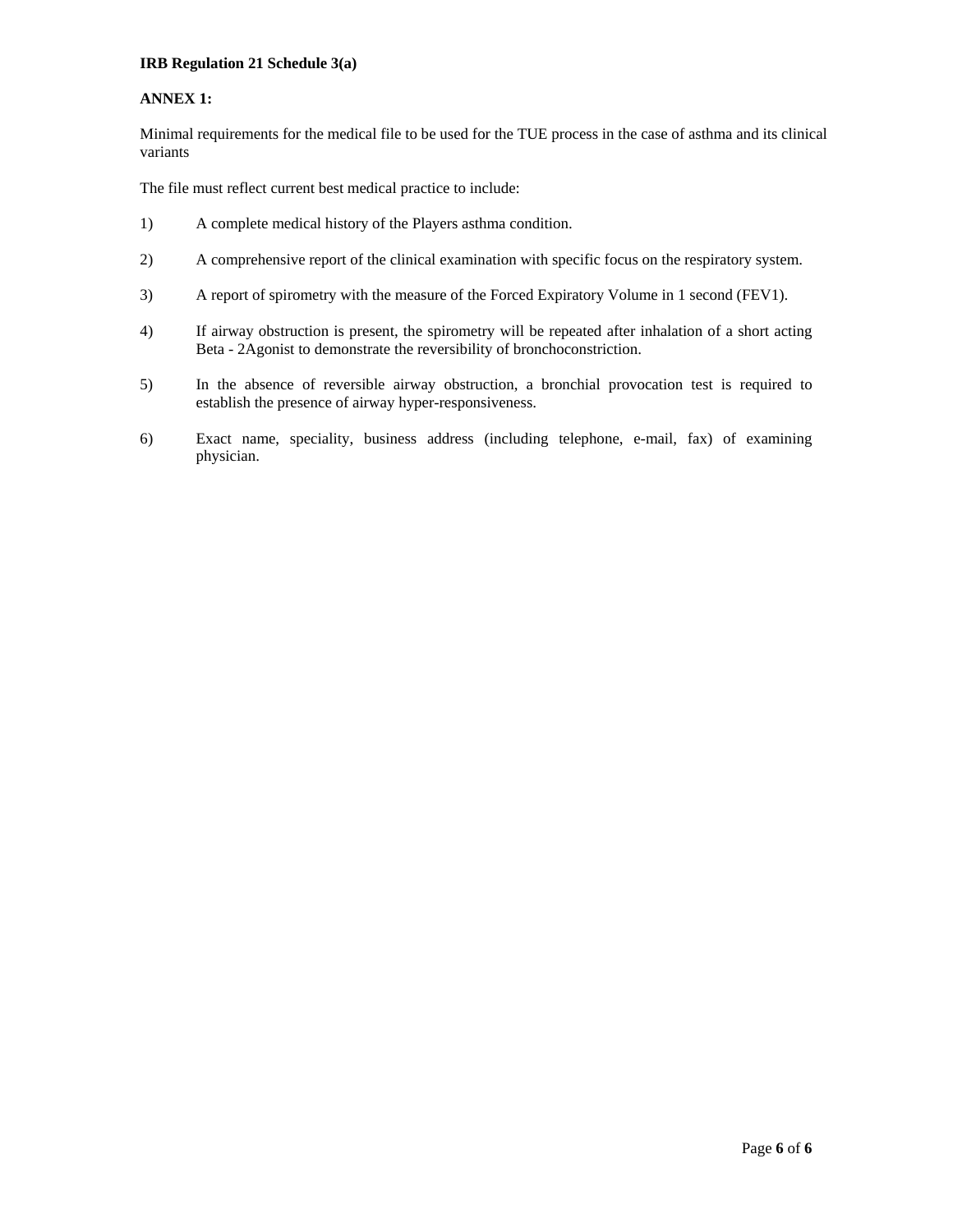# **STANDARD THERAPEUTIC USE EXEMPTION (TUE)**



**APPLICATION FORM IRB fax: +353 1 2409 289 Schedule 3b e-mail: TUE@irb.com**

*of Approval if for same Prohibited Substance*

**In accordance with Section 4 of the WADA International Standard for Therapeutic Use Exemptions and IRB Regulation 21.5 any Player who wishes to apply for the use of a Prohibited Substances or Prohibited Method to treat a legitimate medical condition must apply to the relevant Therapeutic Use Exemption Committee (TUEC) via their national Union.**

#### SECTION A – Player Information - PLEASE PRINT CLEARLY IN CAPITALS

| <b>First Name:</b>                         | Surname:                                  | Date of Birth: |
|--------------------------------------------|-------------------------------------------|----------------|
| Male $\Box$<br>$F$ emale $\Box$<br>Gender: | <b>Contact Telephone Number - Mobile:</b> |                |
| <b>National Union and level:</b>           | Team/Club:                                |                |
| (i.e. Nat 15's Squad/7's/U21's etc)        |                                           |                |

### SECTION B – Notifying Medical Practitioner and Medical Information

| Name:________________                                                                                             | Medical Specialty: New York Changes and Specialty: |                            |
|-------------------------------------------------------------------------------------------------------------------|----------------------------------------------------|----------------------------|
| <b>Business Address:</b>                                                                                          |                                                    |                            |
| <b>Telephone Number - Business:</b>                                                                               | <b>Fax Number:</b>                                 | Telephone Number - Mobile: |
| Email:<br>Diagnosis with sufficient medical information (see note 1):                                             |                                                    |                            |
|                                                                                                                   |                                                    |                            |
| Has the national Unions Chief Medical Officer / Doctor been notified of this application?<br>Yesl<br>$No$ $\vert$ |                                                    |                            |

### SECTION C - Medical Details

Г

| Dose of administration:         | <b>Route of Administration:</b>        |                                                                                                                                                  |
|---------------------------------|----------------------------------------|--------------------------------------------------------------------------------------------------------------------------------------------------|
| Intended duration of treatment: | Once only Emergency Weeks Months Years |                                                                                                                                                  |
|                                 |                                        | If a permitted medication can be used to treat the medical condition, provide clinical justification for requested use of prohibited medication: |

#### SECTION D - Medical Practitioner's Declaration

| of alternative medication not on the Prohibited List would be unsatisfactory for this condition. |                    |  |                                                                              |
|--------------------------------------------------------------------------------------------------|--------------------|--|------------------------------------------------------------------------------|
| <b>Signature of Medical Practitioner:</b>                                                        |                    |  | Date:                                                                        |
| <b>SECTION E - - Previous or Current TUE Applications</b>                                        |                    |  |                                                                              |
| Have you submitted any previous TUE application:                                                 | $Yes \Box No \Box$ |  | What date?: / /                                                              |
|                                                                                                  |                    |  |                                                                              |
| TUE Body who provided TUE Decision: ___________                                                  |                    |  | <b>TUE Decision:</b> Attach copy of previous TUE application and Certificate |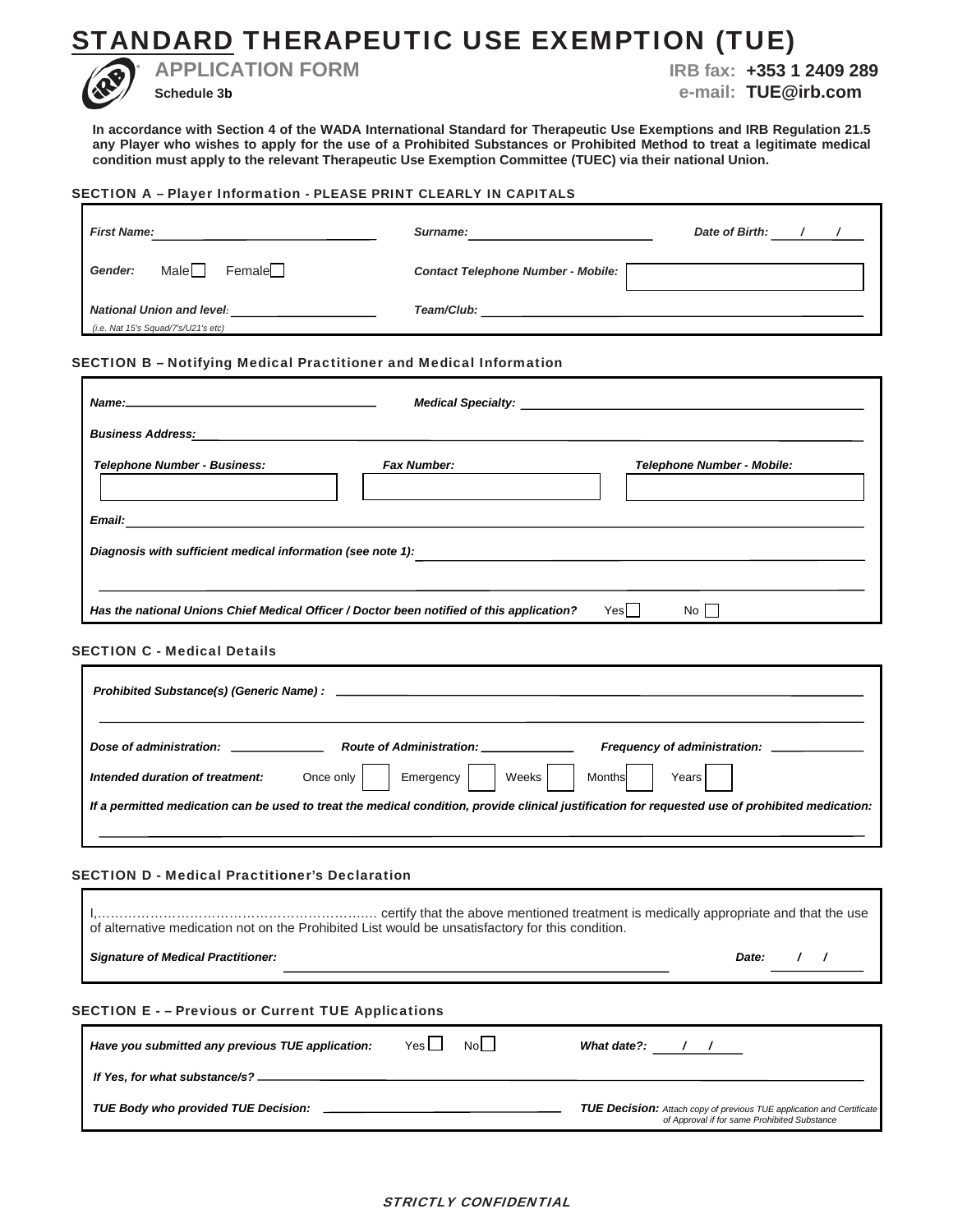TANDARD THERAPEUTIC USE EXEMPTION (TUE)



**APPLICATION FORM IRB fax: +353 1 2409 289 Schedule 3b e-mail: TUE@irb.com**

### SECTION F - Player's Declaration

I,…………………………………………………….… certify that the information under Section A & B is accurate and that I am requesting approval to use a Prohibited Substance or Method from the WADA Prohibited List. I authorise the recording (whether electronically or otherwise) and/or storage by release of personal medical information to the Anti Doping Organisation, relevant Tournament Organisers as well as to WADA staff and to the WADA TUEC under the provisions of the Code. I understand that if I ever wish to revoke the right of the relevant TUEC or WADA TUEC to obtain my health information on my behalf, I must notify my medical practitioner in writing of that fact. I also understand that if I withdraw my consent to the release of my personal medical information, I may not receive approval for a TUE or the renewal of an existing TUE, since no TUE can be granted or renewed without the disclosure of comprehensive medical data. I am aware that an application for a TUE requires the processing (for example transmission, disclosure, use and storage) of all data pertaining to such application through relevant anti-doping administration/data management systems including but not limited to ADAMS\* to ensure harmonized, coordinated and effective anti-doping programs for detection, deterrence and prevention of doping. Signing this form will indicate that I have been so informed and that I give my express consent to such processing of data. I understand and agree that my application for a TUE will only be considered following the submission in ADAMS or otherwise, by myself or by my Anti-Doping Organistion (ADO), of the present completed application form, as well as all relevant documents related to the application. I understand and agree that my TUE related data will be made accessible through ADAMS and/or any other relevant anti-doping administration/data management system, to the authorized ADO, to WADA and to the Therapeutic Use Exemption Committee. I understand and agree that if a TUE is granted, such TUE and the related information will be sorted electronically in ADAMS (and/or in any other relevant anti-doping administration/data management system) for a minimum period of 8 years, the period of 8 years being the period within which an action can be commenced following a violation of an anti-doping rule contained in the WADA Code/IRB Regulation 21. WADA, ADOs and Therapeutic Use Exemption Committees will not disclose any of my TUE related information beyond those persons within their organisation with a need to know for doping control purposes according to the Code. **RELEASE**  I hereby release WADA as well as ADOs and TUE Committees from all claims, demands, liabilities, damages, costs and expenses that I may have arising in connection with the processing of my TUE related data through ADAMS and/or any other relevant anti-doping administration/data management system. **WITHDRAWAL OF CONSENT**  I understand that I may at any time revoke my consent for the processing of my TUE related data through ADAMS and/or any other relevant antidoping administration/data management system. I also understand that as a consequence of such withdrawal of consent, I will not receive approval for a TUE or a renewal of an existing TUE. Player's Signature: **Date:** *Allenger's Signature: Player's Signature: Player's Signature: Player's Signature: Allenger's Signature: Allenger's Signature: Allenger's Signature: Allenger's Signature: Allenge Parent's/Guardian's Signature: Date: / / (if a Player is a minor a parent or guardian shall sign together with or on behalf of the Player) (Day/Month/Year)* 

*\* ADAMS is the Anti-Doping Administration and Management System, which has been developed to enable athletes and anti-doping organisations to enter and share data*  related to doping control. ADAMS is an on-line, web-based system, which allows restricted sharing of data only with those organisations with the right to access such<br>data in accordance with the World Anti-Doping Code.

#### SECTION G – Application Notes

Note 1 Diagnosis: *Evidence confirming the diagnosis must be attached and forwarded with this application. The medical evidence should include a comprehensive medical history and the results of all relevant examinations, laboratory investigations and imaging studies (where applicable). Copies of the original reports or letters should be included where possible. Evidence should be as objective as possible in the clinical circumstances and in the case of non-demonstrable conditions independent supporting medical opinion will assist this application.* 

#### INCOMPLETE APPLICATIONS WILL BE RETURNED AND WILL NEED TO BE RESUBMITTED.

#### IRB TUEC Contact Details

INTERNATIONAL RUGBY BOARD**,** Huguenot House, 35-38 St. Stephen's Green, Dublin 2, Ireland **Tel:** +353 1 2409 212 **Fax:** +353 1 2409 289 **Email:** tue@irb.com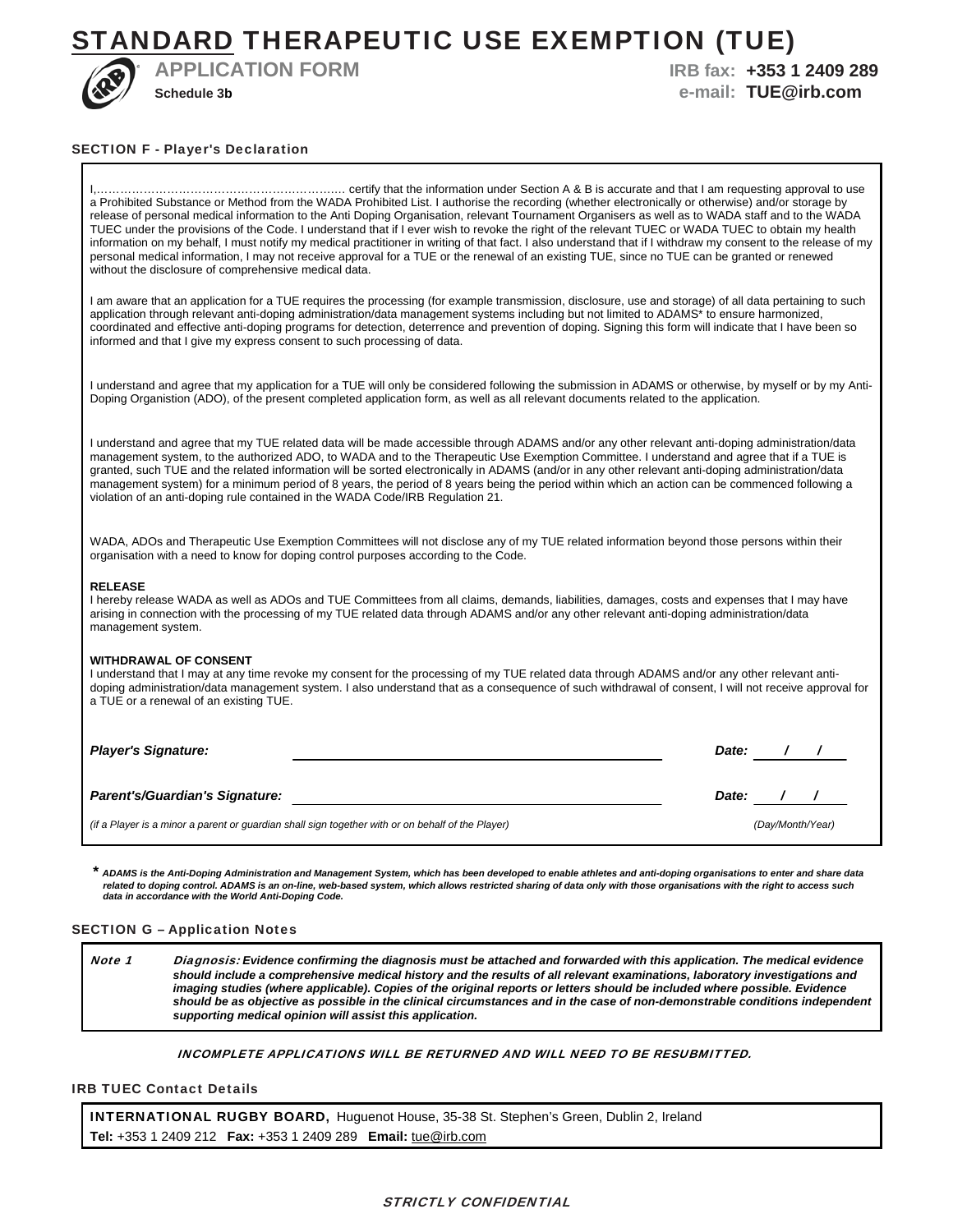# **SCHEDULE 4**

# **ACKNOWLEDGMENT AND AGREEMENT FORM\***

I, of Union/Club/Rugby Body hereby acknowledge and agree as follows:

- 1. I have received and had an opportunity to review the IRB [other] Anti-Doping Regulations.
- 2. I consent and agree to comply with and be bound by all of the provisions of the IRB's [other] Anti-Doping Regulations, including but not limited to, all amendments to the IRB [other] Anti-Doping Regulations and all International Standards incorporated in the IRB [other] Anti-Doping Regulations.
- 3. I acknowledge and agree that the IRB [other] has jurisdiction to impose sanctions as provided in the IRB's [other] Anti-Doping Regulations.
- 4. I also acknowledge and agree that any dispute arising out of a decision made pursuant to the IRB's Anti-Doping Regulations, after exhaustion of the process expressly provided for in those Regulations, may be appealed exclusively as provided in Regulation [21.27] [\*Appeals] to an appellate body for final and binding arbitration, which in the case of International-Level Players [others] is the Court of Arbitration for Sport.
- 5. The governing law of the appeal heard by the Court of Arbitration for Sport shall be English law.
- 6. I acknowledge and agree that the decisions of the arbitral appellate body referenced above shall be final and enforceable.
- 7. I agree that I will submit a Therapeutic Use Exemption form if I am required to do so under the IRB [other] Anti-Doping Regulations;
- 8. I agree that my personal anti-doping data relating to the Doping Control process (including test distribution planning, Sample collection and handling, laboratory analysis, result management, hearings and appeals), Therapeutic Use Exemption and/or player whereabouts can be processed (for example transmitted, disclosed, used and/or stored) by and amongst my [Union / club / rugby body], the IRB, Member Unions, the World Anti Doping Agency (WADA), National Anti Doping Agencies and/or other Anti Doping Organisations (as applicable) in electronic form including but not limited to as part of the  $ADAMS<sup>1</sup>$  database system.
- 9. I have read and understand this Acknowledgement and Agreement.

Date \_\_\_\_\_\_\_\_\_\_\_\_\_\_\_\_\_\_\_\_\_\_\_\_\_\_\_\_\_\_\_\_\_\_\_\_\_\_\_\_\_\_\_\_\_

Print Name

 *(Last Name, First Name)* 

Date of Birth \_\_\_\_\_\_\_\_\_\_\_\_\_\_\_\_\_\_\_\_\_\_\_\_\_\_\_\_\_\_\_\_\_\_\_\_\_\_\_

 *(Day/Month/Year)* 

 $Signature \_\_\_\_\_\_$ 

 *(or, if a minor, signature of legal guardian)* 

\*This form may need to be modified for local use.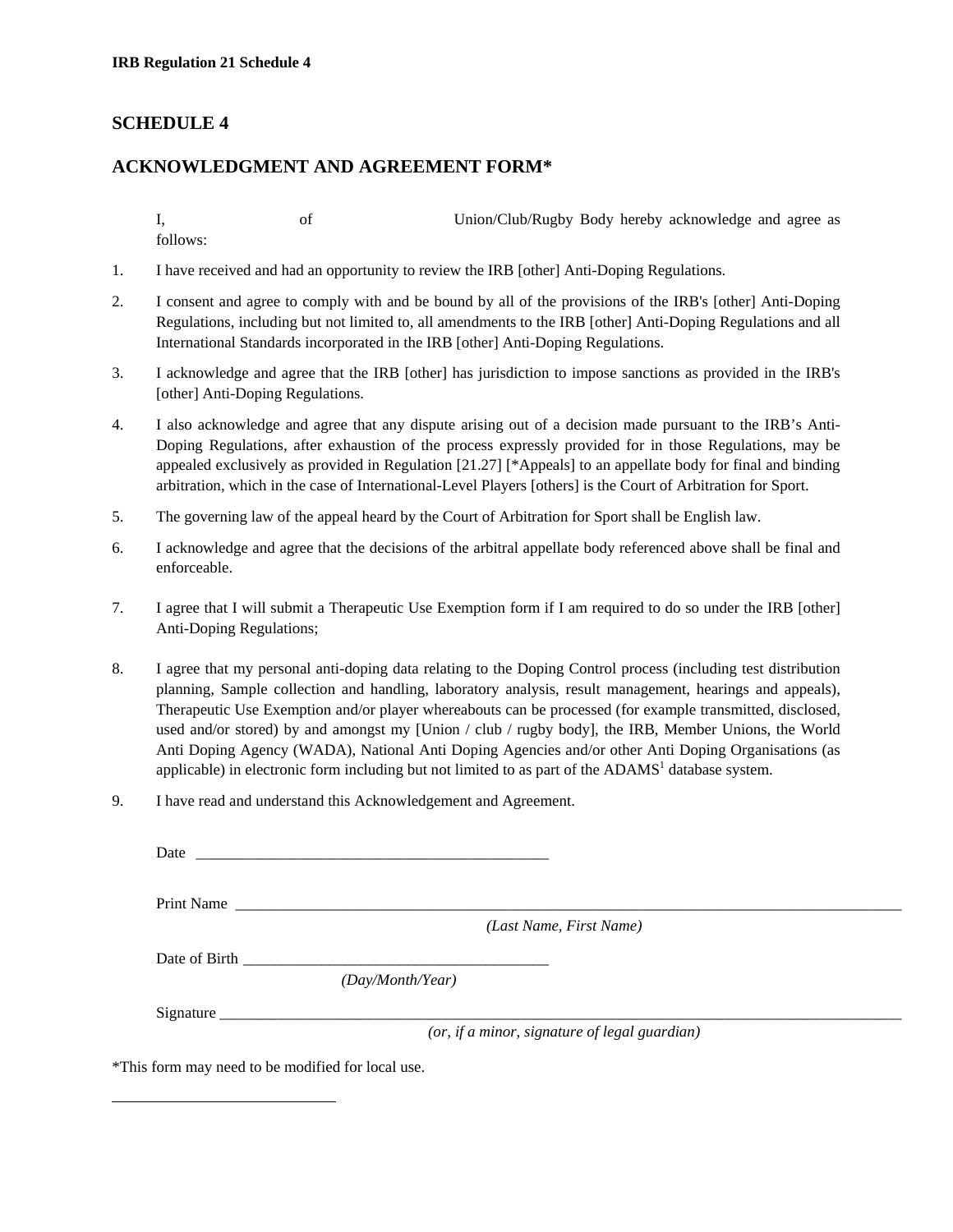# **SCHEDULE 5**

# **PLAYER'S INFORMATION NOTICE - Doping Control-related Data**

1. In the context of doping control activities you will be asked to sign a "Player Consent Form" for the processing of "Doping Control-related data." This Information Notice explains in more detail how your Doping Control related data will be used and processed to ensure harmonized, coordinated and effective anti-doping programs for detection, deterrence and prevention of doping. The Player Consent Form should be read in conjunction with this Information Notice.

# **Categories of Data**

- 2. Your Doping Control related data is all data related to the Doping Control process (including test distribution planning, sample collection and handling, laboratory analysis, results management, hearings and appeals) Therapeutic Use Exemptions and player whereabouts;
- 3. The laboratory analysis results include: detection of a prohibited substance, its metabolites or markers or any evidence of use of prohibited method identified on the prohibited list; detection of the presence of other substances not included in the prohibited list as may be directed by the World Anti-Doping Agency (WADA) pursuant to monitoring program described in Article 4.5 of the World Anti-Doping Code (Code); longitudinal profile of haematological parameters such as haemoglobin and red blood count over a specified period of time as well as T/E ratio; or results from other tests that may be developed in future to identify the presence of prohibited substances; and
- 4. Some of the data may constitute personal data, and be subject to legal protections under applicable national data privacy laws.

# **Responsible Entity**

- 5. Your Doping Control related data will be collected by an Anti-Doping Organization (including the IRB) acting pursuant to the Code (the Testing Authority), or through an authorised collection authority and/or results management authority. The Testing Authority shall be principally responsible for the ensuring the protection of your data; and
- 6. The Testing Authority will use a data-management system (which may be in electronic form including but not limited to the ADAMS<sup>1</sup> system) to process and manage, including disclose to authorized recipients, your Doping Control related data.

# **Disclosures**

- 7. Your Doping Control related data will be made available to authorised Anti-Doping Organizations -- for instance, designated national anti-doping organisations, international or national sporting federations, or major games organisers - in accordance with the Code and processed in accordance with the anti-doping provisions of the Code; and
- 8. Your Doping Control related data will also be made available, in part, to WADA, which will need to process certain information in order to fulfil its obligations and responsibilities under the Code;
- 9. WADA-accredited laboratories will need to receive your specimens and possibly other data relating to you; however, such laboratories will only be provided with de-identified, key-coded data and specimens that will not enable the laboratories to identify you;
- 10. The Anti-Doping Organisations, WADA and accredited laboratories will process your Doping Control related data only for the purpose of ensuring harmonized, coordinated and effective anti-doping programs in sport; and

<sup>&</sup>lt;sup>1</sup> ADAMS is the Anti-Doping Administration and Management System which has been developed to enable athletes and anti-doping<br>organisations to enter and share data related to doping control. ADAMS is an on-line, web-based